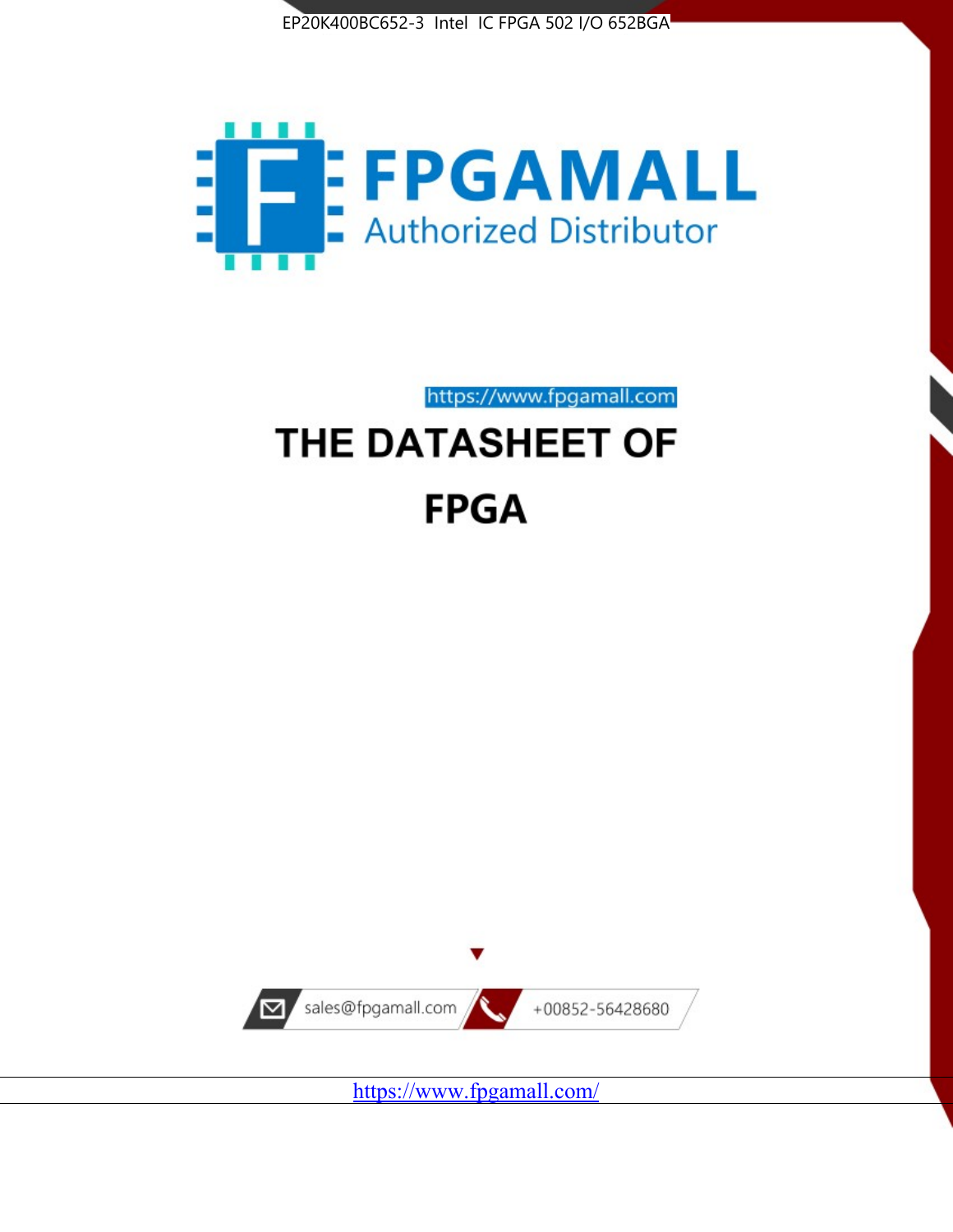#### EP20K400BC652-3 Intel IC FPGA 502 I/O 652BGA



## **APEX 20K**

**Programmable Logic Device Family**

#### **March 2004, ver. 5.1 Data Sheet**

**Features ■** Industry's first programmable logic device (PLD) incorporating system-on-a-programmable-chip (SOPC) integration

- MultiCore™ architecture integrating look-up table (LUT) logic, product-term logic, and embedded memory
- LUT logic used for register-intensive functions
- Embedded system block (ESB) used to implement memory functions, including first-in first-out (FIFO) buffers, dual-port RAM, and content-addressable memory (CAM)
- ESB implementation of product-term logic used for combinatorial-intensive functions
- High density
	- 30,000 to 1.5 million typical gates (see Tables 1 and 2)
	- Up to 51,840 logic elements (LEs)
	- Up to 442,368 RAM bits that can be used without reducing available logic
	- Up to 3,456 product-term-based macrocells

|                             | Table 1. APEX 20K Device Features<br>Note $(1)$ |                 |                 |                  |                  |                 |                  |  |  |  |
|-----------------------------|-------------------------------------------------|-----------------|-----------------|------------------|------------------|-----------------|------------------|--|--|--|
| <b>Feature</b>              | <b>EP20K30E</b>                                 | <b>EP20K60E</b> | <b>EP20K100</b> | <b>EP20K100E</b> | <b>EP20K160E</b> | <b>EP20K200</b> | <b>EP20K200E</b> |  |  |  |
| Maximum<br>system<br>gates  | 113,000                                         | 162,000         | 263.000         | 263,000          | 404.000          | 526,000         | 526,000          |  |  |  |
| Typical<br>gates            | 30,000                                          | 60,000          | 100,000         | 100,000          | 160,000          | 200,000         | 200,000          |  |  |  |
| <b>LEs</b>                  | 1,200                                           | 2,560           | 4,160           | 4,160            | 6.400            | 8,320           | 8,320            |  |  |  |
| <b>ESBs</b>                 | $12 \overline{ }$                               | 16              | 26              | 26               | 40               | 52              | 52               |  |  |  |
| Maximum<br><b>RAM</b> bits  | 24,576                                          | 32,768          | 53,248          | 53,248           | 81,920           | 106,496         | 106,496          |  |  |  |
| Maximum<br>macrocells       | 192                                             | 256             | 416             | 416              | 640              | 832             | 832              |  |  |  |
| Maximum<br>user I/O<br>pins | 128                                             | 196             | 252             | 246              | 316              | 382             | 376              |  |  |  |

#### **Altera Corporation 1**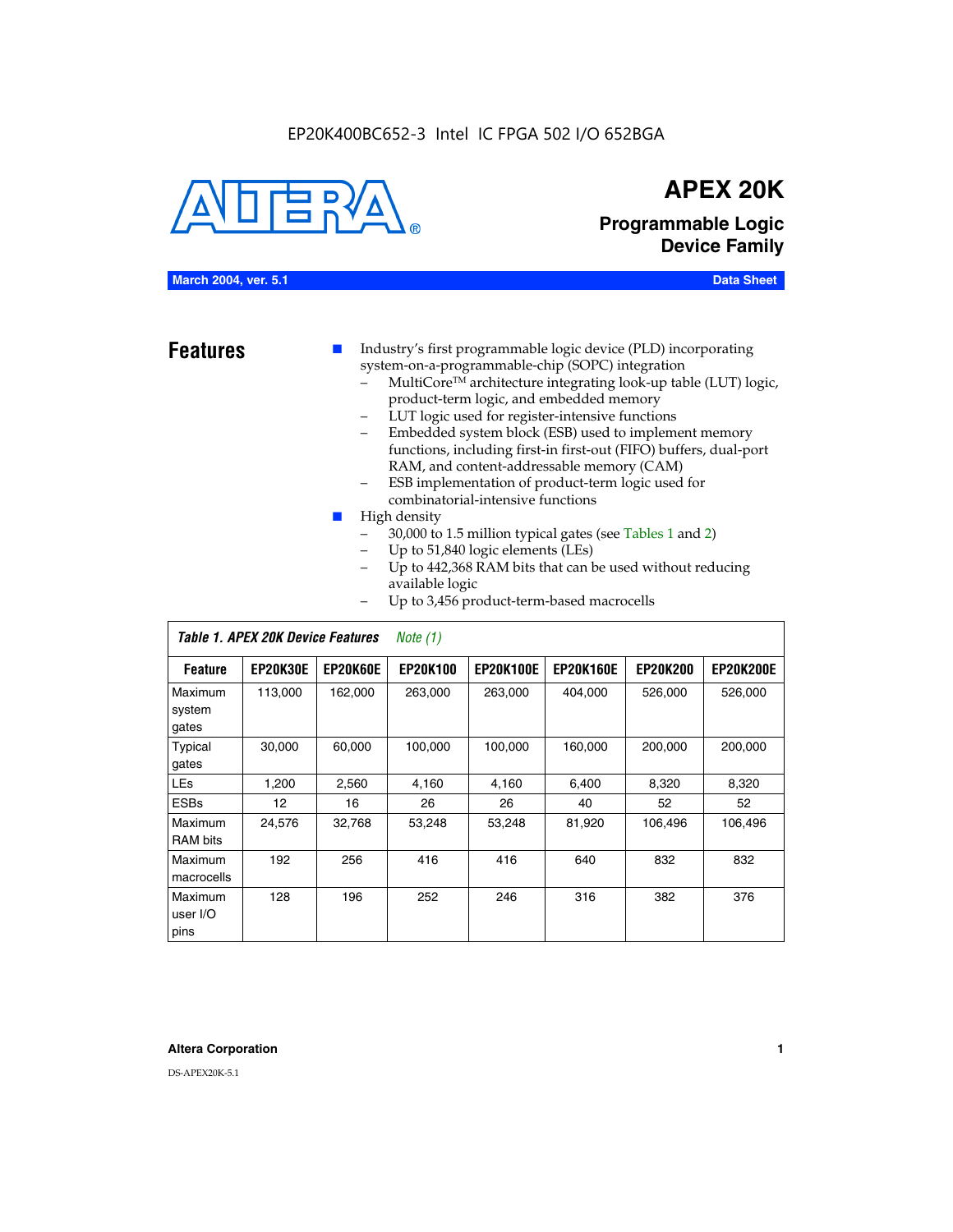| Table 2. Additional APEX 20K Device Features |                  |                 | <i>Note</i> $(1)$ |                  |                   |                   |
|----------------------------------------------|------------------|-----------------|-------------------|------------------|-------------------|-------------------|
| <b>Feature</b>                               | <b>EP20K300E</b> | <b>EP20K400</b> | <b>EP20K400E</b>  | <b>EP20K600E</b> | <b>EP20K1000E</b> | <b>EP20K1500E</b> |
| Maximum system<br>gates                      | 728,000          | 1,052,000       | 1,052,000         | 1,537,000        | 1,772,000         | 2,392,000         |
| <b>Typical gates</b>                         | 300,000          | 400,000         | 400,000           | 600,000          | 1,000,000         | 1,500,000         |
| <b>LEs</b>                                   | 11,520           | 16.640          | 16,640            | 24,320           | 38,400            | 51,840            |
| <b>ESBs</b>                                  | 72               | 104             | 104               | 152              | 160               | 216               |
| Maximum<br><b>RAM bits</b>                   | 147,456          | 212,992         | 212.992           | 311,296          | 327,680           | 442.368           |
| Maximum<br>macrocells                        | 1,152            | 1,664           | 1,664             | 2.432            | 2,560             | 3,456             |
| Maximum user I/O<br>pins                     | 408              | 502             | 488               | 588              | 708               | 808               |

#### *Note to Tables 1 and 2:*

*Table 3. APEX 20K Supply Voltages*

(1) The embedded IEEE Std. 1149.1 Joint Test Action Group (JTAG) boundary-scan circuitry contributes up to 57,000 additional gates.

**Additional Features**

 $\mathbf{I}$ 

- Designed for low-power operation
	- 1.8-V and 2.5-V supply voltage (see Table 3)
	- $-$  MultiVolt<sup>TM</sup> I/O interface support to interface with 1.8-V, 2.5-V, 3.3-V, and 5.0-V devices (see Table 3)
	- ESB offering programmable power-saving mode

| Tadie 3. Apex zuk Supply voltages                                               |                                                       |                                                                                                                                                                                 |  |  |  |  |  |  |
|---------------------------------------------------------------------------------|-------------------------------------------------------|---------------------------------------------------------------------------------------------------------------------------------------------------------------------------------|--|--|--|--|--|--|
| <b>Feature</b>                                                                  | <b>Device</b>                                         |                                                                                                                                                                                 |  |  |  |  |  |  |
|                                                                                 | <b>EP20K100</b><br><b>EP20K200</b><br><b>EP20K400</b> | EP20K30E<br>EP20K60E<br><b>EP20K100E</b><br><b>EP20K160E</b><br><b>EP20K200E</b><br><b>EP20K300E</b><br><b>EP20K400E</b><br>EP20K600E<br><b>EP20K1000E</b><br><b>EP20K1500E</b> |  |  |  |  |  |  |
| Internal supply voltage (V <sub>CCINT</sub> )                                   | 2.5V                                                  | 1.8V                                                                                                                                                                            |  |  |  |  |  |  |
| MultiVolt I/O interface voltage levels (V <sub>CCIO</sub> ) 2.5 V, 3.3 V, 5.0 V |                                                       | 1.8 V, 2.5 V, 3.3 V, 5.0 V (1)                                                                                                                                                  |  |  |  |  |  |  |

#### *Note to Table 3:*

(1) APEX 20KE devices can be 5.0-V tolerant by using an external resistor.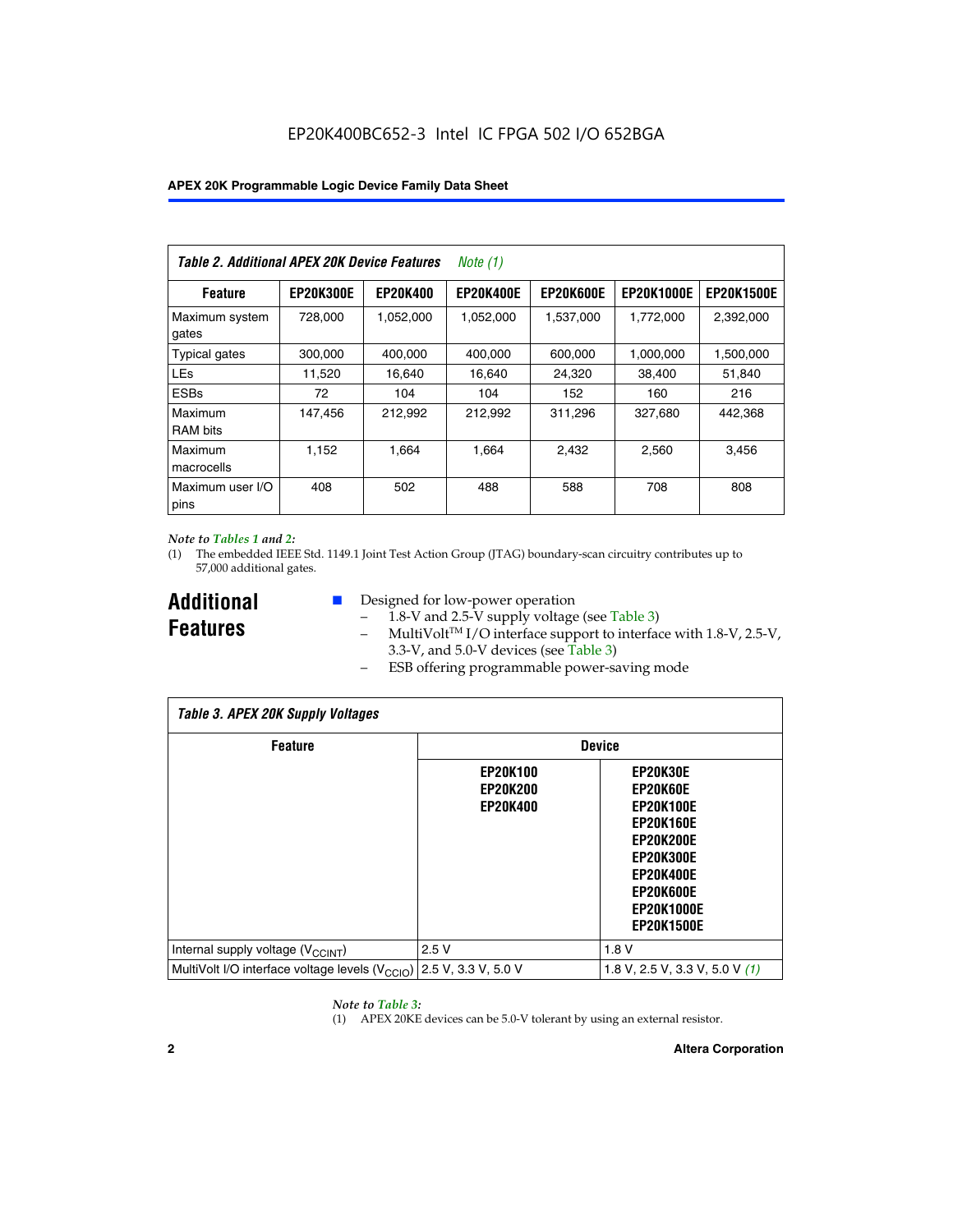### EP20K400BC652-3 Intel IC FPGA 502 I/O 652BGA

#### **APEX 20K Programmable Logic Device Family Data Sheet**

- Flexible clock management circuitry with up to four phase-locked loops (PLLs)
	- Built-in low-skew clock tree
	- Up to eight global clock signals
	- $ClockLock^{\circledR}$  feature reducing clock delay and skew
	- $ClockBoost^{\circledR}$  feature providing clock multiplication and division
	- ClockShiftTM programmable clock phase and delay shifting
- Powerful I/O features
	- Compliant with peripheral component interconnect Special Interest Group (PCI SIG) *PCI Local Bus Specification, Revision 2.2* for 3.3-V operation at 33 or 66 MHz and 32 or 64 bits
	- Support for high-speed external memories, including DDR SDRAM and ZBT SRAM (ZBT is a trademark of Integrated Device Technology, Inc.)
	- Bidirectional I/O performance  $(t_{CO} + t_{SU})$  up to 250 MHz
	- LVDS performance up to 840 Mbits per channel
	- Direct connection from I/O pins to local interconnect providing fast  $t_{CO}$  and  $t_{SU}$  times for complex logic
	- MultiVolt I/O interface support to interface with 1.8-V, 2.5-V, 3.3-V, and 5.0-V devices (see Table 3)
	- Programmable clamp to  $V_{\text{C}CD}$
	- Individual tri-state output enable control for each pin
	- Programmable output slew-rate control to reduce switching noise
	- Support for advanced I/O standards, including low-voltage differential signaling (LVDS), LVPECL, PCI-X, AGP, CTT, stubseries terminated logic (SSTL-3 and SSTL-2), Gunning transceiver logic plus (GTL+), and high-speed terminated logic (HSTL Class I)
	- Pull-up on I/O pins before and during configuration
- Advanced interconnect structure
	- Four-level hierarchical FastTrack® Interconnect structure providing fast, predictable interconnect delays
	- Dedicated carry chain that implements arithmetic functions such as fast adders, counters, and comparators (automatically used by software tools and megafunctions)
	- Dedicated cascade chain that implements high-speed, high-fan-in logic functions (automatically used by software tools and megafunctions)
	- Interleaved local interconnect allows one LE to drive 29 other LEs through the fast local interconnect
- Advanced packaging options
	- Available in a variety of packages with 144 to 1,020 pins (see Tables 4 through 7)
	- FineLine BGA® packages maximize board space efficiency
- Advanced software support
	- Software design support and automatic place-and-route provided by the Altera® Quartus® II development system for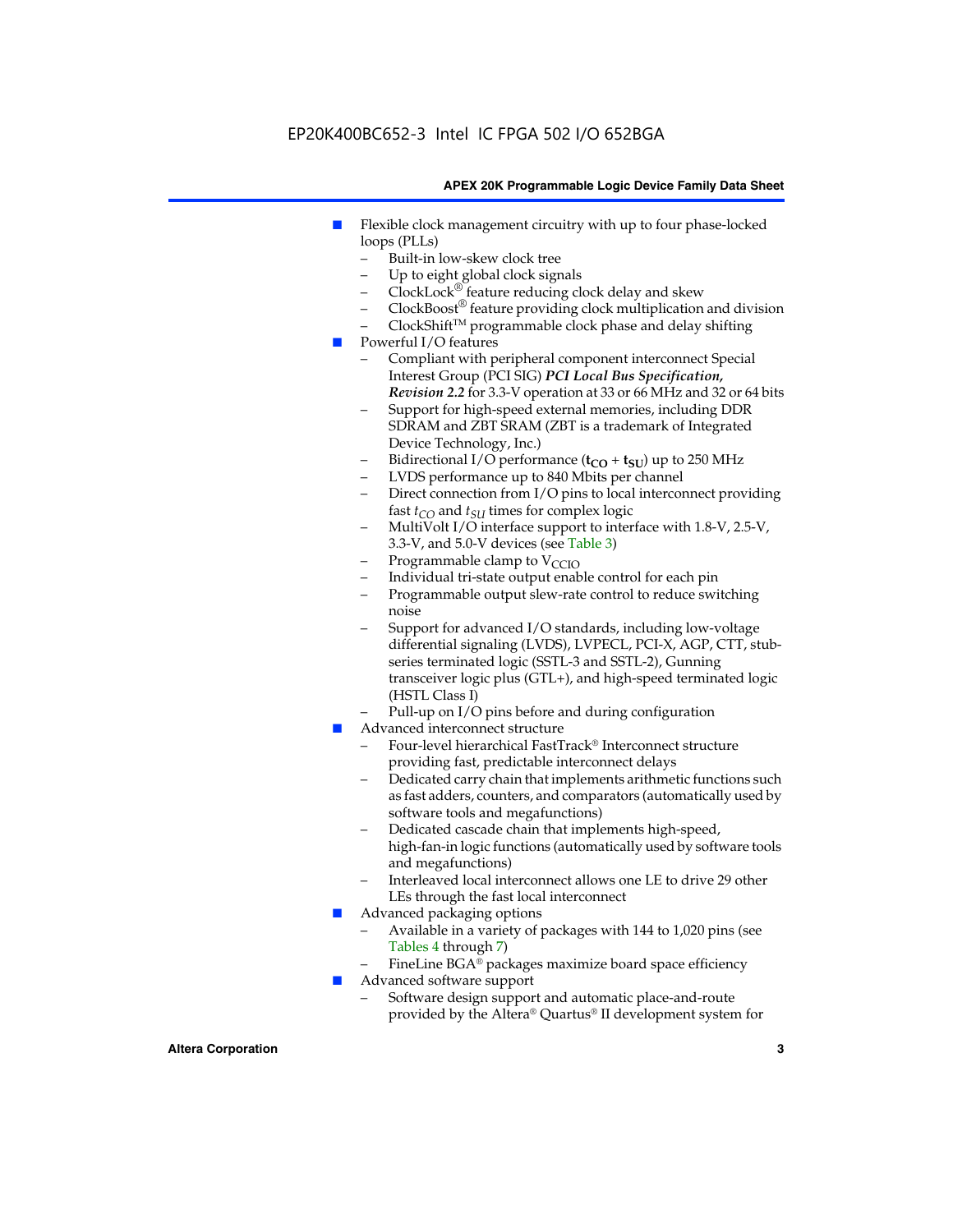Windows-based PCs, Sun SPARCstations, and HP 9000 Series 700/800 workstations

- Altera MegaCore® functions and Altera Megafunction Partners Program (AMPP<sup>SM</sup>) megafunctions
- NativeLink™ integration with popular synthesis, simulation, and timing analysis tools
- Quartus II SignalTap® embedded logic analyzer simplifies in-system design evaluation by giving access to internal nodes during device operation
- Supports popular revision-control software packages including PVCS, Revision Control System (RCS), and Source Code Control System (SCCS )

#### *Table 4. APEX 20K QFP, BGA & PGA Package Options & I/O Count Notes (1), (2)*

| <b>Device</b>   | 144-Pin<br><b>TQFP</b> | 208-Pin<br><b>PQFP</b><br><b>ROFP</b> | 240-Pin<br><b>PQFP</b><br><b>ROFP</b> |     | 356-Pin BGA   652-Pin BGA | 655-Pin PGA |
|-----------------|------------------------|---------------------------------------|---------------------------------------|-----|---------------------------|-------------|
| EP20K30E        | 92                     | 125                                   |                                       |     |                           |             |
| <b>EP20K60E</b> | 92                     | 148                                   | 151                                   | 196 |                           |             |
| EP20K100        | 101                    | 159                                   | 189                                   | 252 |                           |             |
| EP20K100E       | 92                     | 151                                   | 183                                   | 246 |                           |             |
| EP20K160E       | 88                     | 143                                   | 175                                   | 271 |                           |             |
| EP20K200        |                        | 144                                   | 174                                   | 277 |                           |             |
| EP20K200E       |                        | 136                                   | 168                                   | 271 | 376                       |             |
| EP20K300E       |                        |                                       | 152                                   |     | 408                       |             |
| EP20K400        |                        |                                       |                                       |     | 502                       | 502         |
| EP20K400E       |                        |                                       |                                       |     | 488                       |             |
| EP20K600E       |                        |                                       |                                       |     | 488                       |             |
| EP20K1000E      |                        |                                       |                                       |     | 488                       |             |
| EP20K1500E      |                        |                                       |                                       |     | 488                       |             |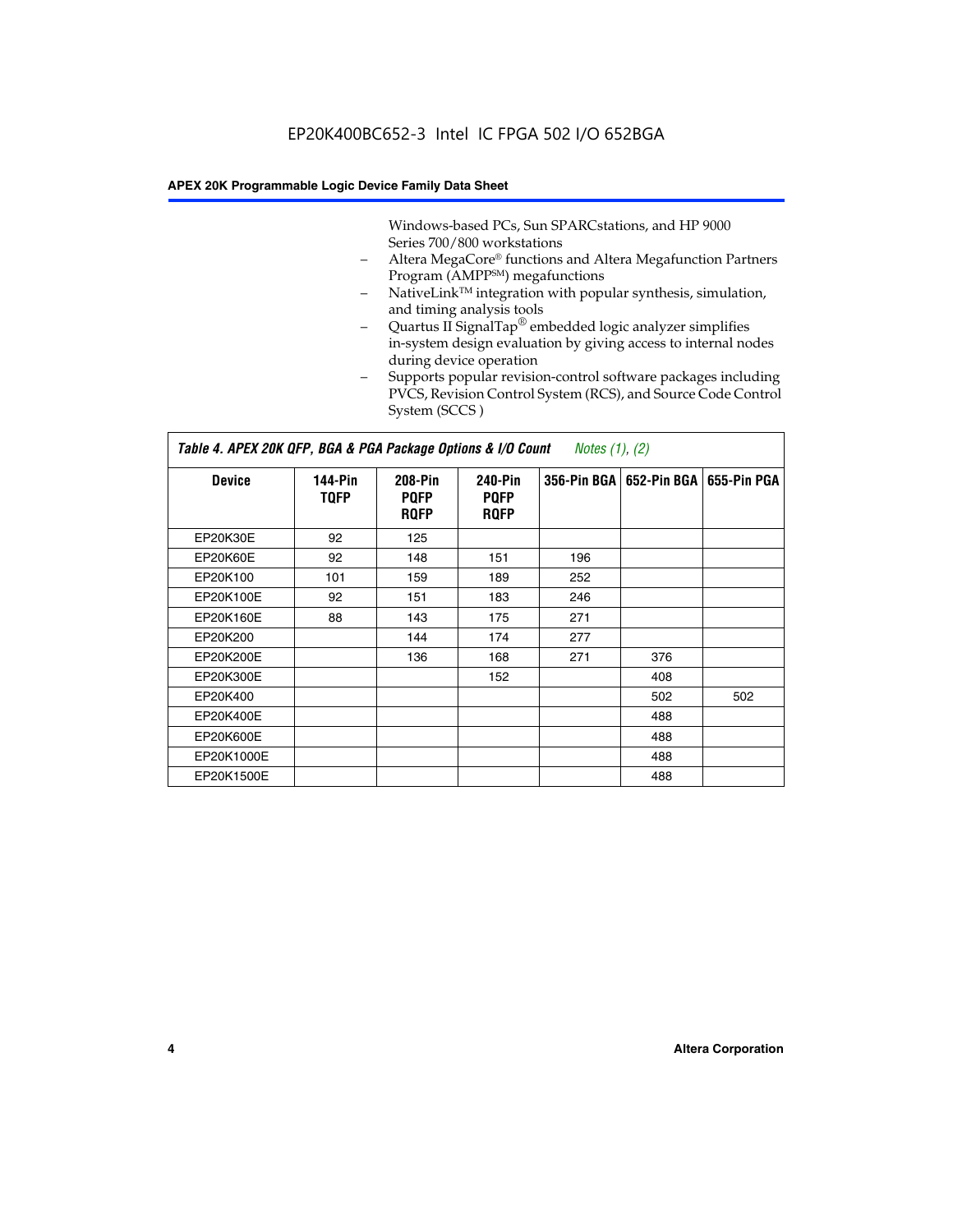| Table 5. APEX 20K FineLine BGA Package Options & I/O Count<br>Notes $(1)$ , $(2)$ |                |                |                |           |           |  |  |  |
|-----------------------------------------------------------------------------------|----------------|----------------|----------------|-----------|-----------|--|--|--|
| <b>Device</b>                                                                     | <b>144 Pin</b> | <b>324 Pin</b> | <b>484 Pin</b> | 672 Pin   | 1,020 Pin |  |  |  |
| EP20K30E                                                                          | 93             | 128            |                |           |           |  |  |  |
| <b>EP20K60E</b>                                                                   | 93             | 196            |                |           |           |  |  |  |
| EP20K100                                                                          |                | 252            |                |           |           |  |  |  |
| EP20K100E                                                                         | 93             | 246            |                |           |           |  |  |  |
| EP20K160E                                                                         |                |                | 316            |           |           |  |  |  |
| EP20K200                                                                          |                |                | 382            |           |           |  |  |  |
| EP20K200E                                                                         |                |                | 376            | 376       |           |  |  |  |
| EP20K300E                                                                         |                |                |                | 408       |           |  |  |  |
| EP20K400                                                                          |                |                |                | 502 $(3)$ |           |  |  |  |
| EP20K400E                                                                         |                |                |                | 488 $(3)$ |           |  |  |  |
| EP20K600E                                                                         |                |                |                | 508 $(3)$ | 588       |  |  |  |
| EP20K1000E                                                                        |                |                |                | 508 $(3)$ | 708       |  |  |  |
| EP20K1500E                                                                        |                |                |                |           | 808       |  |  |  |

#### *Notes to Tables 4 and 5:*

 $\Gamma$ 

(1) I/O counts include dedicated input and clock pins.

(2) APEX 20K device package types include thin quad flat pack (TQFP), plastic quad flat pack (PQFP), power quad flat pack (RQFP), 1.27-mm pitch ball-grid array (BGA), 1.00-mm pitch FineLine BGA, and pin-grid array (PGA) packages.

(3) This device uses a thermally enhanced package, which is taller than the regular package. Consult the *Altera Device Package Information Data Sheet* for detailed package size information.

| Table 6. APEX 20K QFP, BGA & PGA Package Sizes                                                           |                |                    |                    |                |                |                    |  |  |  |
|----------------------------------------------------------------------------------------------------------|----------------|--------------------|--------------------|----------------|----------------|--------------------|--|--|--|
| 144-Pin TQFP<br>240-Pin QFP<br>356-Pin BGA   652-Pin BGA<br>208-Pin QFP<br>655-Pin PGA<br><b>Feature</b> |                |                    |                    |                |                |                    |  |  |  |
| Pitch (mm)                                                                                               | 0.50           | 0.50               | 0.50               | 1.27           | 1.27           |                    |  |  |  |
| Area $(mm^2)$                                                                                            | 484            | 924                | 1.218              | 1.225          | 2.025          | 3,906              |  |  |  |
| Length $\times$ Width<br>$(mm \times mm)$                                                                | $22 \times 22$ | $30.4 \times 30.4$ | $34.9 \times 34.9$ | $35 \times 35$ | $45 \times 45$ | $62.5 \times 62.5$ |  |  |  |

| Table 7. APEX 20K FineLine BGA Package Sizes                                          |                |      |      |      |       |  |  |  |
|---------------------------------------------------------------------------------------|----------------|------|------|------|-------|--|--|--|
| <b>324 Pin</b><br><b>1,020 Pin</b><br>144 Pin<br>672 Pin<br>484 Pin<br><b>Feature</b> |                |      |      |      |       |  |  |  |
| Pitch (mm)                                                                            | 1.00           | 1.00 | 1.00 | 1.00 | 1.00  |  |  |  |
| Area ( $mm2$ )                                                                        | 169            | 361  | 529  | 729  | 1,089 |  |  |  |
| Length $\times$ Width (mm $\times$ mm)                                                | $33 \times 33$ |      |      |      |       |  |  |  |

٦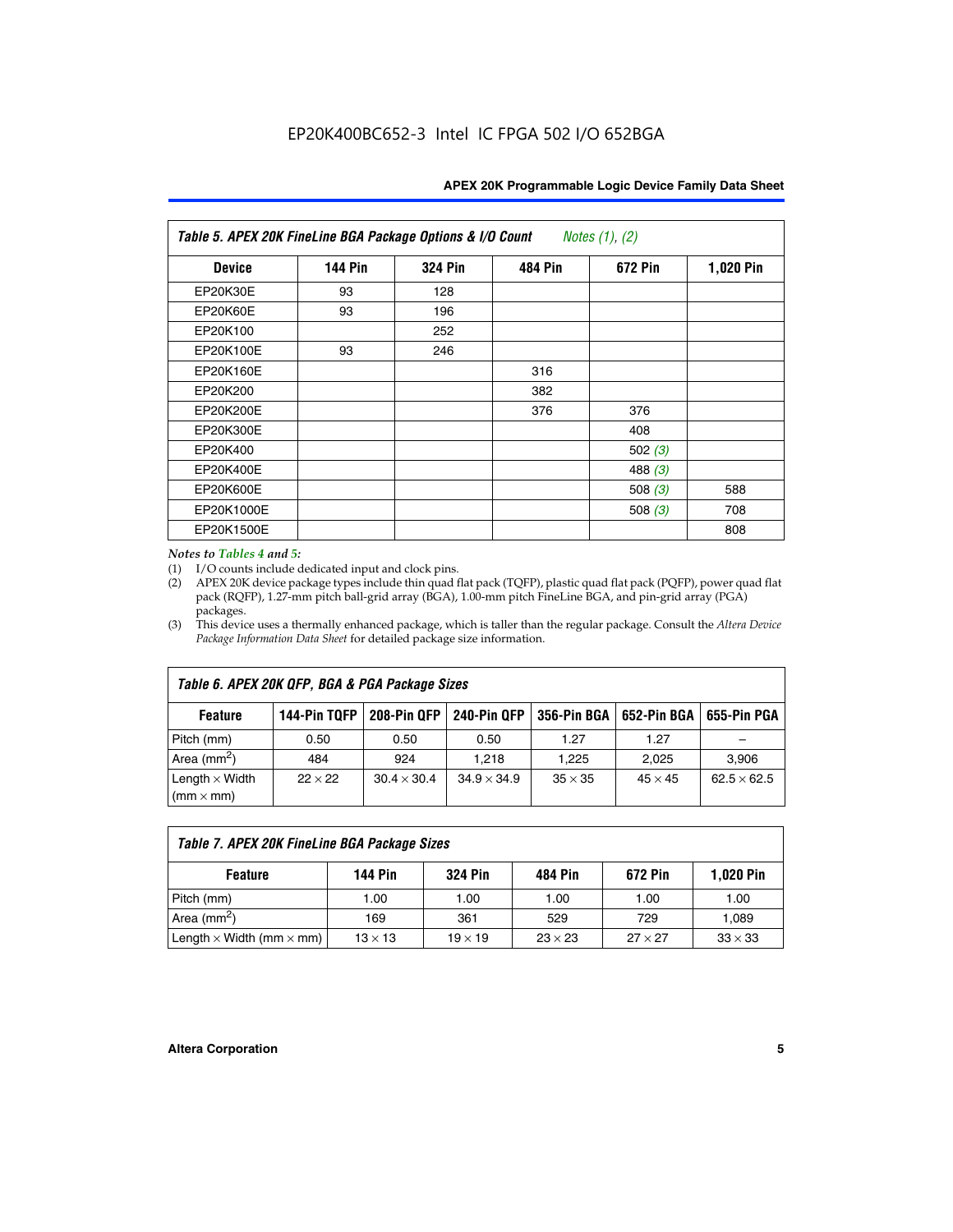### **General Description**

APEXTM 20K devices are the first PLDs designed with the MultiCore architecture, which combines the strengths of LUT-based and productterm-based devices with an enhanced memory structure. LUT-based logic provides optimized performance and efficiency for data-path, registerintensive, mathematical, or digital signal processing (DSP) designs. Product-term-based logic is optimized for complex combinatorial paths, such as complex state machines. LUT- and product-term-based logic combined with memory functions and a wide variety of MegaCore and AMPP functions make the APEX 20K device architecture uniquely suited for system-on-a-programmable-chip designs. Applications historically requiring a combination of LUT-, product-term-, and memory-based devices can now be integrated into one APEX 20K device.

APEX 20KE devices are a superset of APEX 20K devices and include additional features such as advanced I/O standard support, CAM, additional global clocks, and enhanced ClockLock clock circuitry. In addition, APEX 20KE devices extend the APEX 20K family to 1.5 million gates. APEX 20KE devices are denoted with an "E" suffix in the device name (e.g., the EP20K1000E device is an APEX 20KE device). Table 8 compares the features included in APEX 20K and APEX 20KE devices.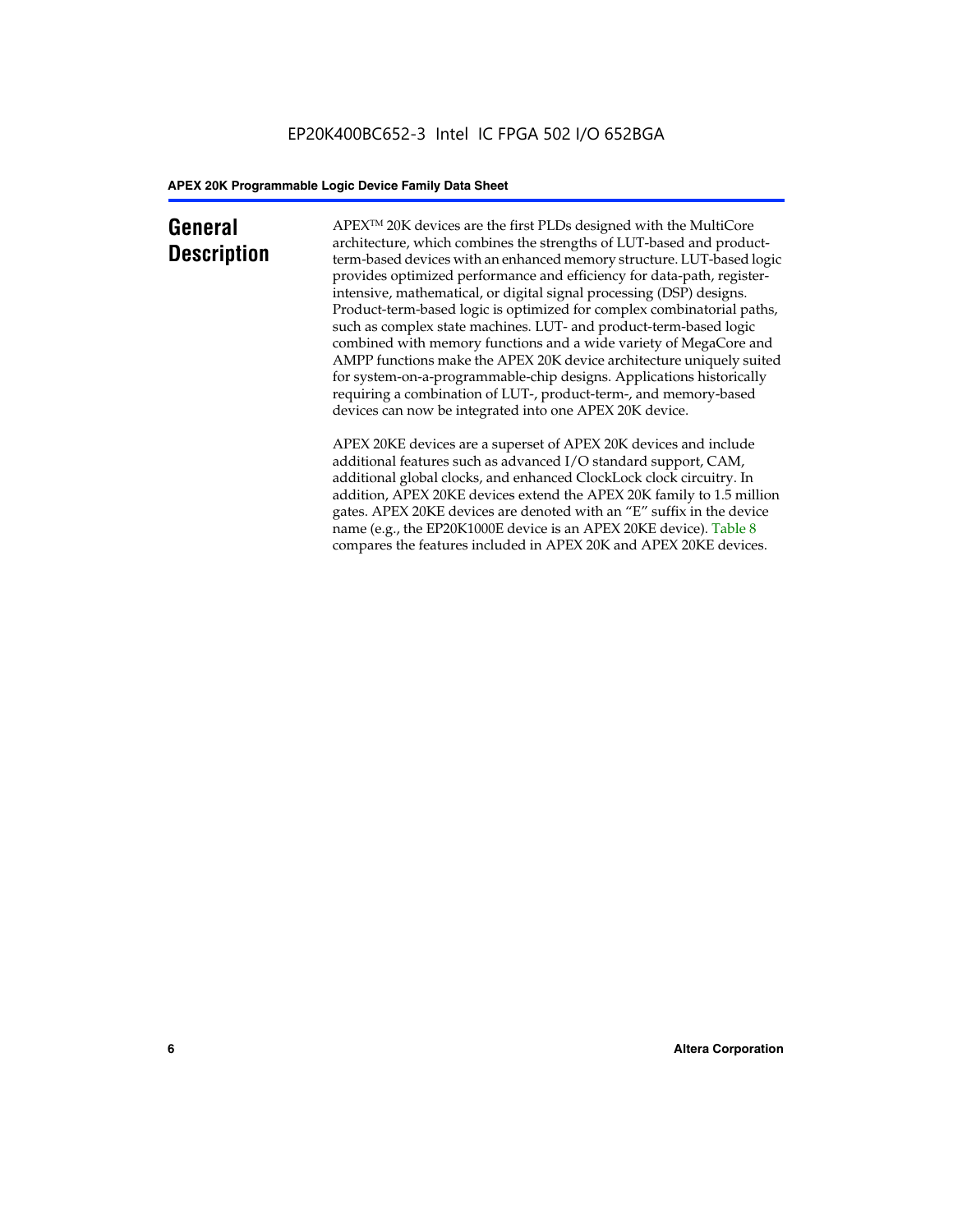| Table 8. Comparison of APEX 20K & APEX 20KE Features |                                                                                                                                                                     |                                                                                                                                                                                                                                                                                                                                                                                                                                                                                              |  |  |  |  |  |
|------------------------------------------------------|---------------------------------------------------------------------------------------------------------------------------------------------------------------------|----------------------------------------------------------------------------------------------------------------------------------------------------------------------------------------------------------------------------------------------------------------------------------------------------------------------------------------------------------------------------------------------------------------------------------------------------------------------------------------------|--|--|--|--|--|
| <b>Feature</b>                                       | <b>APEX 20K Devices</b>                                                                                                                                             | <b>APEX 20KE Devices</b>                                                                                                                                                                                                                                                                                                                                                                                                                                                                     |  |  |  |  |  |
| MultiCore system integration                         | Full support                                                                                                                                                        | Full support                                                                                                                                                                                                                                                                                                                                                                                                                                                                                 |  |  |  |  |  |
| SignalTap logic analysis                             | Full support                                                                                                                                                        | Full support                                                                                                                                                                                                                                                                                                                                                                                                                                                                                 |  |  |  |  |  |
| 32/64-Bit, 33-MHz PCI                                | Full compliance in -1, -2 speed<br>grades                                                                                                                           | Full compliance in -1, -2 speed grades                                                                                                                                                                                                                                                                                                                                                                                                                                                       |  |  |  |  |  |
| 32/64-Bit, 66-MHz PCI                                |                                                                                                                                                                     | Full compliance in -1 speed grade                                                                                                                                                                                                                                                                                                                                                                                                                                                            |  |  |  |  |  |
| MultiVolt I/O                                        | 2.5-V or 3.3-V V <sub>CCIO</sub><br>V <sub>CCIO</sub> selected for device<br>Certain devices are 5.0-V tolerant                                                     | 1.8-V, 2.5-V, or 3.3-V V <sub>CCIO</sub><br>V <sub>CCIO</sub> selected block-by-block<br>5.0-V tolerant with use of external resistor                                                                                                                                                                                                                                                                                                                                                        |  |  |  |  |  |
| ClockLock support                                    | Clock delay reduction<br>$2\times$ and $4\times$ clock multiplication                                                                                               | Clock delay reduction<br>$m/(n \times v)$ or $m/(n \times k)$ clock multiplication<br>Drive ClockLock output off-chip<br>External clock feedback<br><b>ClockShift</b><br>LVDS support<br>Up to four PLLs<br>ClockShift, clock phase adjustment                                                                                                                                                                                                                                               |  |  |  |  |  |
| Dedicated clock and input pins                       | Six                                                                                                                                                                 | Eight                                                                                                                                                                                                                                                                                                                                                                                                                                                                                        |  |  |  |  |  |
| I/O standard support                                 | 2.5-V, 3.3-V, 5.0-V I/O<br>3.3-V PCI<br>Low-voltage complementary<br>metal-oxide semiconductor<br>(LVCMOS)<br>Low-voltage transistor-to-transistor<br>logic (LVTTL) | 1.8-V, 2.5-V, 3.3-V, 5.0-V I/O<br>2.5-V I/O<br>3.3-V PCI and PCI-X<br>3.3-V Advanced Graphics Port (AGP)<br>Center tap terminated (CTT)<br>$GTL+$<br><b>LVCMOS</b><br><b>LVTTL</b><br>True-LVDS and LVPECL data pins<br>(in EP20K300E and larger devices)<br>LVDS and LVPECL signaling (in all BGA<br>and FineLine BGA devices)<br>LVDS and LVPECL data pins up to<br>156 Mbps (in -1 speed grade devices)<br><b>HSTL Class I</b><br>PCI-X<br>SSTL-2 Class I and II<br>SSTL-3 Class I and II |  |  |  |  |  |
| Memory support                                       | Dual-port RAM<br><b>FIFO</b><br><b>RAM</b><br><b>ROM</b>                                                                                                            | CAM<br>Dual-port RAM<br><b>FIFO</b><br>RAM<br><b>ROM</b>                                                                                                                                                                                                                                                                                                                                                                                                                                     |  |  |  |  |  |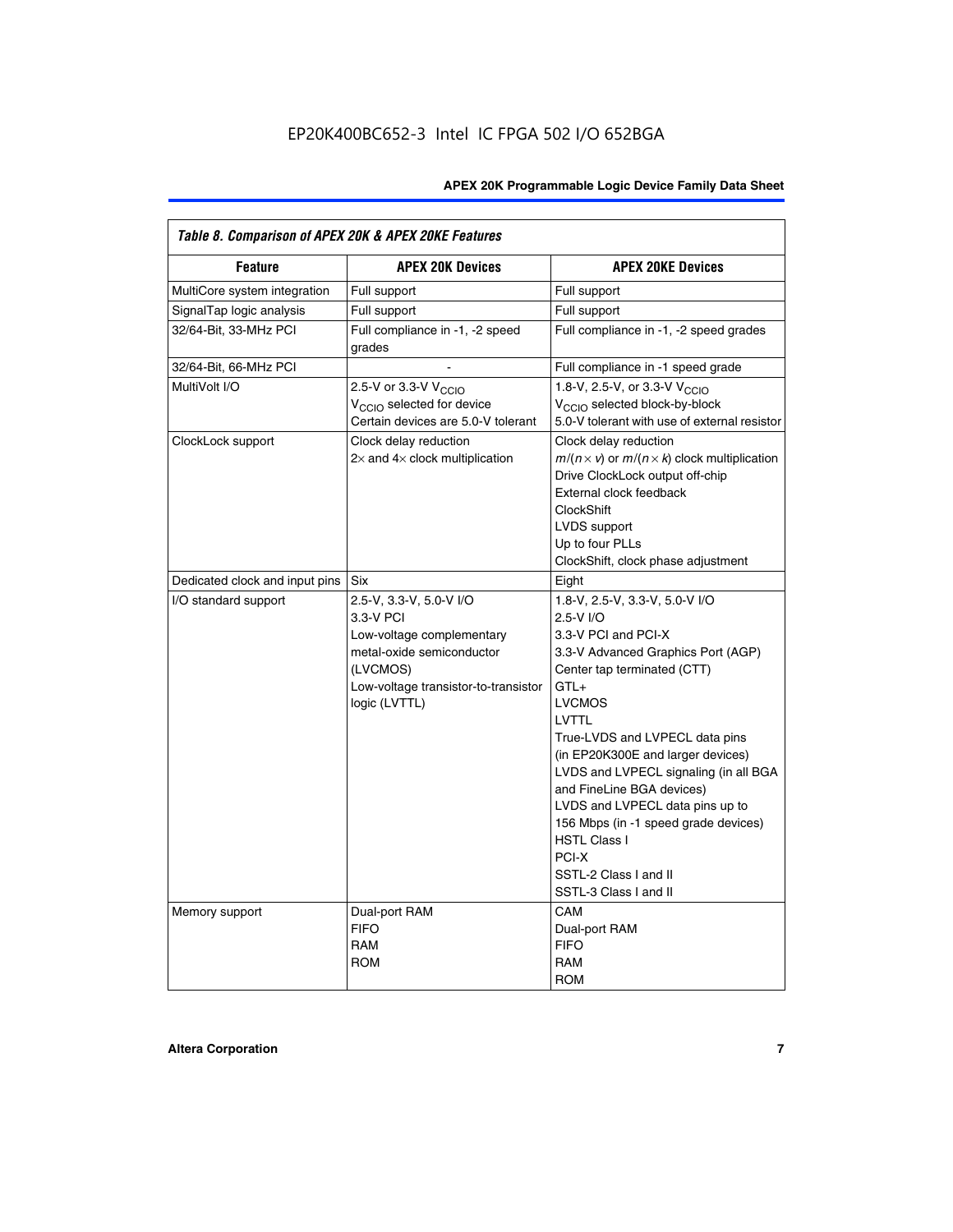All APEX 20K devices are reconfigurable and are 100% tested prior to shipment. As a result, test vectors do not have to be generated for fault coverage purposes. Instead, the designer can focus on simulation and design verification. In addition, the designer does not need to manage inventories of different application-specific integrated circuit (ASIC) designs; APEX 20K devices can be configured on the board for the specific functionality required.

APEX 20K devices are configured at system power-up with data stored in an Altera serial configuration device or provided by a system controller. Altera offers in-system programmability (ISP)-capable EPC1, EPC2, and EPC16 configuration devices, which configure APEX 20K devices via a serial data stream. Moreover, APEX 20K devices contain an optimized interface that permits microprocessors to configure APEX 20K devices serially or in parallel, and synchronously or asynchronously. The interface also enables microprocessors to treat APEX 20K devices as memory and configure the device by writing to a virtual memory location, making reconfiguration easy.

After an APEX 20K device has been configured, it can be reconfigured in-circuit by resetting the device and loading new data. Real-time changes can be made during system operation, enabling innovative reconfigurable computing applications.

APEX 20K devices are supported by the Altera Quartus II development system, a single, integrated package that offers HDL and schematic design entry, compilation and logic synthesis, full simulation and worst-case timing analysis, SignalTap logic analysis, and device configuration. The Quartus II software runs on Windows-based PCs, Sun SPARCstations, and HP 9000 Series 700/800 workstations.

The Quartus II software provides NativeLink interfaces to other industrystandard PC- and UNIX workstation-based EDA tools. For example, designers can invoke the Quartus II software from within third-party design tools. Further, the Quartus II software contains built-in optimized synthesis libraries; synthesis tools can use these libraries to optimize designs for APEX 20K devices. For example, the Synopsys Design Compiler library, supplied with the Quartus II development system, includes DesignWare functions optimized for the APEX 20K architecture.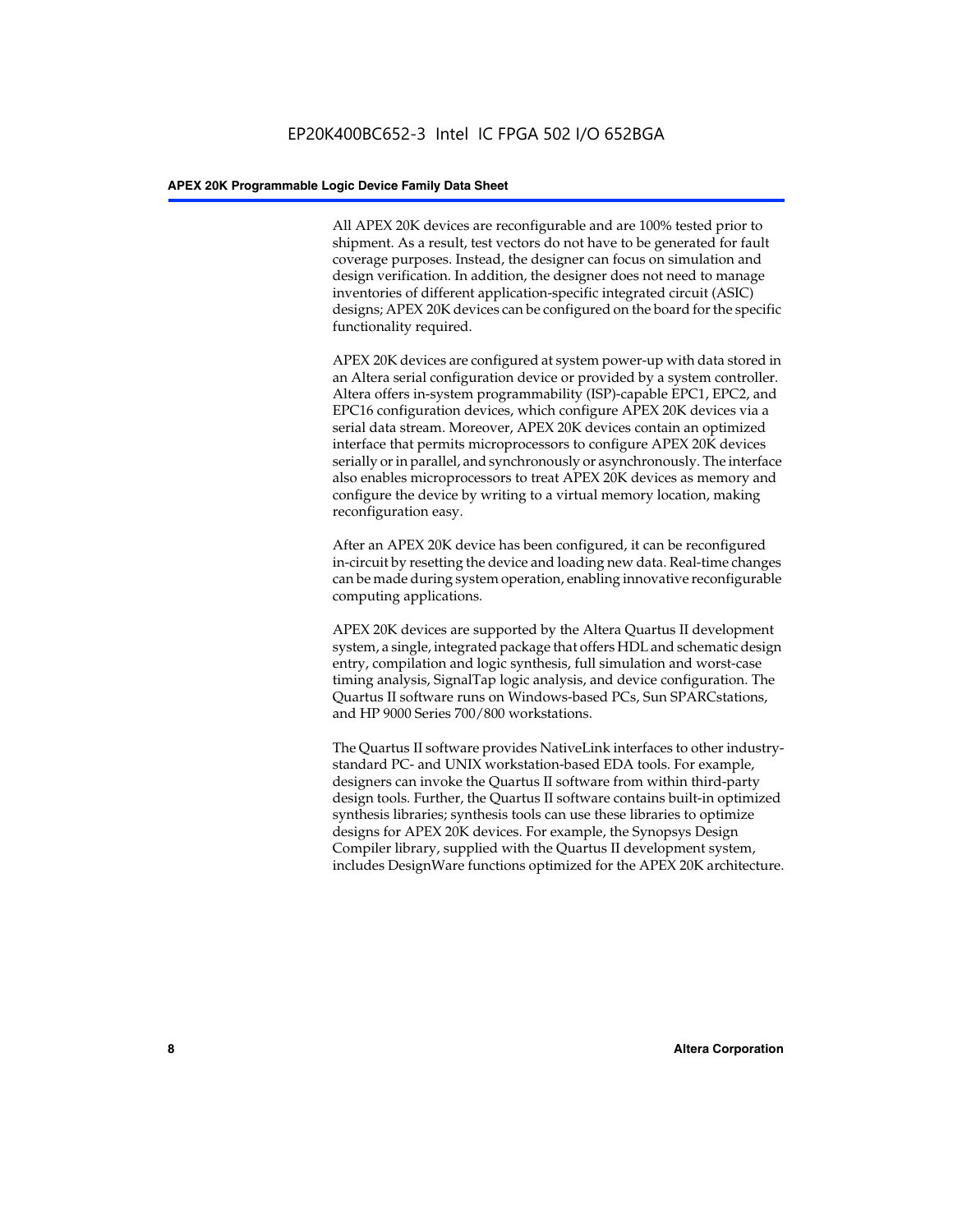| <b>Functional</b><br><b>Description</b> | APEX 20K devices incorporate LUT-based logic, product-term-based<br>logic, and memory into one device. Signal interconnections within<br>APEX 20K devices (as well as to and from device pins) are provided by the<br>FastTrack <sup>®</sup> Interconnect—a series of fast, continuous row and column<br>channels that run the entire length and width of the device.                                                                                                                                                                                                                                                                                                                                                                                              |
|-----------------------------------------|--------------------------------------------------------------------------------------------------------------------------------------------------------------------------------------------------------------------------------------------------------------------------------------------------------------------------------------------------------------------------------------------------------------------------------------------------------------------------------------------------------------------------------------------------------------------------------------------------------------------------------------------------------------------------------------------------------------------------------------------------------------------|
|                                         | Each I/O pin is fed by an I/O element (IOE) located at the end of each row<br>and column of the FastTrack Interconnect. Each IOE contains a<br>bidirectional I/O buffer and a register that can be used as either an input<br>or output register to feed input, output, or bidirectional signals. When<br>used with a dedicated clock pin, these registers provide exceptional<br>performance. IOEs provide a variety of features, such as 3.3-V, 64-bit,<br>66-MHz PCI compliance; JTAG BST support; slew-rate control; and<br>tri-state buffers. APEX 20KE devices offer enhanced I/O support,<br>including support for 1.8-V I/O, 2.5-V I/O, LVCMOS, LVTTL, LVPECL,<br>3.3-V PCI, PCI-X, LVDS, GTL+, SSTL-2, SSTL-3, HSTL, CTT, and 3.3-V<br>AGP I/O standards. |
|                                         | The ESB can implement a variety of memory functions, including CAM,<br>RAM, dual-port RAM, ROM, and FIFO functions. Embedding the<br>memory directly into the die improves performance and reduces die area<br>compared to distributed-RAM implementations. Moreover, the<br>abundance of cascadable ESBs ensures that the APEX 20K device can<br>implement multiple wide memory blocks for high-density designs. The<br>ESB's high speed ensures it can implement small memory blocks without<br>any speed penalty. The abundance of ESBs ensures that designers can<br>create as many different-sized memory blocks as the system requires.                                                                                                                      |



Figure 1 shows an overview of the APEX 20K device.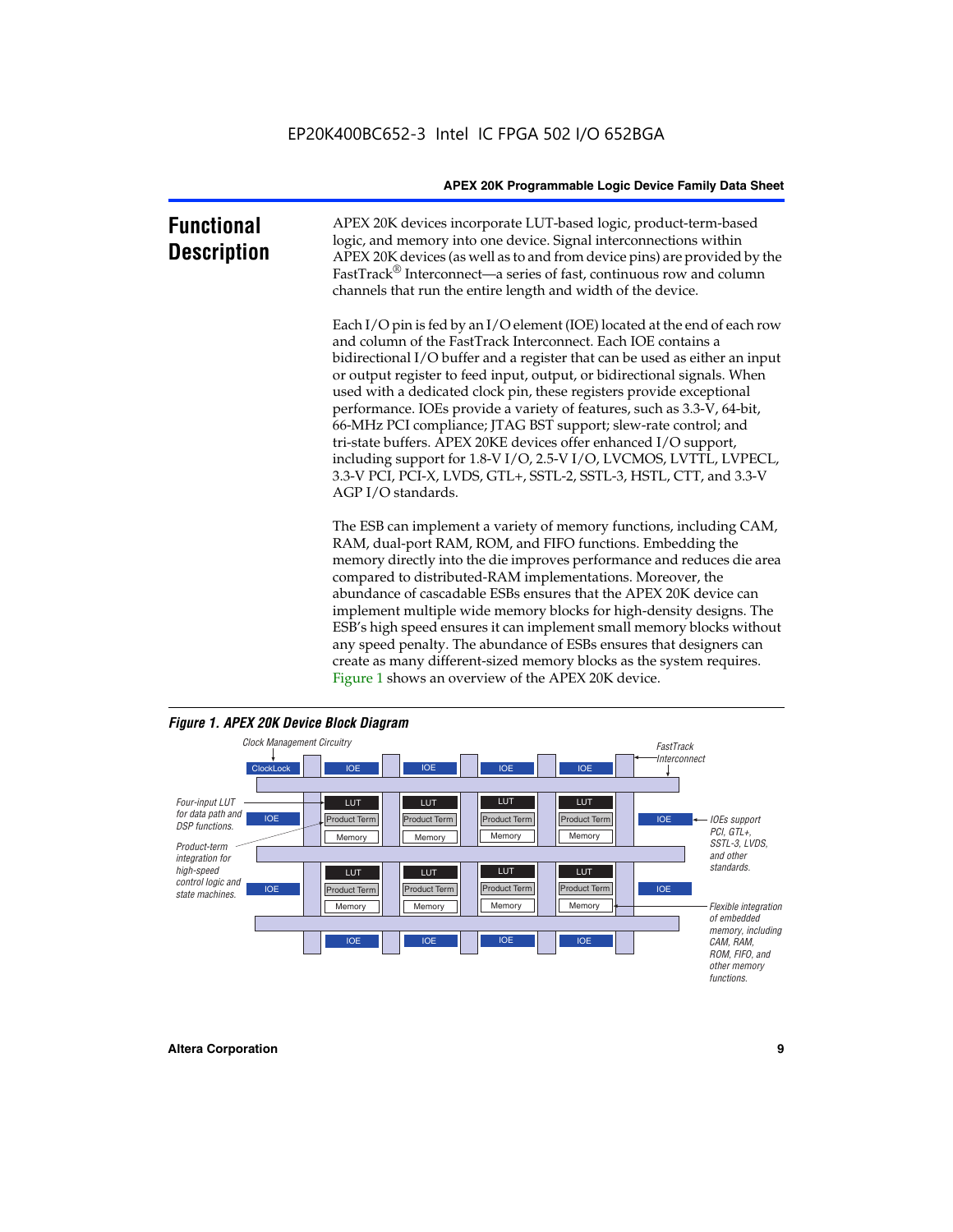APEX 20K devices provide two dedicated clock pins and four dedicated input pins that drive register control inputs. These signals ensure efficient distribution of high-speed, low-skew control signals. These signals use dedicated routing channels to provide short delays and low skews. Four of the dedicated inputs drive four global signals. These four global signals can also be driven by internal logic, providing an ideal solution for a clock divider or internally generated asynchronous clear signals with high fan-out. The dedicated clock pins featured on the APEX 20K devices can also feed logic. The devices also feature ClockLock and ClockBoost clock management circuitry. APEX 20KE devices provide two additional dedicated clock pins, for a total of four dedicated clock pins.

#### **MegaLAB Structure**

APEX 20K devices are constructed from a series of MegaLAB<sup>™</sup> structures. Each MegaLAB structure contains a group of logic array blocks (LABs), one ESB, and a MegaLAB interconnect, which routes signals within the MegaLAB structure. The EP20K30E device has 10 LABs, EP20K60E through EP20K600E devices have 16 LABs, and the EP20K1000E and EP20K1500E devices have 24 LABs. Signals are routed between MegaLAB structures and I/O pins via the FastTrack Interconnect. In addition, edge LABs can be driven by I/O pins through the local interconnect. Figure 2 shows the MegaLAB structure.



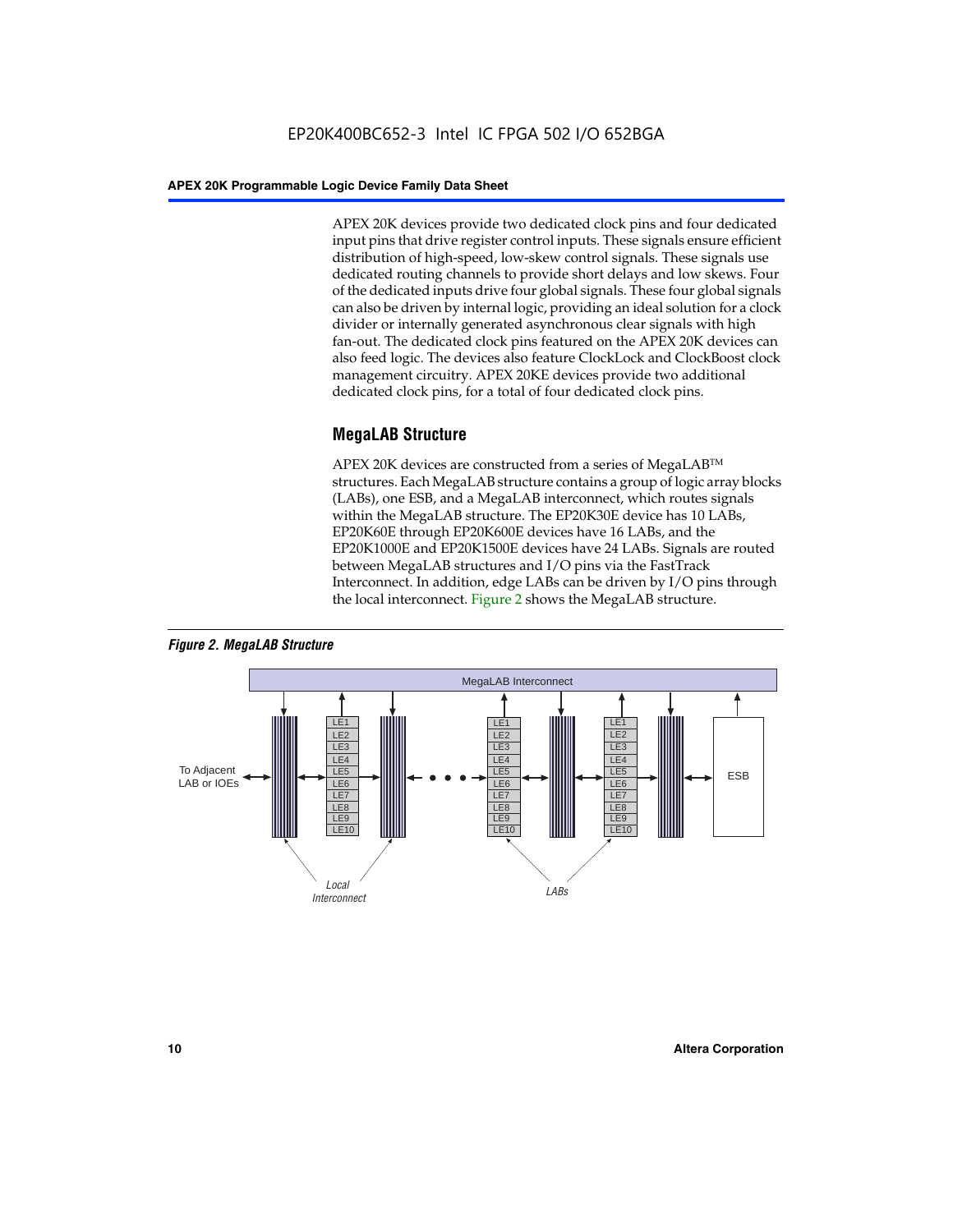#### **Logic Array Block**

Each LAB consists of 10 LEs, the LEs' associated carry and cascade chains, LAB control signals, and the local interconnect. The local interconnect transfers signals between LEs in the same or adjacent LABs, IOEs, or ESBs. The Quartus II Compiler places associated logic within an LAB or adjacent LABs, allowing the use of a fast local interconnect for high performance. Figure 3 shows the APEX 20K LAB.

APEX 20K devices use an interleaved LAB structure. This structure allows each LE to drive two local interconnect areas. This feature minimizes use of the MegaLAB and FastTrack interconnect, providing higher performance and flexibility. Each LE can drive 29 other LEs through the fast local interconnect.

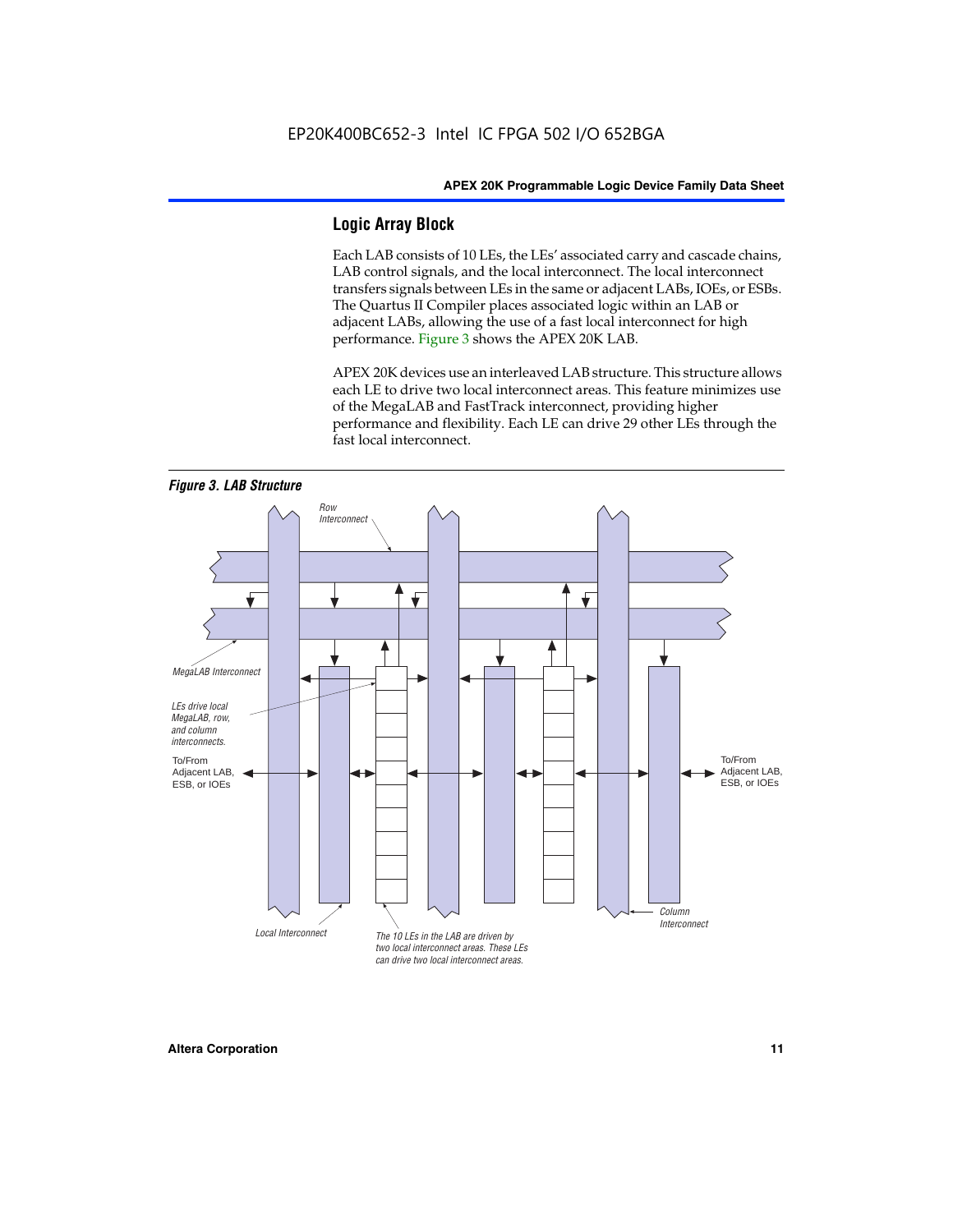Each LAB contains dedicated logic for driving control signals to its LEs and ESBs. The control signals include clock, clock enable, asynchronous clear, asynchronous preset, asynchronous load, synchronous clear, and synchronous load signals. A maximum of six control signals can be used at a time. Although synchronous load and clear signals are generally used when implementing counters, they can also be used with other functions.

Each LAB can use two clocks and two clock enable signals. Each LAB's clock and clock enable signals are linked (e.g., any LE in a particular LAB using CLK1 will also use CLKENA1). LEs with the same clock but different clock enable signals either use both clock signals in one LAB or are placed into separate LABs.

If both the rising and falling edges of a clock are used in a LAB, both LABwide clock signals are used.

The LAB-wide control signals can be generated from the LAB local interconnect, global signals, and dedicated clock pins. The inherent low skew of the FastTrack Interconnect enables it to be used for clock distribution. Figure 4 shows the LAB control signal generation circuit.



#### *Figure 4. LAB Control Signal Generation*

#### *Notes to Figure 4:*

- (1) APEX 20KE devices have four dedicated clocks.
- (2) The LABCLR1 and LABCLR2 signals also control asynchronous load and asynchronous preset for LEs within the LAB.
- (3) The SYNCCLR signal can be generated by the local interconnect or global signals.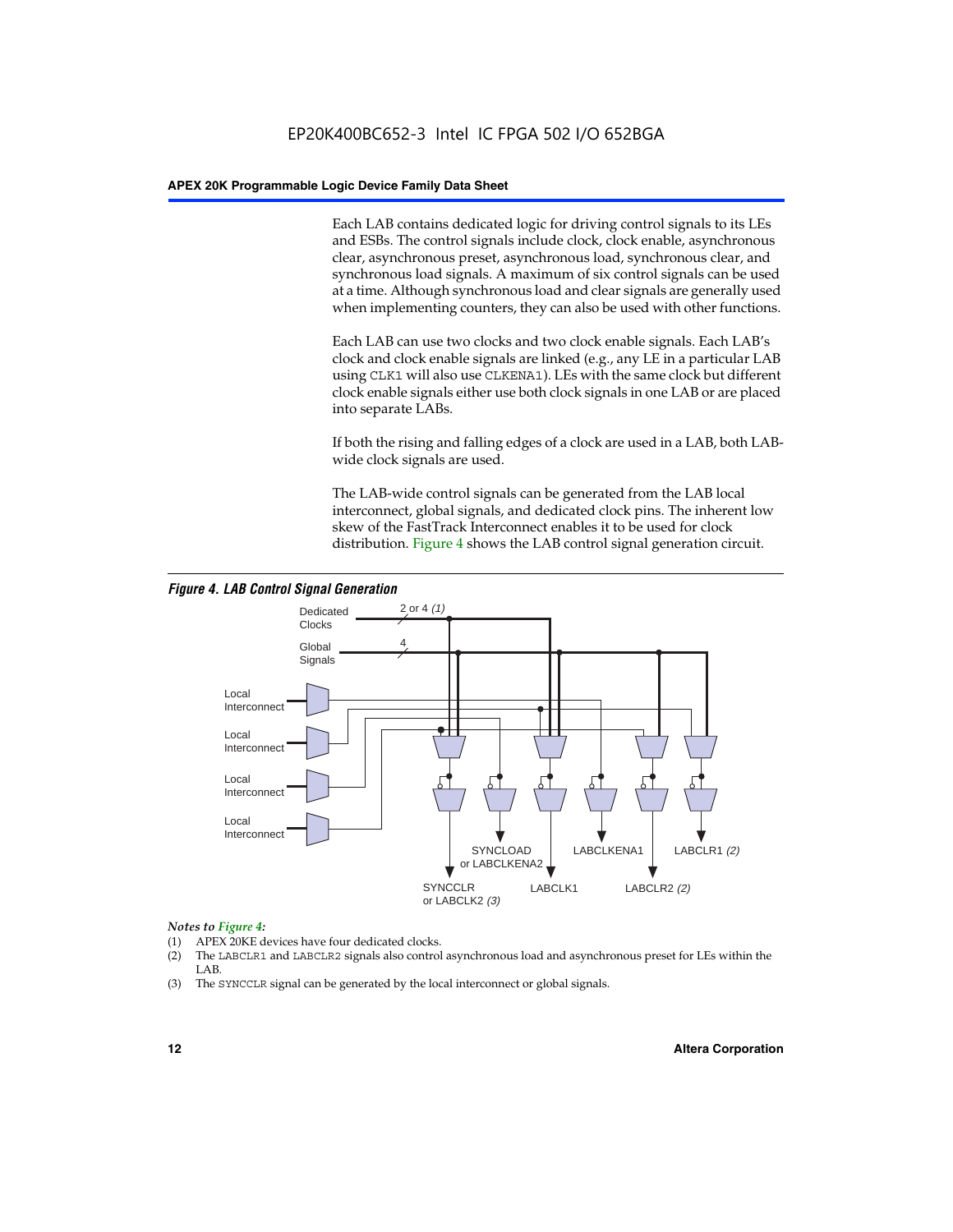#### **Logic Element**

The LE, the smallest unit of logic in the APEX 20K architecture, is compact and provides efficient logic usage. Each LE contains a four-input LUT, which is a function generator that can quickly implement any function of four variables. In addition, each LE contains a programmable register and carry and cascade chains. Each LE drives the local interconnect, MegaLAB interconnect, and FastTrack Interconnect routing structures. See Figure 5.



Each LE's programmable register can be configured for D, T, JK, or SR operation. The register's clock and clear control signals can be driven by global signals, general-purpose I/O pins, or any internal logic. For combinatorial functions, the register is bypassed and the output of the LUT drives the outputs of the LE.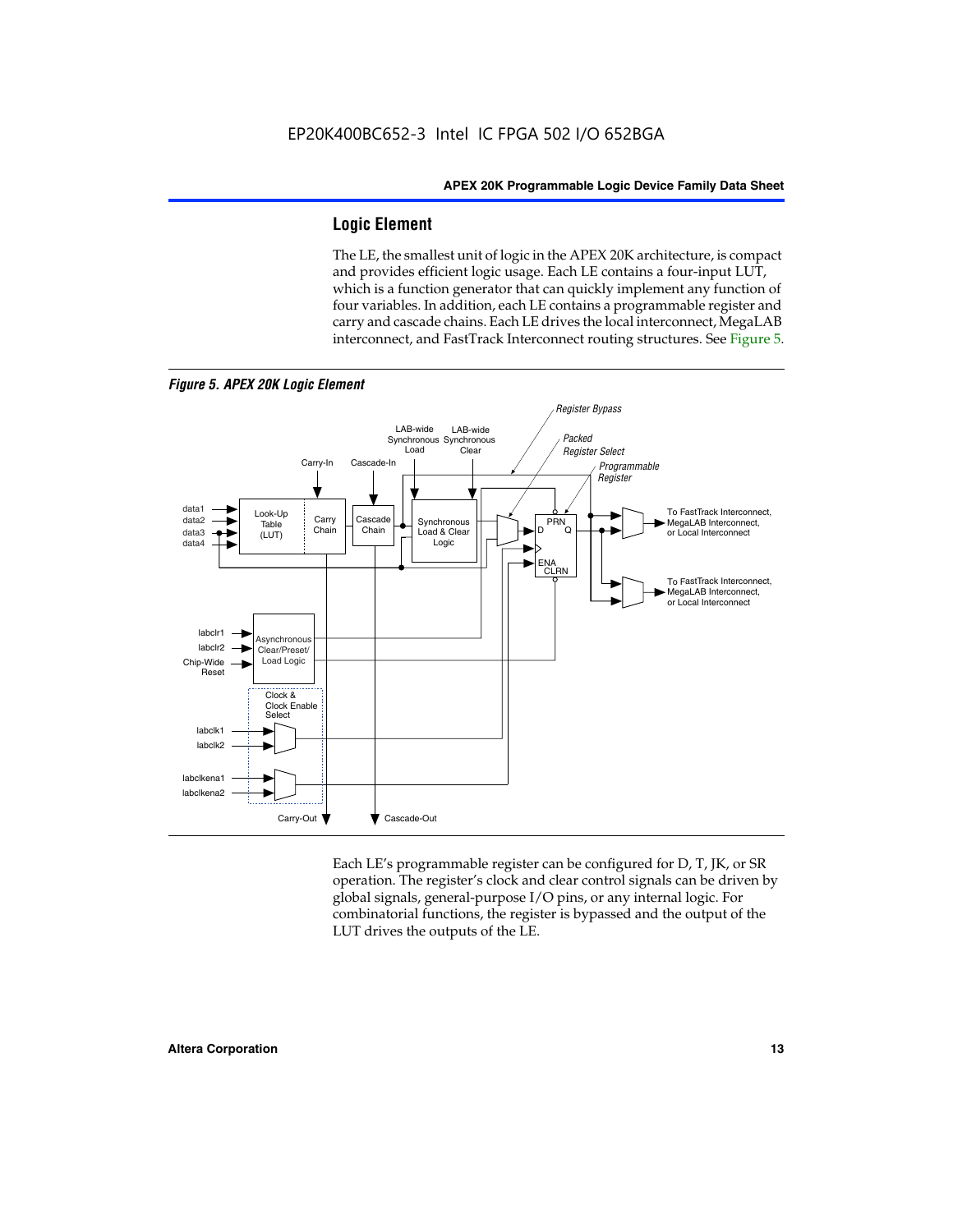Each LE has two outputs that drive the local, MegaLAB, or FastTrack Interconnect routing structure. Each output can be driven independently by the LUT's or register's output. For example, the LUT can drive one output while the register drives the other output. This feature, called register packing, improves device utilization because the register and the LUT can be used for unrelated functions. The LE can also drive out registered and unregistered versions of the LUT output.

The APEX 20K architecture provides two types of dedicated high-speed data paths that connect adjacent LEs without using local interconnect paths: carry chains and cascade chains. A carry chain supports high-speed arithmetic functions such as counters and adders, while a cascade chain implements wide-input functions such as equality comparators with minimum delay. Carry and cascade chains connect LEs 1 through 10 in an LAB and all LABs in the same MegaLAB structure.

#### *Carry Chain*

The carry chain provides a very fast carry-forward function between LEs. The carry-in signal from a lower-order bit drives forward into the higherorder bit via the carry chain, and feeds into both the LUT and the next portion of the carry chain. This feature allows the APEX 20K architecture to implement high-speed counters, adders, and comparators of arbitrary width. Carry chain logic can be created automatically by the Quartus II software Compiler during design processing, or manually by the designer during design entry. Parameterized functions such as library of parameterized modules (LPM) and DesignWare functions automatically take advantage of carry chains for the appropriate functions.

The Quartus II software Compiler creates carry chains longer than ten LEs by linking LABs together automatically. For enhanced fitting, a long carry chain skips alternate LABs in a MegaLAB<sup>™</sup> structure. A carry chain longer than one LAB skips either from an even-numbered LAB to the next evennumbered LAB, or from an odd-numbered LAB to the next oddnumbered LAB. For example, the last LE of the first LAB in the upper-left MegaLAB structure carries to the first LE of the third LAB in the MegaLAB structure.

Figure 6 shows how an *n*-bit full adder can be implemented in *n* + 1 LEs with the carry chain. One portion of the LUT generates the sum of two bits using the input signals and the carry-in signal; the sum is routed to the output of the LE. The register can be bypassed for simple adders or used for accumulator functions. Another portion of the LUT and the carry chain logic generates the carry-out signal, which is routed directly to the carryin signal of the next-higher-order bit. The final carry-out signal is routed to an LE, where it is driven onto the local, MegaLAB, or FastTrack Interconnect routing structures.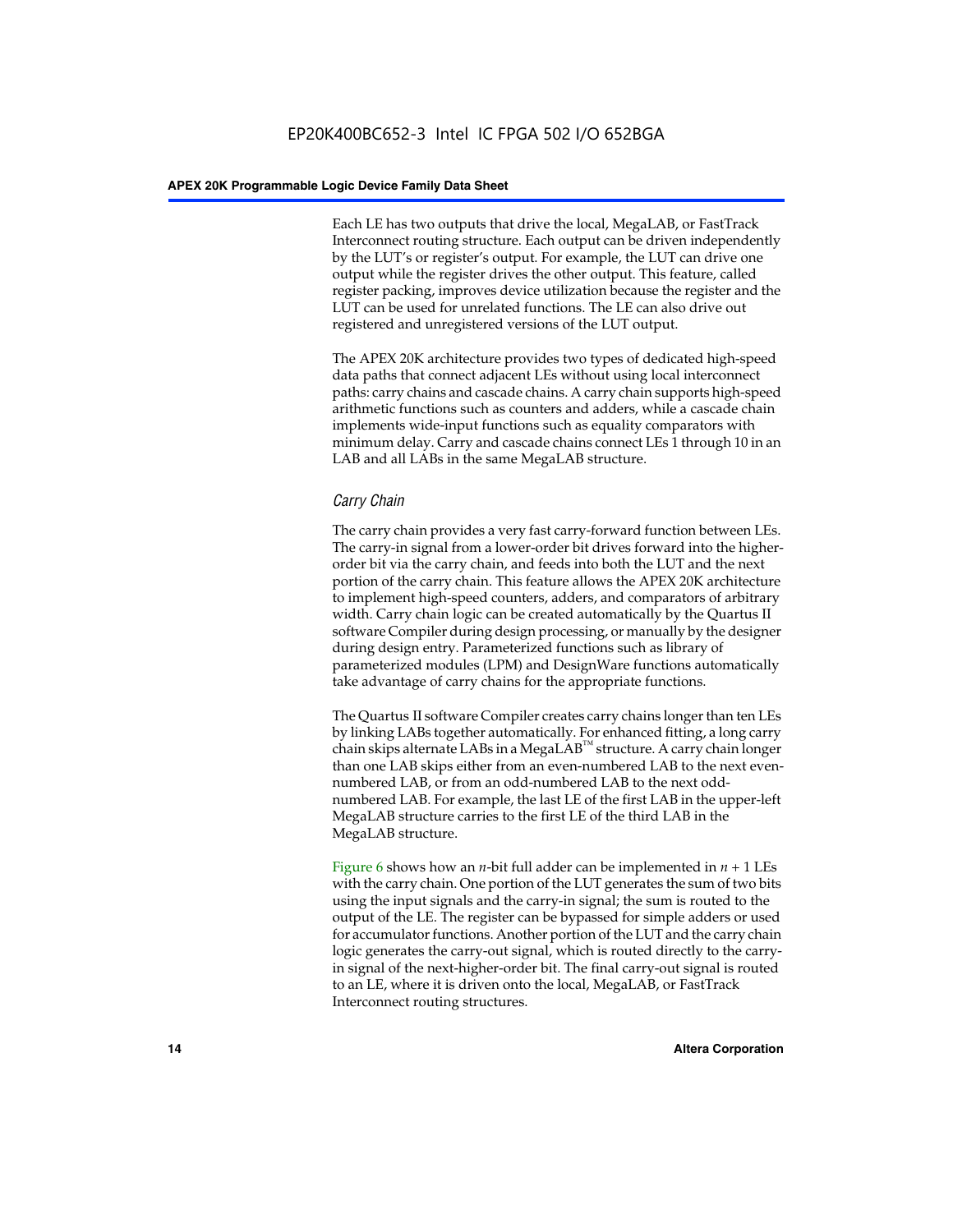

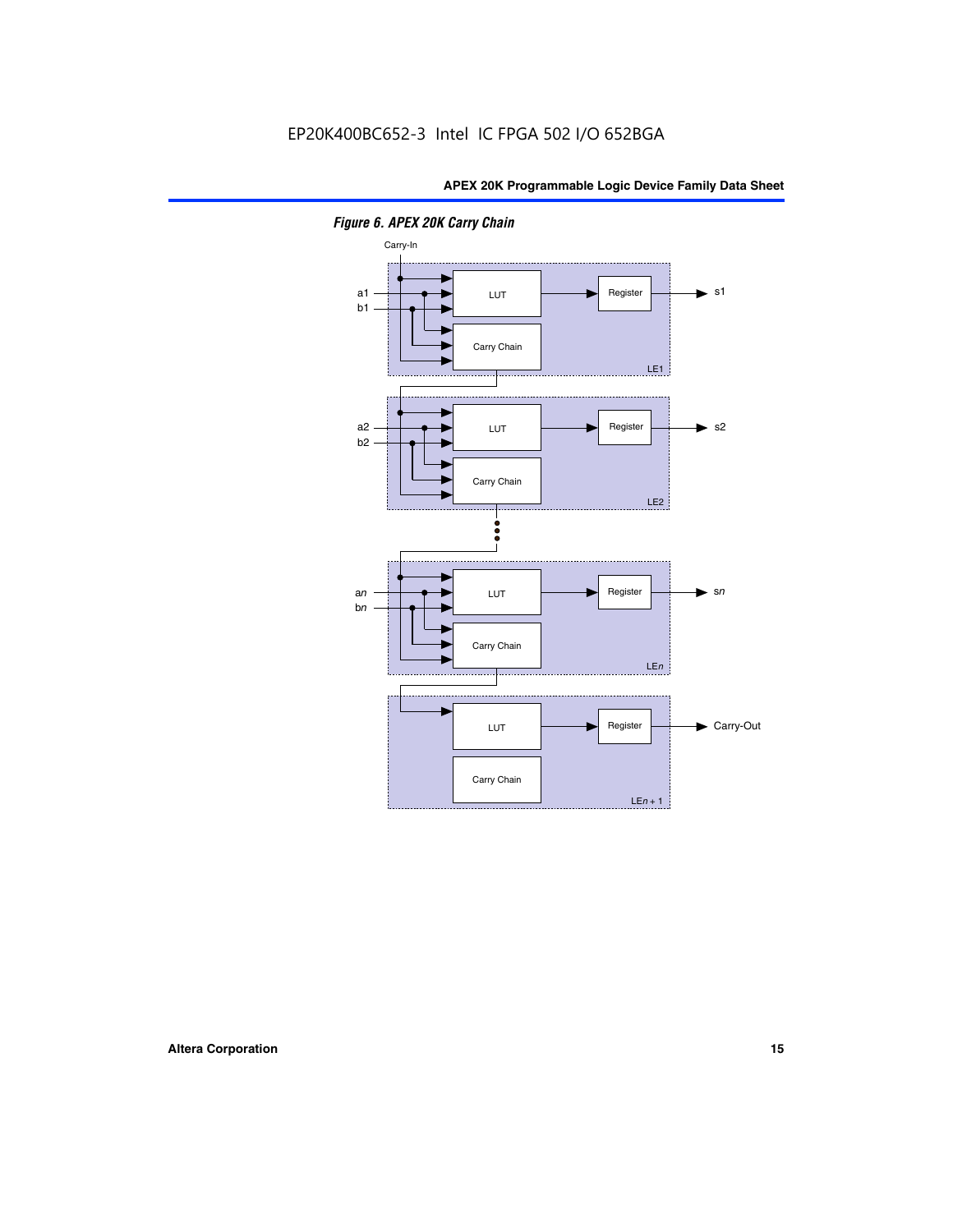#### *Cascade Chain*

With the cascade chain, the APEX 20K architecture can implement functions with a very wide fan-in. Adjacent LUTs can compute portions of a function in parallel; the cascade chain serially connects the intermediate values. The cascade chain can use a logical AND or logical OR (via De Morgan's inversion) to connect the outputs of adjacent LEs. Each additional LE provides four more inputs to the effective width of a function, with a short cascade delay. Cascade chain logic can be created automatically by the Quartus II software Compiler during design processing, or manually by the designer during design entry.

Cascade chains longer than ten LEs are implemented automatically by linking LABs together. For enhanced fitting, a long cascade chain skips alternate LABs in a MegaLAB structure. A cascade chain longer than one LAB skips either from an even-numbered LAB to the next even-numbered LAB, or from an odd-numbered LAB to the next odd-numbered LAB. For example, the last LE of the first LAB in the upper-left MegaLAB structure carries to the first LE of the third LAB in the MegaLAB structure. Figure 7 shows how the cascade function can connect adjacent LEs to form functions with a wide fan-in.



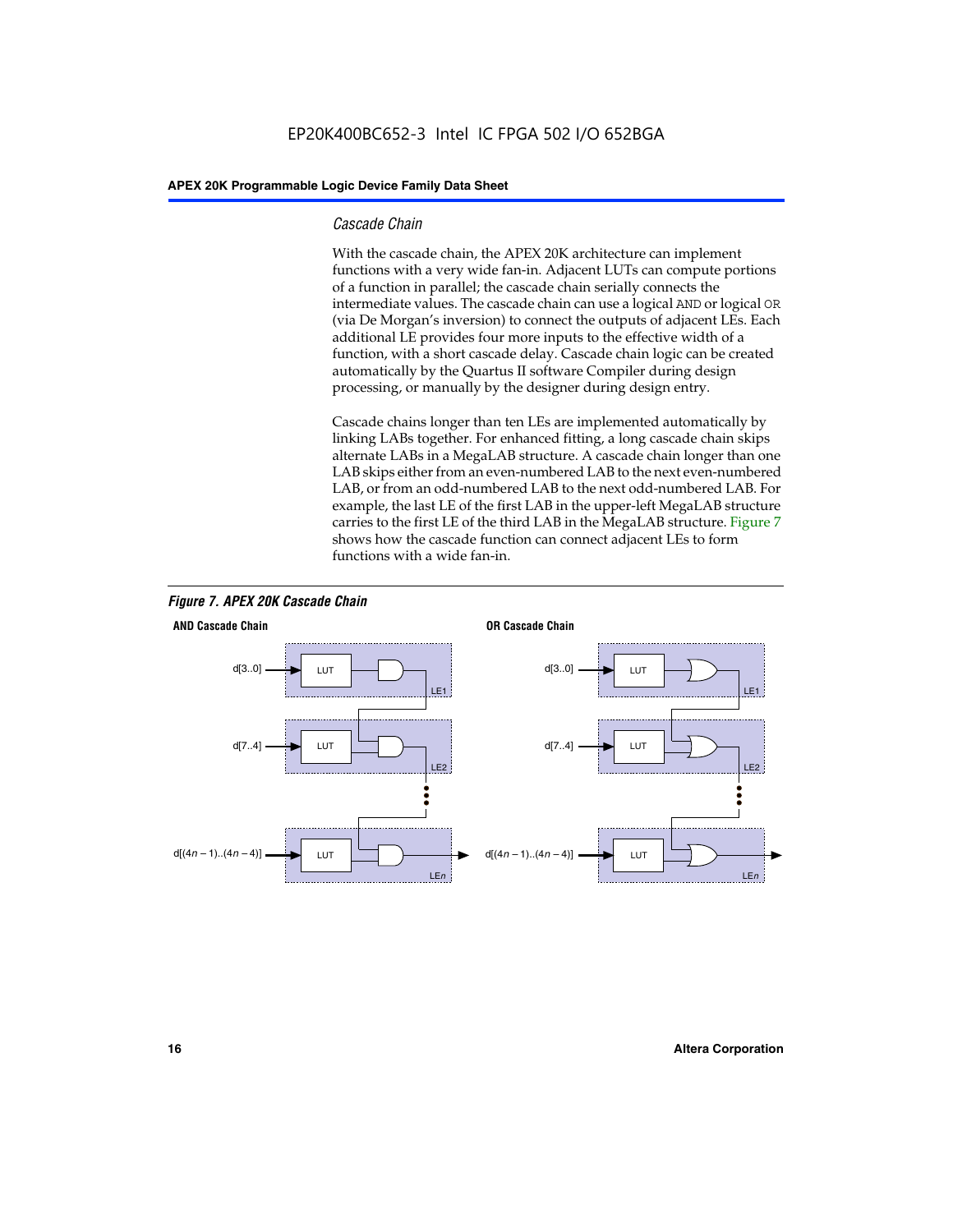#### *LE Operating Modes*

The APEX 20K LE can operate in one of the following three modes:

- Normal mode
- Arithmetic mode
- Counter mode

Each mode uses LE resources differently. In each mode, seven available inputs to the LE—the four data inputs from the LAB local interconnect, the feedback from the programmable register, and the carry-in and cascade-in from the previous LE—are directed to different destinations to implement the desired logic function. LAB-wide signals provide clock, asynchronous clear, asynchronous preset, asynchronous load, synchronous clear, synchronous load, and clock enable control for the register. These LAB-wide signals are available in all LE modes.

The Quartus II software, in conjunction with parameterized functions such as LPM and DesignWare functions, automatically chooses the appropriate mode for common functions such as counters, adders, and multipliers. If required, the designer can also create special-purpose functions that specify which LE operating mode to use for optimal performance. Figure 8 shows the LE operating modes.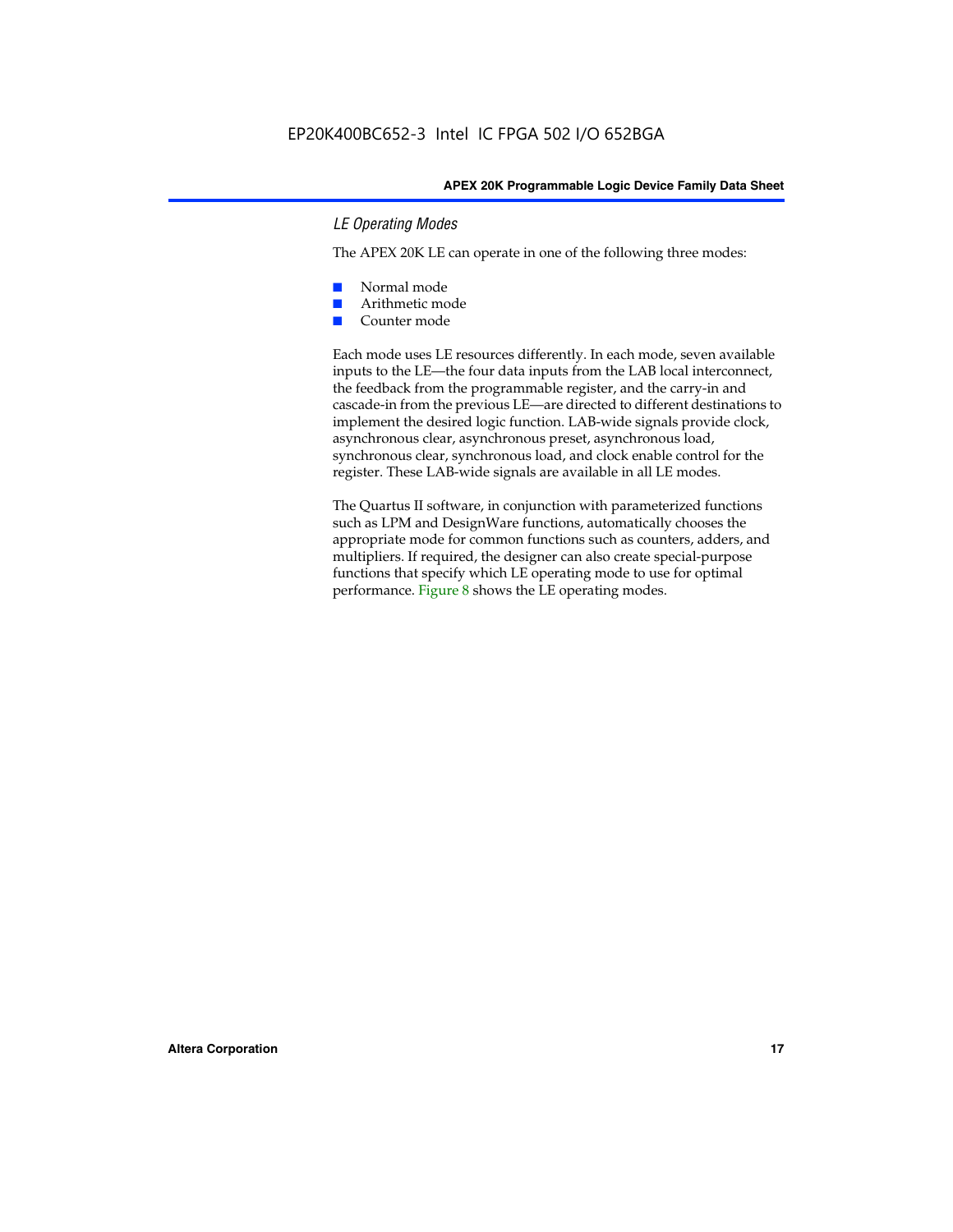#### *Figure 8. APEX 20K LE Operating Modes*



#### *Notes to Figure 8:*

- (1) LEs in normal mode support register packing.
- (2) There are two LAB-wide clock enables per LAB.
- (3) When using the carry-in in normal mode, the packed register feature is unavailable.
- (4) A register feedback multiplexer is available on LE1 of each LAB.
- (5) The DATA1 and DATA2 input signals can supply counter enable, up or down control, or register feedback signals for LEs other than the second LE in an LAB.
- (6) The LAB-wide synchronous clear and LAB wide synchronous load affect all registers in an LAB.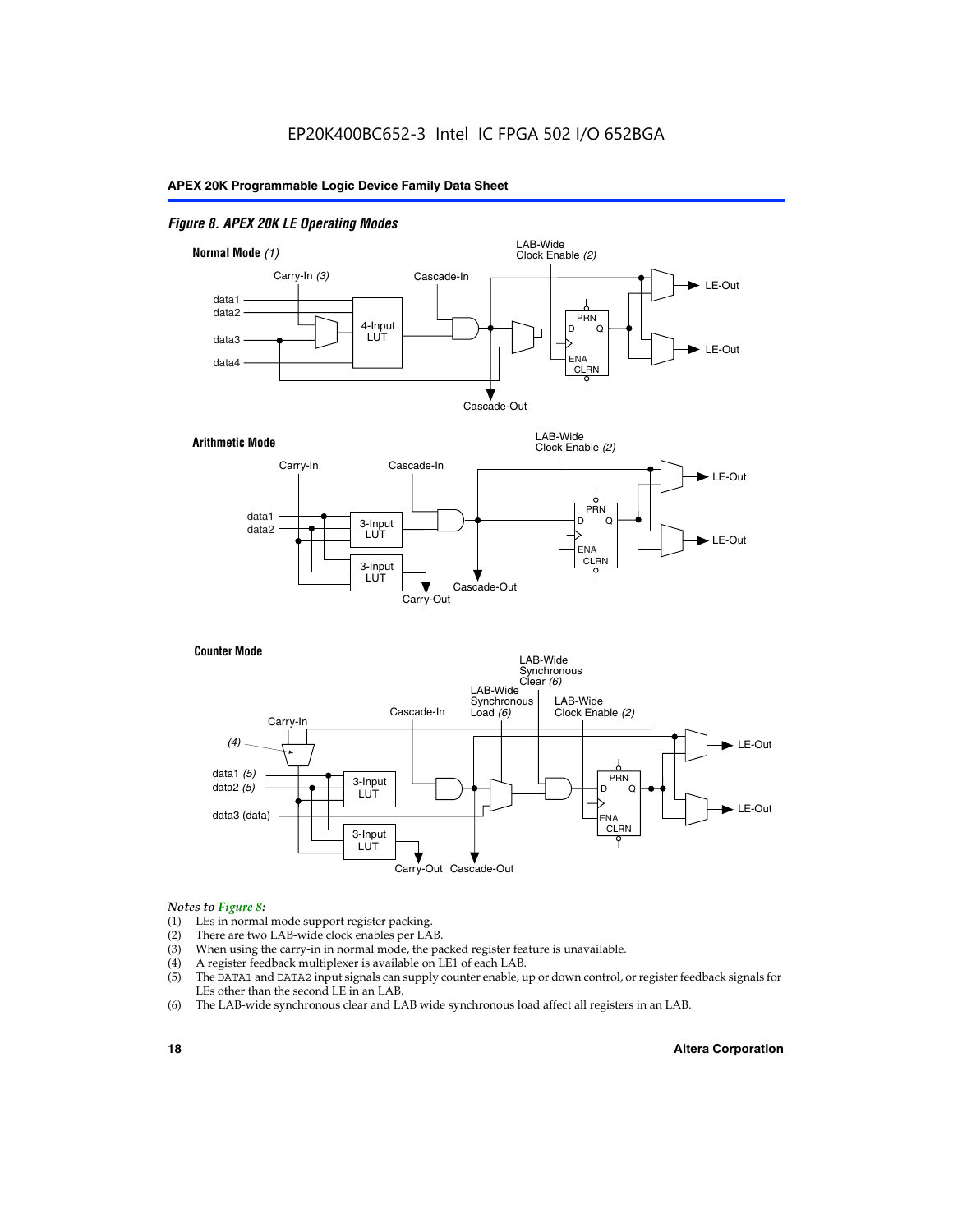#### **Normal Mode**

The normal mode is suitable for general logic applications, combinatorial functions, or wide decoding functions that can take advantage of a cascade chain. In normal mode, four data inputs from the LAB local interconnect and the carry-in are inputs to a four-input LUT. The Quartus II software Compiler automatically selects the carry-in or the DATA3 signal as one of the inputs to the LUT. The LUT output can be combined with the cascade-in signal to form a cascade chain through the cascade-out signal. LEs in normal mode support packed registers.

#### **Arithmetic Mode**

The arithmetic mode is ideal for implementing adders, accumulators, and comparators. An LE in arithmetic mode uses two 3-input LUTs. One LUT computes a three-input function; the other generates a carry output. As shown in Figure 8, the first LUT uses the carry-in signal and two data inputs from the LAB local interconnect to generate a combinatorial or registered output. For example, when implementing an adder, this output is the sum of three signals: DATA1, DATA2, and carry-in. The second LUT uses the same three signals to generate a carry-out signal, thereby creating a carry chain. The arithmetic mode also supports simultaneous use of the cascade chain. LEs in arithmetic mode can drive out registered and unregistered versions of the LUT output.

The Quartus II software implements parameterized functions that use the arithmetic mode automatically where appropriate; the designer does not need to specify how the carry chain will be used.

#### **Counter Mode**

The counter mode offers clock enable, counter enable, synchronous up/down control, synchronous clear, and synchronous load options. The counter enable and synchronous up/down control signals are generated from the data inputs of the LAB local interconnect. The synchronous clear and synchronous load options are LAB-wide signals that affect all registers in the LAB. Consequently, if any of the LEs in an LAB use the counter mode, other LEs in that LAB must be used as part of the same counter or be used for a combinatorial function. The Quartus II software automatically places any registers that are not used by the counter into other LABs.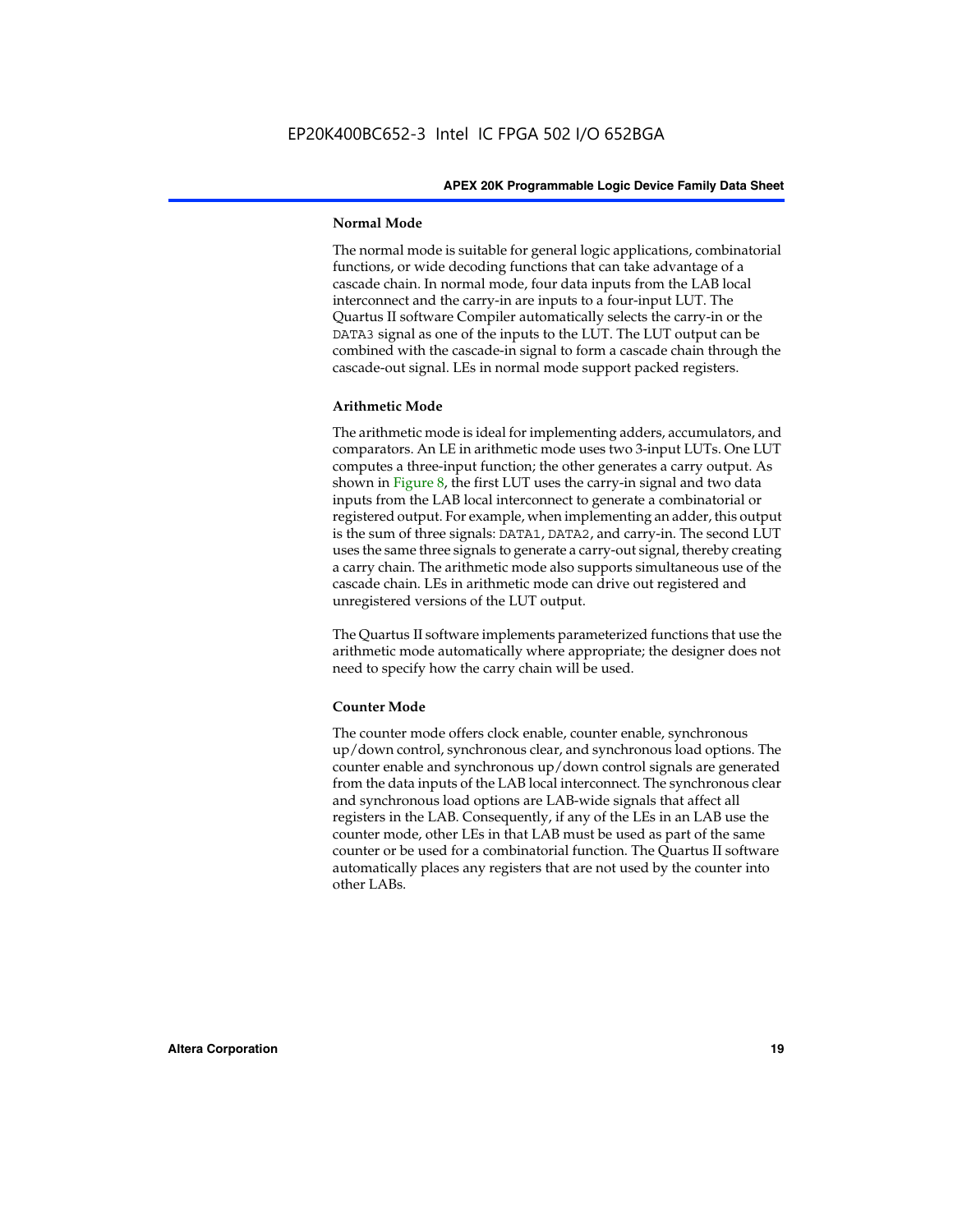The counter mode uses two three-input LUTs: one generates the counter data, and the other generates the fast carry bit. A 2-to-1 multiplexer provides synchronous loading, and another AND gate provides synchronous clearing. If the cascade function is used by an LE in counter mode, the synchronous clear or load overrides any signal carried on the cascade chain. The synchronous clear overrides the synchronous load. LEs in arithmetic mode can drive out registered and unregistered versions of the LUT output.

#### *Clear & Preset Logic Control*

Logic for the register's clear and preset signals is controlled by LAB-wide signals. The LE directly supports an asynchronous clear function. The Quartus II software Compiler can use a NOT-gate push-back technique to emulate an asynchronous preset. Moreover, the Quartus II software Compiler can use a programmable NOT-gate push-back technique to emulate simultaneous preset and clear or asynchronous load. However, this technique uses three additional LEs per register. All emulation is performed automatically when the design is compiled. Registers that emulate simultaneous preset and load will enter an unknown state upon power-up or when the chip-wide reset is asserted.

In addition to the two clear and preset modes, APEX 20K devices provide a chip-wide reset pin (DEV\_CLRn) that resets all registers in the device. Use of this pin is controlled through an option in the Quartus II software that is set before compilation. The chip-wide reset overrides all other control signals. Registers using an asynchronous preset are preset when the chip-wide reset is asserted; this effect results from the inversion technique used to implement the asynchronous preset.

#### **FastTrack Interconnect**

In the APEX 20K architecture, connections between LEs, ESBs, and I/O pins are provided by the FastTrack Interconnect. The FastTrack Interconnect is a series of continuous horizontal and vertical routing channels that traverse the device. This global routing structure provides predictable performance, even in complex designs. In contrast, the segmented routing in FPGAs requires switch matrices to connect a variable number of routing paths, increasing the delays between logic resources and reducing performance.

The FastTrack Interconnect consists of row and column interconnect channels that span the entire device. The row interconnect routes signals throughout a row of MegaLAB structures; the column interconnect routes signals throughout a column of MegaLAB structures. When using the row and column interconnect, an LE, IOE, or ESB can drive any other LE, IOE, or ESB in a device. See Figure 9.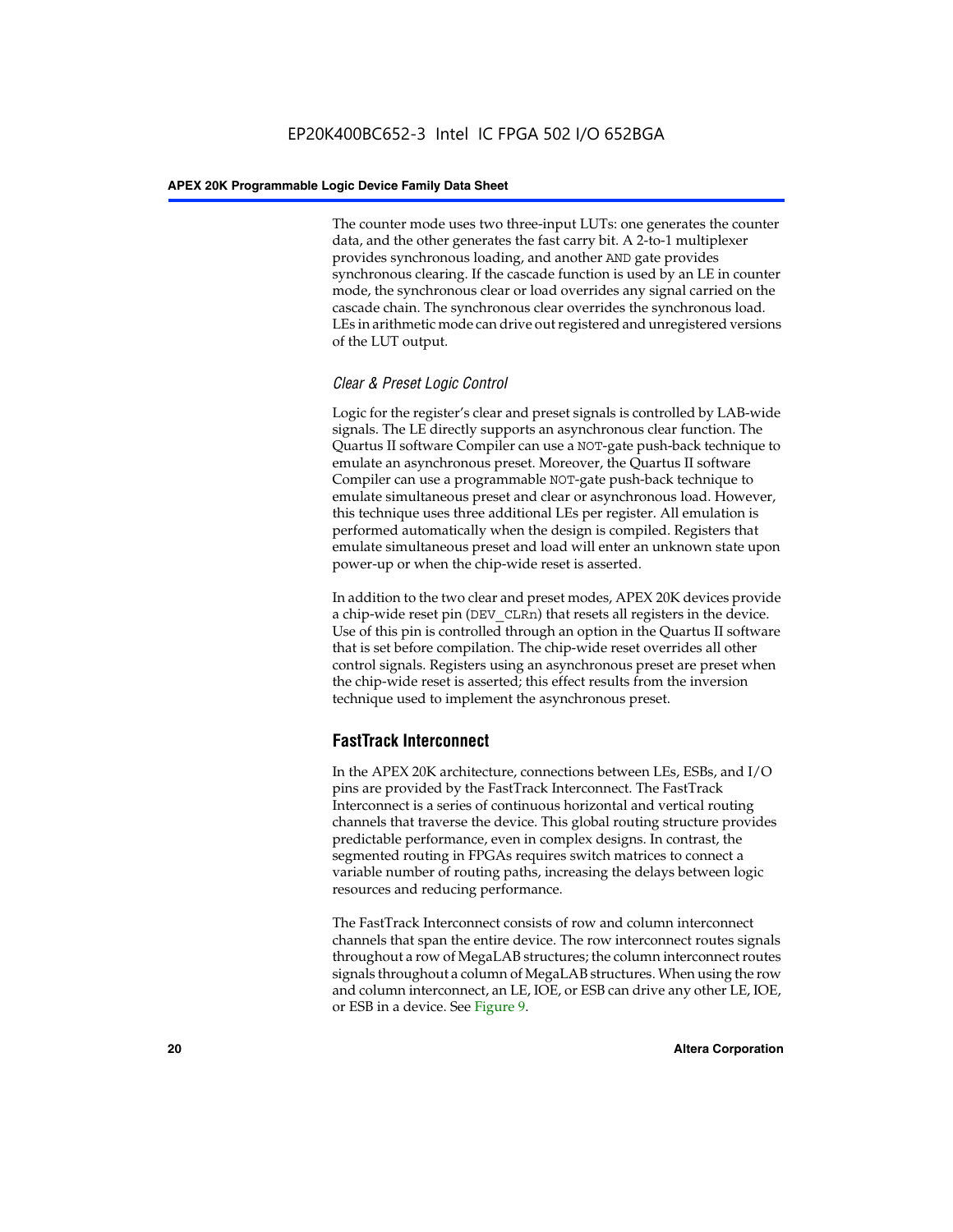

#### *Figure 9. APEX 20K Interconnect Structure*

A row line can be driven directly by LEs, IOEs, or ESBs in that row. Further, a column line can drive a row line, allowing an LE, IOE, or ESB to drive elements in a different row via the column and row interconnect. The row interconnect drives the MegaLAB interconnect to drive LEs, IOEs, or ESBs in a particular MegaLAB structure.

A column line can be directly driven by LEs, IOEs, or ESBs in that column. A column line on a device's left or right edge can also be driven by row IOEs. The column line is used to route signals from one row to another. A column line can drive a row line; it can also drive the MegaLAB interconnect directly, allowing faster connections between rows.

Figure 10 shows how the FastTrack Interconnect uses the local interconnect to drive LEs within MegaLAB structures.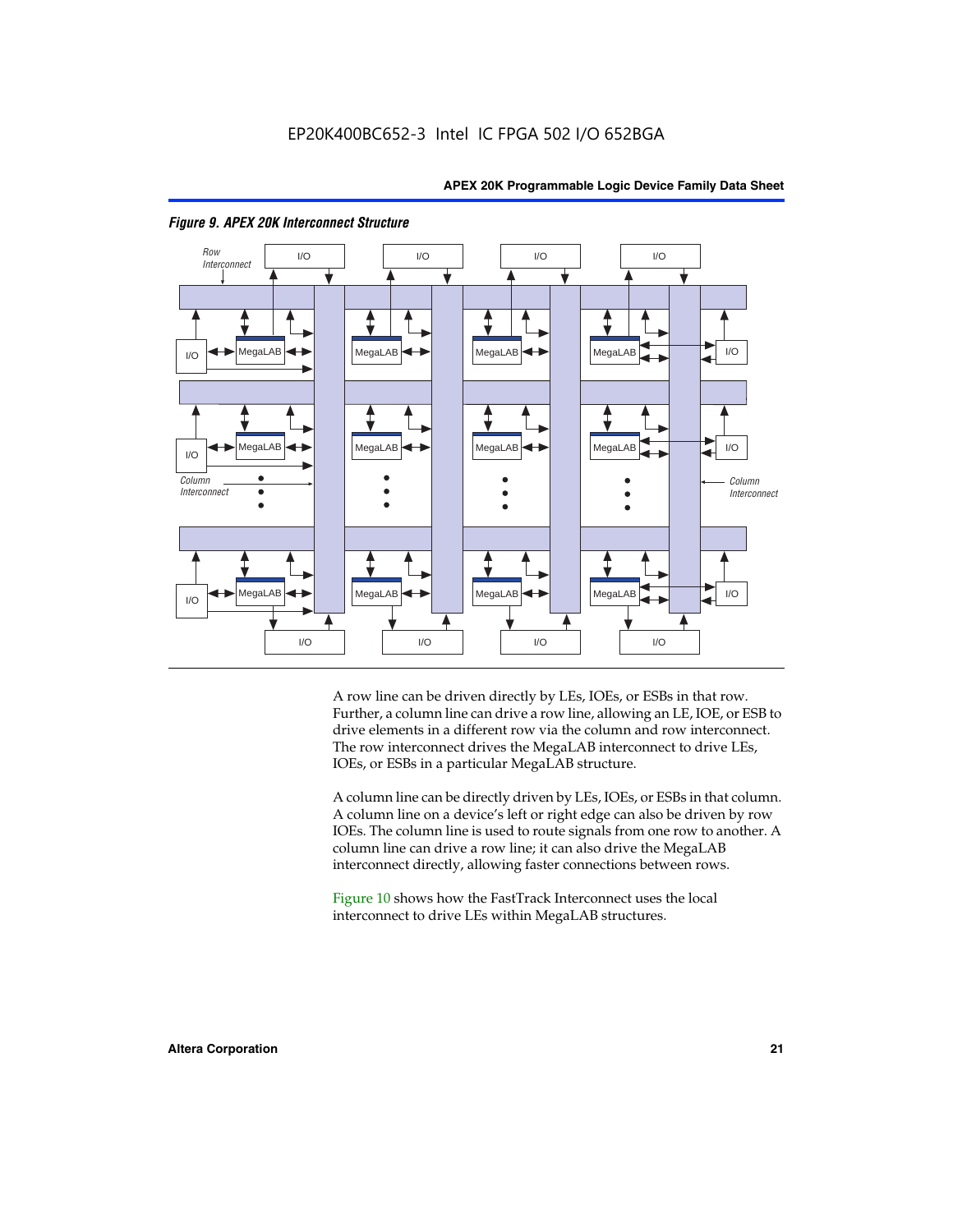

*Figure 10. FastTrack Connection to Local Interconnect*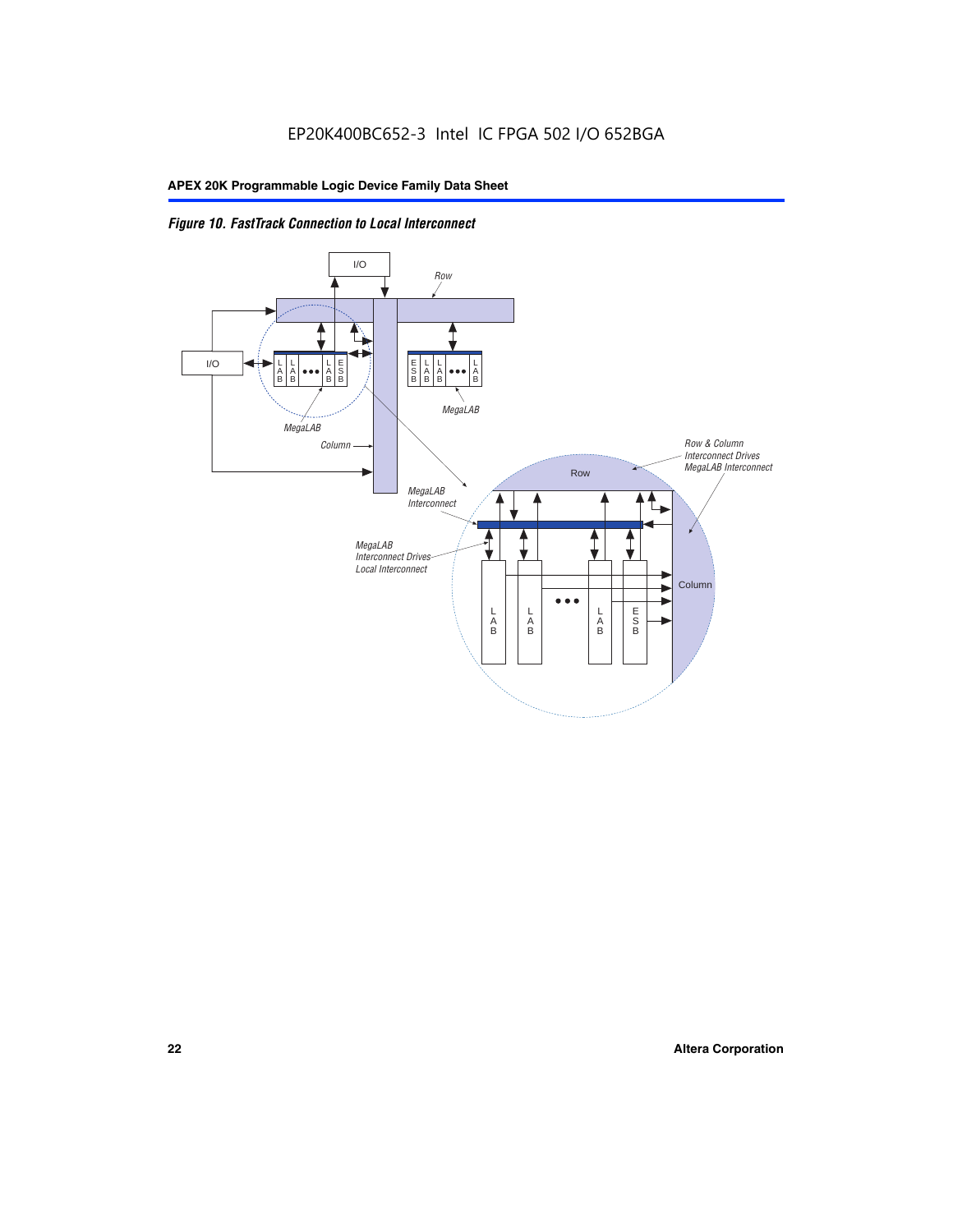Figure 11 shows the intersection of a row and column interconnect, and how these forms of interconnects and LEs drive each other.



*Figure 11. Driving the FastTrack Interconnect*

APEX 20KE devices include an enhanced interconnect structure for faster routing of input signals with high fan-out. Column I/O pins can drive the FastRow<sup>™</sup> interconnect, which routes signals directly into the local interconnect without having to drive through the MegaLAB interconnect. FastRow lines traverse two MegaLAB structures. Also, these pins can drive the local interconnect directly for fast setup times. On EP20K300E and larger devices, the FastRow interconnect drives the two MegaLABs in the top left corner, the two MegaLABs in the top right corner, the two MegaLABS in the bottom left corner, and the two MegaLABs in the bottom right corner. On EP20K200E and smaller devices, FastRow interconnect drives the two MegaLABs on the top and the two MegaLABs on the bottom of the device. On all devices, the FastRow interconnect drives all local interconnect in the appropriate MegaLABs except the local interconnect on the side of the MegaLAB opposite the ESB. Pins using the FastRow interconnect achieve a faster set-up time, as the signal does not need to use a MegaLAB interconnect line to reach the destination LE. Figure 12 shows the FastRow interconnect.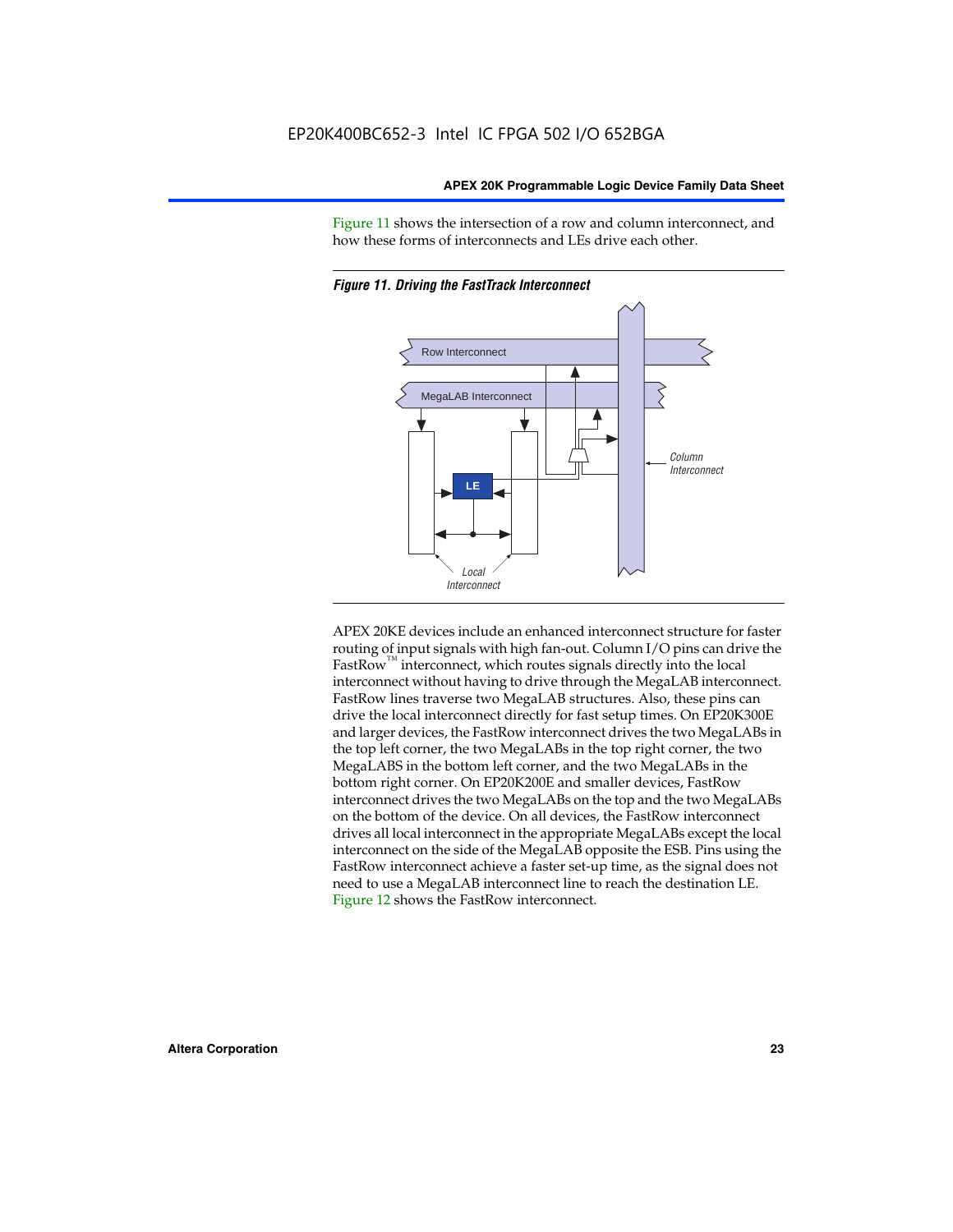

Table 9 summarizes how various elements of the APEX 20K architecture drive each other.

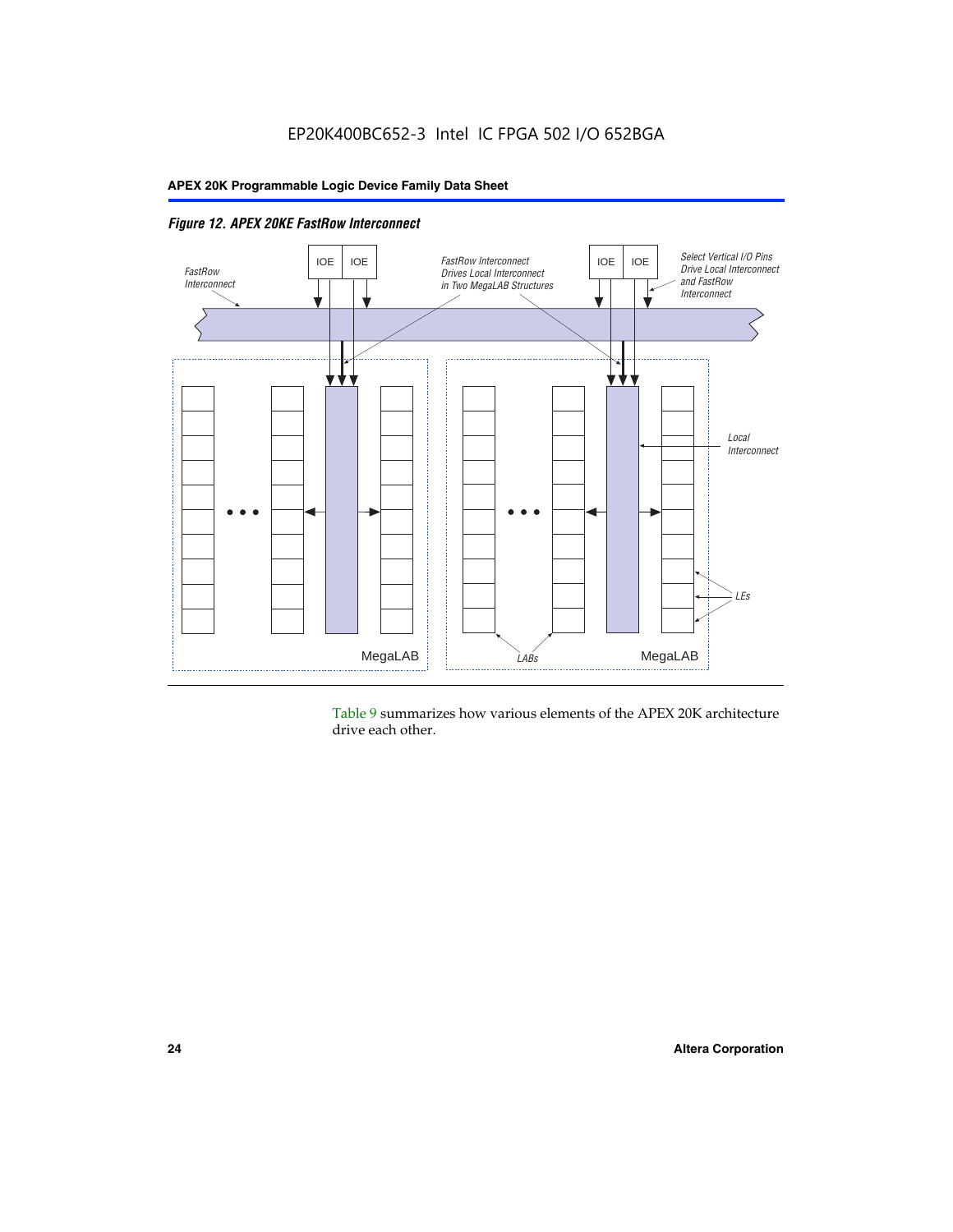| <b>Table 9. APEX 20K Routing Scheme</b> |                          |                     |              |              |                       |                                |                                                       |                                                   |                                |  |
|-----------------------------------------|--------------------------|---------------------|--------------|--------------|-----------------------|--------------------------------|-------------------------------------------------------|---------------------------------------------------|--------------------------------|--|
| <b>Source</b>                           |                          | <b>Destination</b>  |              |              |                       |                                |                                                       |                                                   |                                |  |
|                                         | <b>Row</b><br>$I/O P$ in | Column<br>$I/O$ Pin | LE           | <b>ESB</b>   | Local<br>Interconnect | <b>MegaLAB</b><br>Interconnect | <b>Row</b><br><b>FastTrack</b><br><b>Interconnect</b> | Column<br><b>FastTrack</b><br><b>Interconnect</b> | <b>FastRow</b><br>Interconnect |  |
| Row I/O Pin                             |                          |                     |              |              | $\checkmark$          | $\checkmark$                   | $\checkmark$                                          | $\checkmark$                                      |                                |  |
| Column I/O<br>Pin                       |                          |                     |              |              |                       |                                |                                                       | $\checkmark$                                      | $\checkmark$<br>(1)            |  |
| LE                                      |                          |                     |              |              | $\checkmark$          | $\checkmark$                   | $\checkmark$                                          | $\checkmark$                                      |                                |  |
| <b>ESB</b>                              |                          |                     |              |              | $\checkmark$          | $\checkmark$                   | $\checkmark$                                          | $\checkmark$                                      |                                |  |
| Local<br>Interconnect                   | $\checkmark$             | $\checkmark$        | $\checkmark$ | $\checkmark$ |                       |                                |                                                       |                                                   |                                |  |
| MegaLAB<br>Interconnect                 |                          |                     |              |              | $\checkmark$          |                                |                                                       |                                                   |                                |  |
| Row<br>FastTrack<br>Interconnect        |                          |                     |              |              |                       | $\checkmark$                   |                                                       | $\checkmark$                                      |                                |  |
| Column<br>FastTrack<br>Interconnect     |                          |                     |              |              |                       | $\checkmark$                   | $\checkmark$                                          |                                                   |                                |  |
| FastRow<br>Interconnect                 |                          |                     |              |              | $\checkmark$<br>(1)   |                                |                                                       |                                                   |                                |  |

#### *Note to Table 9:*

(1) This connection is supported in APEX 20KE devices only.

#### **Product-Term Logic**

The product-term portion of the MultiCore architecture is implemented with the ESB. The ESB can be configured to act as a block of macrocells on an ESB-by-ESB basis. Each ESB is fed by 32 inputs from the adjacent local interconnect; therefore, it can be driven by the MegaLAB interconnect or the adjacent LAB. Also, nine ESB macrocells feed back into the ESB through the local interconnect for higher performance. Dedicated clock pins, global signals, and additional inputs from the local interconnect drive the ESB control signals.

In product-term mode, each ESB contains 16 macrocells. Each macrocell consists of two product terms and a programmable register. Figure 13 shows the ESB in product-term mode.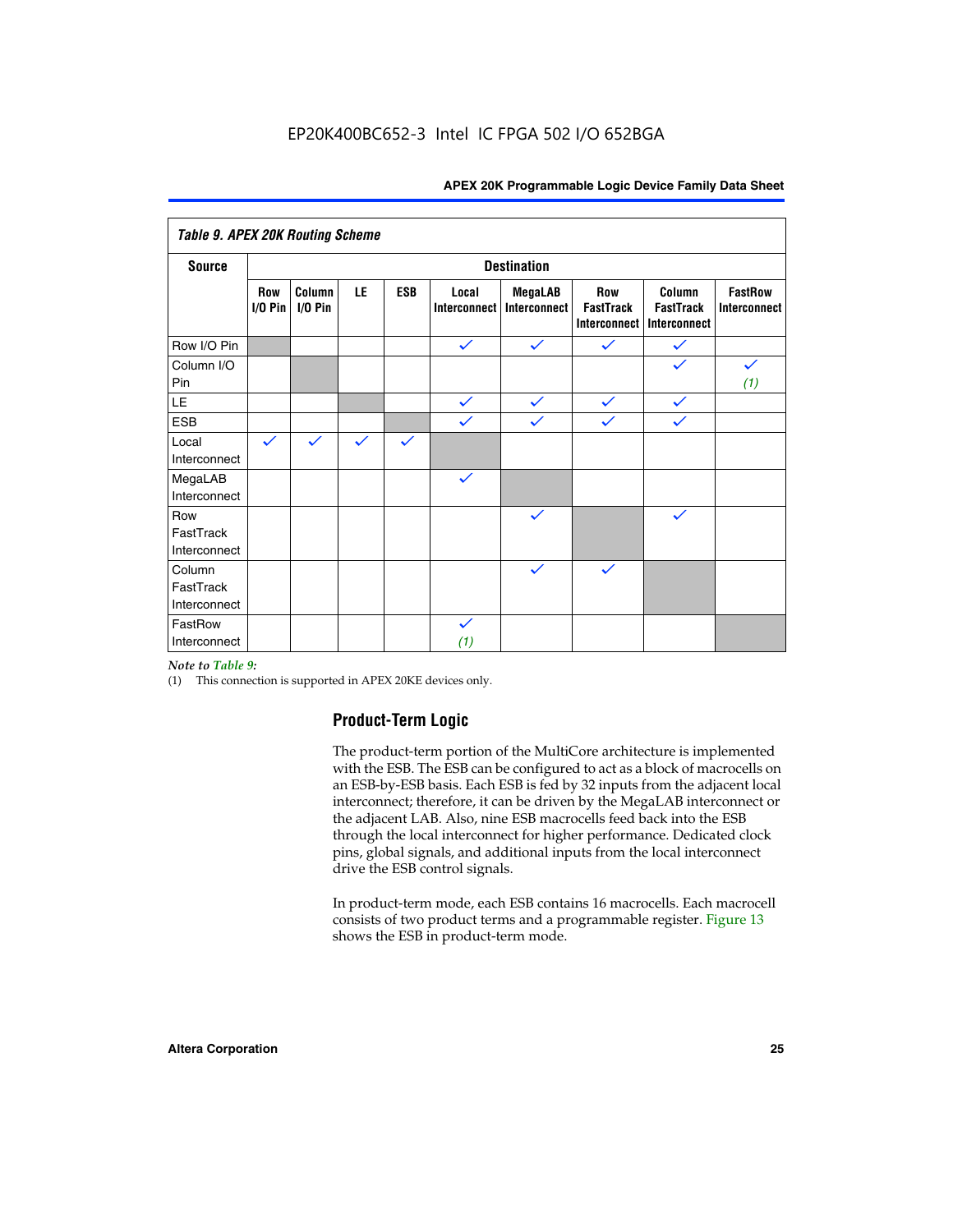#### *Figure 13. Product-Term Logic in ESB*



(1) APEX 20KE devices have four dedicated clocks.

#### *Macrocells*

APEX 20K macrocells can be configured individually for either sequential or combinatorial logic operation. The macrocell consists of three functional blocks: the logic array, the product-term select matrix, and the programmable register.

Combinatorial logic is implemented in the product terms. The productterm select matrix allocates these product terms for use as either primary logic inputs (to the OR and XOR gates) to implement combinatorial functions, or as parallel expanders to be used to increase the logic available to another macrocell. One product term can be inverted; the Quartus II software uses this feature to perform DeMorgan's inversion for more efficient implementation of wide OR functions. The Quartus II software Compiler can use a NOT-gate push-back technique to emulate an asynchronous preset. Figure 14 shows the APEX 20K macrocell.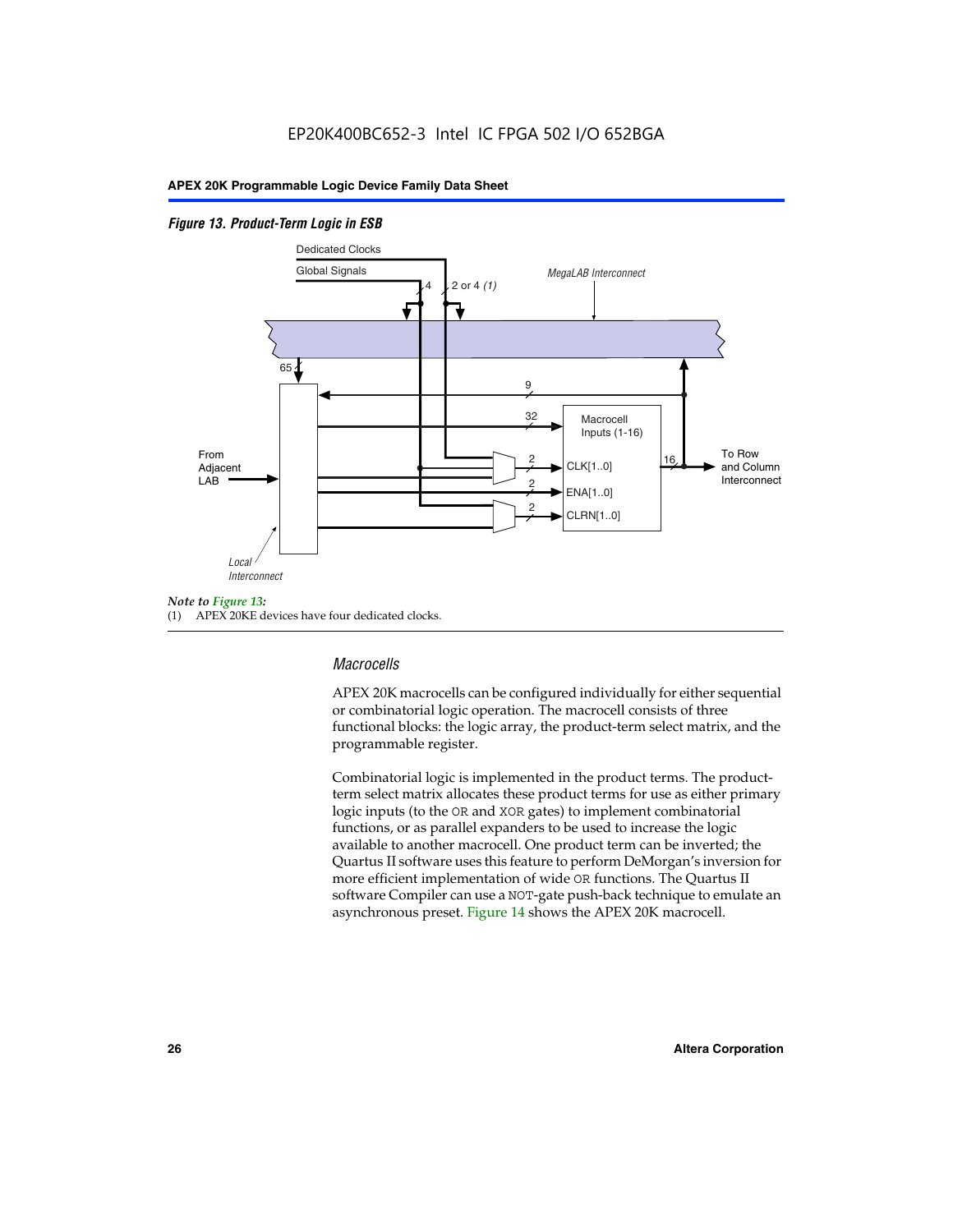

#### *Figure 14. APEX 20K Macrocell*

For registered functions, each macrocell register can be programmed individually to implement D, T, JK, or SR operation with programmable clock control. The register can be bypassed for combinatorial operation. During design entry, the designer specifies the desired register type; the Quartus II software then selects the most efficient register operation for each registered function to optimize resource utilization. The Quartus II software or other synthesis tools can also select the most efficient register operation automatically when synthesizing HDL designs.

Each programmable register can be clocked by one of two ESB-wide clocks. The ESB-wide clocks can be generated from device dedicated clock pins, global signals, or local interconnect. Each clock also has an associated clock enable, generated from the local interconnect. The clock and clock enable signals are related for a particular ESB; any macrocell using a clock also uses the associated clock enable.

If both the rising and falling edges of a clock are used in an ESB, both ESB-wide clock signals are used.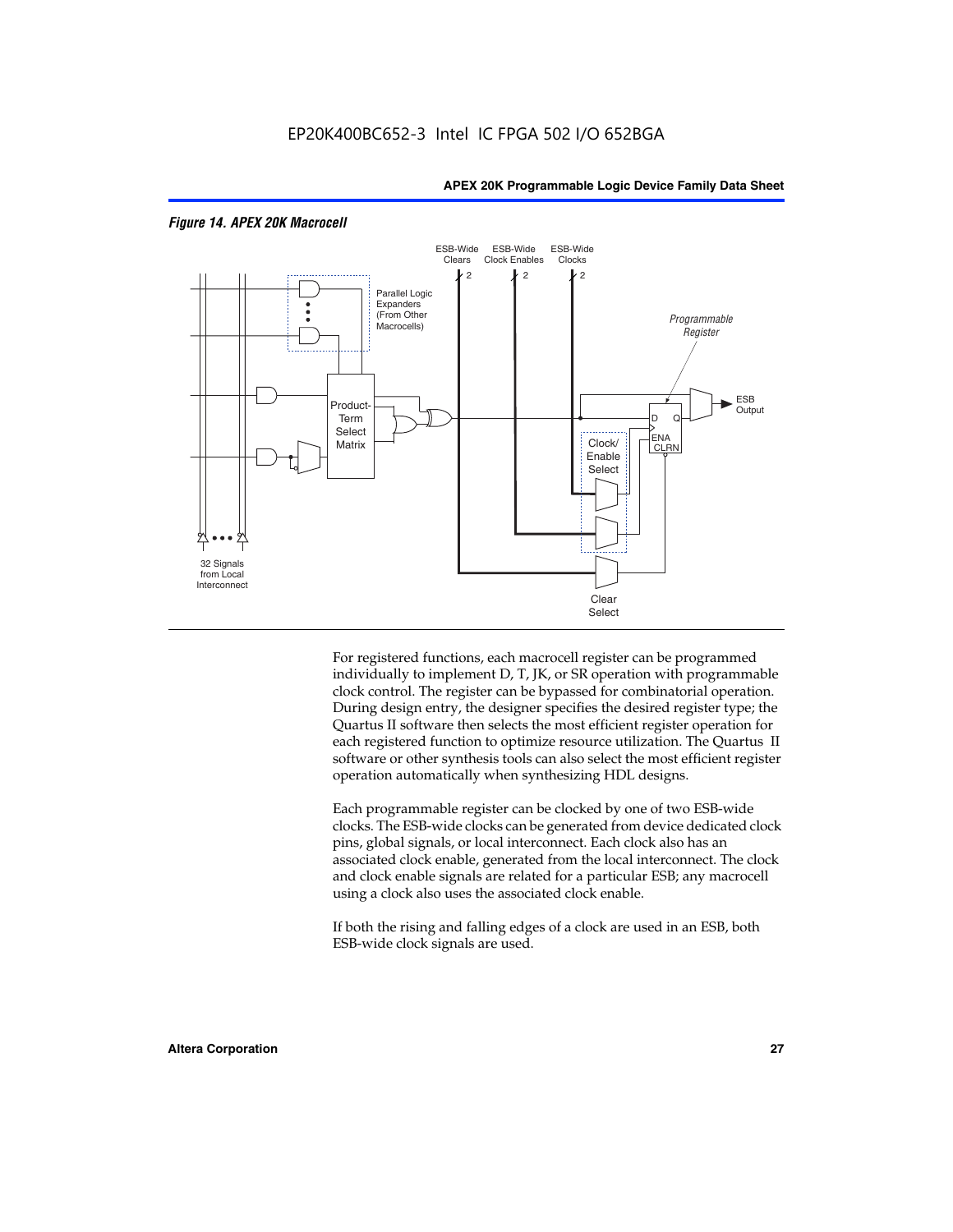The programmable register also supports an asynchronous clear function. Within the ESB, two asynchronous clears are generated from global signals and the local interconnect. Each macrocell can either choose between the two asynchronous clear signals or choose to not be cleared. Either of the two clear signals can be inverted within the ESB. Figure 15 shows the ESB control logic when implementing product-terms.





(1) APEX 20KE devices have four dedicated clocks.

#### *Parallel Expanders*

Parallel expanders are unused product terms that can be allocated to a neighboring macrocell to implement fast, complex logic functions. Parallel expanders allow up to 32 product terms to feed the macrocell OR logic directly, with two product terms provided by the macrocell and 30 parallel expanders provided by the neighboring macrocells in the ESB.

The Quartus II software Compiler can allocate up to 15 sets of up to two parallel expanders per set to the macrocells automatically. Each set of two parallel expanders incurs a small, incremental timing delay. Figure 16 shows the APEX 20K parallel expanders.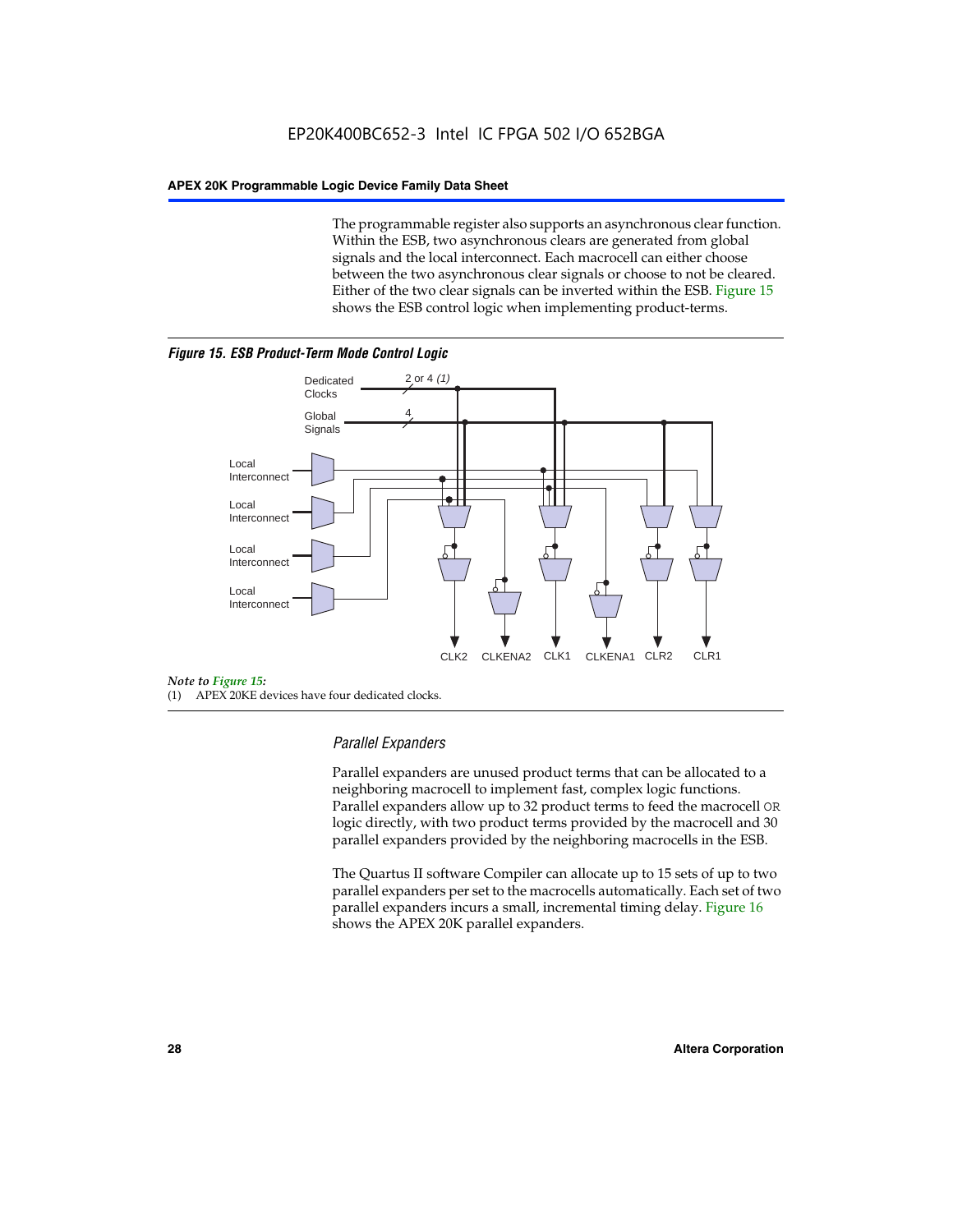



## **Embedded System Block**

The ESB can implement various types of memory blocks, including dual-port RAM, ROM, FIFO, and CAM blocks. The ESB includes input and output registers; the input registers synchronize writes, and the output registers can pipeline designs to improve system performance. The ESB offers a dual-port mode, which supports simultaneous reads and writes at two different clock frequencies. Figure 17 shows the ESB block diagram.



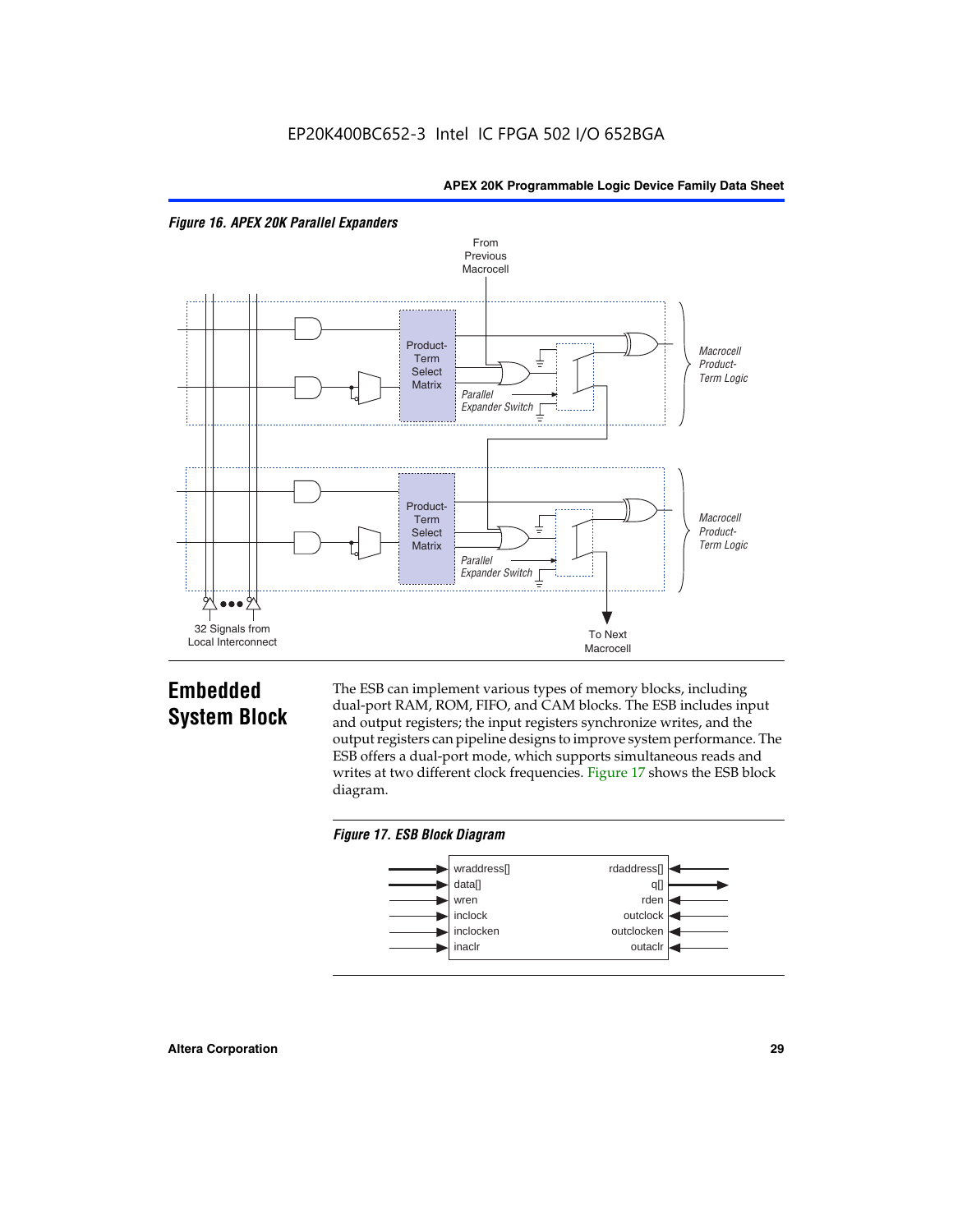ESBs can implement synchronous RAM, which is easier to use than asynchronous RAM. A circuit using asynchronous RAM must generate the RAM write enable (WE) signal, while ensuring that its data and address signals meet setup and hold time specifications relative to the WE signal. In contrast, the ESB's synchronous RAM generates its own WE signal and is self-timed with respect to the global clock. Circuits using the ESB's selftimed RAM must only meet the setup and hold time specifications of the global clock.

ESB inputs are driven by the adjacent local interconnect, which in turn can be driven by the MegaLAB or FastTrack Interconnect. Because the ESB can be driven by the local interconnect, an adjacent LE can drive it directly for fast memory access. ESB outputs drive the MegaLAB and FastTrack Interconnect. In addition, ten ESB outputs, nine of which are unique output lines, drive the local interconnect for fast connection to adjacent LEs or for fast feedback product-term logic.

When implementing memory, each ESB can be configured in any of the following sizes:  $128 \times 16$ ,  $256 \times 8$ ,  $512 \times 4$ ,  $1,024 \times 2$ , or  $2,048 \times 1$ . By combining multiple ESBs, the Quartus II software implements larger memory blocks automatically. For example, two  $128 \times 16$  RAM blocks can be combined to form a  $128 \times 32$  RAM block, and two  $512 \times 4$  RAM blocks can be combined to form a  $512 \times 8$  RAM block. Memory performance does not degrade for memory blocks up to 2,048 words deep. Each ESB can implement a 2,048-word-deep memory; the ESBs are used in parallel, eliminating the need for any external control logic and its associated delays.

To create a high-speed memory block that is more than 2,048 words deep, ESBs drive tri-state lines. Each tri-state line connects all ESBs in a column of MegaLAB structures, and drives the MegaLAB interconnect and row and column FastTrack Interconnect throughout the column. Each ESB incorporates a programmable decoder to activate the tri-state driver appropriately. For instance, to implement 8,192-word-deep memory, four ESBs are used. Eleven address lines drive the ESB memory, and two more drive the tri-state decoder. Depending on which 2,048-word memory page is selected, the appropriate ESB driver is turned on, driving the output to the tri-state line. The Quartus II software automatically combines ESBs with tri-state lines to form deeper memory blocks. The internal tri-state control logic is designed to avoid internal contention and floating lines. See Figure 18.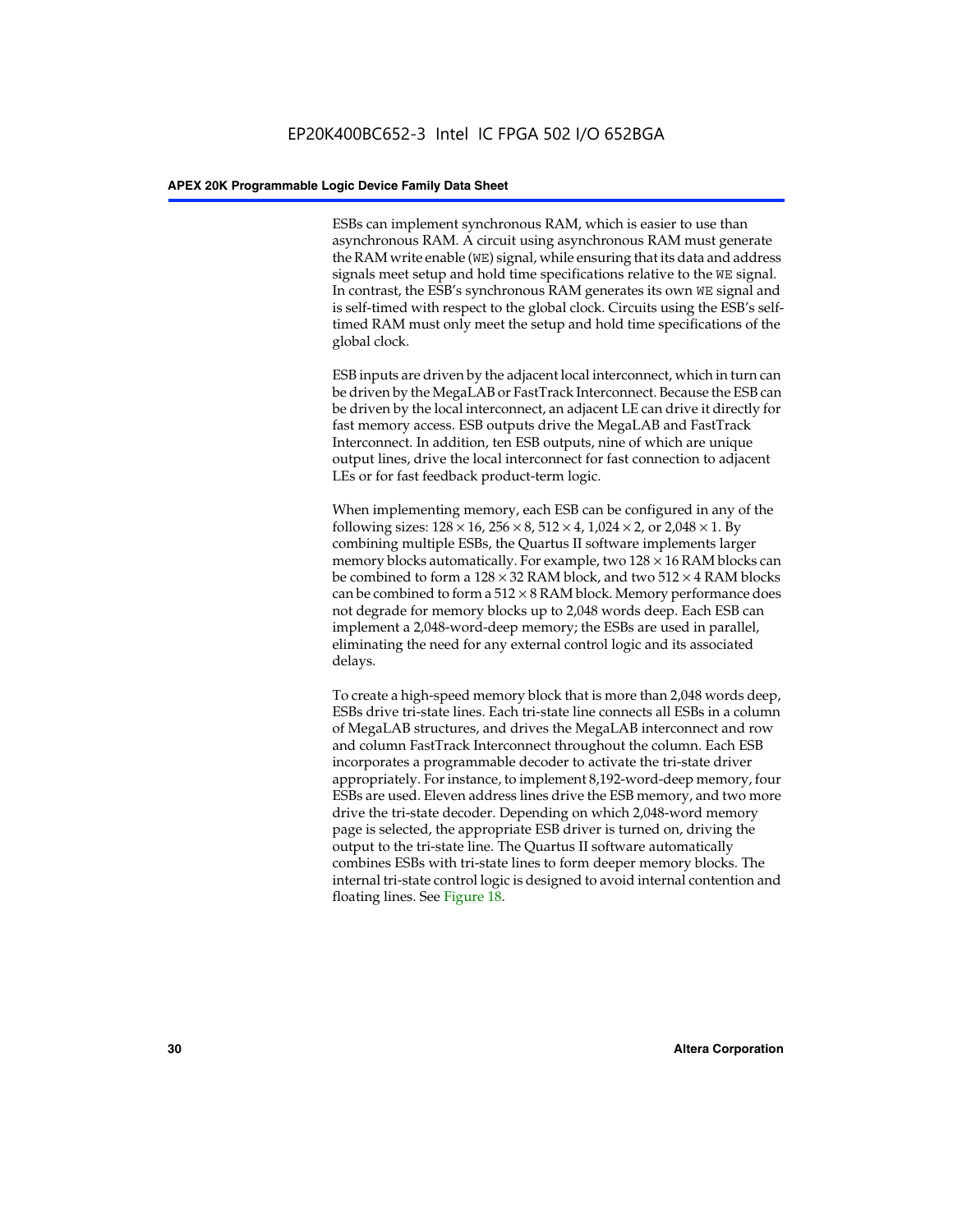

*Figure 18. Deep Memory Block Implemented with Multiple ESBs*

The ESB implements two forms of dual-port memory: read/write clock mode and input/output clock mode. The ESB can also be used for bidirectional, dual-port memory applications in which two ports read or write simultaneously. To implement this type of dual-port memory, two or four ESBs are used to support two simultaneous reads or writes. This functionality is shown in Figure 19.

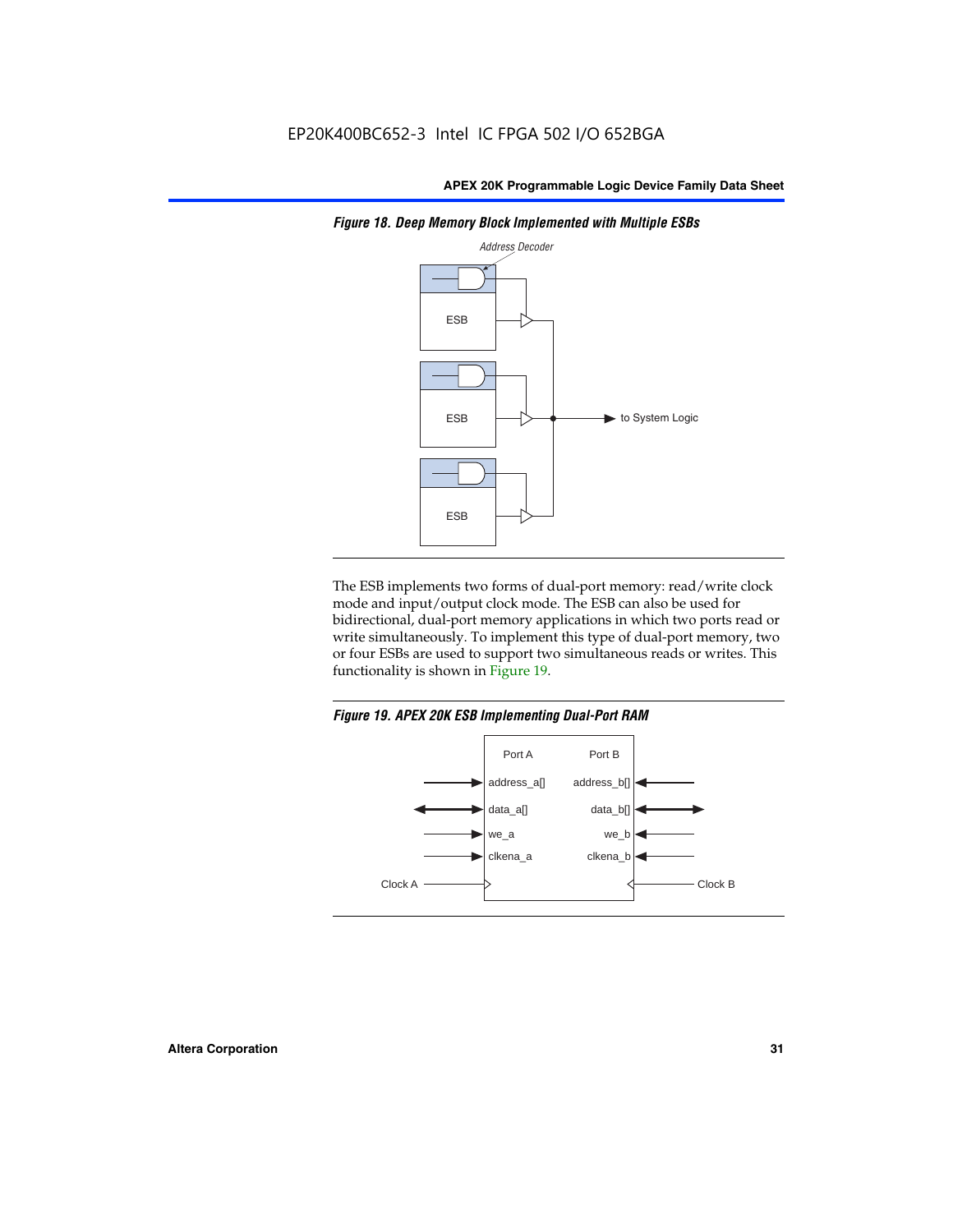#### **Read/Write Clock Mode**

The read/write clock mode contains two clocks. One clock controls all registers associated with writing: data input, WE, and write address. The other clock controls all registers associated with reading: read enable (RE), read address, and data output. The ESB also supports clock enable and asynchronous clear signals; these signals also control the read and write registers independently. Read/write clock mode is commonly used for applications where reads and writes occur at different system frequencies. Figure 20 shows the ESB in read/write clock mode.



## *Notes to Figure 20:*

- (1) All registers can be cleared asynchronously by ESB local interconnect signals, global signals, or the chip-wide reset.
- (2) APEX 20KE devices have four dedicated clocks.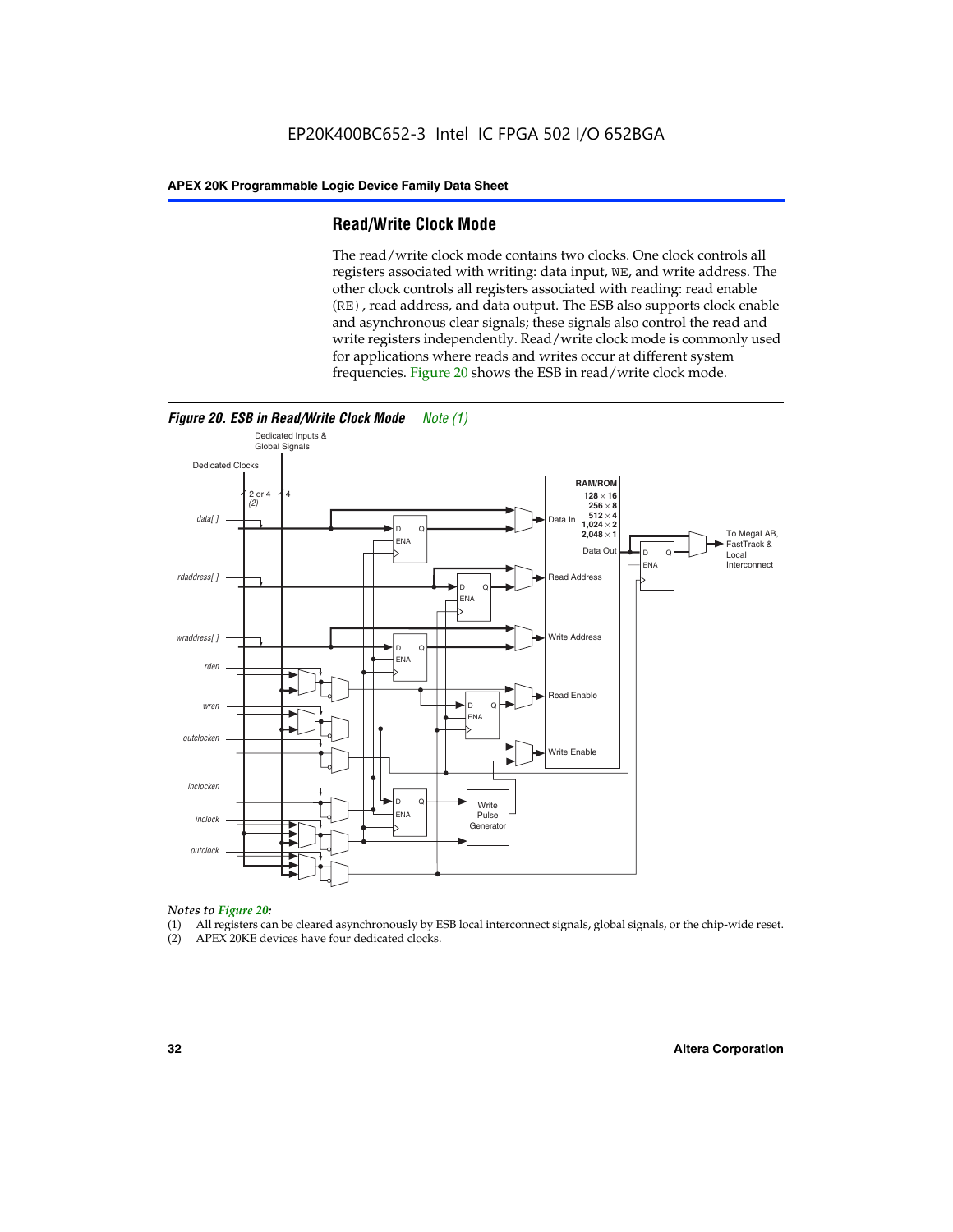#### **Input/Output Clock Mode**

The input/output clock mode contains two clocks. One clock controls all registers for inputs into the ESB: data input, WE, RE, read address, and write address. The other clock controls the ESB data output registers. The ESB also supports clock enable and asynchronous clear signals; these signals also control the reading and writing of registers independently. Input/output clock mode is commonly used for applications where the reads and writes occur at the same system frequency, but require different clock enable signals for the input and output registers. Figure 21 shows the ESB in input/output clock mode.



#### *Figure 21. ESB in Input/Output Clock Mode Note (1)*

#### *Notes to Figure 21:*

(1) All registers can be cleared asynchronously by ESB local interconnect signals, global signals, or the chip-wide reset.

(2) APEX 20KE devices have four dedicated clocks.

#### **Single-Port Mode**

The APEX 20K ESB also supports a single-port mode, which is used when simultaneous reads and writes are not required. See Figure 22.

#### **Altera Corporation 33**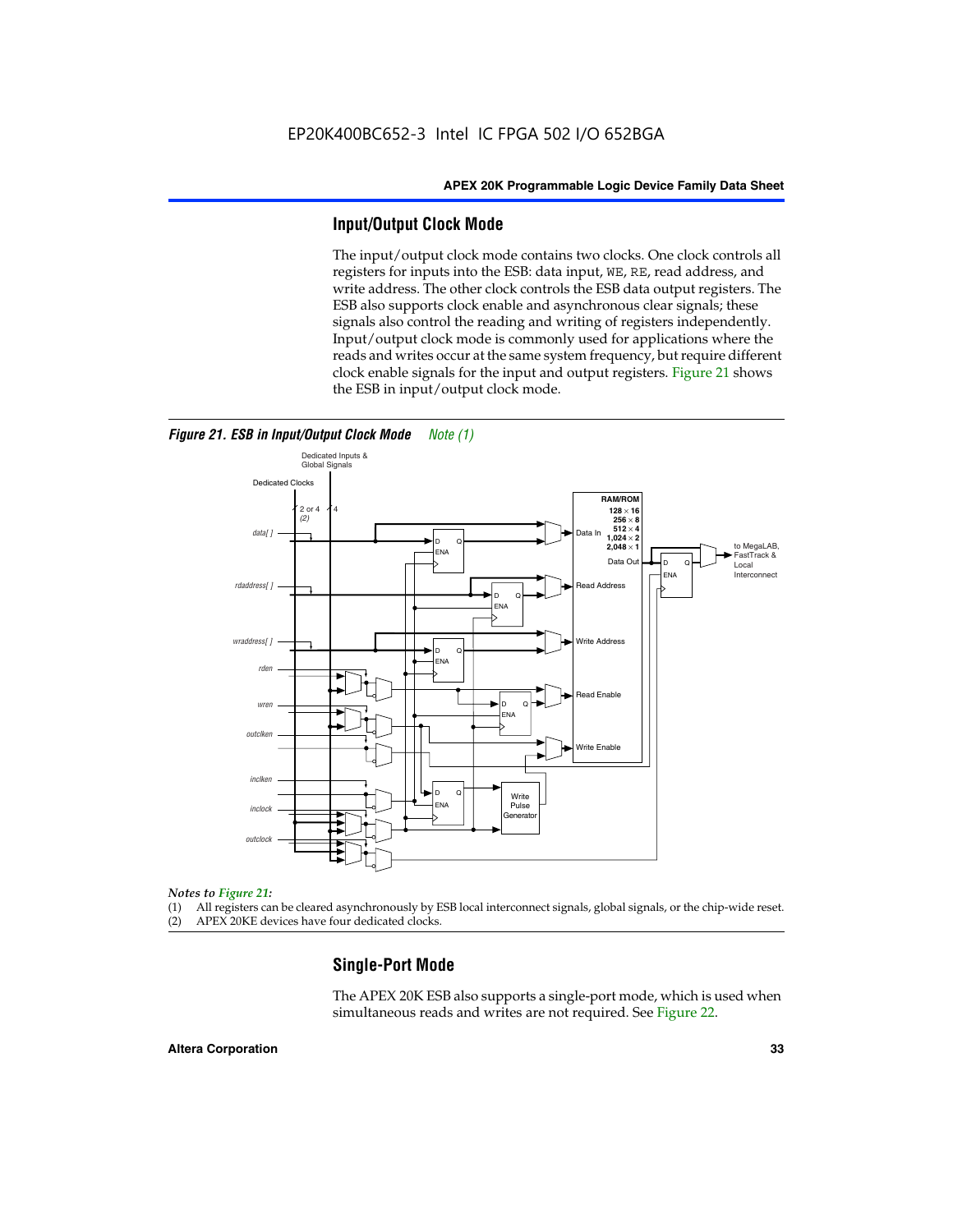#### *Figure 22. ESB in Single-Port Mode Note (1)*



#### *Notes to Figure 22:*

(1) All registers can be asynchronously cleared by ESB local interconnect signals, global signals, or the chip-wide reset.

(2) APEX 20KE devices have four dedicated clocks.

#### **Content-Addressable Memory**

In APEX 20KE devices, the ESB can implement CAM. CAM can be thought of as the inverse of RAM. When read, RAM outputs the data for a given address. Conversely, CAM outputs an address for a given data word. For example, if the data FA12 is stored in address 14, the CAM outputs 14 when FA12 is driven into it.

CAM is used for high-speed search operations. When searching for data within a RAM block, the search is performed serially. Thus, finding a particular data word can take many cycles. CAM searches all addresses in parallel and outputs the address storing a particular word. When a match is found, a match flag is set high. Figure 23 shows the CAM block diagram.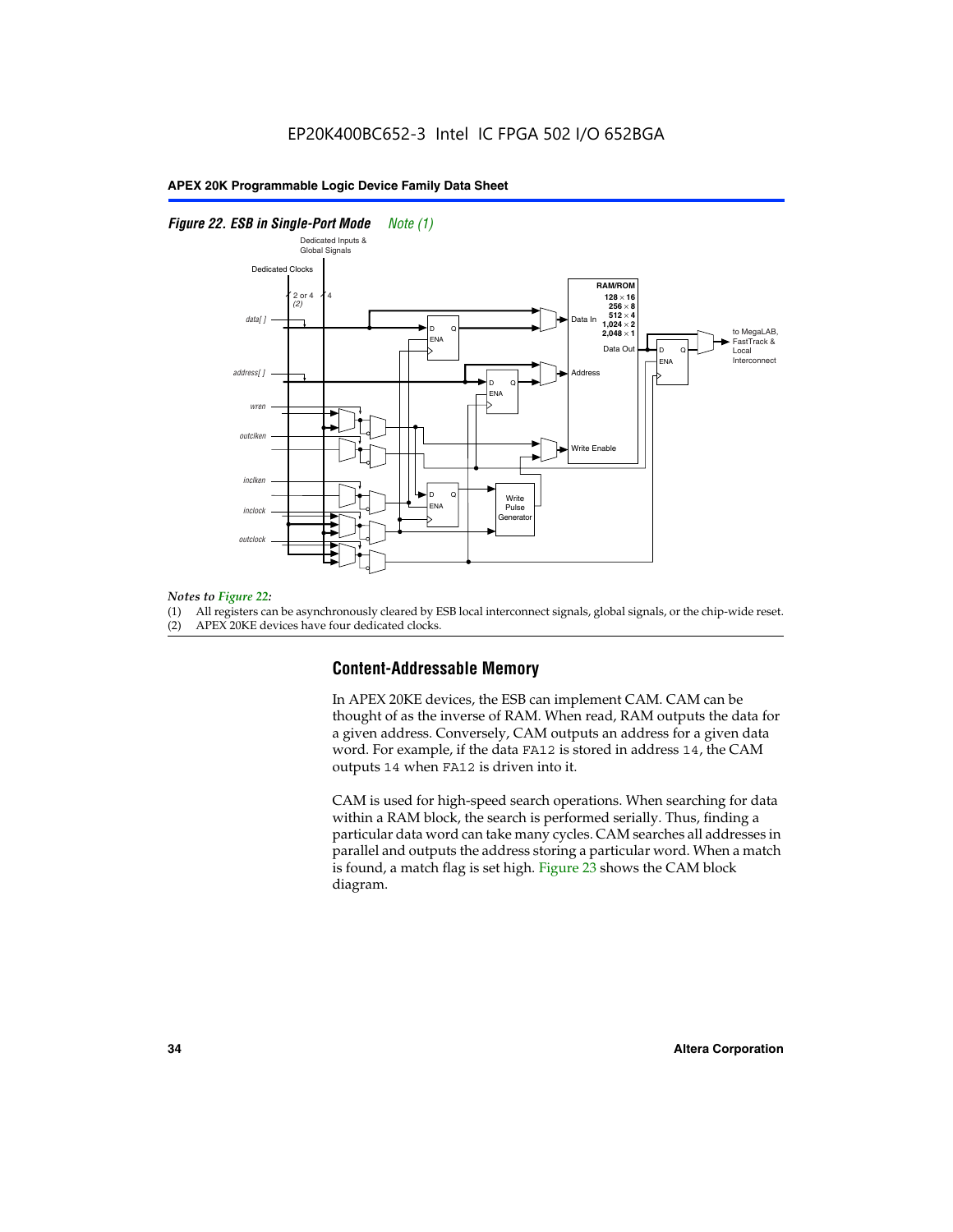

#### *Figure 23. APEX 20KE CAM Block Diagram*

CAM can be used in any application requiring high-speed searches, such as networking, communications, data compression, and cache management.

The APEX 20KE on-chip CAM provides faster system performance than traditional discrete CAM. Integrating CAM and logic into the APEX 20KE device eliminates off-chip and on-chip delays, improving system performance.

When in CAM mode, the ESB implements 32-word, 32-bit CAM. Wider or deeper CAM can be implemented by combining multiple CAMs with some ancillary logic implemented in LEs. The Quartus II software combines ESBs and LEs automatically to create larger CAMs.

CAM supports writing "don't care" bits into words of the memory. The "don't-care" bit can be used as a mask for CAM comparisons; any bit set to "don't-care" has no effect on matches.

The output of the CAM can be encoded or unencoded. When encoded, the ESB outputs an encoded address of the data's location. For instance, if the data is located in address 12, the ESB output is 12. When unencoded, the ESB uses its 16 outputs to show the location of the data over two clock cycles. In this case, if the data is located in address 12, the 12th output line goes high. When using unencoded outputs, two clock cycles are required to read the output because a 16-bit output bus is used to show the status of 32 words.

The encoded output is better suited for designs that ensure duplicate data is not written into the CAM. If duplicate data is written into two locations, the CAM's output will be incorrect. If the CAM may contain duplicate data, the unencoded output is a better solution; CAM with unencoded outputs can distinguish multiple data locations.

CAM can be pre-loaded with data during configuration, or it can be written during system operation. In most cases, two clock cycles are required to write each word into CAM. When "don't-care" bits are used, a third clock cycle is required.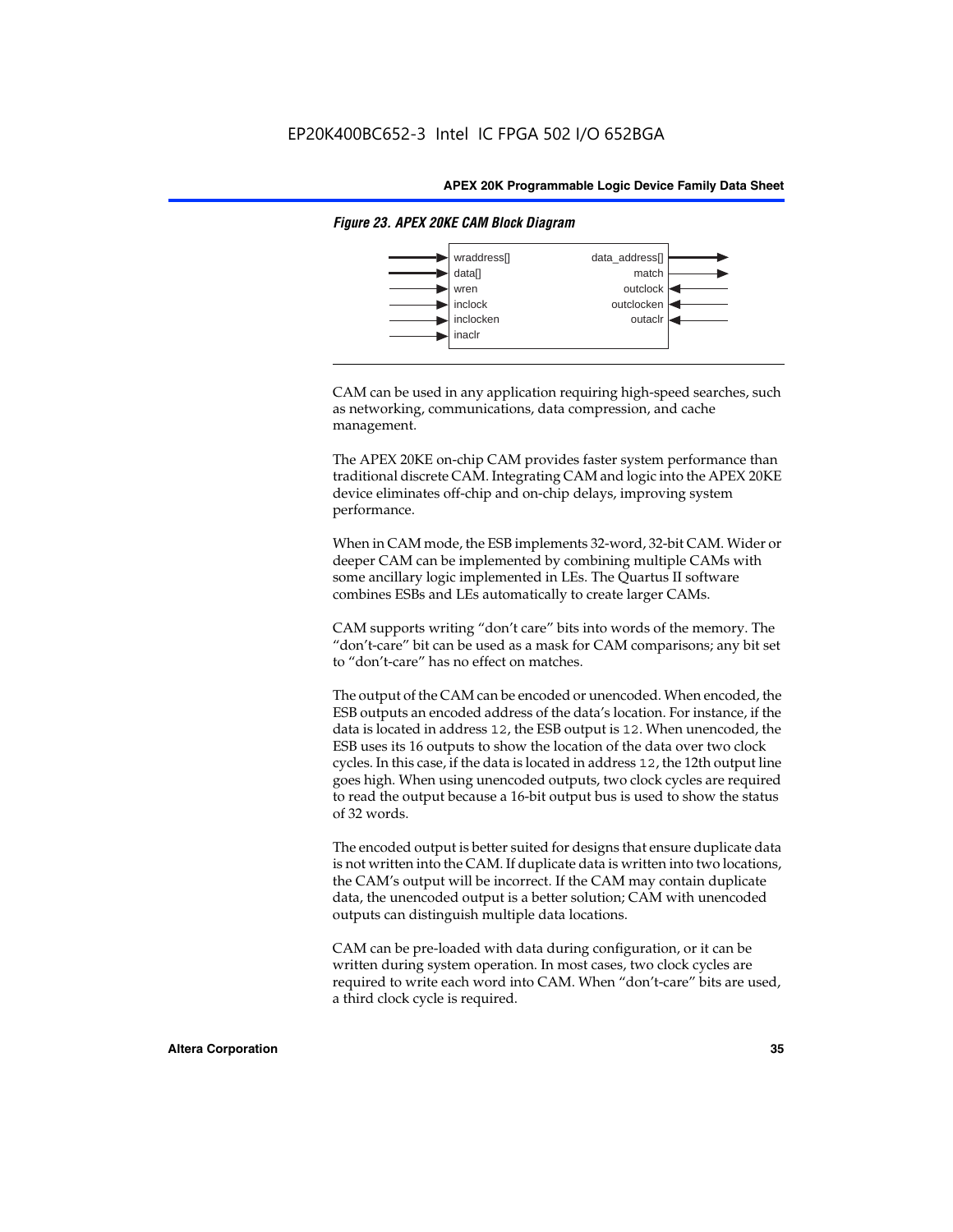

For more information on APEX 20KE devices and CAM, see *Application Note 119 (Implementing High-Speed Search Applications with APEX CAM).*

# **Driving Signals to the ESB**

ESBs provide flexible options for driving control signals. Different clocks can be used for the ESB inputs and outputs. Registers can be inserted independently on the data input, data output, read address, write address, WE, and RE signals. The global signals and the local interconnect can drive the WE and RE signals. The global signals, dedicated clock pins, and local interconnect can drive the ESB clock signals. Because the LEs drive the local interconnect, the LEs can control the WE and RE signals and the ESB clock, clock enable, and asynchronous clear signals. Figure 24 shows the ESB control signal generation logic.





#### *Note to Figure 24:*

(1) APEX 20KE devices have four dedicated clocks.

An ESB is fed by the local interconnect, which is driven by adjacent LEs (for high-speed connection to the ESB) or the MegaLAB interconnect. The ESB can drive the local, MegaLAB, or FastTrack Interconnect routing structure to drive LEs and IOEs in the same MegaLAB structure or anywhere in the device.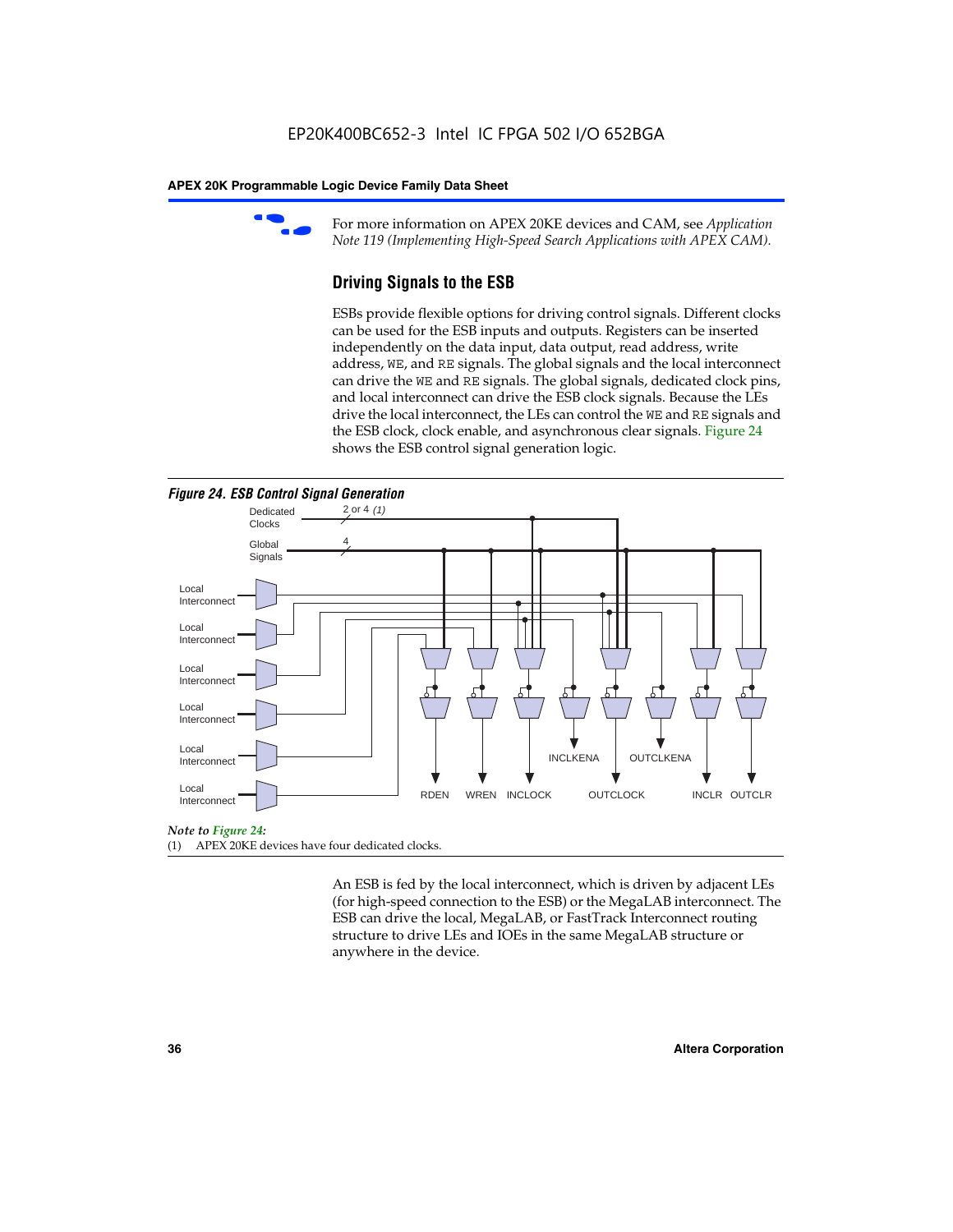# **Implementing Logic in ROM**

In addition to implementing logic with product terms, the ESB can implement logic functions when it is programmed with a read-only pattern during configuration, creating a large LUT. With LUTs, combinatorial functions are implemented by looking up the results, rather than by computing them. This implementation of combinatorial functions can be faster than using algorithms implemented in general logic, a performance advantage that is further enhanced by the fast access times of ESBs. The large capacity of ESBs enables designers to implement complex functions in one logic level without the routing delays associated with linked LEs or distributed RAM blocks. Parameterized functions such as LPM functions can take advantage of the ESB automatically. Further, the Quartus II software can implement portions of a design with ESBs where appropriate.

# **Programmable Speed/Power Control**

APEX 20K ESBs offer a high-speed mode that supports very fast operation on an ESB-by-ESB basis. When high speed is not required, this feature can be turned off to reduce the ESB's power dissipation by up to 50%. ESBs that run at low power incur a nominal timing delay adder. This Turbo  $Bit^{TM}$  option is available for ESBs that implement product-term logic or memory functions. An ESB that is not used will be powered down so that it does not consume DC current.

Designers can program each ESB in the APEX 20K device for either high-speed or low-power operation. As a result, speed-critical paths in the design can run at high speed, while the remaining paths operate at reduced power.

**I/O Structure** The APEX 20K IOE contains a bidirectional I/O buffer and a register that can be used either as an input register for external data requiring fast setup times, or as an output register for data requiring fast clock-to-output performance. IOEs can be used as input, output, or bidirectional pins. For fast bidirectional I/O timing, LE registers using local routing can improve setup times and OE timing. The Quartus II software Compiler uses the programmable inversion option to invert signals from the row and column interconnect automatically where appropriate. Because the APEX 20K IOE offers one output enable per pin, the Quartus II software Compiler can emulate open-drain operation efficiently.

> The APEX 20K IOE includes programmable delays that can be activated to ensure zero hold times, minimum clock-to-output times, input IOE register-to-core register transfers, or core-to-output IOE register transfers. A path in which a pin directly drives a register may require the delay to ensure zero hold time, whereas a path in which a pin drives a register through combinatorial logic may not require the delay.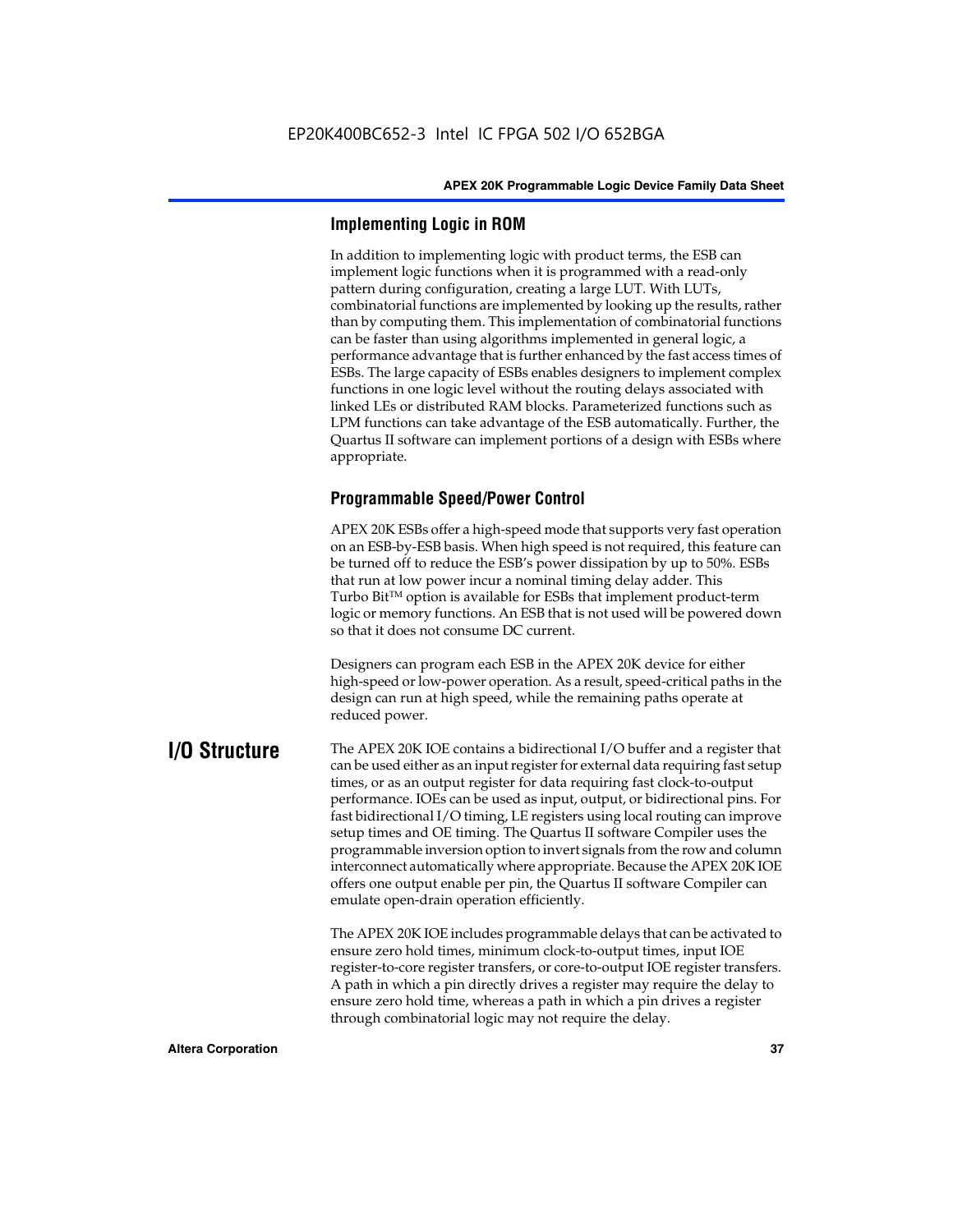Table 10 describes the APEX 20K programmable delays and their logic options in the Quartus II software.

| Table 10. APEX 20K Programmable Delay Chains |                                         |  |  |  |
|----------------------------------------------|-----------------------------------------|--|--|--|
| <b>Programmable Delays</b>                   | <b>Quartus II Logic Option</b>          |  |  |  |
| Input pin to core delay                      | Decrease input delay to internal cells  |  |  |  |
| Input pin to input register delay            | Decrease input delay to input register  |  |  |  |
| Core to output register delay                | Decrease input delay to output register |  |  |  |
| Output register $t_{\rm CO}$ delay           | Increase delay to output pin            |  |  |  |

The Quartus II software compiler can program these delays automatically to minimize setup time while providing a zero hold time. Figure 25 shows how fast bidirectional I/Os are implemented in APEX 20K devices.

The register in the APEX 20K IOE can be programmed to power-up high or low after configuration is complete. If it is programmed to power-up low, an asynchronous clear can control the register. If it is programmed to power-up high, the register cannot be asynchronously cleared or preset. This feature is useful for cases where the APEX 20K device controls an active-low input or another device; it prevents inadvertent activation of the input upon power-up.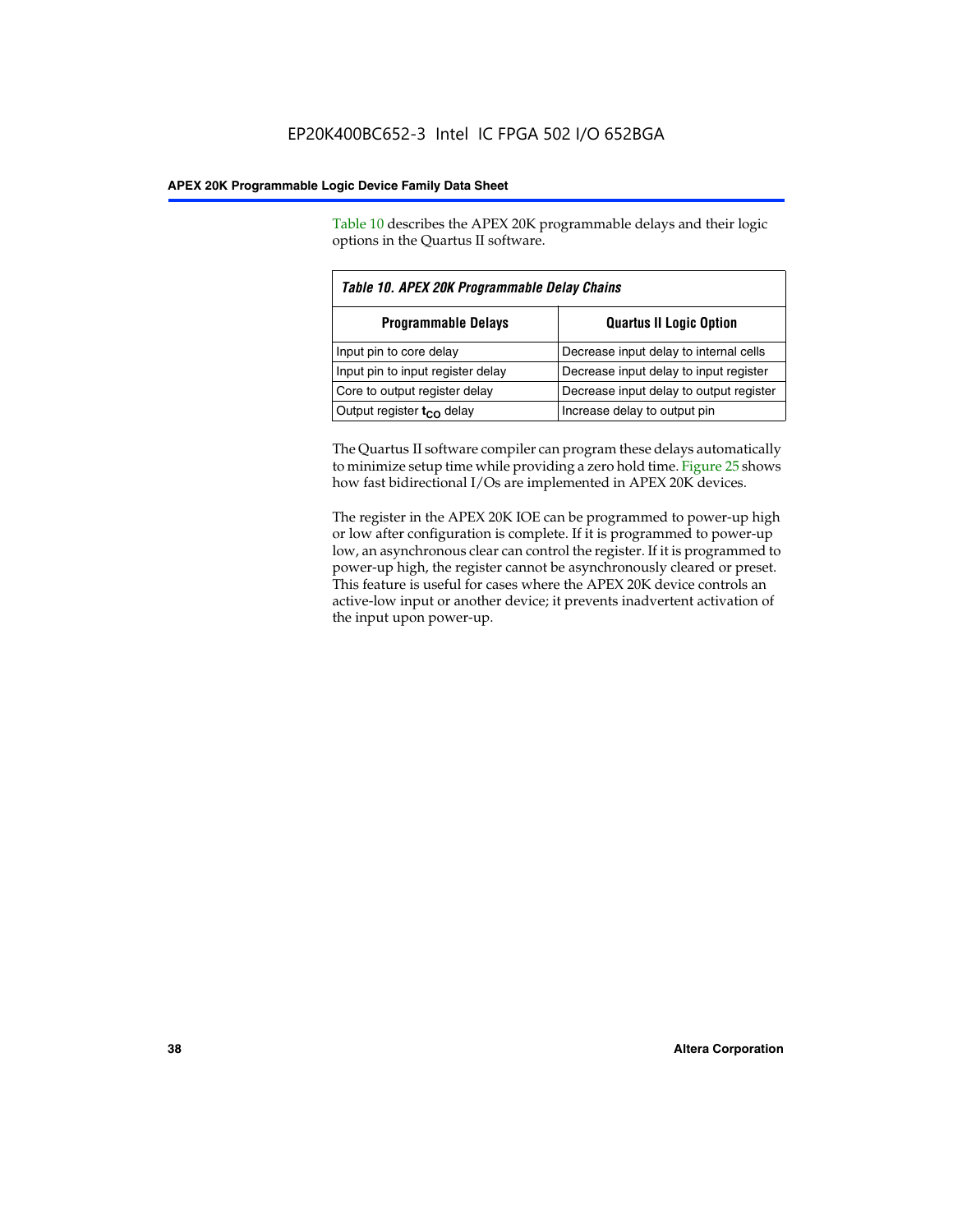

# *Figure 25. APEX 20K Bidirectional I/O Registers Note (1)*



#### **Altera Corporation 39**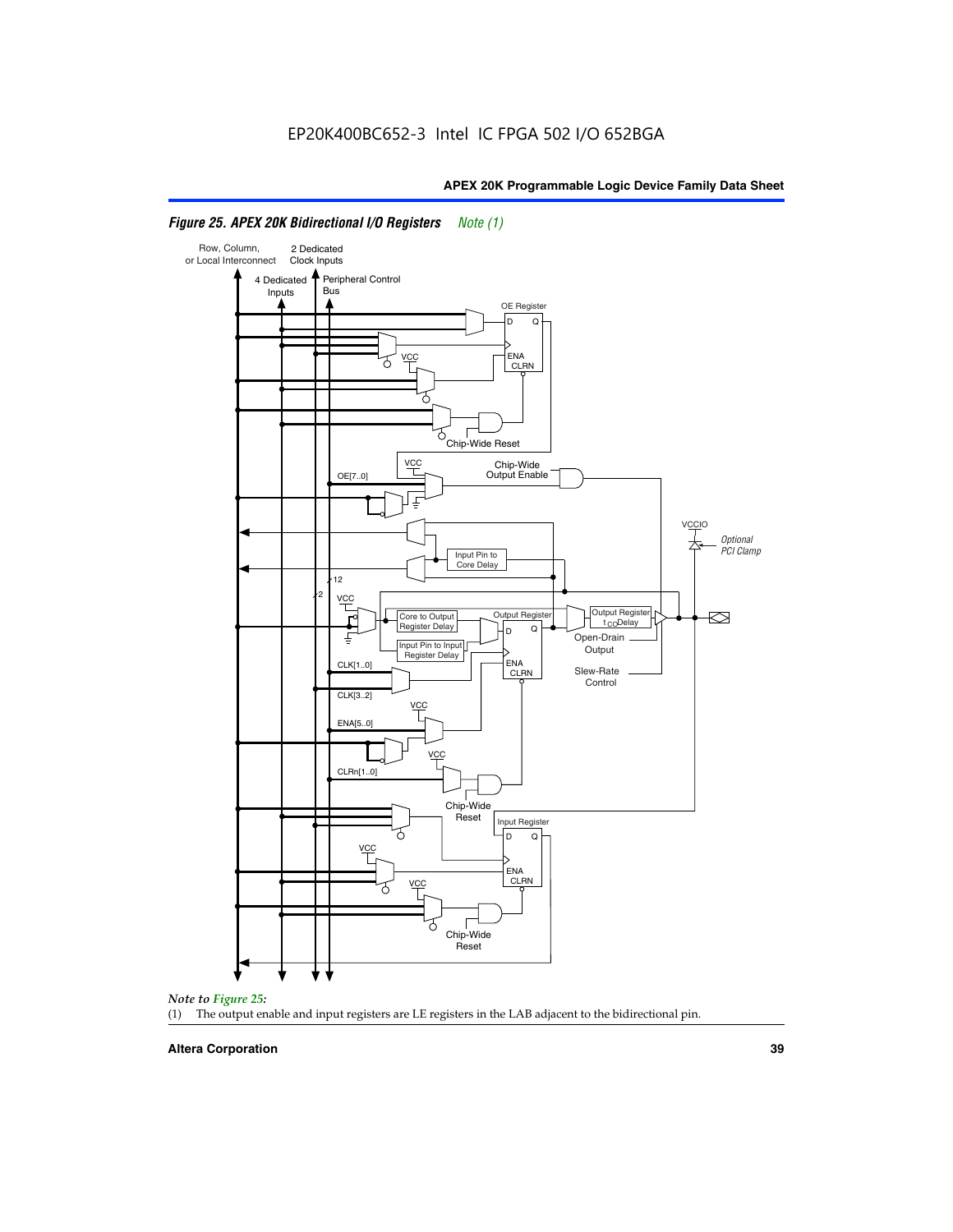APEX 20KE devices include an enhanced IOE, which drives the FastRow interconnect. The FastRow interconnect connects a column I/O pin directly to the LAB local interconnect within two MegaLAB structures. This feature provides fast setup times for pins that drive high fan-outs with complex logic, such as PCI designs. For fast bidirectional I/O timing, LE registers using local routing can improve setup times and OE timing. The APEX 20KE IOE also includes direct support for open-drain operation, giving faster clock-to-output for open-drain signals. Some programmable delays in the APEX 20KE IOE offer multiple levels of delay to fine-tune setup and hold time requirements. The Quartus II software compiler can set these delays automatically to minimize setup time while providing a zero hold time.

Table 11 describes the APEX 20KE programmable delays and their logic options in the Quartus II software.

| Table 11. APEX 20KE Programmable Delay Chains |                                         |  |  |  |
|-----------------------------------------------|-----------------------------------------|--|--|--|
| <b>Programmable Delays</b>                    | <b>Quartus II Logic Option</b>          |  |  |  |
| Input Pin to Core Delay                       | Decrease input delay to internal cells  |  |  |  |
| Input Pin to Input Register Delay             | Decrease input delay to input registers |  |  |  |
| Core to Output Register Delay                 | Decrease input delay to output register |  |  |  |
| Output Register t <sub>CO</sub> Delay         | Increase delay to output pin            |  |  |  |
| <b>Clock Enable Delay</b>                     | Increase clock enable delay             |  |  |  |

The register in the APEX 20KE IOE can be programmed to power-up high or low after configuration is complete. If it is programmed to power-up low, an asynchronous clear can control the register. If it is programmed to power-up high, an asynchronous preset can control the register. Figure 26 shows how fast bidirectional I/O pins are implemented in APEX 20KE devices. This feature is useful for cases where the APEX 20KE device controls an active-low input or another device; it prevents inadvertent activation of the input upon power-up.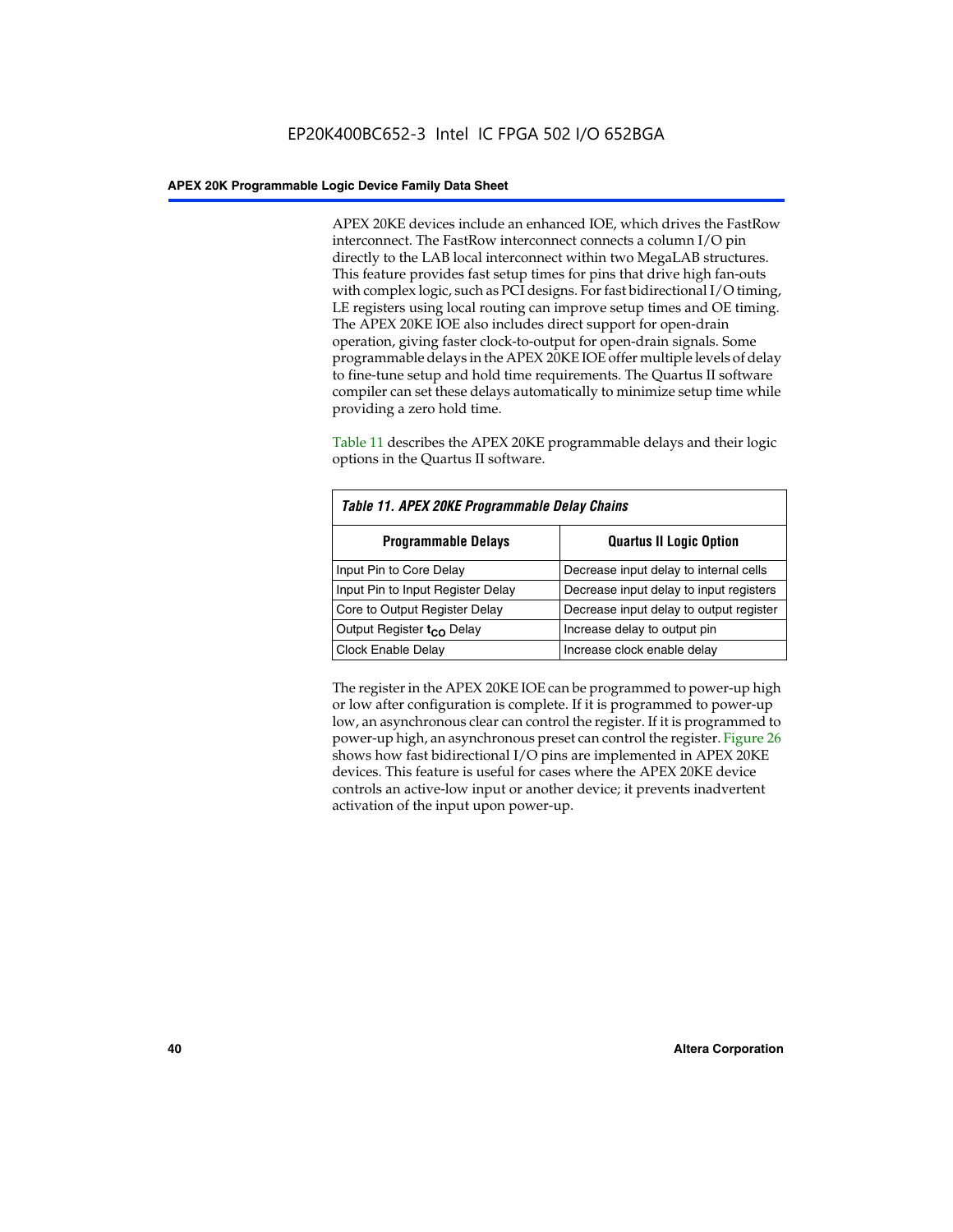#### Row, Column, FastRow, 4 Dedicated or Local Interconnect Clock Inputs Peripheral Control 4 Dedicated **Bus** Inputs OE Register D Q ENA VCC CLRN 7 Chip-Wide Reset YCC Chip-Wide Output Enable OE[7..0] VC Input Pin to **Optional** Core Delay (1) PCI Clamp Input Pin to Core Delay (1) 12 4 **VCC** Output Register **Output Registe**  $\approx$ Core to Output | Output Hegister | Durbut Tropieding | Contput Tropieding | Durbut Tropieding | Output Tropied<br>Register Delay | Durbut Tropieding | Contput Tropieding | Contput Tropieding | O t<sub>CO</sub>Delay  $D$  Q ŧ Open-Drain Input Pin to Input **Output** Register Delay ENA CLK[1..0] CLRN/ Slew-Rate PR<sub>N</sub> Control CLK[3..0] VCC ENA[5..0] Clock Enable Delay (1) VCC CLRn[1..0] Chip-Wide Input Pin to Core Delay (1) Reset Input Register D Q <u>vcc</u> .<br>ENA CLRN **VCC** Chip-Wide Reset

# *Figure 26. APEX 20KE Bidirectional I/O Registers Notes (1), (2)*

#### *Notes to Figure 26:*

- 
- (1) This programmable delay has four settings: off and three levels of delay.<br>(2) The output enable and input registers are LE registers in the LAB adjacer The output enable and input registers are LE registers in the LAB adjacent to the bidirectional pin.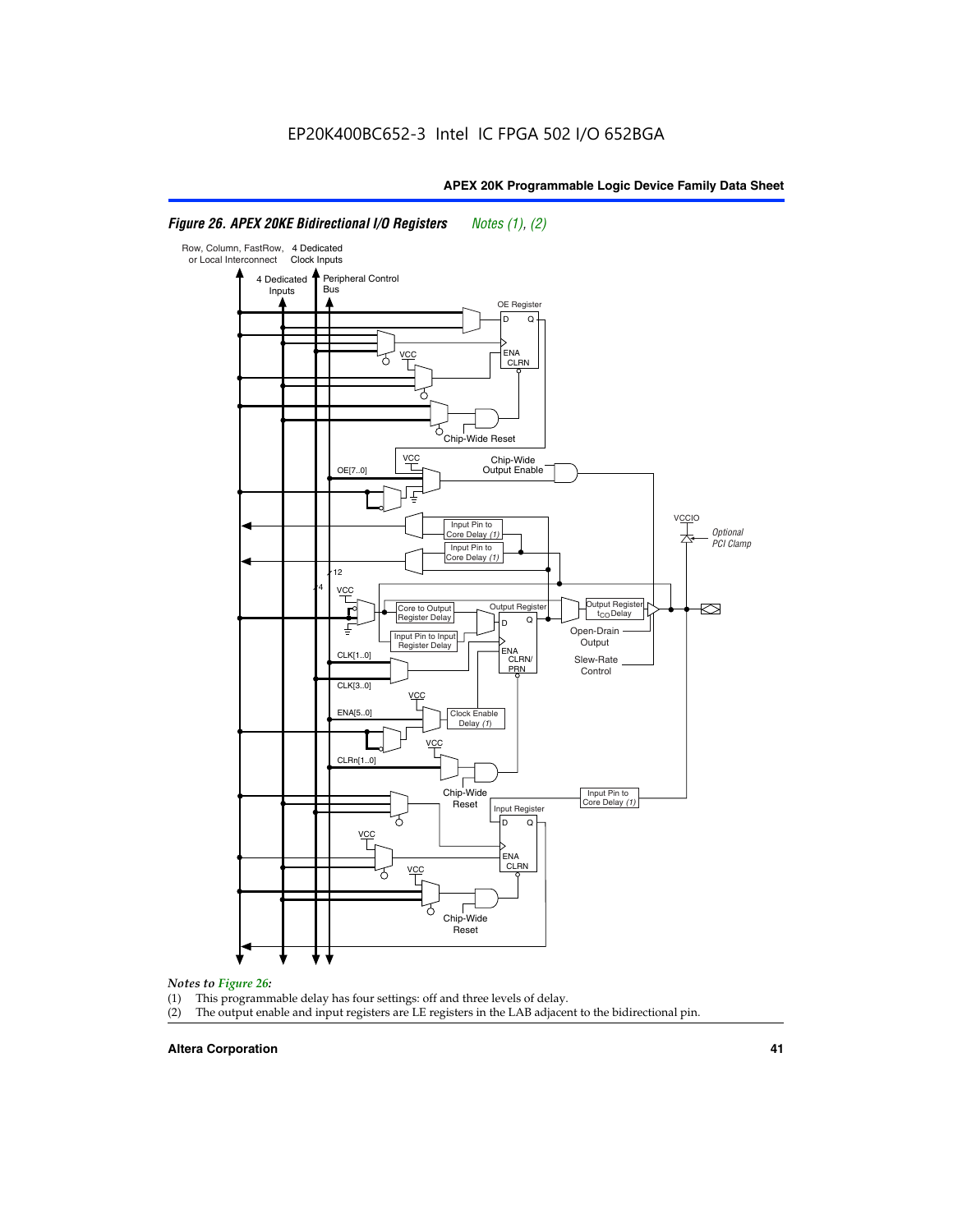Each IOE drives a row, column, MegaLAB, or local interconnect when used as an input or bidirectional pin. A row IOE can drive a local, MegaLAB, row, and column interconnect; a column IOE can drive the column interconnect. Figure 27 shows how a row IOE connects to the interconnect.

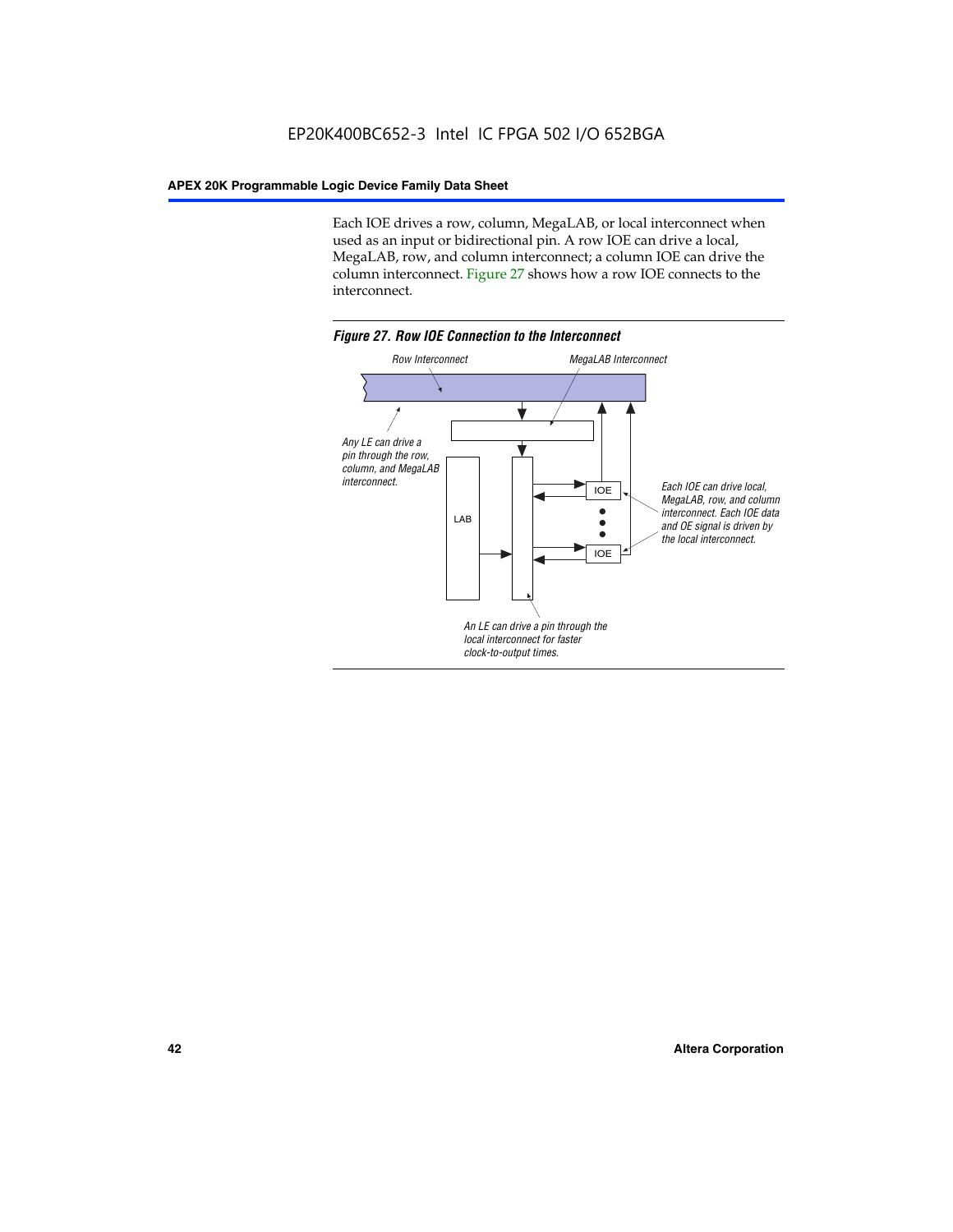Figure 28 shows how a column IOE connects to the interconnect.

# *Figure 28. Column IOE Connection to the Interconnect*



# **Dedicated Fast I/O Pins**

APEX 20KE devices incorporate an enhancement to support bidirectional pins with high internal fanout such as PCI control signals. These pins are called Dedicated Fast I/O pins (FAST1, FAST2, FAST3, and FAST4) and replace dedicated inputs. These pins can be used for fast clock, clear, or high fanout logic signal distribution. They also can drive out. The Dedicated Fast I/O pin data output and tri-state control are driven by local interconnect from the adjacent MegaLAB for high speed.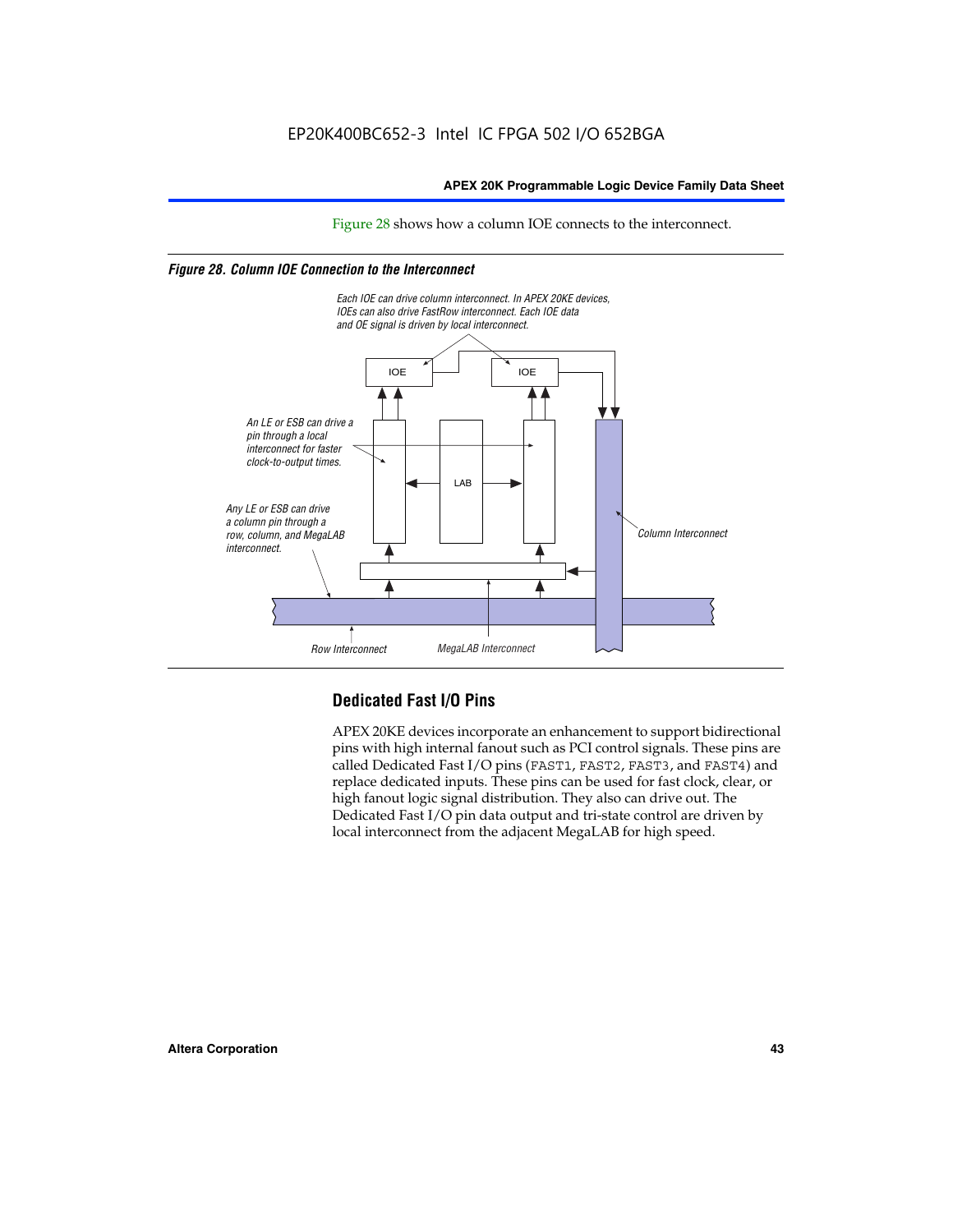# **Advanced I/O Standard Support**

APEX 20KE IOEs support the following I/O standards: LVTTL, LVCMOS, 1.8-V I/O, 2.5-V I/O, 3.3-V PCI, PCI-X, 3.3-V AGP, LVDS, LVPECL, GTL+, CTT, HSTL Class I, SSTL-3 Class I and II, and SSTL-2 Class I and II.



For more information on I/O standards supported by APEX 20KE devices, see *Application Note 117 (Using Selectable I/O Standards in Altera Devices)*.

The APEX 20KE device contains eight I/O banks. In QFP packages, the banks are linked to form four I/O banks. The I/O banks directly support all standards except LVDS and LVPECL. All I/O banks can support LVDS and LVPECL with the addition of external resistors. In addition, one block within a bank contains circuitry to support high-speed True-LVDS and LVPECL inputs, and another block within a particular bank supports high-speed True-LVDS and LVPECL outputs. The LVDS blocks support all of the I/O standards. Each I/O bank has its own VCCIO pins. A single device can support 1.8-V, 2.5-V, and 3.3-V interfaces; each bank can support a different standard independently. Each bank can also use a separate  $V_{\text{REF}}$  level so that each bank can support any of the terminated standards (such as SSTL-3) independently. Within a bank, any one of the terminated standards can be supported. EP20K300E and larger APEX 20KE devices support the LVDS interface for data pins (smaller devices support LVDS clock pins, but not data pins). All EP20K300E and larger devices support the LVDS interface for data pins up to 155 Mbit per channel; EP20K400E devices and larger with an X-suffix on the ordering code add a serializer/deserializer circuit and PLL for higher-speed support.

Each bank can support multiple standards with the same VCCIO for output pins. Each bank can support one voltage-referenced I/O standard, but it can support multiple I/O standards with the same VCCIO voltage level. For example, when VCCIO is 3.3 V, a bank can support LVTTL, LVCMOS, 3.3-V PCI, and SSTL-3 for inputs and outputs.

When the LVDS banks are not used as LVDS I/O banks, they support all of the other I/O standards. Figure 29 shows the arrangement of the APEX 20KE I/O banks.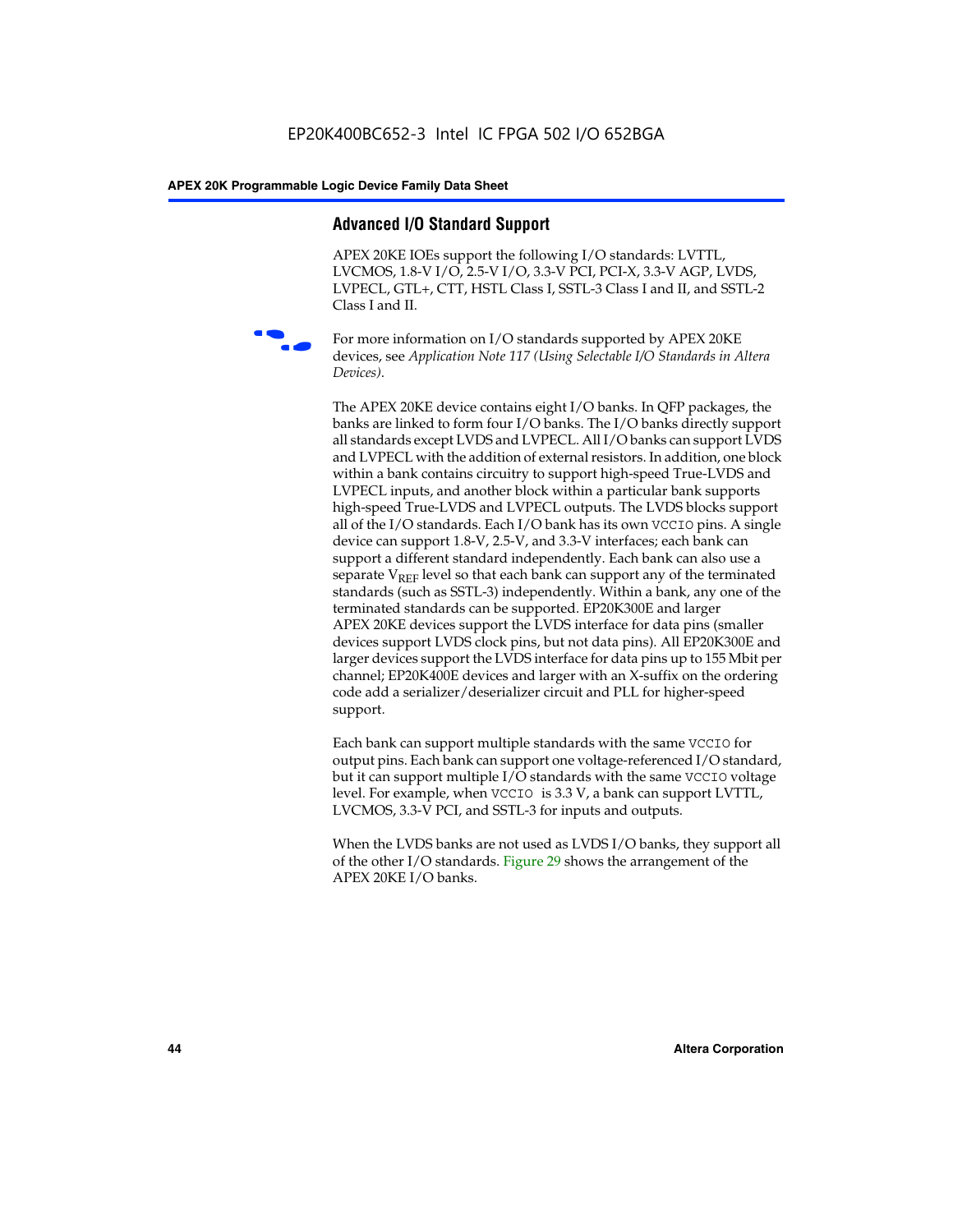

### *Figure 29. APEX 20KE I/O Banks*

#### *Notes to Figure 29:*

- (1) For more information on placing I/O pins in LVDS blocks, refer to the *Guidelines for Using LVDS Blocks* section in *Application Note 120 (Using LVDS in APEX 20KE Devices*).
- (2) If the LVDS input and output blocks are not used for LVDS, they can support all of the I/O standards and can be used as input, output, or bidirectional pins with  $V_{\text{C} \cap \text{O}}$  set to 3.3 V, 2.5 V, or 1.8 V.

# **Power Sequencing & Hot Socketing**

Because APEX 20K and APEX 20KE devices can be used in a mixedvoltage environment, they have been designed specifically to tolerate any possible power-up sequence. Therefore, the  $V_{\text{CCIO}}$  and  $V_{\text{CCINT}}$  power supplies may be powered in any order.

For more information, please refer to the "Power Sequencing Considerations" section in the *Configuring APEX 20KE & APEX 20KC Devices* chapter of the *Configuration Devices Handbook*.

Signals can be driven into APEX 20K devices before and during power-up without damaging the device. In addition, APEX 20K devices do not drive out during power-up. Once operating conditions are reached and the device is configured, APEX 20K and APEX 20KE devices operate as specified by the user.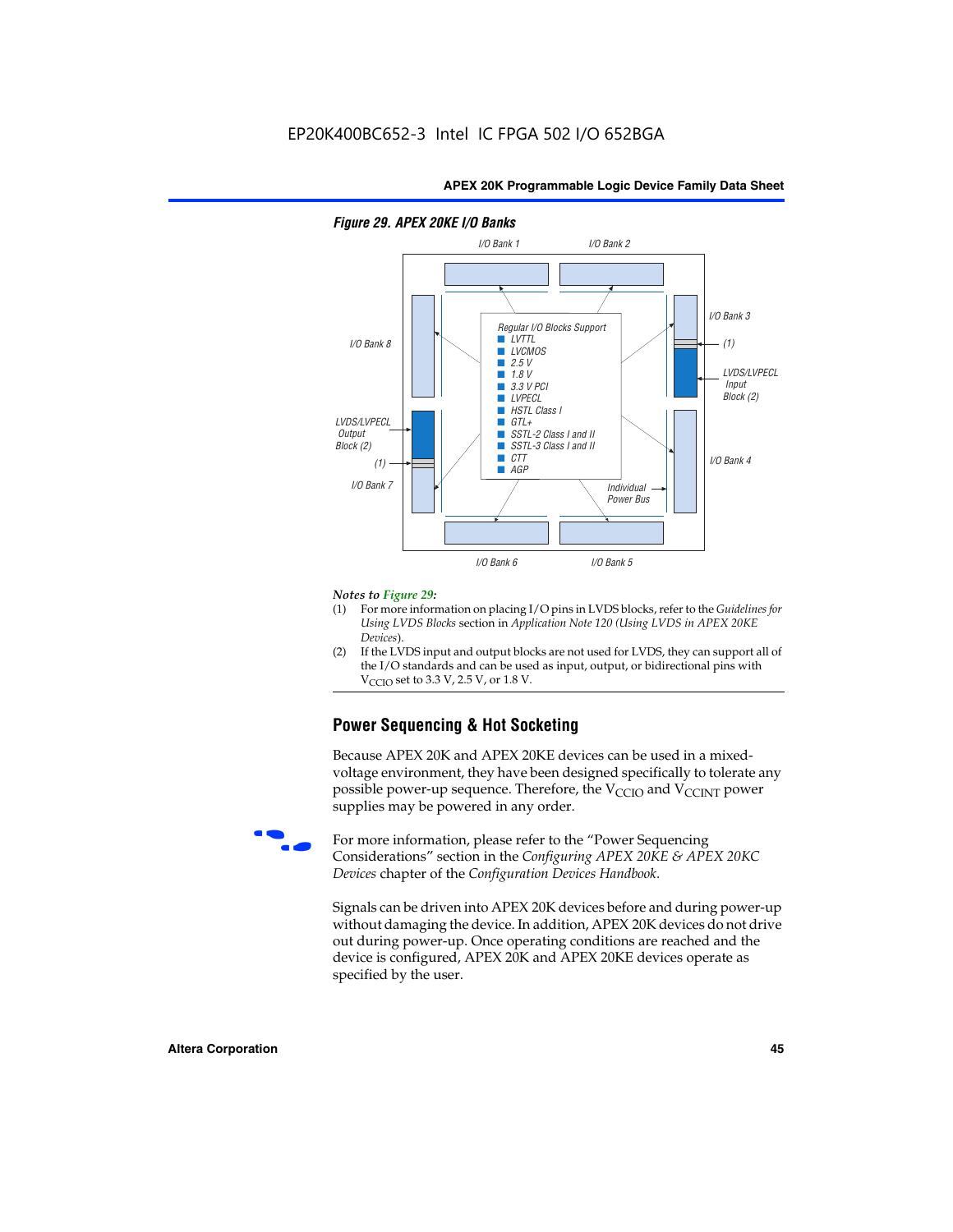Under hot socketing conditions, APEX 20KE devices will not sustain any damage, but the I/O pins will drive out.

# **MultiVolt I/O Interface**

The APEX device architecture supports the MultiVolt I/O interface feature, which allows APEX devices in all packages to interface with systems of different supply voltages. The devices have one set of VCC pins for internal operation and input buffers (VCCINT), and another set for I/O output drivers (VCCIO).

The APEX 20K VCCINT pins must always be connected to a 2.5 V power supply. With a 2.5-V  $V_{\text{CCMT}}$  level, input pins are 2.5-V, 3.3-V, and 5.0-V tolerant. The VCCIO pins can be connected to either a 2.5-V or 3.3-V power supply, depending on the output requirements. When VCCIO pins are connected to a 2.5-V power supply, the output levels are compatible with 2.5-V systems. When the VCCIO pins are connected to a 3.3-V power supply, the output high is 3.3 V and is compatible with 3.3-V or 5.0-V systems.

| Table 12. 5.0-V Tolerant APEX 20K MultiVolt I/O Support |                                                |     |     |     |     |     |
|---------------------------------------------------------|------------------------------------------------|-----|-----|-----|-----|-----|
| $V_{\text{CCIO}}(V)$                                    | Input Signals (V)<br><b>Output Signals (V)</b> |     |     |     |     |     |
|                                                         | 2.5                                            | 3.3 | 5.0 | 2.5 | 3.3 | 5.0 |
| 2.5                                                     |                                                |     |     |     |     |     |
| 3.3                                                     |                                                |     |     |     |     |     |

Table 12 summarizes 5.0-V tolerant APEX 20K MultiVolt I/O support.

#### *Notes to Table 12:*

- (1) The PCI clamping diode must be disabled to drive an input with voltages higher than  $V_{CCIO}$ .
- (2) When  $V_{CCIO} = 3.3 V$ , an APEX 20K device can drive a 2.5-V device with 3.3-V tolerant inputs.

Open-drain output pins on 5.0-V tolerant APEX 20K devices (with a pullup resistor to the 5.0-V supply) can drive 5.0-V CMOS input pins that require a  $V_{IH}$  of 3.5 V. When the pin is inactive, the trace will be pulled up to 5.0 V by the resistor. The open-drain pin will only drive low or tri-state; it will never drive high. The rise time is dependent on the value of the pullup resistor and load impedance. The  $I_{OI}$  current specification should be considered when selecting a pull-up resistor.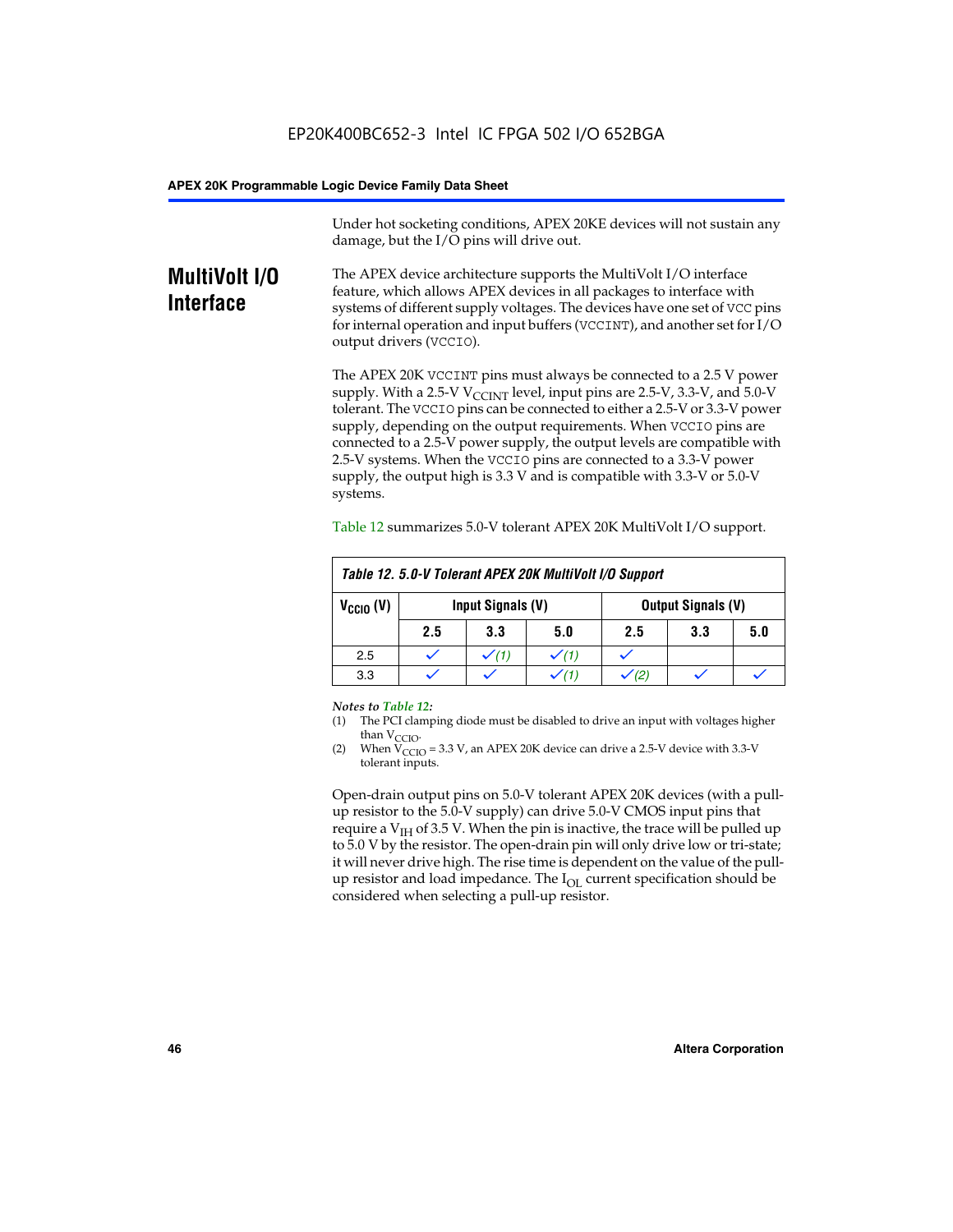APEX 20KE devices also support the MultiVolt I/O interface feature. The APEX 20KE VCCINT pins must always be connected to a 1.8-V power supply. With a 1.8-V  $V_{\text{CCINT}}$  level, input pins are 1.8-V, 2.5-V, and 3.3-V tolerant. The VCCIO pins can be connected to either a 1.8-V, 2.5-V, or 3.3-V power supply, depending on the I/O standard requirements. When the VCCIO pins are connected to a 1.8-V power supply, the output levels are compatible with 1.8-V systems. When VCCIO pins are connected to a 2.5-V power supply, the output levels are compatible with 2.5-V systems. When VCCIO pins are connected to a 3.3-V power supply, the output high is 3.3 V and compatible with 3.3-V or 5.0-V systems. An APEX 20KE device is 5.0-V tolerant with the addition of a resistor.

# Table 13 summarizes APEX 20KE MultiVolt I/O support.

|                      | Table 13. APEX 20KE MultiVolt I/O Support<br>Note (1) |     |                   |     |     |     |                           |     |
|----------------------|-------------------------------------------------------|-----|-------------------|-----|-----|-----|---------------------------|-----|
| $V_{\text{CCIO}}(V)$ |                                                       |     | Input Signals (V) |     |     |     | <b>Output Signals (V)</b> |     |
|                      | 1.8                                                   | 2.5 | 3.3               | 5.0 | 1.8 | 2.5 | 3.3                       | 5.0 |
| 1.8                  |                                                       |     |                   |     |     |     |                           |     |
| 2.5                  |                                                       |     |                   |     |     |     |                           |     |
| 3.3                  |                                                       |     |                   | (2) |     |     | (3)                       |     |

### *Notes to Table 13:*

(1) The PCI clamping diode must be disabled to drive an input with voltages higher than  $V_{CCIO}$ , except for the 5.0-V input case.

(2) An APEX 20KE device can be made 5.0-V tolerant with the addition of an external resistor. You also need a PCI clamp and series resistor.

(3) When  $V_{\text{CCIO}} = 3.3$  V, an APEX 20KE device can drive a 2.5-V device with 3.3-V tolerant inputs.

# **ClockLock & ClockBoost Features**

APEX 20K devices support the ClockLock and ClockBoost clock management features, which are implemented with PLLs. The ClockLock circuitry uses a synchronizing PLL that reduces the clock delay and skew within a device. This reduction minimizes clock-to-output and setup times while maintaining zero hold times. The ClockBoost circuitry, which provides a clock multiplier, allows the designer to enhance device area efficiency by sharing resources within the device. The ClockBoost circuitry allows the designer to distribute a low-speed clock and multiply that clock on-device. APEX 20K devices include a high-speed clock tree; unlike ASICs, the user does not have to design and optimize the clock tree. The ClockLock and ClockBoost features work in conjunction with the APEX 20K device's high-speed clock to provide significant improvements in system performance and band-width. Devices with an X-suffix on the ordering code include the ClockLock circuit.

The ClockLock and ClockBoost features in APEX 20K devices are enabled through the Quartus II software. External devices are not required to use these features.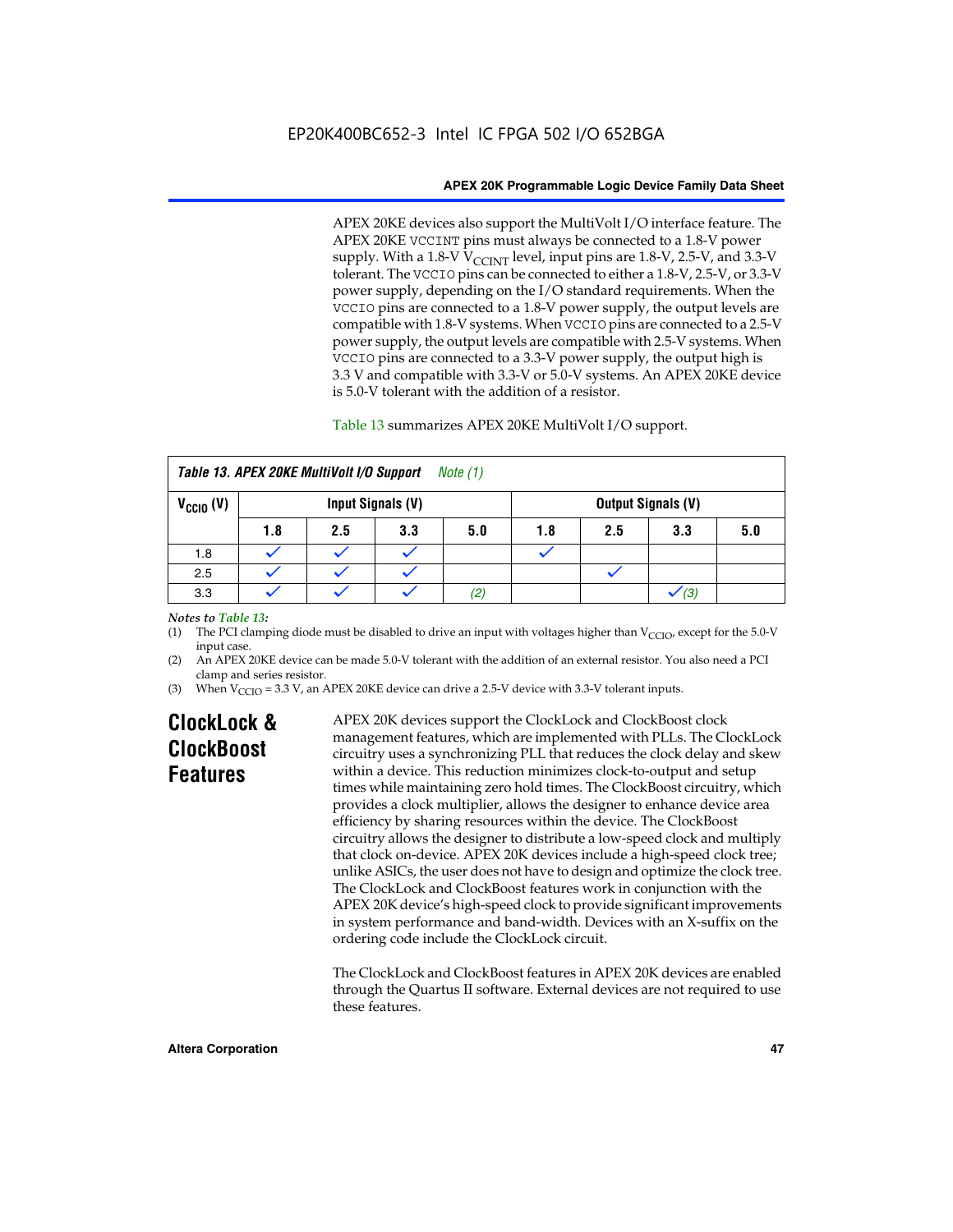For designs that require both a multiplied and non-multiplied clock, the clock trace on the board can be connected to CLK2p. Table 14 shows the combinations supported by the ClockLock and ClockBoost circuitry. The CLK2p pin can feed both the ClockLock and ClockBoost circuitry in the APEX 20K device. However, when both circuits are used, the other clock pin (CLK1p) cannot be used.

| <b>Table 14. Multiplication Factor Combinations</b> |                    |  |
|-----------------------------------------------------|--------------------|--|
| Clock 1                                             | Clock <sub>2</sub> |  |
| ×1                                                  | ×1                 |  |
| $\times$ 1, $\times$ 2                              | $\times 2$         |  |
| $\times$ 1, $\times$ 2, $\times$ 4                  | ×4                 |  |

# **APEX 20KE ClockLock Feature**

APEX 20KE devices include an enhanced ClockLock feature set. These devices include up to four PLLs, which can be used independently. Two PLLs are designed for either general-purpose use or LVDS use (on devices that support LVDS I/O pins). The remaining two PLLs are designed for general-purpose use. The EP20K200E and smaller devices have two PLLs; the EP20K300E and larger devices have four PLLs.

The following sections describe some of the features offered by the APEX 20KE PLLs.

# *External PLL Feedback*

The ClockLock circuit's output can be driven off-chip to clock other devices in the system; further, the feedback loop of the PLL can be routed off-chip. This feature allows the designer to exercise fine control over the I/O interface between the APEX 20KE device and another high-speed device, such as SDRAM.

# *Clock Multiplication*

The APEX 20KE ClockBoost circuit can multiply or divide clocks by a programmable number. The clock can be multiplied by *m*/(*n* × *k*) or  $m/(n \times v)$ , where *m* and *k* range from 2 to 160, and *n* and *v* range from 1 to 16. Clock multiplication and division can be used for time-domain multiplexing and other functions, which can reduce design LE requirements.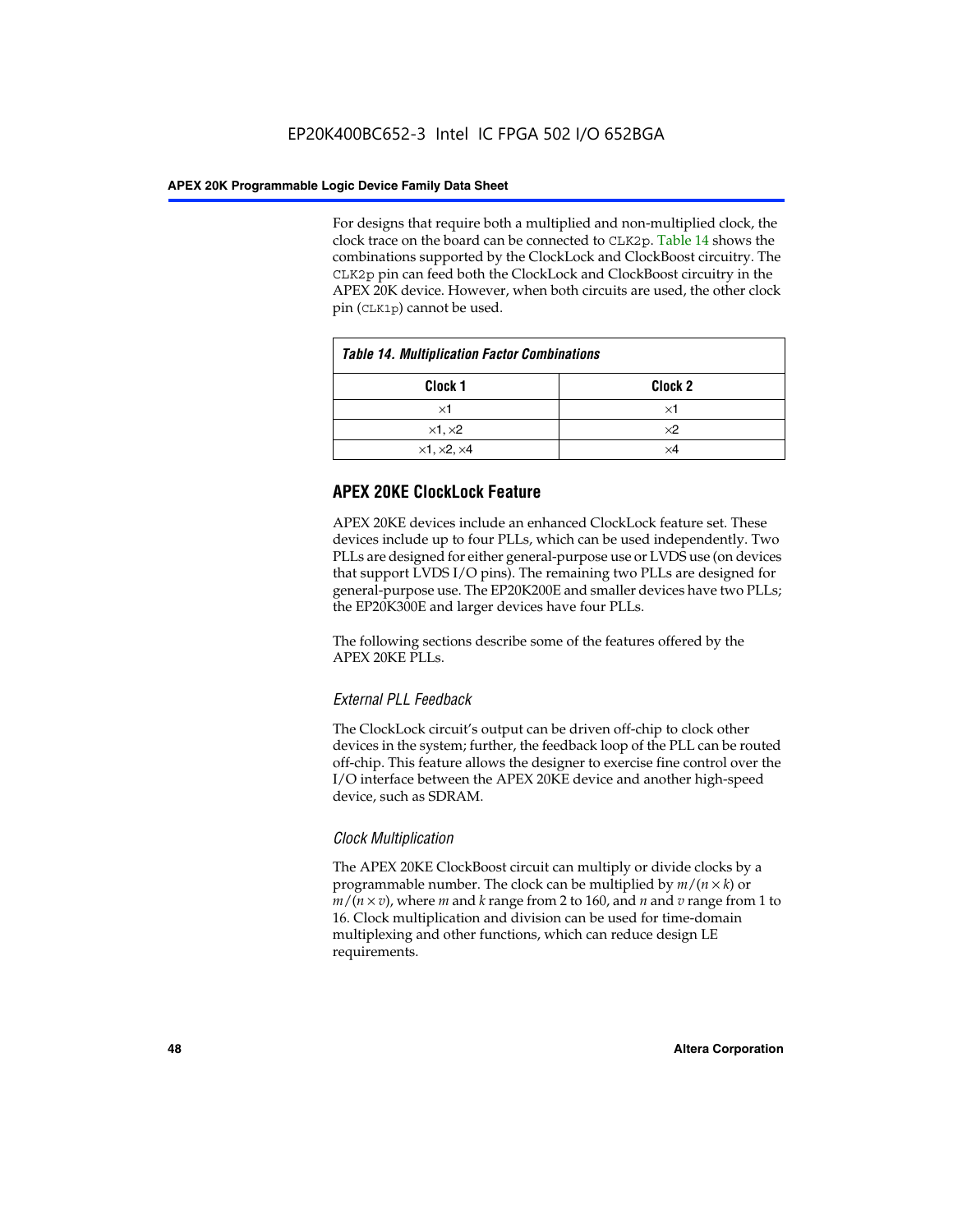# *Clock Phase & Delay Adjustment*

The APEX 20KE ClockShift feature allows the clock phase and delay to be adjusted. The clock phase can be adjusted by 90° steps. The clock delay can be adjusted to increase or decrease the clock delay by an arbitrary amount, up to one clock period.

# *LVDS Support*

Two PLLs are designed to support the LVDS interface. When using LVDS, the I/O clock runs at a slower rate than the data transfer rate. Thus, PLLs are used to multiply the I/O clock internally to capture the LVDS data. For example, an I/O clock may run at 105 MHz to support 840 megabits per second (Mbps) LVDS data transfer. In this example, the PLL multiplies the incoming clock by eight to support the high-speed data transfer. You can use PLLs in EP20K400E and larger devices for high-speed LVDS interfacing.

# *Lock Signals*

The APEX 20KE ClockLock circuitry supports individual LOCK signals. The LOCK signal drives high when the ClockLock circuit has locked onto the input clock. The LOCK signals are optional for each ClockLock circuit; when not used, they are I/O pins.

# **ClockLock & ClockBoost Timing Parameters**

For the ClockLock and ClockBoost circuitry to function properly, the incoming clock must meet certain requirements. If these specifications are not met, the circuitry may not lock onto the incoming clock, which generates an erroneous clock within the device. The clock generated by the ClockLock and ClockBoost circuitry must also meet certain specifications. If the incoming clock meets these requirements during configuration, the APEX 20K ClockLock and ClockBoost circuitry will lock onto the clock during configuration. The circuit will be ready for use immediately after configuration. In APEX 20KE devices, the clock input standard is programmable, so the PLL cannot respond to the clock until the device is configured. The PLL locks onto the input clock as soon as configuration is complete. Figure 30 shows the incoming and generated clock specifications.

 $\mathbb{I} \mathcal{F}$  For more information on ClockLock and ClockBoost circuitry, see *Application Note 115: Using the ClockLock and ClockBoost PLL Features in APEX Devices*.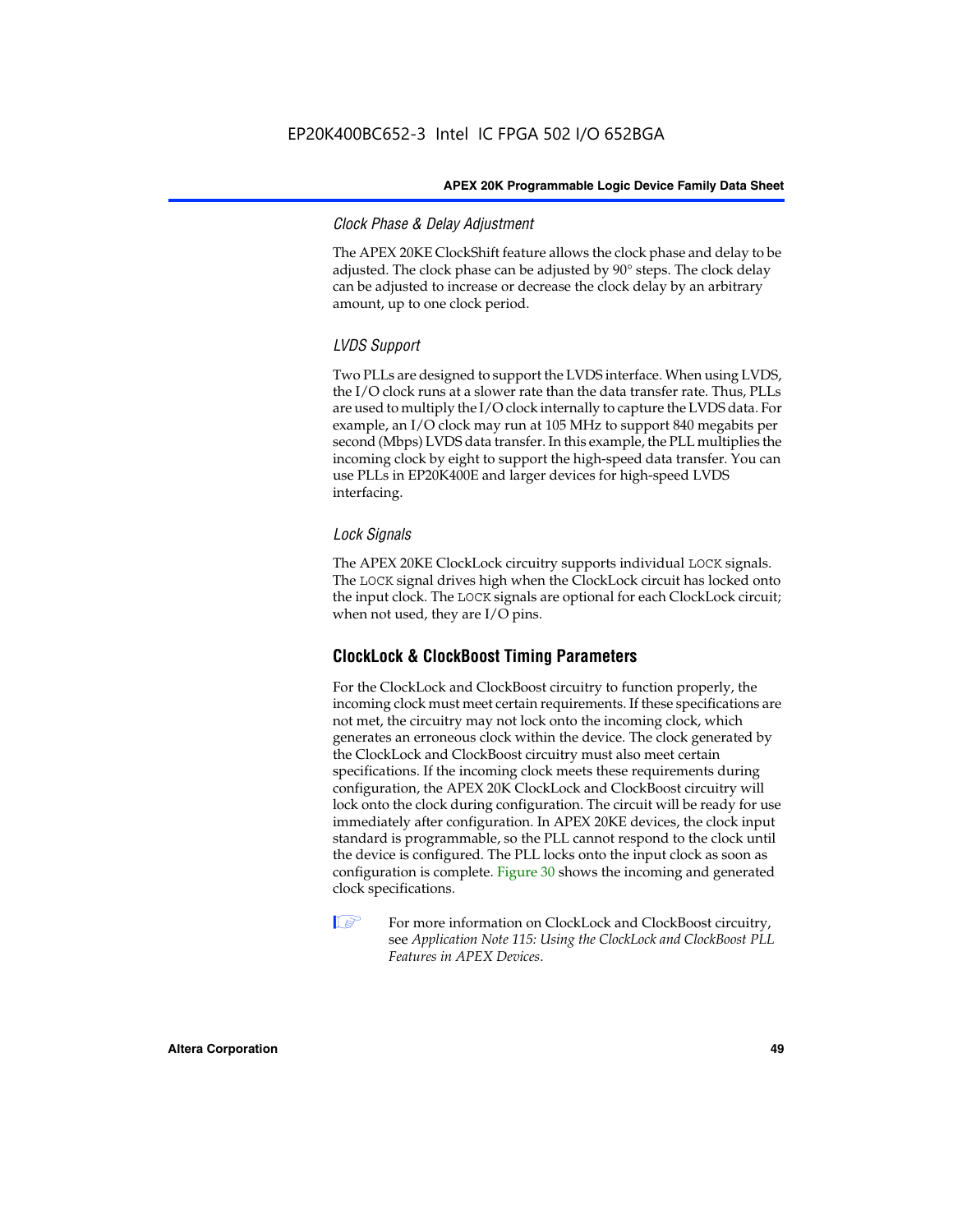

# *Figure 30. Specifications for the Incoming & Generated Clocks Note (1)*

# *Note to Figure 30:*

The tI parameter refers to the nominal input clock period; the tO parameter refers to the nominal output clock period.

Table 15 summarizes the APEX 20K ClockLock and ClockBoost parameters for -1 speed-grade devices.

| <b>Symbol</b>                                                                                                                                       | <b>Parameter</b>                                                           | Min | Max       | <b>Unit</b> |
|-----------------------------------------------------------------------------------------------------------------------------------------------------|----------------------------------------------------------------------------|-----|-----------|-------------|
| $f_{OUT}$                                                                                                                                           | Output frequency                                                           | 25  | 180       | MHz         |
| $f_{CLK1}$ $(1)$                                                                                                                                    | Input clock frequency (ClockBoost clock<br>multiplication factor equals 1) | 25  | 180 $(1)$ | <b>MHz</b>  |
| $f_{CLK2}$                                                                                                                                          | Input clock frequency (ClockBoost clock<br>multiplication factor equals 2) | 16  | 90        | <b>MHz</b>  |
| $f_{CLK4}$                                                                                                                                          | Input clock frequency (ClockBoost clock<br>multiplication factor equals 4) | 10  | 48        | <b>MHz</b>  |
| toutputy                                                                                                                                            | Duty cycle for ClockLock/ClockBoost-generated<br>clock                     | 40  | 60        | %           |
| Input deviation from user specification in the<br><b>f</b> CLKDEV<br>Quartus II software (ClockBoost clock<br>multiplication factor equals 1) $(2)$ |                                                                            |     | 25,000(3) | <b>PPM</b>  |
| $t_{\mathsf{R}}$                                                                                                                                    | Input rise time                                                            |     | 5         | ns          |
| $t_{\mathsf{F}}$                                                                                                                                    | Input fall time                                                            |     | 5         | ns          |
| <sup>t</sup> LOCK                                                                                                                                   | Time required for ClockLock/ClockBoost to<br>acquire lock (4)              |     | 10        | μs          |

 $\mathsf I$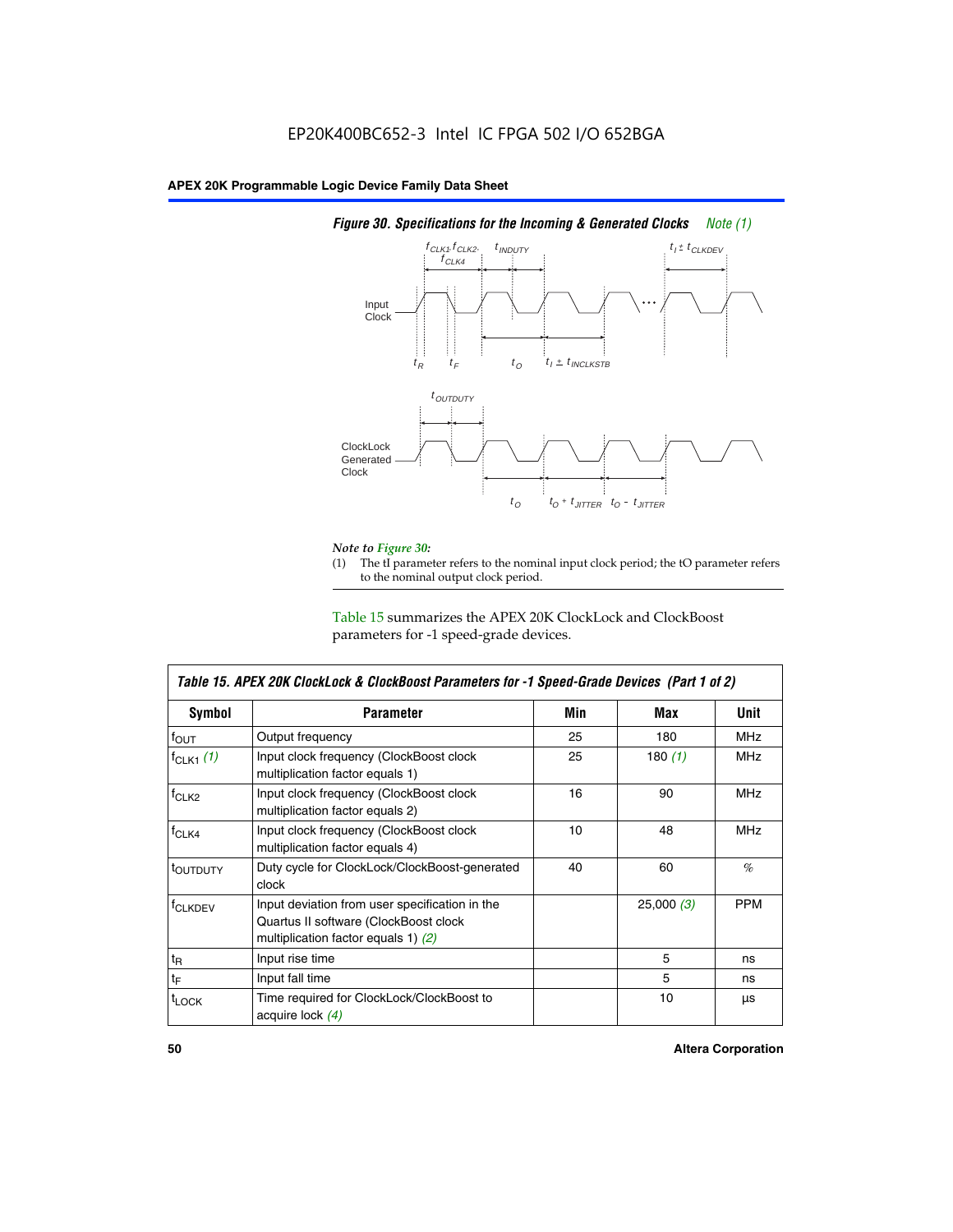| Table 15. APEX 20K ClockLock & ClockBoost Parameters for -1 Speed-Grade Devices (Part 2 of 2) |                                                                     |     |     |      |
|-----------------------------------------------------------------------------------------------|---------------------------------------------------------------------|-----|-----|------|
| <b>Symbol</b>                                                                                 | <b>Parameter</b>                                                    | Min | Max | Unit |
| t <sub>SKEW</sub>                                                                             | Skew delay between related<br>ClockLock/ClockBoost-generated clocks |     | 500 | ps   |
| <b>UITTER</b>                                                                                 | Jitter on ClockLock/ClockBoost-generated clock<br>(5)               |     | 200 | ps   |
| <b>INCLKSTB</b>                                                                               | Input clock stability (measured between adjacent<br>clocks)         |     | 50  | ps   |

*Notes to Table 15:*

- (1) The PLL input frequency range for the EP20K100-1X device for 1x multiplication is 25 MHz to 175 MHz.
- (2) All input clock specifications must be met. The PLL may not lock onto an incoming clock if the clock specifications are not met, creating an erroneous clock within the device.
- (3) During device configuration, the ClockLock and ClockBoost circuitry is configured first. If the incoming clock is supplied during configuration, the ClockLock and ClockBoost circuitry locks during configuration, because the lock time is less than the configuration time.
- (4) The jitter specification is measured under long-term observation.
- (5) If the input clock stability is 100 ps,  $t_{\text{JITTER}}$  is 250 ps.

# Table 16 summarizes the APEX 20K ClockLock and ClockBoost parameters for -2 speed grade devices.

| Symbol                                                                                                                                                    | <b>Parameter</b>                                                     | Min | Max       | Unit       |
|-----------------------------------------------------------------------------------------------------------------------------------------------------------|----------------------------------------------------------------------|-----|-----------|------------|
| f <sub>ouт</sub>                                                                                                                                          | Output frequency                                                     | 25  | 170       | <b>MHz</b> |
| Input clock frequency (ClockBoost clock multiplication<br>$f_{CLK1}$<br>factor equals 1)                                                                  |                                                                      | 25  | 170       | <b>MHz</b> |
| Input clock frequency (ClockBoost clock multiplication<br>$f_{CLK2}$<br>factor equals 2)                                                                  |                                                                      | 16  | 80        | <b>MHz</b> |
| Input clock frequency (ClockBoost clock multiplication<br>$f_{CLK4}$<br>factor equals 4)                                                                  |                                                                      | 10  | 34        | <b>MHz</b> |
| <sup>t</sup> OUTDUTY                                                                                                                                      | Duty cycle for ClockLock/ClockBoost-generated clock                  | 40  | 60        | $\%$       |
| Input deviation from user specification in the Quartus II<br><sup>T</sup> CLKDEV<br>software (ClockBoost clock multiplication factor equals<br>one) $(1)$ |                                                                      |     | 25,000(2) | <b>PPM</b> |
| $t_{\mathsf{R}}$                                                                                                                                          | Input rise time                                                      |     | 5         | ns         |
| $t_F$                                                                                                                                                     | Input fall time                                                      |     | 5         | ns         |
| $t_{\text{LOCK}}$                                                                                                                                         | Time required for ClockLock/ ClockBoost to acquire<br>lock $(3)$     |     | 10        | μs         |
| t <sub>SKEW</sub>                                                                                                                                         | Skew delay between related ClockLock/ ClockBoost-<br>generated clock | 500 | 500       | ps         |
| t <sub>JITTER</sub>                                                                                                                                       | Jitter on ClockLock/ ClockBoost-generated clock (4)                  |     | 200       | ps         |
| <sup>I</sup> INCLKSTB                                                                                                                                     | Input clock stability (measured between adjacent<br>clocks)          |     | 50        | ps         |

# *Table 16. APEX 20K ClockLock & ClockBoost Parameters for -2 Speed Grade Devices*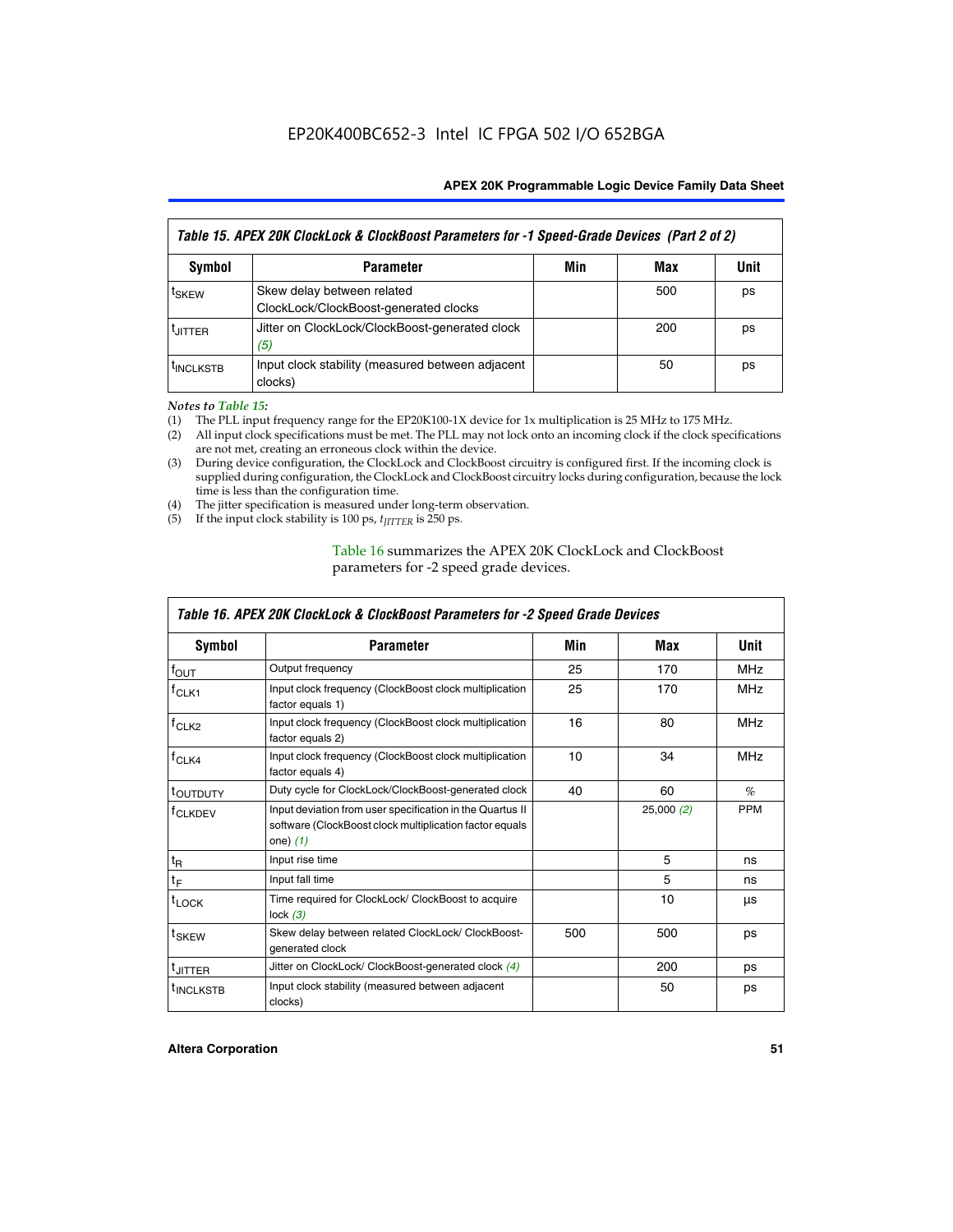#### *Notes to Table 16:*

- (1) To implement the ClockLock and ClockBoost circuitry with the Quartus II software, designers must specify the input frequency. The Quartus II software tunes the PLL in the ClockLock and ClockBoost circuitry to this frequency. The *f<sub>CLKDEV</sub>* parameter specifies how much the incoming clock can differ from the specified frequency during device operation. Simulation does not reflect this parameter.
- (2) Twenty-five thousand parts per million (PPM) equates to 2.5% of input clock period.
- (3) During device configuration, the ClockLock and ClockBoost circuitry is configured before the rest of the device. If the incoming clock is supplied during configuration, the ClockLock and ClockBoost circuitry locks during configuration because the  $t_{LOCK}$  value is less than the time required for configuration.
- (4) The  $t_{\text{ITTTER}}$  specification is measured under long-term observation.

Tables 17 and 18 summarize the ClockLock and ClockBoost parameters for APEX 20KE devices.

|                            | Table 17. APEX 20KE ClockLock & ClockBoost Parameters        |                   | Note (1) |     |                             |                  |
|----------------------------|--------------------------------------------------------------|-------------------|----------|-----|-----------------------------|------------------|
| Symbol                     | <b>Parameter</b>                                             | <b>Conditions</b> | Min      | Typ | Max                         | Unit             |
| $t_{R}$                    | Input rise time                                              |                   |          |     | 5                           | ns               |
| tF                         | Input fall time                                              |                   |          |     | 5                           | ns               |
| <sup>t</sup> INDUTY        | Input duty cycle                                             |                   | 40       |     | 60                          | %                |
| <sup>t</sup> INJITTER      | Input jitter peak-to-peak                                    |                   |          |     | 2% of input<br>period       | peak-to-<br>peak |
| <sup>t</sup> OUTJITTER     | Jitter on ClockLock or ClockBoost-<br>generated clock        |                   |          |     | $0.35%$ of<br>output period | <b>RMS</b>       |
| t <sub>outputy</sub>       | Duty cycle for ClockLock or<br>ClockBoost-generated clock    |                   | 45       |     | 55                          | $\%$             |
| $t_{\text{LOCK}}$ (2), (3) | Time required for ClockLock or<br>ClockBoost to acquire lock |                   |          |     | 40                          | μs               |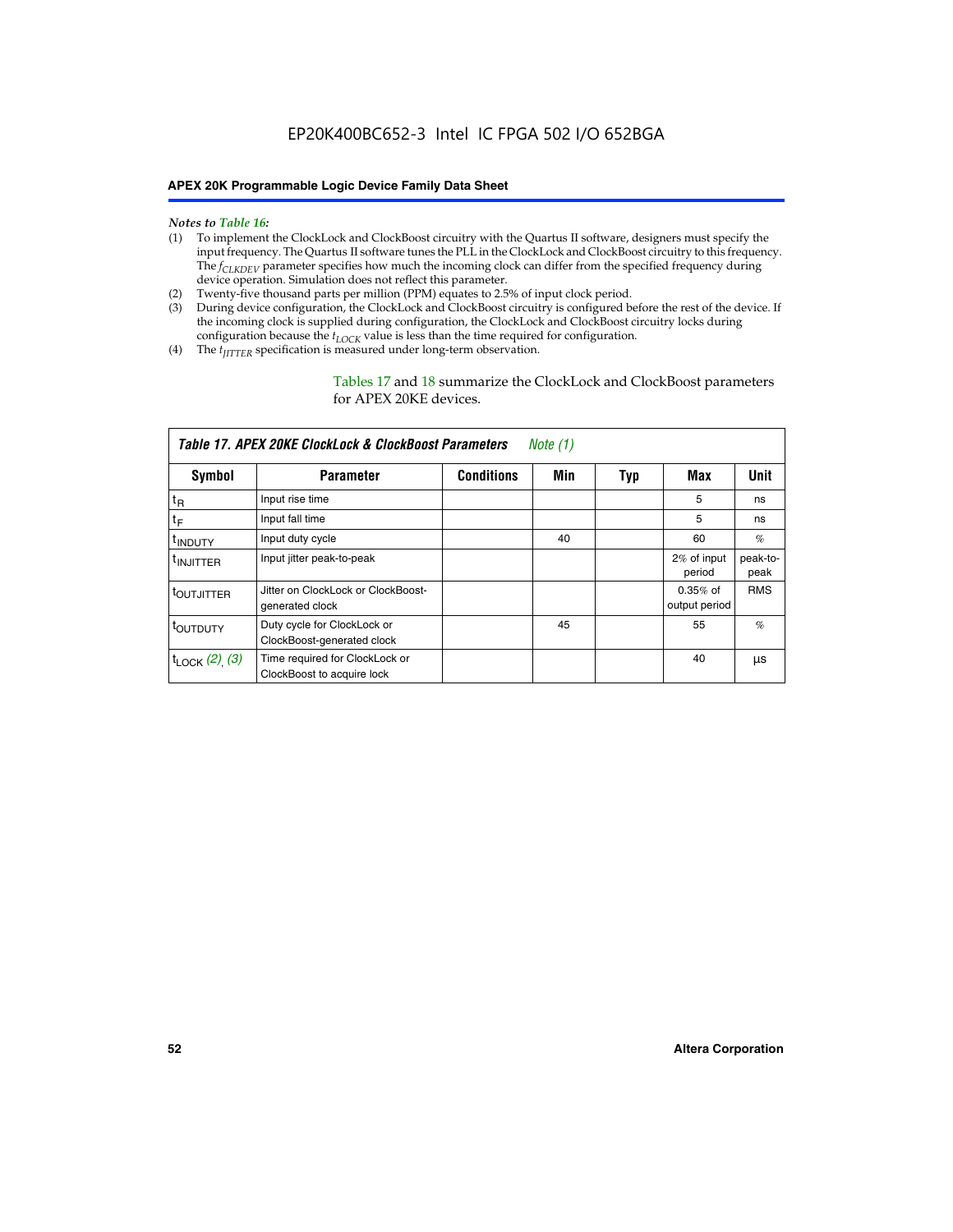| <b>Symbol</b>           | <b>Parameter</b>                                 | I/O Standard      |     | -1X Speed Grade | -2X Speed Grade |     | <b>Units</b> |
|-------------------------|--------------------------------------------------|-------------------|-----|-----------------|-----------------|-----|--------------|
|                         |                                                  |                   |     |                 |                 |     |              |
|                         |                                                  |                   | Min | Max             | Min             | Max |              |
| $f_{VCO}$ $(4)$         | Voltage controlled oscillator<br>operating range |                   | 200 | 500             | 200             | 500 | <b>MHz</b>   |
| f <sub>CLOCK0</sub>     | Clock0 PLL output frequency<br>for internal use  |                   | 1.5 | 335             | 1.5             | 200 | MHz          |
| f <sub>CLOCK1</sub>     | Clock1 PLL output frequency<br>for internal use  |                   | 20  | 335             | 20              | 200 | MHz          |
| f <sub>CLOCK0_EXT</sub> | Output clock frequency for                       | 3.3-V LVTTL       | 1.5 | 245             | 1.5             | 226 | <b>MHz</b>   |
|                         | external clock0 output                           | 2.5-V LVTTL       | 1.5 | 234             | 1.5             | 221 | <b>MHz</b>   |
|                         |                                                  | 1.8-V LVTTL       | 1.5 | 223             | 1.5             | 216 | <b>MHz</b>   |
|                         |                                                  | $GTL+$            | 1.5 | 205             | 1.5             | 193 | <b>MHz</b>   |
|                         |                                                  | SSTL-2 Class<br>L | 1.5 | 158             | 1.5             | 157 | <b>MHz</b>   |
|                         |                                                  | SSTL-2 Class<br>Ш | 1.5 | 142             | 1.5             | 142 | <b>MHz</b>   |
|                         |                                                  | SSTL-3 Class<br>I | 1.5 | 166             | 1.5             | 162 | <b>MHz</b>   |
|                         |                                                  | SSTL-3 Class<br>Ш | 1.5 | 149             | 1.5             | 146 | <b>MHz</b>   |
|                         |                                                  | <b>LVDS</b>       | 1.5 | 420             | 1.5             | 350 | <b>MHz</b>   |
| f <sub>CLOCK1_EXT</sub> | Output clock frequency for                       | 3.3-V LVTTL       | 20  | 245             | 20              | 226 | <b>MHz</b>   |
|                         | external clock1 output                           | 2.5-V LVTTL       | 20  | 234             | 20              | 221 | <b>MHz</b>   |
|                         |                                                  | 1.8-V LVTTL       | 20  | 223             | 20              | 216 | <b>MHz</b>   |
|                         |                                                  | $GTL+$            | 20  | 205             | 20              | 193 | MHz          |
|                         |                                                  | SSTL-2 Class      | 20  | 158             | 20              | 157 | <b>MHz</b>   |
|                         |                                                  | SSTL-2 Class<br>Ш | 20  | 142             | 20              | 142 | <b>MHz</b>   |
|                         |                                                  | SSTL-3 Class      | 20  | 166             | 20              | 162 | <b>MHz</b>   |
|                         |                                                  | SSTL-3 Class<br>Ш | 20  | 149             | 20              | 146 | <b>MHz</b>   |
|                         |                                                  | <b>LVDS</b>       | 20  | 420             | 20              | 350 | MHz          |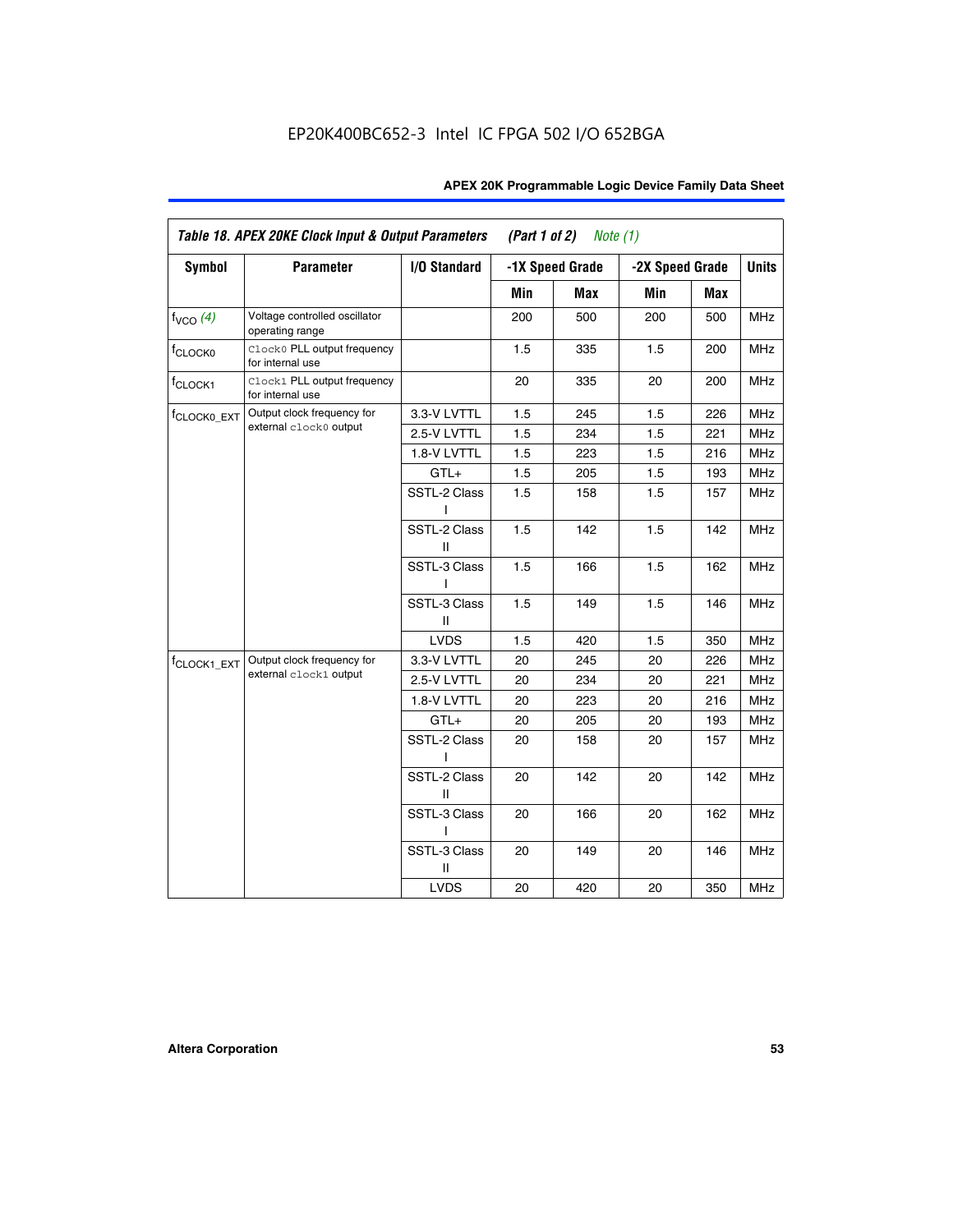| Table 18. APEX 20KE Clock Input & Output Parameters<br>(Part 2 of 2)<br>Note (1) |                       |                     |     |                 |     |                 |            |              |
|----------------------------------------------------------------------------------|-----------------------|---------------------|-----|-----------------|-----|-----------------|------------|--------------|
| <b>Symbol</b>                                                                    | <b>Parameter</b>      | <b>I/O Standard</b> |     | -1X Speed Grade |     | -2X Speed Grade |            | <b>Units</b> |
|                                                                                  |                       |                     | Min | Max             | Min | Max             |            |              |
| $f_{IN}$                                                                         | Input clock frequency | 3.3-V LVTTL         | 1.5 | 290             | 1.5 | 257             | <b>MHz</b> |              |
|                                                                                  |                       | 2.5-V LVTTL         | 1.5 | 281             | 1.5 | 250             | <b>MHz</b> |              |
|                                                                                  |                       | 1.8-V LVTTL         | 1.5 | 272             | 1.5 | 243             | <b>MHz</b> |              |
|                                                                                  |                       | $GTL+$              | 1.5 | 303             | 1.5 | 261             | MHz        |              |
|                                                                                  |                       | SSTL-2 Class        | 1.5 | 291             | 1.5 | 253             | <b>MHz</b> |              |
|                                                                                  |                       | SSTL-2 Class<br>Ш   | 1.5 | 291             | 1.5 | 253             | <b>MHz</b> |              |
|                                                                                  |                       | SSTL-3 Class        | 1.5 | 300             | 1.5 | 260             | <b>MHz</b> |              |
|                                                                                  |                       | SSTL-3 Class<br>Ш   | 1.5 | 300             | 1.5 | 260             | <b>MHz</b> |              |
|                                                                                  |                       | <b>LVDS</b>         | 1.5 | 420             | 1.5 | 350             | <b>MHz</b> |              |

#### *Notes to Tables 17 and 18:*

(1) All input clock specifications must be met. The PLL may not lock onto an incoming clock if the clock specifications are not met, creating an erroneous clock within the device.

- (2) The maximum lock time is 40 µs or 2000 input clock cycles, whichever occurs first.
- (3) Before configuration, the PLL circuits are disable and powered down. During configuration, the PLLs are still disabled. The PLLs begin to lock once the device is in the user mode. If the clock enable feature is used, lock begins once the CLKLK\_ENA pin goes high in user mode.
- (4) The PLL VCO operating range is 200 MHz  $\eth$  f<sub>VCO</sub>  $\eth$  840 MHz for LVDS mode.

# **SignalTap Embedded Logic Analyzer**

APEX 20K devices include device enhancements to support the SignalTap embedded logic analyzer. By including this circuitry, the APEX 20K device provides the ability to monitor design operation over a period of time through the IEEE Std. 1149.1 (JTAG) circuitry; a designer can analyze internal logic at speed without bringing internal signals to the I/O pins. This feature is particularly important for advanced packages such as FineLine BGA packages because adding a connection to a pin during the debugging process can be difficult after a board is designed and manufactured.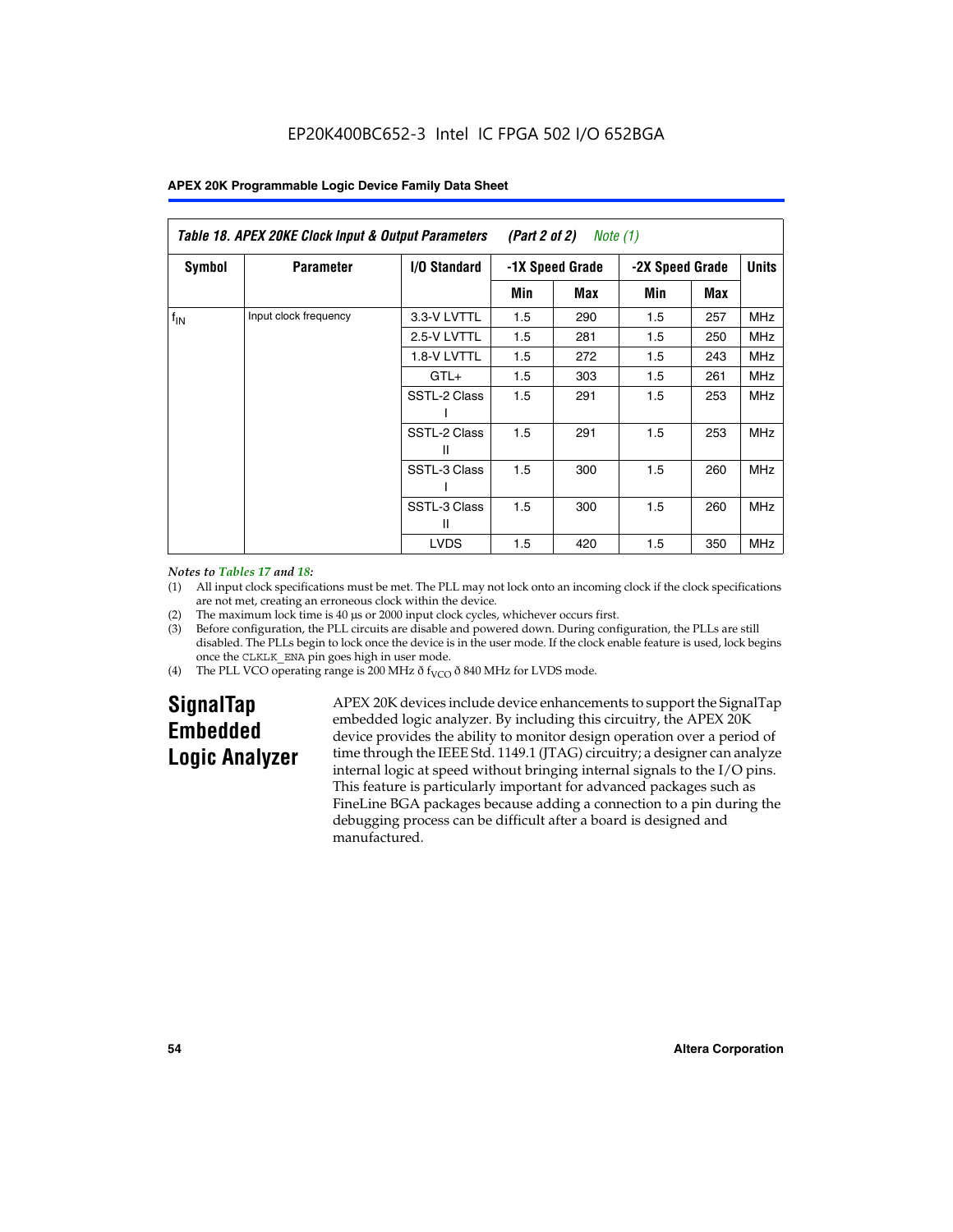# **IEEE Std. 1149.1 (JTAG) Boundary-Scan Support**

All APEX 20K devices provide JTAG BST circuitry that complies with the IEEE Std. 1149.1-1990 specification. JTAG boundary-scan testing can be performed before or after configuration, but not during configuration. APEX 20K devices can also use the JTAG port for configuration with the Quartus II software or with hardware using either Jam Files (**.jam**) or Jam Byte-Code Files (**.jbc**). Finally, APEX 20K devices use the JTAG port to monitor the logic operation of the device with the SignalTap embedded logic analyzer. APEX 20K devices support the JTAG instructions shown in Table 19. Although EP20K1500E devices support the JTAG BYPASS and SignalTap instructions, they do not support boundary-scan testing or the use of the JTAG port for configuration.

| <i><b>Table 19. APEX 20K JTAG Instructions</b></i> |                                                                                                                                                                                                                                            |
|----------------------------------------------------|--------------------------------------------------------------------------------------------------------------------------------------------------------------------------------------------------------------------------------------------|
| <b>JTAG Instruction</b>                            | <b>Description</b>                                                                                                                                                                                                                         |
| SAMPLE/PRELOAD                                     | Allows a snapshot of signals at the device pins to be captured and examined during<br>normal device operation, and permits an initial data pattern to be output at the device<br>pins. Also used by the SignalTap embedded logic analyzer. |
| <b>EXTEST</b>                                      | Allows the external circuitry and board-level interconnections to be tested by forcing a<br>test pattern at the output pins and capturing test results at the input pins.                                                                  |
| BYPASS (1)                                         | Places the 1-bit bypass register between the TDI and TDO pins, which allows the BST<br>data to pass synchronously through selected devices to adjacent devices during<br>normal device operation.                                          |
| <b>USERCODE</b>                                    | Selects the 32-bit USERCODE register and places it between the TDI and TDO pins,<br>allowing the USERCODE to be serially shifted out of TDO.                                                                                               |
| <b>IDCODE</b>                                      | Selects the IDCODE register and places it between TDI and TDO, allowing the<br>IDCODE to be serially shifted out of TDO.                                                                                                                   |
| <b>ICR Instructions</b>                            | Used when configuring an APEX 20K device via the JTAG port with a MasterBlaster™<br>or ByteBlasterMV™ download cable, or when using a Jam File or Jam Byte-Code File<br>via an embedded processor.                                         |
| SignalTap Instructions<br>(1)                      | Monitors internal device operation with the SignalTap embedded logic analyzer.                                                                                                                                                             |

 $\overline{\phantom{a}}$ 

# *Note to Table 19:*

(1) The EP20K1500E device supports the JTAG BYPASS instruction and the SignalTap instructions.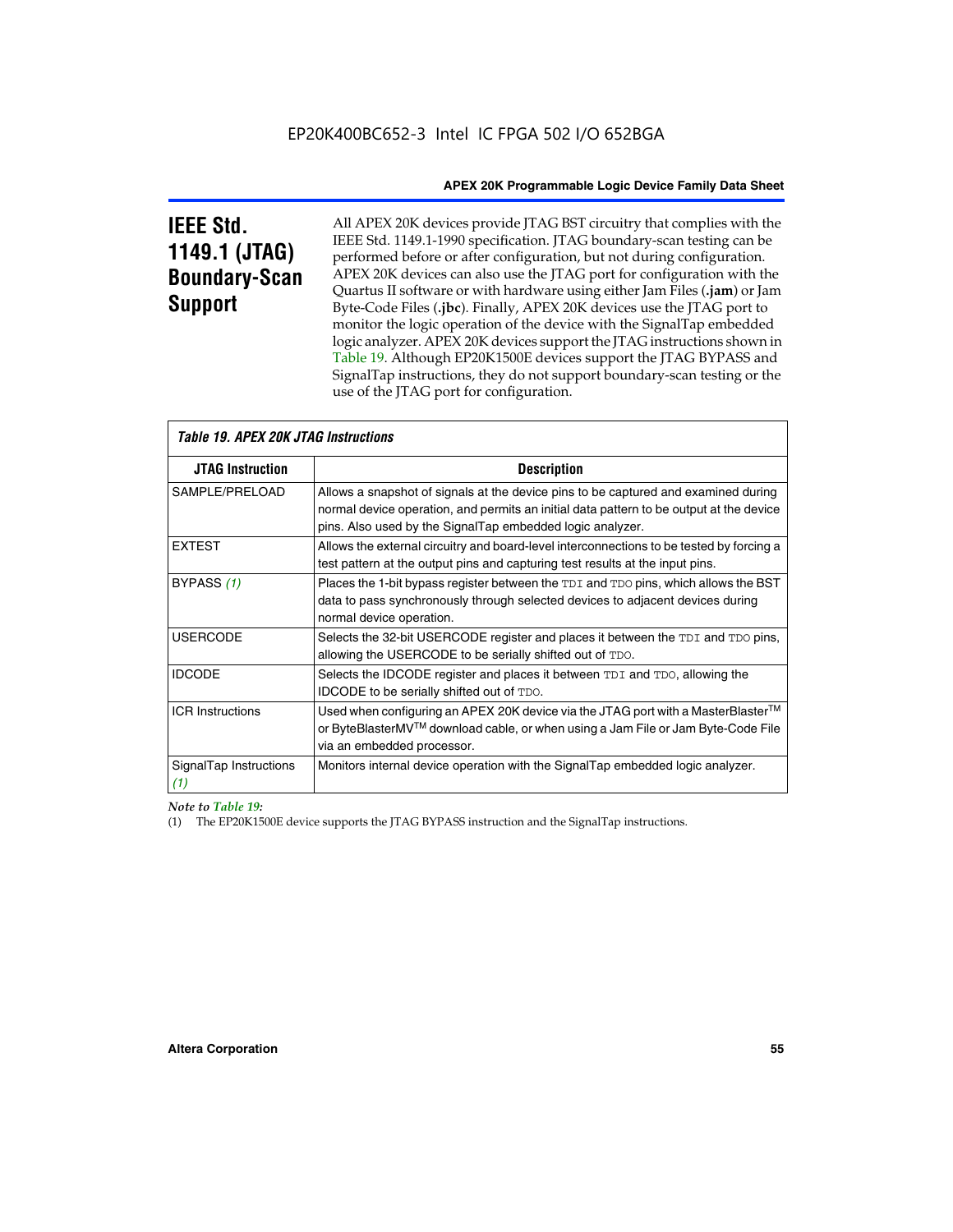The APEX 20K device instruction register length is 10 bits. The APEX 20K device USERCODE register length is 32 bits. Tables 20 and 21 show the boundary-scan register length and device IDCODE information for APEX 20K devices.

| Table 20. APEX 20K Boundary-Scan Register Length |                                      |  |  |  |
|--------------------------------------------------|--------------------------------------|--|--|--|
| <b>Device</b>                                    | <b>Boundary-Scan Register Length</b> |  |  |  |
| EP20K30E                                         | 420                                  |  |  |  |
| EP20K60E                                         | 624                                  |  |  |  |
| EP20K100                                         | 786                                  |  |  |  |
| EP20K100E                                        | 774                                  |  |  |  |
| EP20K160E                                        | 984                                  |  |  |  |
| EP20K200                                         | 1,176                                |  |  |  |
| EP20K200E                                        | 1,164                                |  |  |  |
| EP20K300E                                        | 1,266                                |  |  |  |
| EP20K400                                         | 1,536                                |  |  |  |
| EP20K400E                                        | 1,506                                |  |  |  |
| EP20K600E                                        | 1,806                                |  |  |  |
| EP20K1000E                                       | 2,190                                |  |  |  |
| EP20K1500E                                       | 1 $(1)$                              |  |  |  |

#### *Note to Table 20:*

(1) This device does not support JTAG boundary scan testing.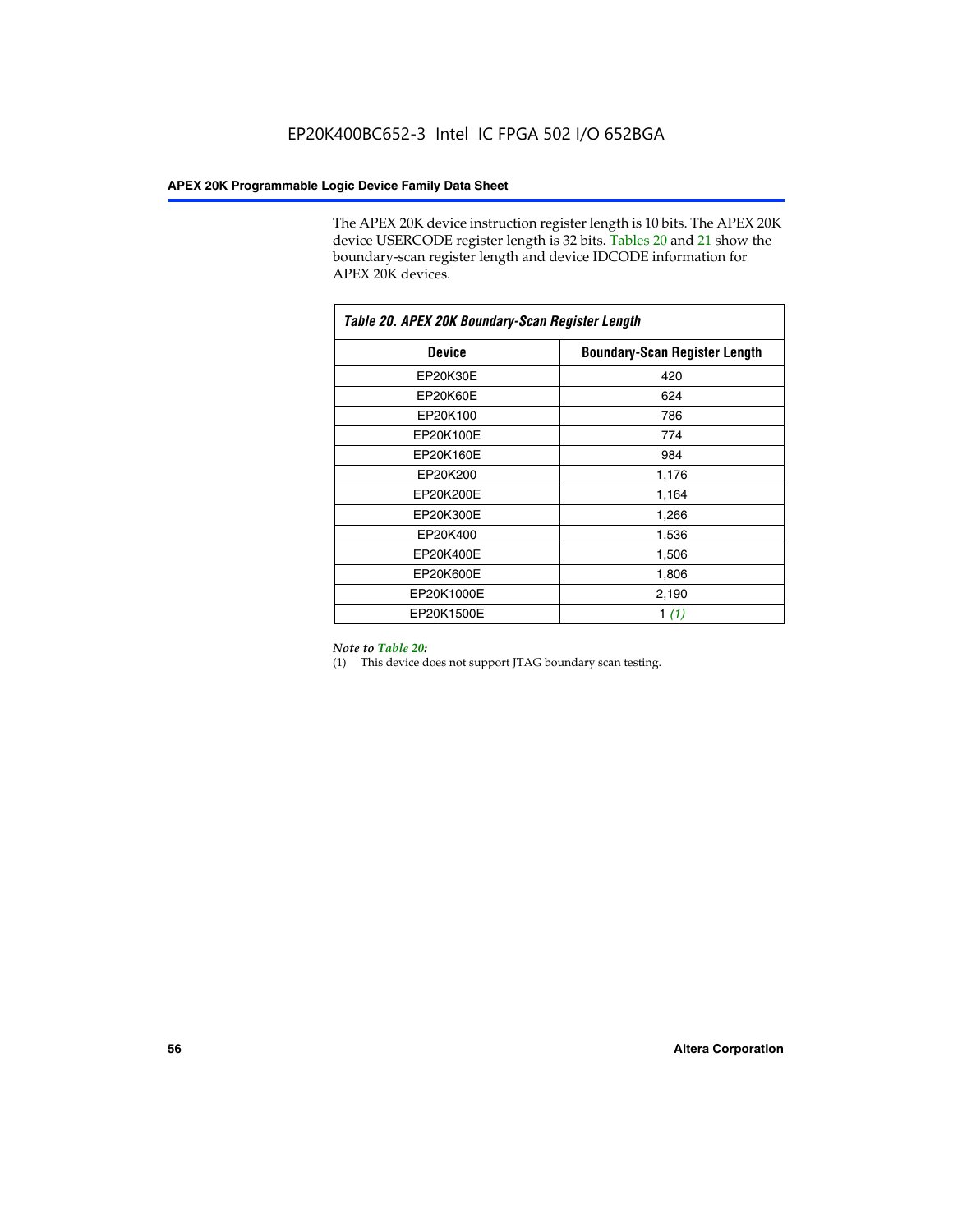| Table 21. 32-Bit APEX 20K Device IDCODE |                                          |                              |                                                  |                  |  |
|-----------------------------------------|------------------------------------------|------------------------------|--------------------------------------------------|------------------|--|
| <b>Device</b>                           | <b>IDCODE (32 Bits) <math>(1)</math></b> |                              |                                                  |                  |  |
|                                         | <b>Version</b><br>(4 Bits)               | Part Number (16 Bits)        | <b>Manufacturer</b><br><b>Identity (11 Bits)</b> | 1 (1 Bit)<br>(2) |  |
| EP20K30E                                | 0000                                     | 0000 0011 0000<br>1000       | 0110 1110<br>000                                 | 1                |  |
| EP20K60E                                | 0000                                     | 1000<br>0000 0110<br>0000    | 0110 1110<br>000                                 | 1                |  |
| EP20K100                                | 0000                                     | 0000<br>0100<br>0001 0110    | 000<br>0110 1110                                 | 1                |  |
| EP20K100E                               | 0000                                     | 1000<br>0001 0000<br>0000    | 0110 1110<br>000                                 | 1                |  |
| EP20K160E                               | 0000                                     | 0001 0110<br>0000<br>1000    | 000<br>0110 1110                                 | 1                |  |
| EP20K200                                | 0000                                     | 1000<br>0011 0010<br>0000    | 0110 1110<br>000                                 | 1                |  |
| EP20K200E                               | 0000                                     | 0010<br>0000<br>0000<br>1000 | 0110 1110<br>000                                 | 1                |  |
| EP20K300E                               | 0000                                     | 0011 0000<br>0000<br>1000    | 0110 1110<br>000                                 | 1                |  |
| EP20K400                                | 0000                                     | 0001<br>0110<br>0110<br>0100 | 0110 1110<br>000                                 | 1                |  |
| EP20K400E                               | 0000                                     | 0100<br>0000<br>0000<br>1000 | 0110 1110<br>000                                 | 1                |  |
| EP20K600E                               | 0000                                     | 1000<br>0110<br>0000<br>0000 | 0110 1110<br>000                                 | 1                |  |
| EP20K1000E                              | 0000                                     | 0000<br>0000<br>0000<br>1001 | 000<br>0110 1110                                 | 1                |  |

*Notes to Table 21:*

The most significant bit (MSB) is on the left.

(2) The IDCODE's least significant bit (LSB) is always 1.

# Figure 31 shows the timing requirements for the JTAG signals.



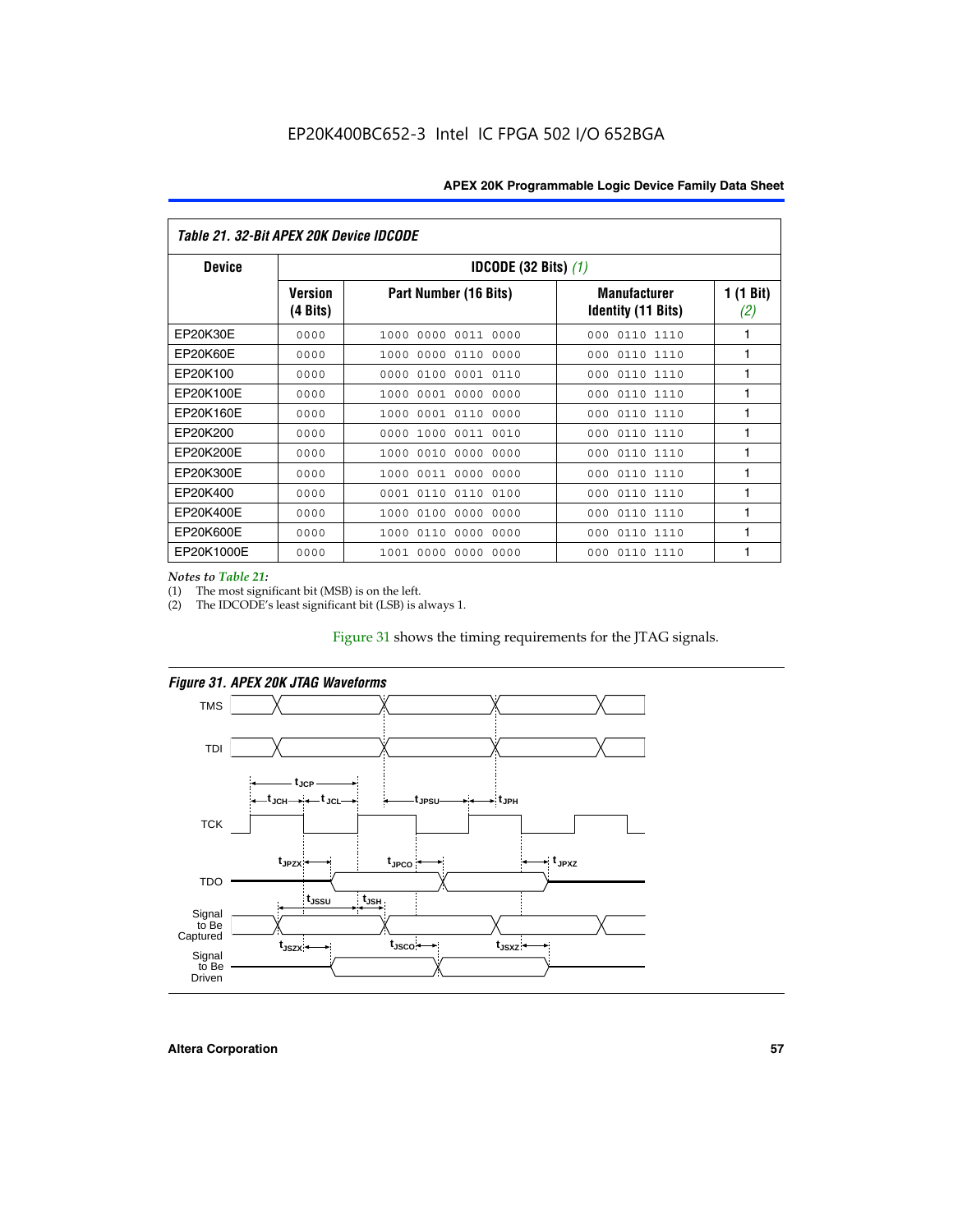Table 22 shows the JTAG timing parameters and values for APEX 20K devices.

|                   | TADIG LL. AF LA LUN JTAU THIIHIY FAIAHIGIGIS & VAIUGS |     |     |      |
|-------------------|-------------------------------------------------------|-----|-----|------|
| Symbol            | Parameter                                             | Min | Max | Unit |
| $t_{JCP}$         | <b>TCK clock period</b>                               | 100 |     | ns   |
| $t_{\text{JCH}}$  | TCK clock high time                                   | 50  |     | ns   |
| $t_{JCL}$         | TCK clock low time                                    | 50  |     | ns   |
| t <sub>JPSU</sub> | JTAG port setup time                                  | 20  |     | ns   |
| $t_{\rm JPH}$     | JTAG port hold time                                   | 45  |     | ns   |
| <sup>t</sup> JPCO | JTAG port clock to output                             |     | 25  | ns   |
| t <sub>JPZX</sub> | JTAG port high impedance to valid output              |     | 25  | ns   |
| t <sub>JPXZ</sub> | JTAG port valid output to high impedance              |     | 25  | ns   |
| tussu             | Capture register setup time                           | 20  |     | ns   |
| $t_{\rm JSH}$     | Capture register hold time                            | 45  |     | ns   |
| t <sub>JSCO</sub> | Update register clock to output                       |     | 35  | ns   |
| t <sub>JSZX</sub> | Update register high impedance to valid output        |     | 35  | ns   |
| t <sub>JSXZ</sub> | Update register valid output to high impedance        |     | 35  | ns   |

*Table 22. APEX 20K JTAG Timing Parameters & Values*

For more information, see the following documents:

- *Application Note 39 (IEEE Std. 1149.1 (JTAG) Boundary-Scan Testing in Altera Devices)*
- Jam Programming & Test Language Specification

**Generic Testing** Each APEX 20K device is functionally tested. Complete testing of each configurable static random access memory (SRAM) bit and all logic functionality ensures 100% yield. AC test measurements for APEX 20K devices are made under conditions equivalent to those shown in Figure 32. Multiple test patterns can be used to configure devices during all stages of the production flow.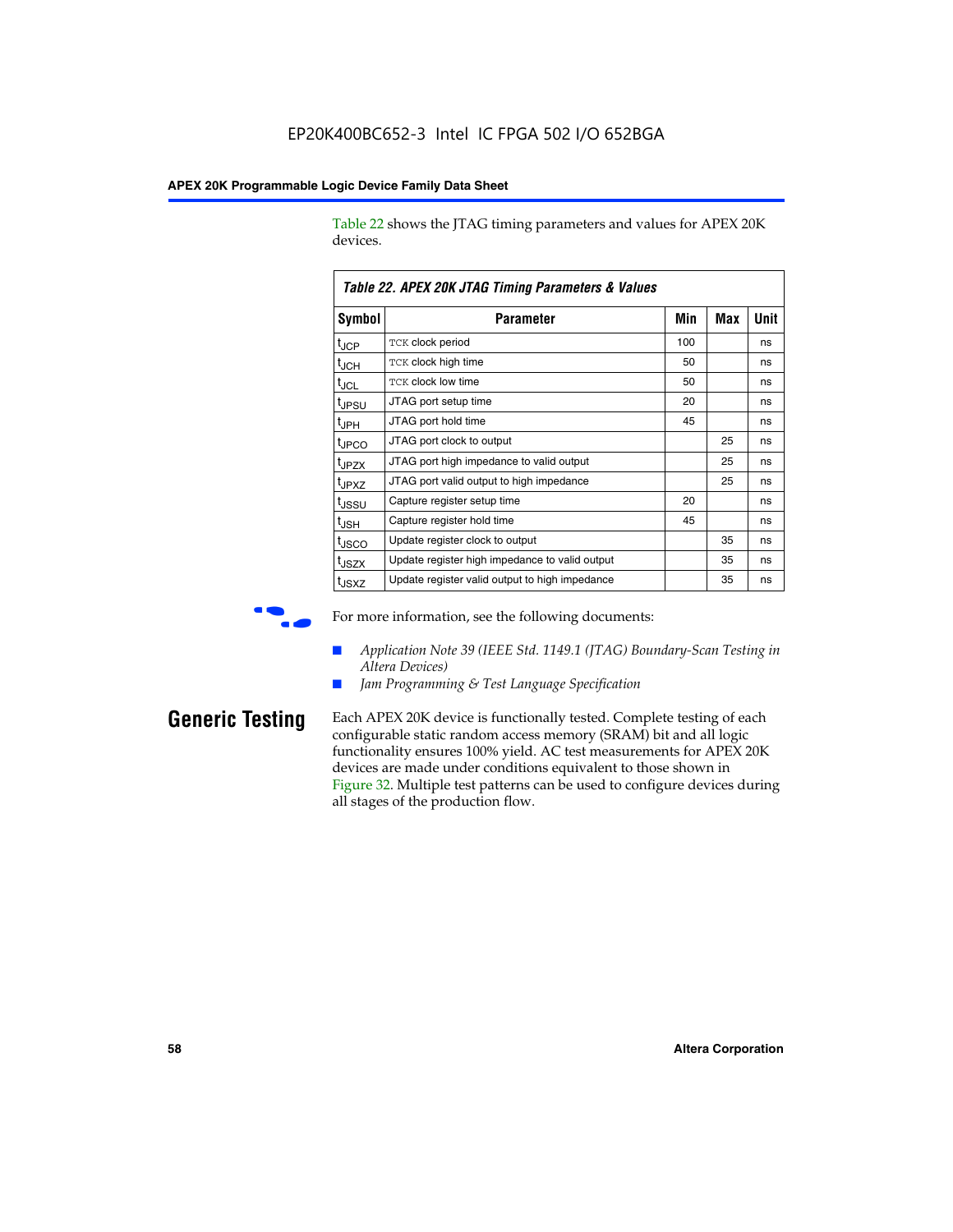

#### *Note to Figure 32:*

(1) Power supply transients can affect AC measurements. Simultaneous transitions of multiple outputs should be avoided for accurate measurement. Threshold tests must not be performed under AC conditions. Large-amplitude, fast-groundcurrent transients normally occur as the device outputs discharge the load capacitances. When these transients flow through the parasitic inductance between the device ground pin and the test system ground, significant reductions in observable noise immunity can result.

# **Operating Conditions**

Tables 23 through 26 provide information on absolute maximum ratings, recommended operating conditions, DC operating conditions, and capacitance for 2.5-V APEX 20K devices.

|                           |                            | TUDIO LO: TII LA LON 0.0 T TOIOIUM DOTIOO HIDOOIUW MUANMUM HUWMYO | $110100 + 11, 141$ |      |              |
|---------------------------|----------------------------|-------------------------------------------------------------------|--------------------|------|--------------|
| Symbol                    | <b>Parameter</b>           | <b>Conditions</b>                                                 | Min                | Max  | Unit         |
| V <sub>CCINT</sub>        | Supply voltage             | With respect to ground $(3)$                                      | $-0.5$             | 3.6  | v            |
| V <sub>CCIO</sub>         |                            |                                                                   | $-0.5$             | 4.6  | $\vee$       |
| $V_{1}$                   | DC input voltage           |                                                                   | $-2.0$             | 5.75 | v            |
| <b>IOUT</b>               | DC output current, per pin |                                                                   | $-25$              | 25   | mA           |
| $\mathsf{T}_{\text{STG}}$ | Storage temperature        | No bias                                                           | $-65$              | 150  | $^{\circ}$ C |
| Т <sub>АМВ</sub>          | Ambient temperature        | Under bias                                                        | $-65$              | 135  | $^{\circ}$ C |
| $T_J$                     | Junction temperature       | PQFP, RQFP, TQFP, and BGA packages,<br>under bias                 |                    | 135  | $^{\circ}$ C |
|                           |                            | Ceramic PGA packages, under bias                                  |                    | 150  | $^{\circ}$ C |

| <b>Table 23. APEX 20K 5.0-V Tolerant Device Absolute Maximum Ratings</b> Notes (1), (2) |  |
|-----------------------------------------------------------------------------------------|--|
|-----------------------------------------------------------------------------------------|--|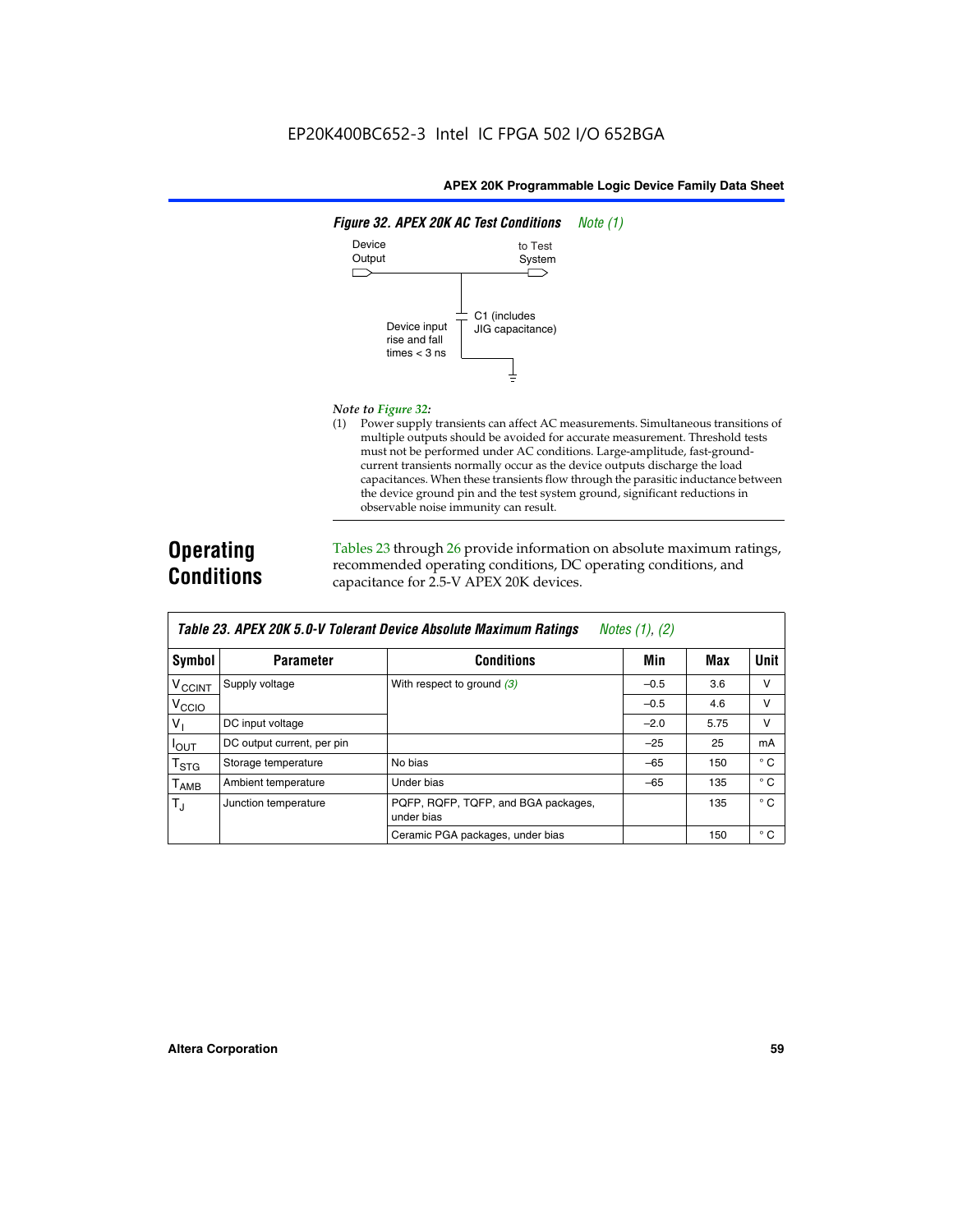# EP20K400BC652-3 Intel IC FPGA 502 I/O 652BGA

# **APEX 20K Programmable Logic Device Family Data Sheet**

|                          | Table 24. APEX 20K 5.0-V Tolerant Device Recommended Operating Conditions<br><i>Note</i> $(2)$ |                    |                  |                  |              |  |
|--------------------------|------------------------------------------------------------------------------------------------|--------------------|------------------|------------------|--------------|--|
| Symbol                   | <b>Parameter</b>                                                                               | <b>Conditions</b>  | Min              | Max              | <b>Unit</b>  |  |
| <b>V<sub>CCINT</sub></b> | Supply voltage for internal logic<br>and input buffers                                         | $(4)$ , $(5)$      | 2.375<br>(2.375) | 2.625<br>(2.625) | $\vee$       |  |
| V <sub>CCIO</sub>        | Supply voltage for output buffers,<br>3.3-V operation                                          | (4), (5)           | 3.00(3.00)       | 3.60(3.60)       | $\vee$       |  |
|                          | Supply voltage for output buffers,<br>2.5-V operation                                          | (4), (5)           | 2.375<br>(2.375) | 2.625<br>(2.625) | $\vee$       |  |
| $V_1$                    | Input voltage                                                                                  | (3), (6)           | $-0.5$           | 5.75             | $\vee$       |  |
| $V_{\rm O}$              | Output voltage                                                                                 |                    | $\Omega$         | V <sub>CCO</sub> | $\vee$       |  |
| $T_{\rm J}$              | Junction temperature                                                                           | For commercial use | 0                | 85               | $^{\circ}$ C |  |
|                          |                                                                                                | For industrial use | $-40$            | 100              | $^{\circ}$ C |  |
| $t_{R}$                  | Input rise time                                                                                |                    |                  | 40               | ns           |  |
| $t_{\mathsf{F}}$         | Input fall time                                                                                |                    |                  | 40               | ns           |  |

|                 | Table 25. APEX 20K 5.0-V Tolerant Device DC Operating Conditions (Part 1 of 2) Notes (2), (7), (8) |                                                                        |                                          |     |                                          |              |  |  |
|-----------------|----------------------------------------------------------------------------------------------------|------------------------------------------------------------------------|------------------------------------------|-----|------------------------------------------|--------------|--|--|
| Symbol          | <b>Parameter</b>                                                                                   | <b>Conditions</b>                                                      | Min                                      | Typ | Max                                      | Unit         |  |  |
| $V_{\text{IH}}$ | High-level input voltage                                                                           |                                                                        | 1.7, $0.5 \times V_{\text{CCIO}}$<br>(9) |     | 5.75                                     | $\mathsf{V}$ |  |  |
| $V_{\parallel}$ | Low-level input voltage                                                                            |                                                                        | $-0.5$                                   |     | 0.8, $0.3 \times V_{\text{CCIO}}$<br>(9) | $\mathsf{V}$ |  |  |
| $V_{OH}$        | 3.3-V high-level TTL output<br>voltage                                                             | $I_{OH} = -8$ mA DC,<br>$V_{\text{CCIO}} = 3.00 V (10)$                | 2.4                                      |     |                                          | $\mathsf{V}$ |  |  |
|                 | 3.3-V high-level CMOS output<br>voltage                                                            | $I_{OH} = -0.1$ mA DC,<br>$V_{\text{CCIO}} = 3.00 \text{ V} (10)$      | $V_{\text{CCIO}} - 0.2$                  |     |                                          | $\mathsf{v}$ |  |  |
|                 | 3.3-V high-level PCI output voltage                                                                | $I_{OH} = -0.5$ mA DC,<br>$V_{\text{GClO}} = 3.00$ to 3.60 V<br>(10)   | $0.9 \times V_{\text{CCIO}}$             |     |                                          | $\mathsf{V}$ |  |  |
|                 | 2.5-V high-level output voltage                                                                    | $I_{OH} = -0.1$ mA DC,<br>$V_{\text{CCIO}} = 2.30 \text{ V} (10)$      | 2.1                                      |     |                                          | $\mathsf{V}$ |  |  |
|                 |                                                                                                    | $I_{\text{OH}} = -1 \text{ mA DC},$<br>$V_{\text{CCIO}} = 2.30 V (10)$ | 2.0                                      |     |                                          | v            |  |  |
|                 |                                                                                                    | $I_{OH} = -2$ mA DC,<br>$V_{\text{CCIO}} = 2.30 V (10)$                | 1.7                                      |     |                                          | v            |  |  |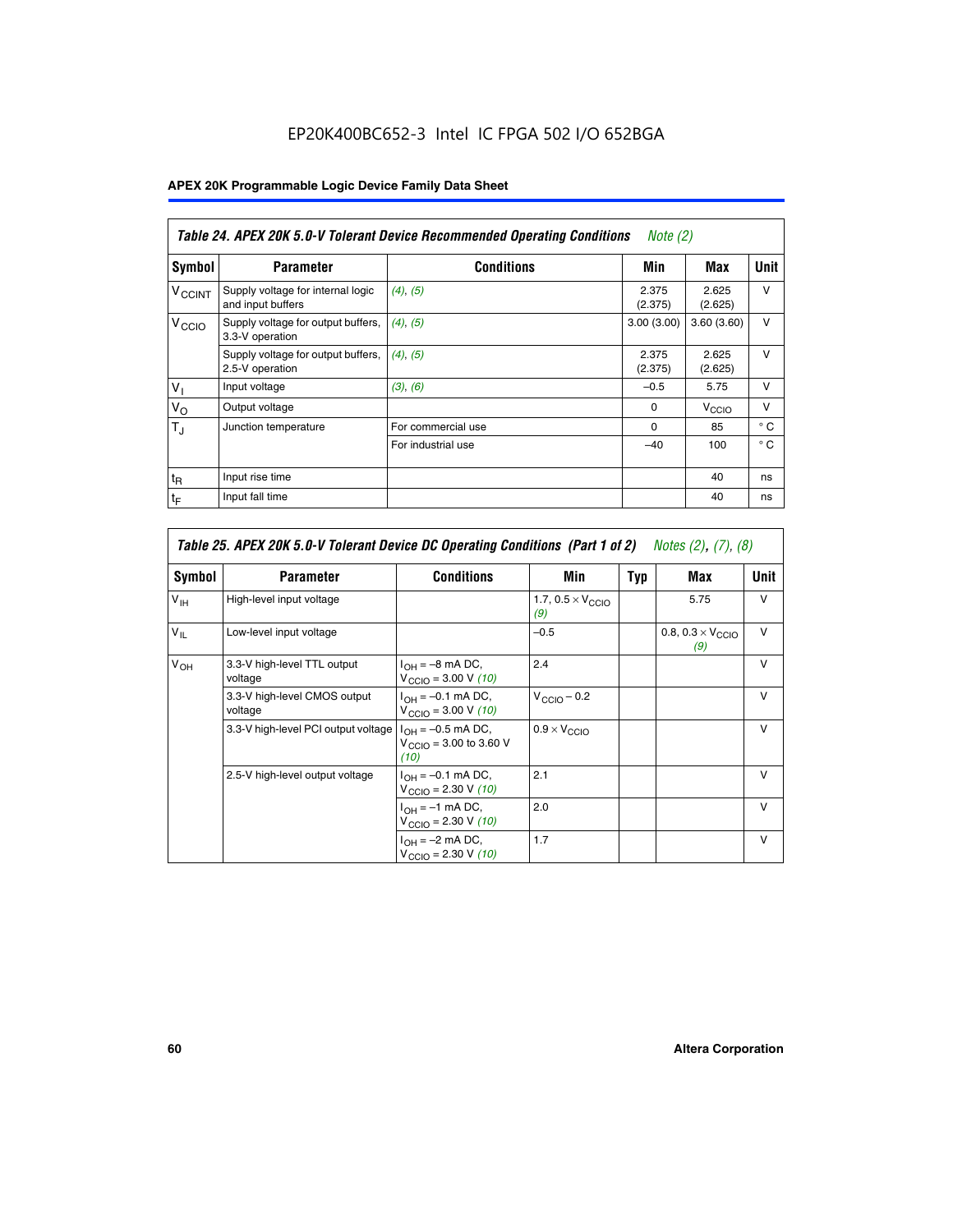|                   | Table 25. APEX 20K 5.0-V Tolerant Device DC Operating Conditions (Part 2 of 2) Notes (2), (7), (8) |                                                                                    |       |     |                              |        |  |
|-------------------|----------------------------------------------------------------------------------------------------|------------------------------------------------------------------------------------|-------|-----|------------------------------|--------|--|
| Symbol            | <b>Parameter</b>                                                                                   | <b>Conditions</b>                                                                  | Min   | Typ | Max                          | Unit   |  |
| $V_{OL}$          | 3.3-V low-level TTL output voltage                                                                 | $I_{\Omega}$ = 12 mA DC,<br>$V_{\text{CCIO}} = 3.00 V (11)$                        |       |     | 0.45                         | $\vee$ |  |
|                   | 3.3-V low-level CMOS output<br>voltage                                                             | $I_{\Omega I} = 0.1$ mA DC,<br>$V_{\text{CCIO}} = 3.00 V (11)$                     |       |     | 0.2                          | $\vee$ |  |
|                   | 3.3-V low-level PCI output voltage                                                                 | $I_{\Omega}$ = 1.5 mA DC,<br>$V_{CClO}$ = 3.00 to 3.60 V<br>(11)                   |       |     | $0.1 \times V_{\text{CCLO}}$ | $\vee$ |  |
|                   | 2.5-V low-level output voltage                                                                     | $I_{\Omega I} = 0.1$ mA DC,<br>$V_{\text{CCIO}} = 2.30 V (11)$                     |       |     | 0.2                          | $\vee$ |  |
|                   |                                                                                                    | $I_{\Omega}$ = 1 mA DC,<br>$V_{\text{CCIO}} = 2.30 V (11)$                         |       |     | 0.4                          | $\vee$ |  |
|                   |                                                                                                    | $I_{\Omega}$ = 2 mA DC,<br>$V_{\text{CCIO}} = 2.30 V (11)$                         |       |     | 0.7                          | $\vee$ |  |
| Τ,                | Input pin leakage current                                                                          | $V_1 = 5.75$ to $-0.5$ V                                                           | $-10$ |     | 10                           | μA     |  |
| $I_{OZ}$          | Tri-stated I/O pin leakage current                                                                 | $V_{\Omega}$ = 5.75 to -0.5 V                                                      | $-10$ |     | 10                           | μA     |  |
| $I_{CC0}$         | $V_{CC}$ supply current (standby)<br>(All ESBs in power-down mode)                                 | $V_1$ = ground, no load, no<br>toggling inputs, -1 speed<br>grade $(12)$           |       | 10  |                              | mA     |  |
|                   |                                                                                                    | $V_1$ = ground, no load, no<br>toggling inputs,<br>$-2$ , $-3$ speed grades $(12)$ |       | 5   |                              | mA     |  |
| R <sub>CONF</sub> | Value of I/O pin pull-up resistor                                                                  | $V_{\text{CCIO}} = 3.0 V (13)$                                                     | 20    |     | 50                           | W      |  |
|                   | before and during configuration                                                                    | $V_{\text{CCIO}} = 2.375 \text{ V} (13)$                                           | 30    |     | 80                           | W      |  |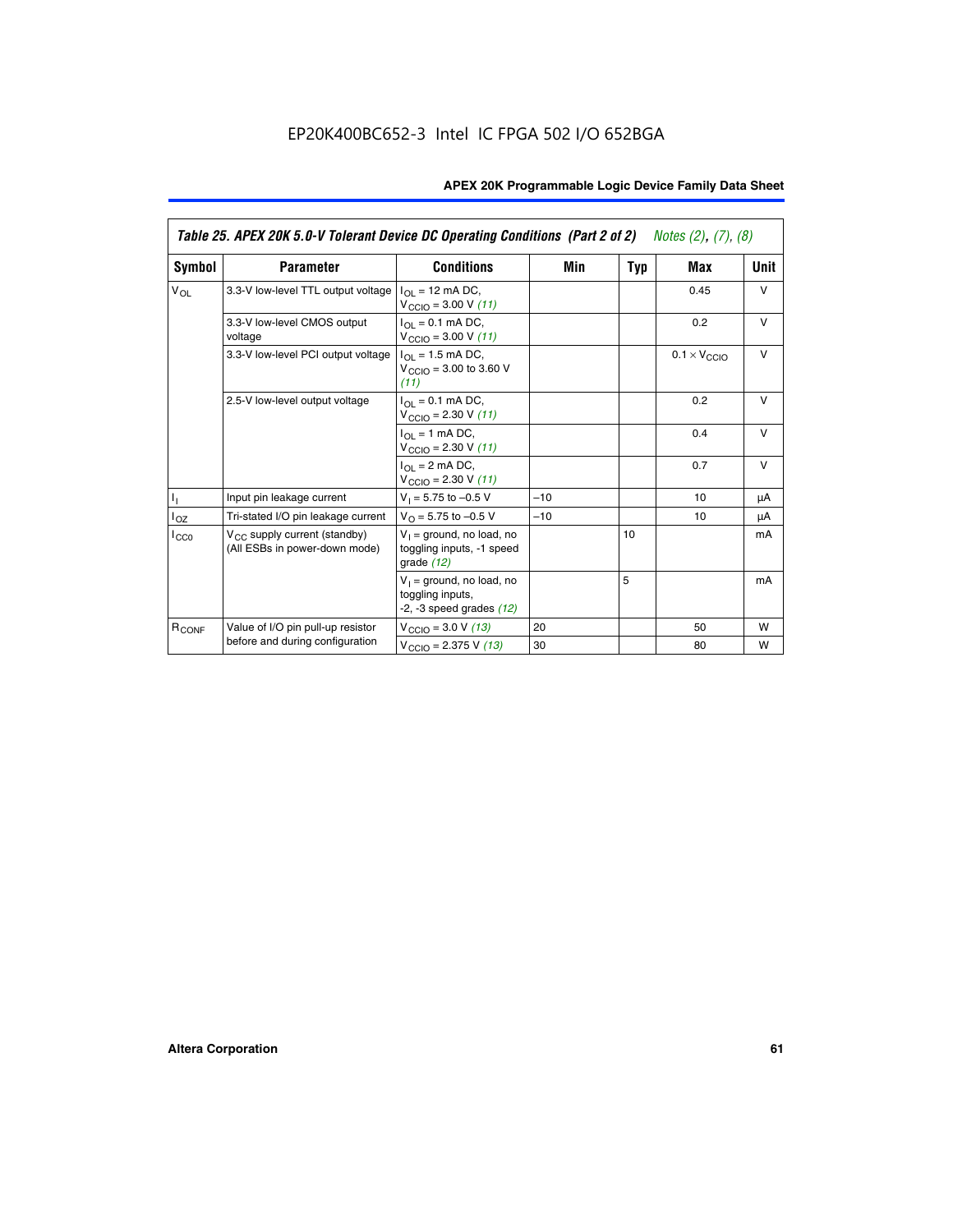|                    | Table 26. APEX 20K 5.0-V Tolerant Device Capacitance<br>Notes (2), (14) |                                     |     |     |      |
|--------------------|-------------------------------------------------------------------------|-------------------------------------|-----|-----|------|
| Symbol             | <b>Parameter</b>                                                        | <b>Conditions</b>                   | Min | Max | Unit |
| $C_{IN}$           | Input capacitance                                                       | $V_{1N} = 0 V$ , f = 1.0 MHz        |     | 8   | pF   |
| $C_{\text{INCLK}}$ | Input capacitance on dedicated<br>clock pin                             | $V_{IN} = 0 V$ , f = 1.0 MHz        |     | 12  | pF   |
| $C_{OUT}$          | Output capacitance                                                      | $V_{\text{OUT}} = 0 V, f = 1.0 MHz$ |     | 8   | pF   |

#### *Notes to Tables 23 through 26:*

- (1) See the *Operating Requirements for Altera Devices Data Sheet*.
- (2) All APEX 20K devices are 5.0-V tolerant.
- (3) Minimum DC input is –0.5 V. During transitions, the inputs may undershoot to –2.0 V or overshoot to 5.75 V for input currents less than 100 mA and periods shorter than 20 ns.
- (4) Numbers in parentheses are for industrial-temperature-range devices.
- (5) Maximum  $V_{CC}$  rise time is 100 ms, and  $V_{CC}$  must rise monotonically.<br>(6) All pins, including dedicated inputs, clock I/O, and JTAG pins, may b
- All pins, including dedicated inputs, clock I/O, and JTAG pins, may be driven before  $V_{\text{CCINT}}$  and  $V_{\text{CCIO}}$  are powered.
- (7) Typical values are for  $T_A = 25^\circ$  C, V<sub>CCINT</sub> = 2.5 V, and V<sub>CCIO</sub> = 2.5 or 3.3 V.<br>(8) These values are specified in the APEX 20K device recommended operat
- These values are specified in the APEX 20K device recommended operating conditions, shown in Table 26 on page 62.
- (9) The APEX 20K input buffers are compatible with 2.5-V and 3.3-V (LVTTL and LVCMOS) signals. Additionally, the input buffers are 3.3-V PCI compliant when  $V_{\text{CCIO}}$  and  $V_{\text{CCINI}}$  meet the relationship shown in Figure 33 on page 68.
- (10) The  $I<sub>OH</sub>$  parameter refers to high-level TTL, PCI or CMOS output current.
- (11) The I<sub>OL</sub> parameter refers to low-level TTL, PCI, or CMOS output current. This parameter applies to open-drain pins as well as output pins.
- (12) This value is specified for normal device operation. The value may vary during power-up.
- (13) Pin pull-up resistance values will be lower if an external source drives the pin higher than  $V_{\text{CCIO}}$ .
- (14) Capacitance is sample-tested only.

Tables 27 through 30 provide information on absolute maximum ratings, recommended operating conditions, DC operating conditions, and capacitance for 1.8-V APEX 20KE devices.

|                             | Table 27. APEX 20KE Device Absolute Maximum Ratings<br>Note (1) |                                                   |        |     |              |  |  |
|-----------------------------|-----------------------------------------------------------------|---------------------------------------------------|--------|-----|--------------|--|--|
| Symbol                      | <b>Parameter</b>                                                | <b>Conditions</b>                                 | Min    | Max | Unit         |  |  |
| $V_{\text{CCINT}}$          | Supply voltage                                                  | With respect to ground (2)                        | $-0.5$ | 2.5 | v            |  |  |
| V <sub>CCIO</sub>           |                                                                 |                                                   | $-0.5$ | 4.6 | v            |  |  |
| $V_{1}$                     | DC input voltage                                                |                                                   | $-0.5$ | 4.6 | $\vee$       |  |  |
| $I_{OUT}$                   | DC output current, per pin                                      |                                                   | $-25$  | 25  | mA           |  |  |
| $\mathsf{T}_{\texttt{STG}}$ | Storage temperature                                             | No bias                                           | $-65$  | 150 | $^{\circ}$ C |  |  |
| Т <sub>АМВ</sub>            | Ambient temperature                                             | Under bias                                        | $-65$  | 135 | $^{\circ}$ C |  |  |
| $\mathsf{T}_{\text{d}}$     | Junction temperature                                            | PQFP, RQFP, TQFP, and BGA packages,<br>under bias |        | 135 | $^{\circ}$ C |  |  |
|                             |                                                                 | Ceramic PGA packages, under bias                  |        | 150 | $^{\circ}$ C |  |  |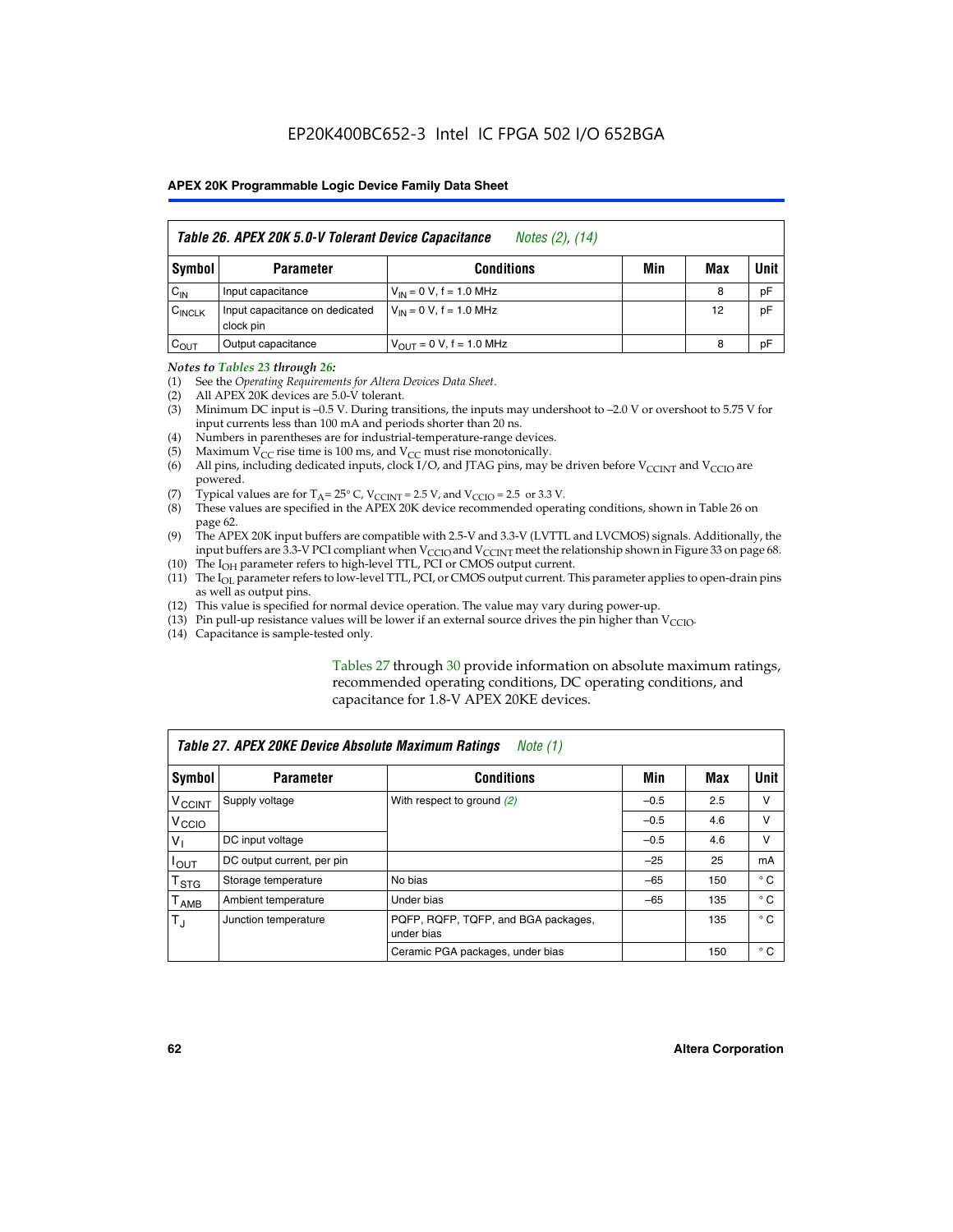|                             | <b>Table 28. APEX 20KE Device Recommended Operating Conditions</b> |                    |                  |                   |              |  |
|-----------------------------|--------------------------------------------------------------------|--------------------|------------------|-------------------|--------------|--|
| <b>Symbol</b>               | <b>Parameter</b>                                                   | <b>Conditions</b>  | Min              | Max               | <b>Unit</b>  |  |
| <b>V<sub>CCINT</sub></b>    | Supply voltage for internal logic and<br>input buffers             | (3), (4)           | 1.71(1.71)       | 1.89(1.89)        | $\vee$       |  |
| V <sub>CCIO</sub>           | Supply voltage for output buffers, 3.3-V<br>operation              | (3), (4)           | 3.00(3.00)       | 3.60(3.60)        | $\vee$       |  |
|                             | Supply voltage for output buffers, 2.5-V<br>operation              | (3), (4)           | 2.375<br>(2.375) | 2.625<br>(2.625)  | $\vee$       |  |
|                             | Supply voltage for output buffers, 1.8-V<br>operation              | (3), (4)           | 1.71(1.71)       | 1.89(1.89)        | $\vee$       |  |
| $V_1$                       | Input voltage                                                      | (5), (6)           | $-0.5$           | 4.0               | $\vee$       |  |
| $V_{\rm O}$                 | Output voltage                                                     |                    | $\Omega$         | V <sub>CCIO</sub> | v            |  |
| $T_{\rm J}$                 | Junction temperature                                               | For commercial use | $\Omega$         | 85                | $^{\circ}$ C |  |
|                             |                                                                    | For industrial use | $-40$            | 100               | $^{\circ}$ C |  |
| $t_{R}$                     | Input rise time                                                    |                    |                  | 40                | ns           |  |
| $\mathfrak{t}_{\mathsf{F}}$ | Input fall time                                                    |                    |                  | 40                | ns           |  |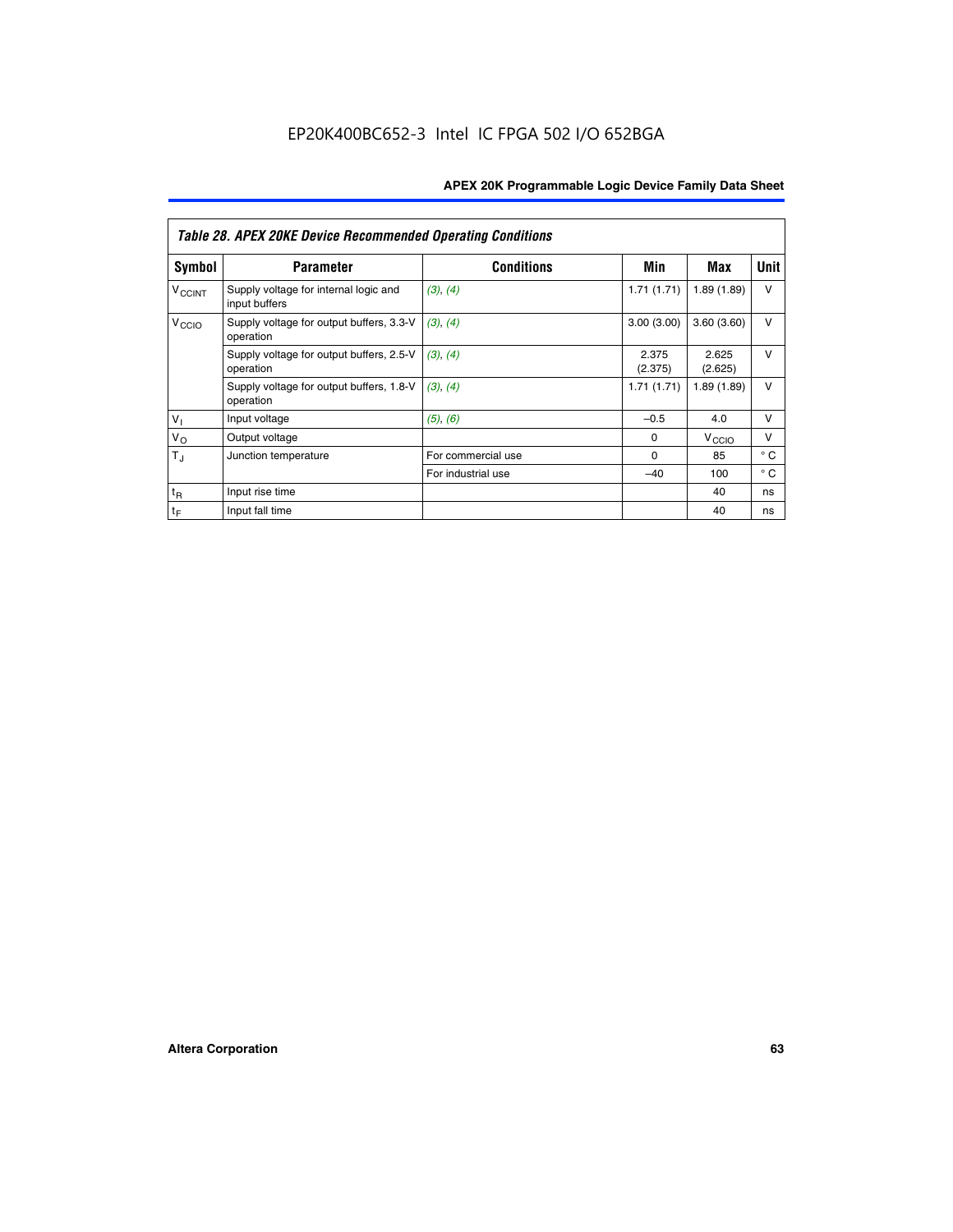# EP20K400BC652-3 Intel IC FPGA 502 I/O 652BGA

# **APEX 20K Programmable Logic Device Family Data Sheet**

| Symbol            | <b>Parameter</b>                                                          | <b>Conditions</b>                                                                                    | Min                                       | <b>Typ</b> | Max                                       | Unit      |
|-------------------|---------------------------------------------------------------------------|------------------------------------------------------------------------------------------------------|-------------------------------------------|------------|-------------------------------------------|-----------|
| $V_{\text{IH}}$   | High-level LVTTL, CMOS, or 3.3-V<br>PCI input voltage                     |                                                                                                      | 1.7, $0.5 \times V_{\text{CCIO}}$<br>(10) |            | 4.1                                       | V         |
| $V_{IL}$          | Low-level LVTTL, CMOS, or 3.3-V<br>PCI input voltage                      |                                                                                                      | $-0.5$                                    |            | 0.8, $0.3 \times V_{\text{CCIO}}$<br>(10) | $\vee$    |
| $V_{OH}$          | 3.3-V high-level LVTTL output<br>voltage                                  | $I_{OH} = -12$ mA DC,<br>$V_{\text{CCIO}}$ = 3.00 V (11)                                             | 2.4                                       |            |                                           | v         |
|                   | 3.3-V high-level LVCMOS output<br>voltage                                 | $I_{OH} = -0.1$ mA DC,<br>$V_{\text{CCIO}} = 3.00 \text{ V} (11)$                                    | $V_{\text{CCIO}} - 0.2$                   |            |                                           | v         |
|                   | 3.3-V high-level PCI output voltage $1_{OH} = -0.5$ mA DC,                | $V_{\text{CGIO}} = 3.00$ to 3.60 V<br>(11)                                                           | $0.9 \times V_{\text{CCIO}}$              |            |                                           | $\vee$    |
|                   | 2.5-V high-level output voltage                                           | $I_{OH} = -0.1$ mA DC,<br>$V_{\text{CCIO}} = 2.30 V (11)$                                            | 2.1                                       |            |                                           | v         |
|                   |                                                                           | $I_{OH} = -1$ mA DC,<br>$V_{\text{CCIO}} = 2.30 V (11)$                                              | 2.0                                       |            |                                           | $\vee$    |
|                   |                                                                           | $I_{OH} = -2$ mA DC,<br>$V_{\text{CCIO}}$ = 2.30 V (11)                                              | 1.7                                       |            |                                           | v         |
| $V_{OL}$          | 3.3-V low-level LVTTL output<br>voltage                                   | $I_{\text{OL}} = 12 \text{ mA DC}$ ,<br>$V_{\text{CCIO}} = 3.00 V (12)$                              |                                           |            | 0.4                                       | $\vee$    |
|                   | 3.3-V low-level LVCMOS output<br>voltage                                  | $I_{\Omega} = 0.1$ mA DC,<br>$V_{\text{CCIO}} = 3.00 V (12)$                                         |                                           |            | 0.2                                       | $\vee$    |
|                   | 3.3-V low-level PCI output voltage                                        | $I_{\text{OL}} = 1.5 \text{ mA DC}$ ,<br>$V_{\text{CCIO}} = 3.00 \text{ to } 3.60 \text{ V}$<br>(12) |                                           |            | $0.1 \times V_{\text{CCIO}}$              | V         |
|                   | 2.5-V low-level output voltage                                            | $I_{OL} = 0.1$ mA DC,<br>V <sub>CCIO</sub> = 2.30 V (12)                                             |                                           |            | 0.2                                       | v         |
|                   |                                                                           | $I_{\Omega}$ = 1 mA DC,<br>$V_{\text{CCIO}} = 2.30 V (12)$                                           |                                           |            | 0.4                                       | v         |
|                   |                                                                           | $I_{\Omega} = 2 \text{ mA DC},$<br>$V_{\text{CCIO}}$ = 2.30 V (12)                                   |                                           |            | 0.7                                       | v         |
| Ъ.                | Input pin leakage current                                                 | $V_1 = 4.1$ to -0.5 V (13)                                                                           | $-10$                                     |            | 10                                        | μA        |
| $I_{OZ}$          | Tri-stated I/O pin leakage current                                        | $V_{\Omega}$ = 4.1 to -0.5 V (13)                                                                    | $-10$                                     |            | 10                                        | μA        |
| ICCO              | V <sub>CC</sub> supply current (standby)<br>(All ESBs in power-down mode) | $V_1$ = ground, no load, no<br>toggling inputs, -1 speed<br>grade                                    |                                           | 10         |                                           | mA        |
|                   |                                                                           | $V_1$ = ground, no load, no<br>toggling inputs,<br>-2, -3 speed grades                               |                                           | 5          |                                           | mA        |
| R <sub>CONF</sub> | Value of I/O pin pull-up resistor                                         | $V_{\text{CCIO}} = 3.0 V (14)$                                                                       | 20                                        |            | 50                                        | $k\Omega$ |
|                   | before and during configuration                                           | $V_{\text{CGIO}} = 2.375 V (14)$                                                                     | 30                                        |            | 80                                        | kΩ        |
|                   |                                                                           | $V_{\text{CCIO}} = 1.71 V (14)$                                                                      | 60                                        |            | 150                                       | $k\Omega$ |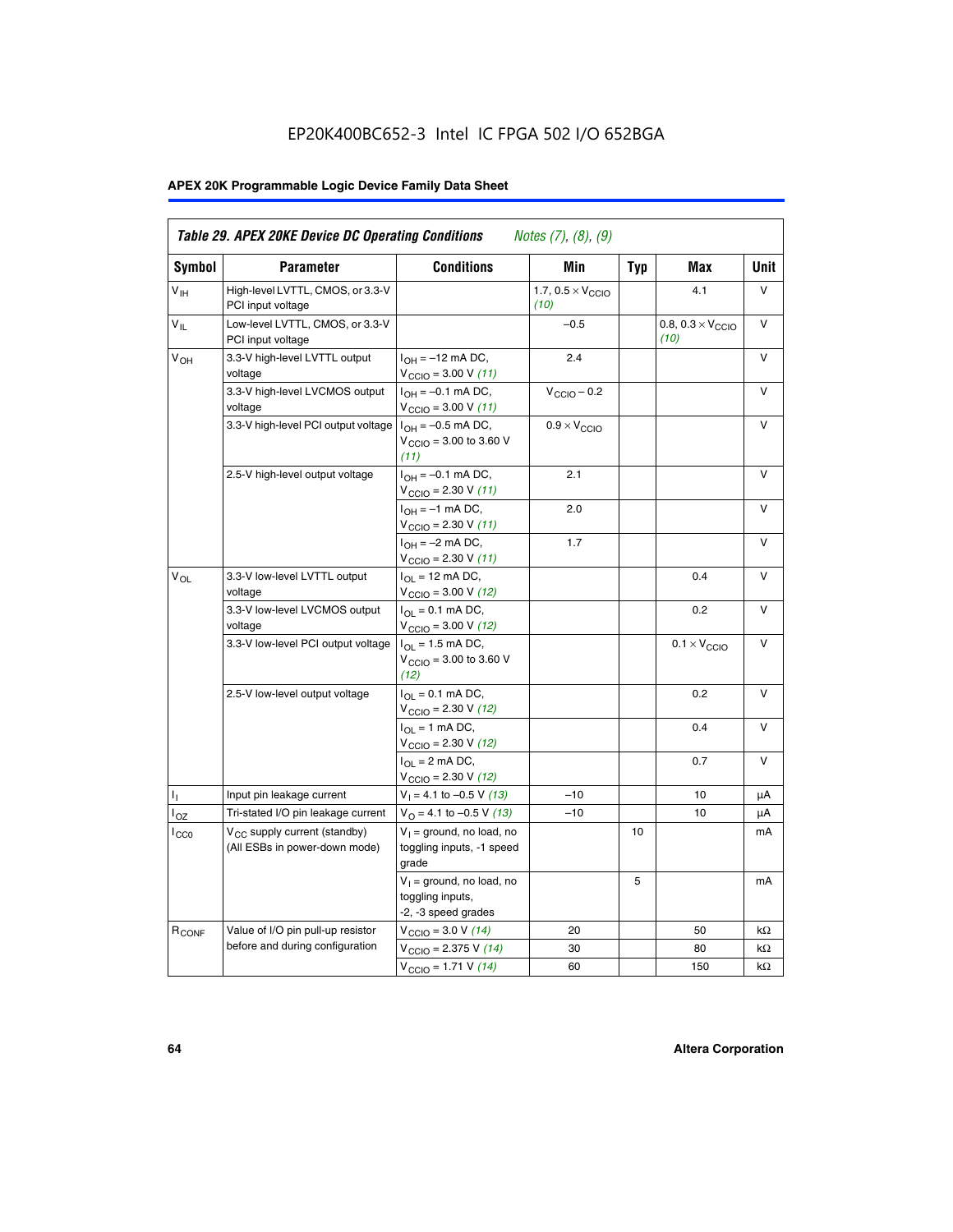**1 For DC Operating Specifications on APEX 20KE I/O standards,** please refer to *Application Note 117 (Using Selectable I/O Standards in Altera Devices).*

| Table 30. APEX 20KE Device Capacitance<br><i>Note</i> (15) |                                             |                               |     |     |      |
|------------------------------------------------------------|---------------------------------------------|-------------------------------|-----|-----|------|
| Symbol                                                     | <b>Parameter</b>                            | <b>Conditions</b>             | Min | Max | Unit |
| $C_{IN}$                                                   | Input capacitance                           | $V_{IN} = 0 V$ , f = 1.0 MHz  |     | 8   | pF   |
| $C_{\text{INCLK}}$                                         | Input capacitance on<br>dedicated clock pin | $V_{IN} = 0 V$ , f = 1.0 MHz  |     | 12  | pF   |
| $C_{\text{OUT}}$                                           | Output capacitance                          | $V_{OUT} = 0 V$ , f = 1.0 MHz |     | 8   | рF   |

#### *Notes to Tables 27 through 30:*

- (1) See the *Operating Requirements for Altera Devices Data Sheet*.
- (2) Minimum DC input is –0.5 V. During transitions, the inputs may undershoot to –2.0 V or overshoot to 5.75 V for input currents less than 100 mA and periods shorter than 20 ns.
- (3) Numbers in parentheses are for industrial-temperature-range devices.
- (4) Maximum  $V_{CC}$  rise time is 100 ms, and  $V_{CC}$  must rise monotonically.<br>(5) Minimum DC input is -0.5 V. During transitions, the inputs may und
- Minimum DC input is  $-0.5$  V. During transitions, the inputs may undershoot to  $-2.0$  V or overshoot to the voltage shown in the following table based on input duty cycle for input currents less than 100 mA. The overshoot is dependent upon duty cycle of the signal. The DC case is equivalent to 100% duty cycle.

| Vin  | Max. Duty Cycle |
|------|-----------------|
| 4.0V | 100% (DC)       |
| 4.1  | 90%             |
| 4.2  | 50%             |
| 4.3  | 30%             |
| . .  |                 |

- 4.4  $17\%$ <br>4.5  $10\%$
- 10%
- (6) All pins, including dedicated inputs, clock, I/O, and JTAG pins, may be driven before  $V_{\text{CCINT}}$  and  $V_{\text{CCIO}}$  are powered.
- (7) Typical values are for  $T_A = 25^\circ$  C, V<sub>CCINT</sub> = 1.8 V, and V<sub>CCIO</sub> = 1.8 V, 2.5 V or 3.3 V.
- (8) These values are specified under the APEX 20KE device recommended operating conditions, shown in Table 24 on page 60.
- (9) Refer to *Application Note 117 (Using Selectable I/O Standards in Altera Devices)* for the V<sub>IH</sub>, V<sub>IL</sub>, V<sub>OH</sub>, V<sub>OL</sub>, and I<sub>I</sub> parameters when VCCIO = 1.8 V.
- (10) The APEX 20KE input buffers are compatible with 1.8-V, 2.5-V and 3.3-V (LVTTL and LVCMOS) signals. Additionally, the input buffers are 3.3-V PCI compliant. Input buffers also meet specifications for GTL+, CTT, AGP, SSTL-2, SSTL-3, and HSTL.
- (11) The  $I_{OH}$  parameter refers to high-level TTL, PCI, or CMOS output current.
- (12) The I<sub>OL</sub> parameter refers to low-level TTL, PCI, or CMOS output current. This parameter applies to open-drain pins as well as output pins.
- (13) This value is specified for normal device operation. The value may vary during power-up.
- (14) Pin pull-up resistance values will be lower if an external source drives the pin higher than  $V_{CCIO}$ .
- (15) Capacitance is sample-tested only.

Figure 33 shows the relationship between  $V_{\text{CCIO}}$  and  $V_{\text{CCINT}}$  for 3.3-V PCI compliance on APEX 20K devices.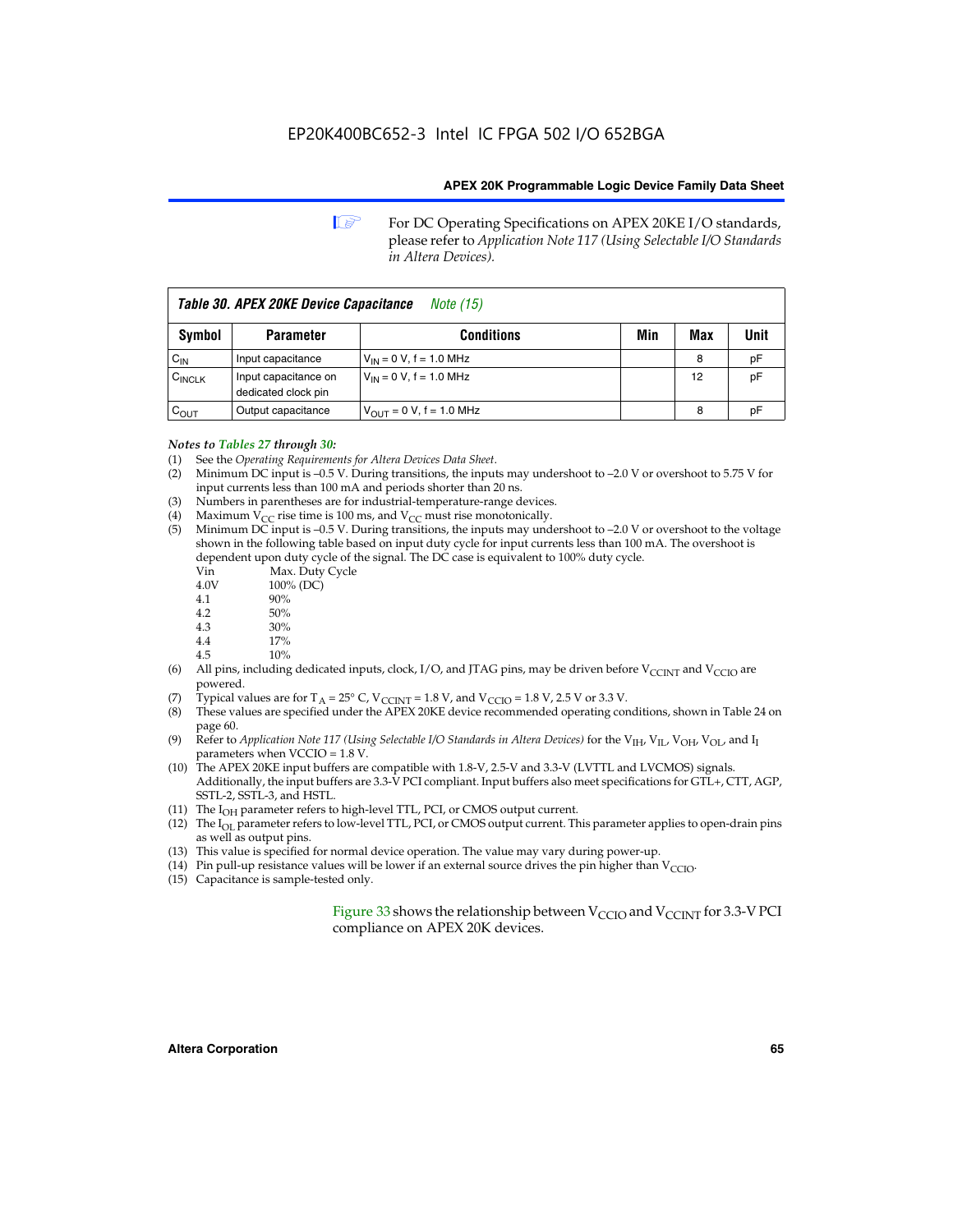



Figure 34 shows the typical output drive characteristics of APEX 20K devices with 3.3-V and 2.5-V V<sub>CCIO</sub>. The output driver is compatible with the 3.3-V *PCI Local Bus Specification, Revision 2.2* (when VCCIO pins are connected to 3.3 V). 5-V tolerant APEX 20K devices in the -1 speed grade are 5-V PCI compliant over all operating conditions.

*Figure 34. Output Drive Characteristics of APEX 20K Device Note (1)*





**66 Altera Corporation**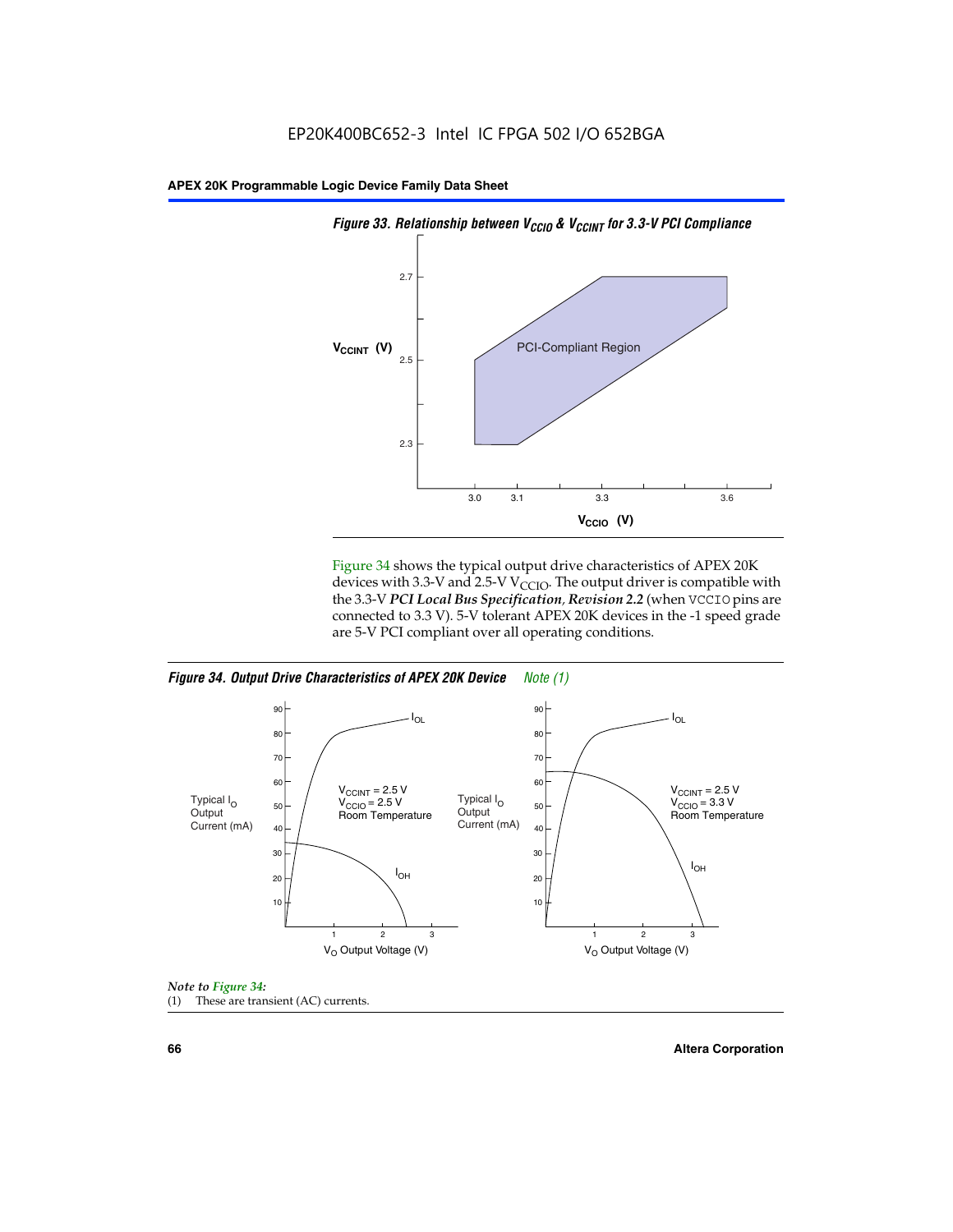

Figure 35 shows the output drive characteristics of APEX 20KE devices.

*Note to Figure 35:* (1) These are transient (AC) currents.

**Timing Model** The high-performance FastTrack and MegaLAB interconnect routing resources ensure predictable performance, accurate simulation, and accurate timing analysis. This predictable performance contrasts with that of FPGAs, which use a segmented connection scheme and therefore have unpredictable performance.

#### **Altera Corporation 67** 67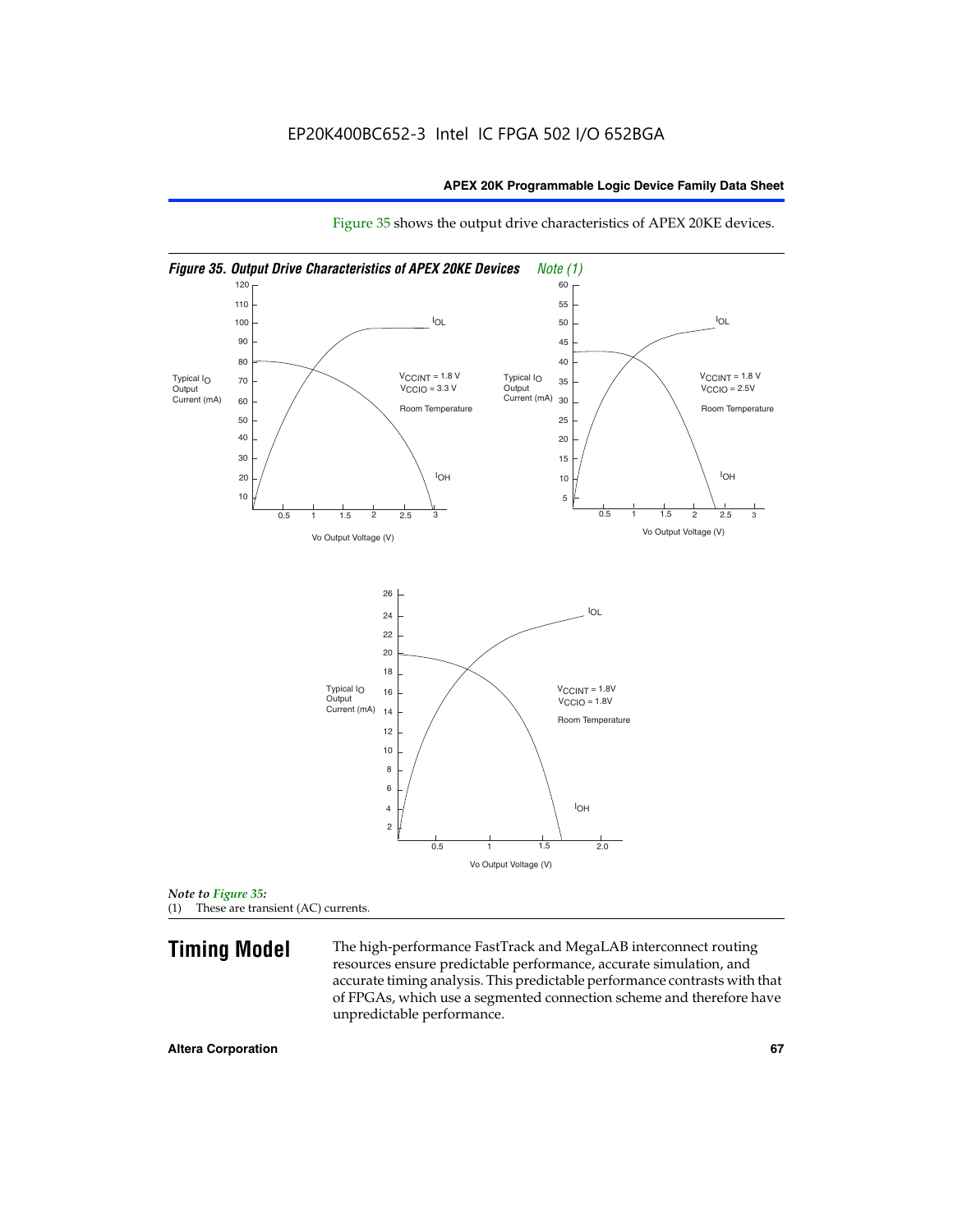All specifications are always representative of worst-case supply voltage and junction temperature conditions. All output-pin-timing specifications are reported for maximum driver strength.

Figure  $36$  shows the  $f_{MAX}$  timing model for APEX 20K devices.



Figure 37 shows the  $f_{MAX}$  timing model for APEX 20KE devices. These parameters can be used to estimate  $f_{MAX}$  for multiple levels of logic. Quartus II software timing analysis should be used for more accurate timing information.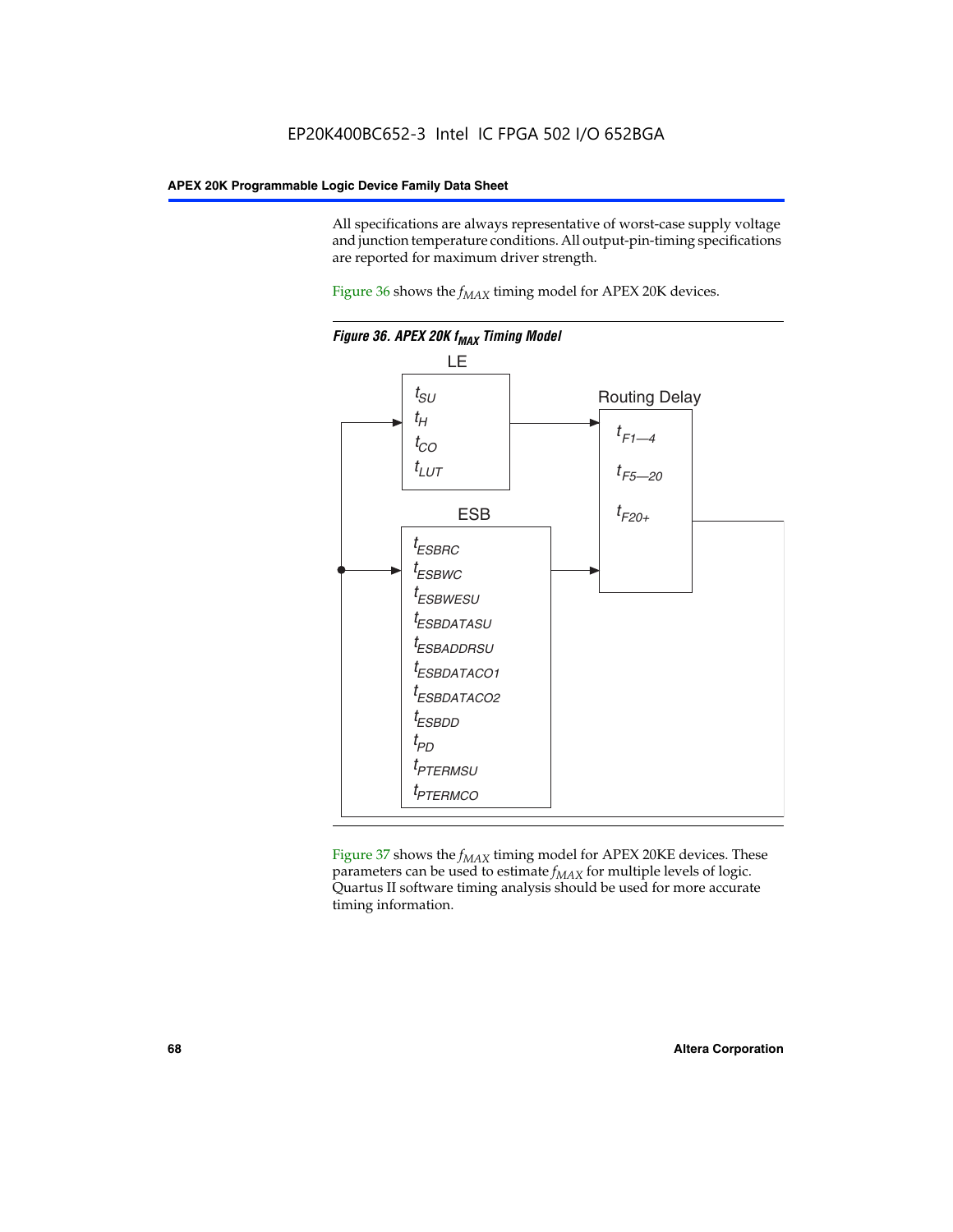

**Figure 37. APEX 20KE f<sub>MAX</sub> Timing Model**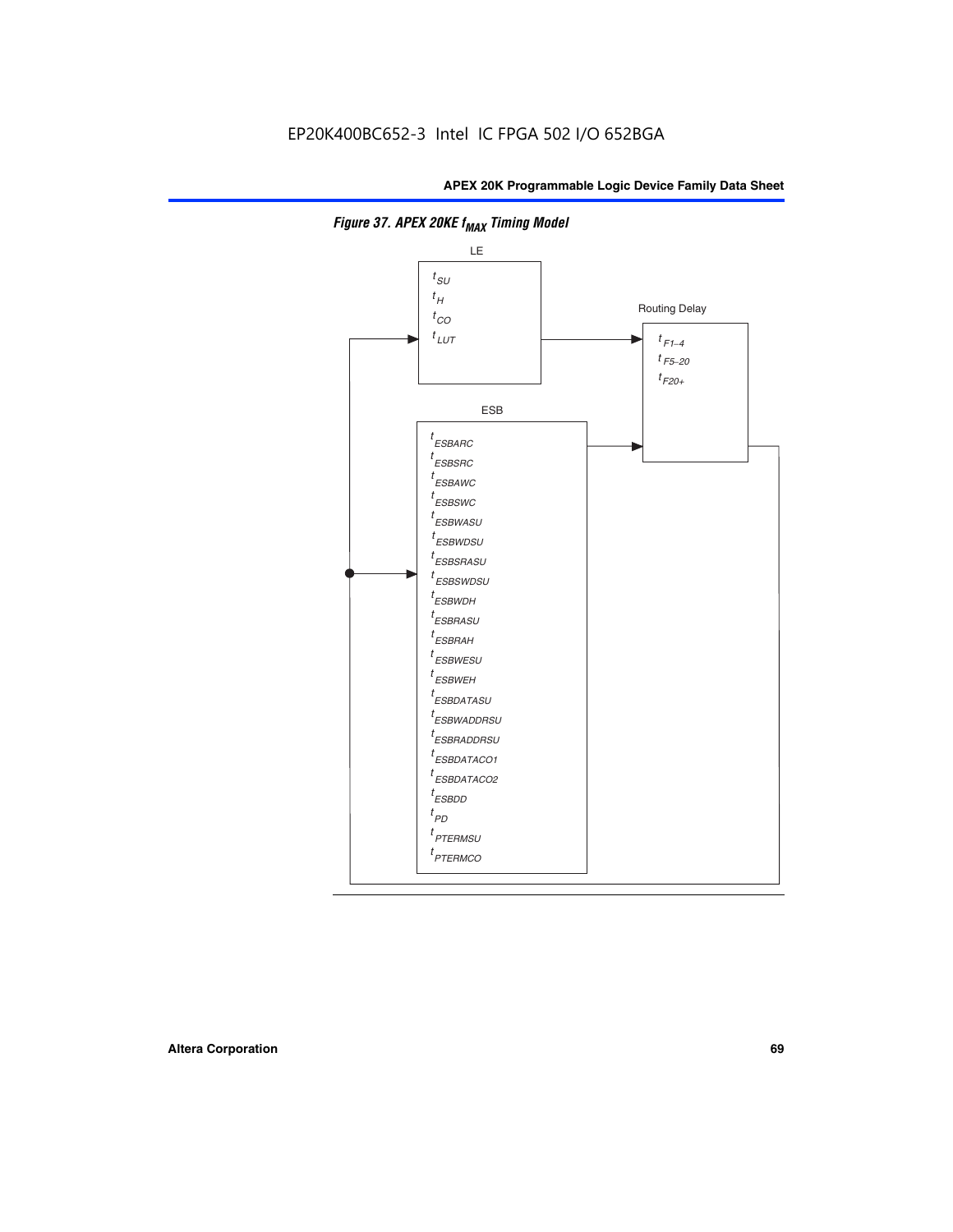Figures 38 and 39 show the asynchronous and synchronous timing waveforms, respectively, for the ESB macroparameters in Table 31.



*Figure 38. ESB Asynchronous Timing Waveforms*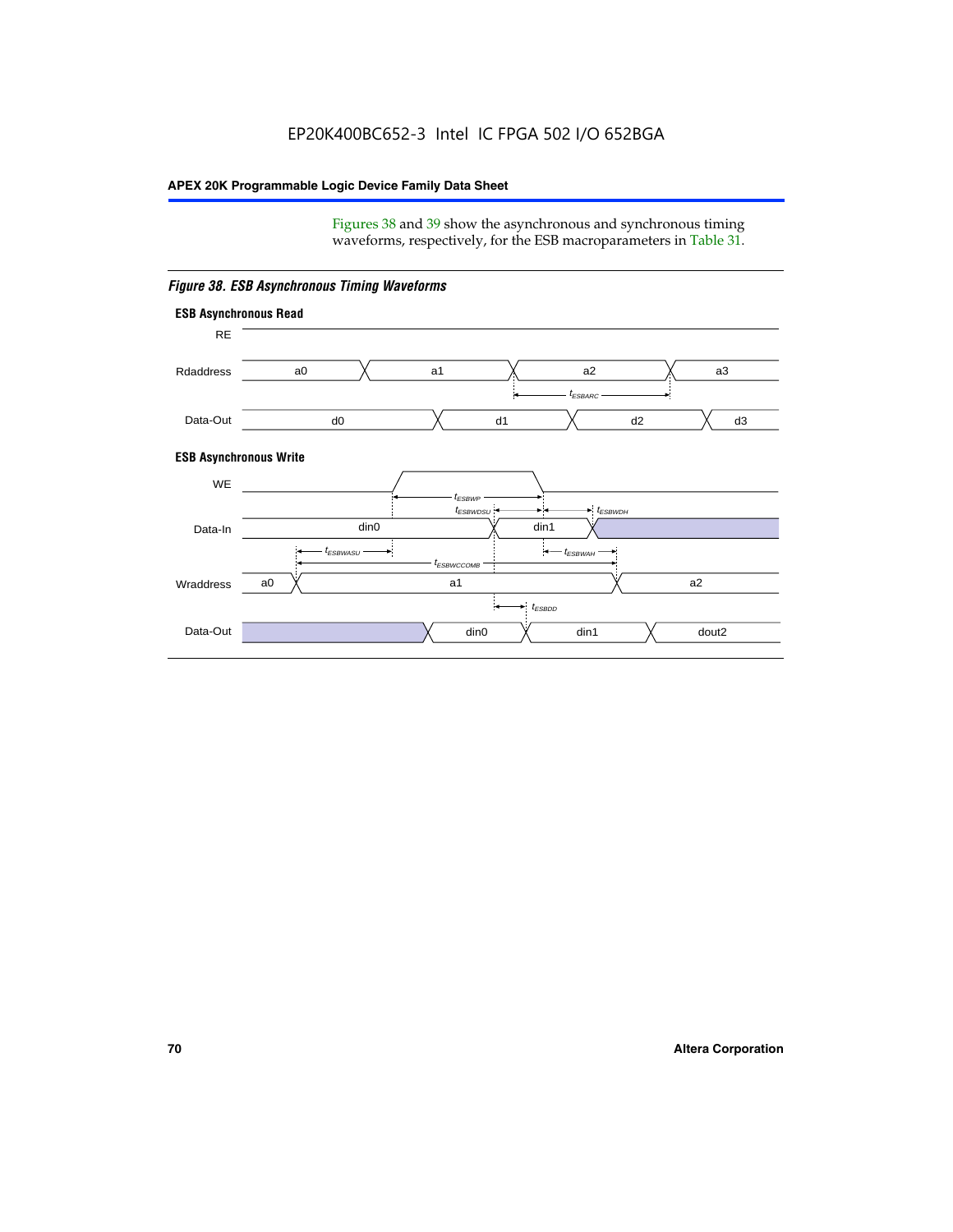

# *Figure 39. ESB Synchronous Timing Waveforms*

# **ESB Synchronous Write (ESB Output Registers Used)**



Figure 40 shows the timing model for bidirectional I/O pin timing.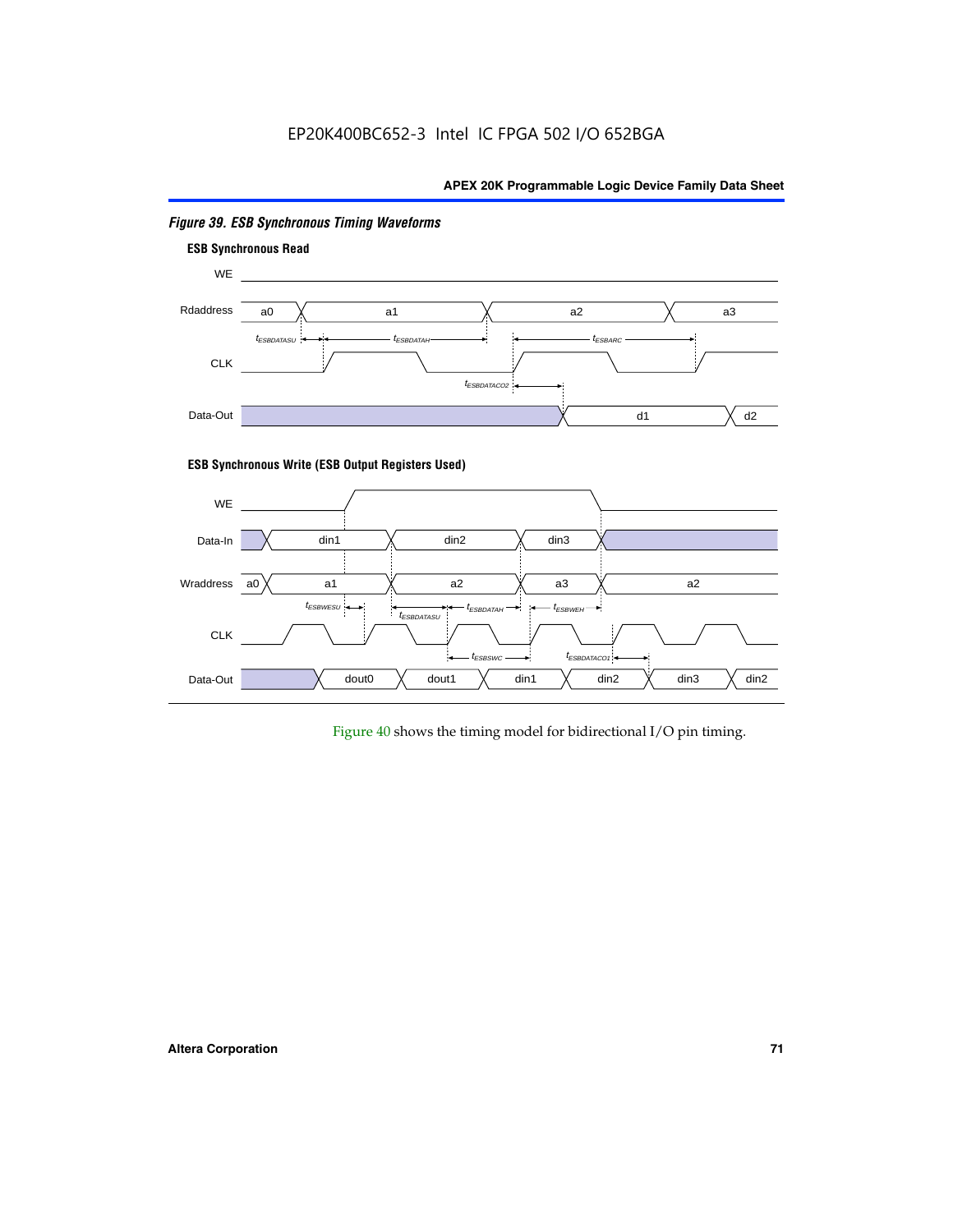

### *Figure 40. Synchronous Bidirectional Pin External Timing*

# *Notes to Figure 40:*

- The output enable and input registers are LE registers in the LAB adjacent to a bidirectional row pin. The output enable register is set with "Output Enable Routing= Signal-Pin" option in the Quartus II software.
- (2) The LAB adjacent input register is set with "Decrease Input Delay to Internal Cells= Off". This maintains a zero hold time for lab adjacent registers while giving a fast, position independent setup time. A faster setup time with zero hold time is possible by setting "Decrease Input Delay to Internal Cells= ON" and moving the input register farther away from the bidirectional pin. The exact position where zero hold occurs with the minimum setup time, varies with device density and speed grade.

Table 31 describes the  $f_{MAX}$  timing parameters shown in Figure 36 on page 68.

| Table 31. APEX 20K f <sub>MAX</sub> Timing Parameters<br>(Part 1 of 2) |                                                                |  |  |  |  |
|------------------------------------------------------------------------|----------------------------------------------------------------|--|--|--|--|
| Symbol                                                                 | <b>Parameter</b>                                               |  |  |  |  |
| $t_{\text{SU}}$                                                        | LE register setup time before clock                            |  |  |  |  |
| $t_H$                                                                  | LE register hold time after clock                              |  |  |  |  |
| $t_{CO}$                                                               | LE register clock-to-output delay                              |  |  |  |  |
| t <sub>LUT</sub>                                                       | LUT delay for data-in                                          |  |  |  |  |
| <sup>t</sup> ESBRC                                                     | ESB Asynchronous read cycle time                               |  |  |  |  |
| <sup>t</sup> ESBWC                                                     | ESB Asynchronous write cycle time                              |  |  |  |  |
| <sup>t</sup> ESBWESU                                                   | ESB WE setup time before clock when using input register       |  |  |  |  |
| <sup>t</sup> ESBDATASU                                                 | ESB data setup time before clock when using input register     |  |  |  |  |
| <sup>t</sup> ESBDATAH                                                  | ESB data hold time after clock when using input register       |  |  |  |  |
| <sup>t</sup> ESBADDRSU                                                 | ESB address setup time before clock when using input registers |  |  |  |  |
| ESBDATACO1                                                             | ESB clock-to-output delay when using output registers          |  |  |  |  |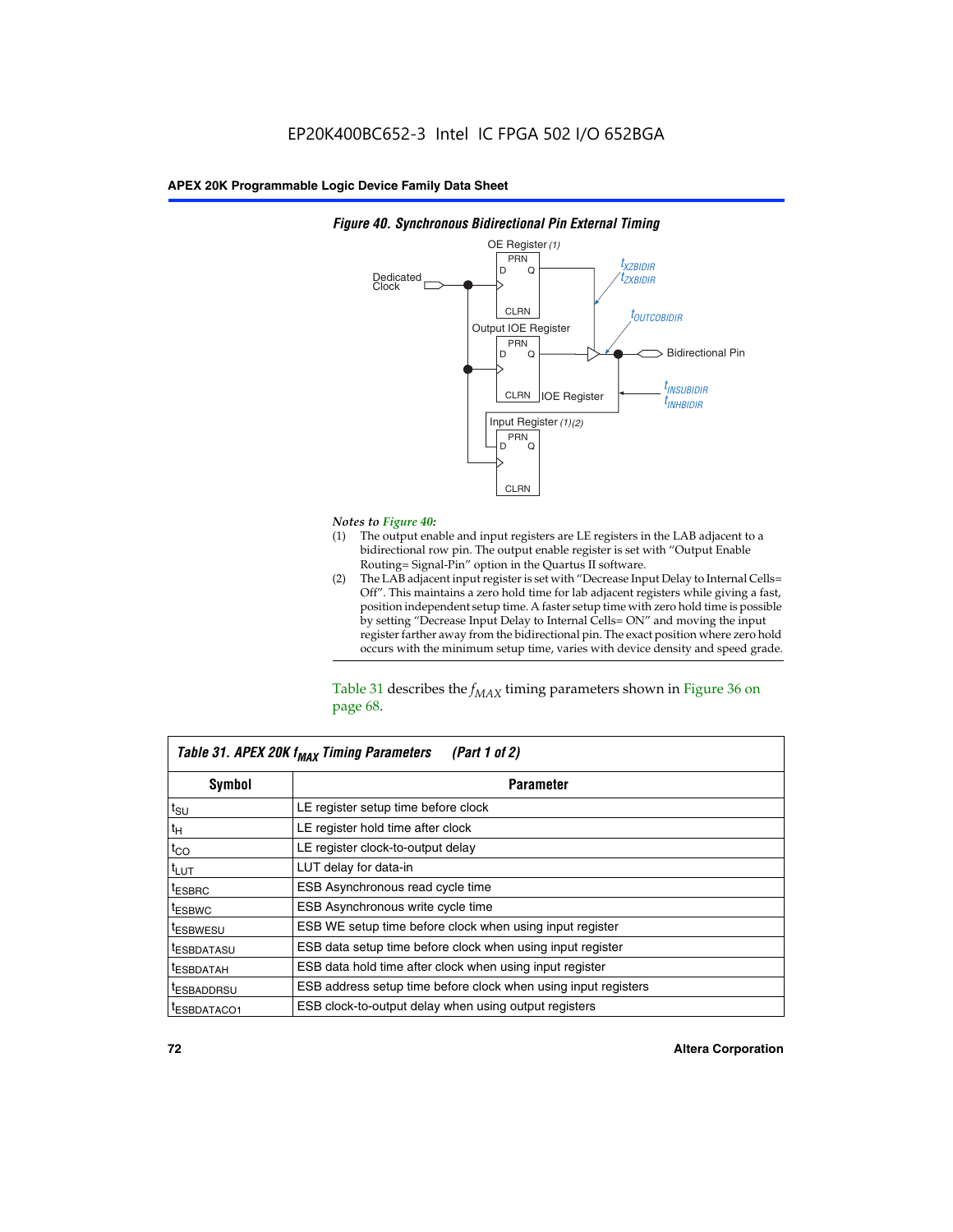| Table 31. APEX 20K f <sub>MAX</sub> Timing Parameters<br>(Part 2 of 2) |                                                    |  |  |  |  |
|------------------------------------------------------------------------|----------------------------------------------------|--|--|--|--|
| Symbol                                                                 | <b>Parameter</b>                                   |  |  |  |  |
| <sup>t</sup> ESBDATACO2                                                | ESB clock-to-output delay without output registers |  |  |  |  |
| <sup>t</sup> ESBDD                                                     | ESB data-in to data-out delay for RAM mode         |  |  |  |  |
| t <sub>PD</sub>                                                        | ESB macrocell input to non-registered output       |  |  |  |  |
| <sup>t</sup> PTERMSU                                                   | ESB macrocell register setup time before clock     |  |  |  |  |
| <sup>t</sup> PTERMCO                                                   | ESB macrocell register clock-to-output delay       |  |  |  |  |
| $t_{F1-4}$                                                             | Fanout delay using local interconnect              |  |  |  |  |
| $t_{F5-20}$                                                            | Fanout delay using MegaLab Interconnect            |  |  |  |  |
| $t_{F20+}$                                                             | Fanout delay using FastTrack Interconnect          |  |  |  |  |
| $t_{CH}$                                                               | Minimum clock high time from clock pin             |  |  |  |  |
| $t_{CL}$                                                               | Minimum clock low time from clock pin              |  |  |  |  |
| $t_{CLRP}$                                                             | LE clear pulse width                               |  |  |  |  |
| t <sub>PREP</sub>                                                      | LE preset pulse width                              |  |  |  |  |
| <sup>t</sup> ESBCH                                                     | Clock high time                                    |  |  |  |  |
| <sup>t</sup> ESBCL                                                     | Clock low time                                     |  |  |  |  |
| <sup>t</sup> ESBWP                                                     | Write pulse width                                  |  |  |  |  |
| <sup>t</sup> ESBRP                                                     | Read pulse width                                   |  |  |  |  |

## Tables 32 and 33 describe APEX 20K external timing parameters.

| Table 32. APEX 20K External Timing Parameters<br>Note (1) |                                                         |  |  |  |  |
|-----------------------------------------------------------|---------------------------------------------------------|--|--|--|--|
| Symbol                                                    | <b>Clock Parameter</b>                                  |  |  |  |  |
| <sup>t</sup> insu                                         | Setup time with global clock at IOE register            |  |  |  |  |
| $t_{\mathsf{INH}}$                                        | Hold time with global clock at IOE register             |  |  |  |  |
| toutco                                                    | Clock-to-output delay with global clock at IOE register |  |  |  |  |

| Table 33. APEX 20K External Bidirectional Timing Parameters<br>Note (1) |                                                                                                |              |  |  |  |
|-------------------------------------------------------------------------|------------------------------------------------------------------------------------------------|--------------|--|--|--|
| Symbol<br><b>Conditions</b><br><b>Parameter</b>                         |                                                                                                |              |  |  |  |
| <sup>I</sup> INSUBIDIR                                                  | Setup time for bidirectional pins with global clock at same-row or same-<br>column LE register |              |  |  |  |
| <sup>t</sup> INHBIDIR                                                   | Hold time for bidirectional pins with global clock at same-row or same-<br>column LE register  |              |  |  |  |
| <sup>t</sup> OUTCOBIDIR                                                 | Clock-to-output delay for bidirectional pins with global clock at IOE<br>register              | $C1 = 10 pF$ |  |  |  |
| <sup>T</sup> XZBIDIR                                                    | Synchronous IOE output buffer disable delay                                                    | $C1 = 10 pF$ |  |  |  |
| <sup>I</sup> ZXBIDIR                                                    | Synchronous IOE output buffer enable delay, slow slew rate $=$ off                             | $C1 = 10 pF$ |  |  |  |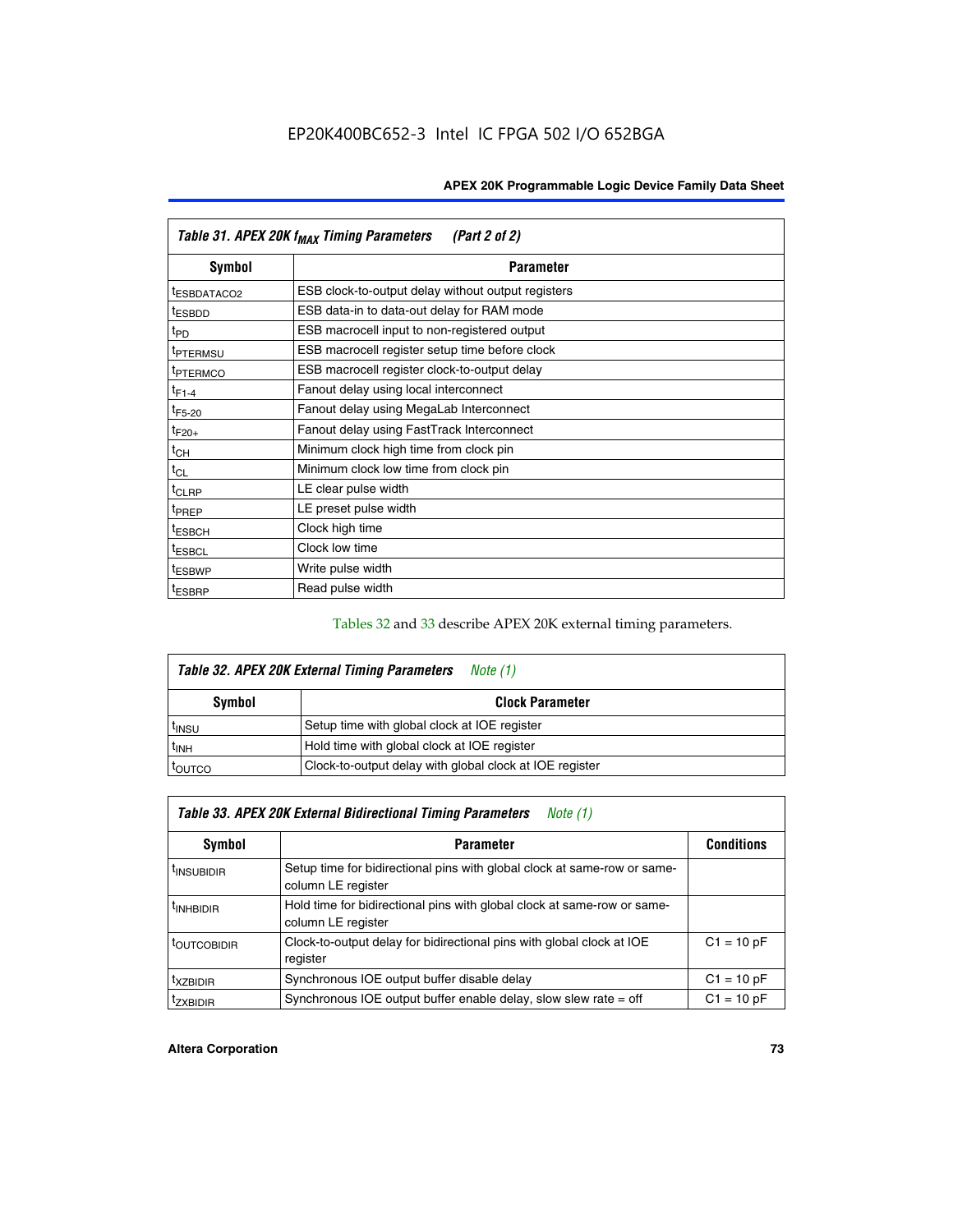$\mathbf{r}$ 

#### *Note to Tables 32 and 33:*

(1) These timing parameters are sample-tested only.

Tables 34 through 37 show APEX 20KE LE, ESB, routing, and functional timing microparameters for the  $f_{MAX}$  timing model.

| <b>Table 34. APEX 20KE LE Timing Microparameters</b> |                                     |  |  |  |  |
|------------------------------------------------------|-------------------------------------|--|--|--|--|
| Symbol<br><b>Parameter</b>                           |                                     |  |  |  |  |
| t <sub>SU</sub>                                      | LE register setup time before clock |  |  |  |  |
| $t_H$                                                | LE register hold time after clock   |  |  |  |  |
| $t_{CO}$                                             | LE register clock-to-output delay   |  |  |  |  |
|                                                      | LUT delay for data-in to data-out   |  |  |  |  |

| <b>Table 35. APEX 20KE ESB Timing Microparameters</b> |                                                            |  |  |  |
|-------------------------------------------------------|------------------------------------------------------------|--|--|--|
| Symbol                                                | <b>Parameter</b>                                           |  |  |  |
| <sup>t</sup> ESBARC                                   | ESB Asynchronous read cycle time                           |  |  |  |
| <sup>t</sup> ESBSRC                                   | ESB Synchronous read cycle time                            |  |  |  |
| <b><i>ESBAWC</i></b>                                  | ESB Asynchronous write cycle time                          |  |  |  |
| t <sub>ESBSWC</sub>                                   | ESB Synchronous write cycle time                           |  |  |  |
| t <sub>ESBWASU</sub>                                  | ESB write address setup time with respect to WE            |  |  |  |
| <sup>t</sup> ESBWAH                                   | ESB write address hold time with respect to WE             |  |  |  |
| t <sub>ESBWDSU</sub>                                  | ESB data setup time with respect to WE                     |  |  |  |
| <sup>t</sup> ESBWDH                                   | ESB data hold time with respect to WE                      |  |  |  |
| tESBRASU                                              | ESB read address setup time with respect to RE             |  |  |  |
| <sup>t</sup> ESBRAH                                   | ESB read address hold time with respect to RE              |  |  |  |
| <i><b>ESBWESU</b></i>                                 | ESB WE setup time before clock when using input register   |  |  |  |
| t <sub>ESBWEH</sub>                                   | ESB WE hold time after clock when using input register     |  |  |  |
| <b><i>t</i>ESBDATASU</b>                              | ESB data setup time before clock when using input register |  |  |  |
| t <sub>ESBDATAH</sub>                                 | ESB data hold time after clock when using input register   |  |  |  |
| t <sub>ESBWADDRSU</sub>                               | ESB write address setup time before clock when using input |  |  |  |
|                                                       | registers                                                  |  |  |  |
| <i><b>LESBRADDRSU</b></i>                             | ESB read address setup time before clock when using input  |  |  |  |
|                                                       | registers                                                  |  |  |  |
| t <sub>ESBDATACO1</sub>                               | ESB clock-to-output delay when using output registers      |  |  |  |
| t <sub>ESBDATACO2</sub>                               | ESB clock-to-output delay without output registers         |  |  |  |
| $t_{ESBDD}$                                           | ESB data-in to data-out delay for RAM mode                 |  |  |  |
| $t_{\mathsf{PD}}$                                     | ESB Macrocell input to non-registered output               |  |  |  |
| t <sub>PTERMSU</sub>                                  | ESB Macrocell register setup time before clock             |  |  |  |
| t <sub>PTERMCO</sub>                                  | ESB Macrocell register clock-to-output delay               |  |  |  |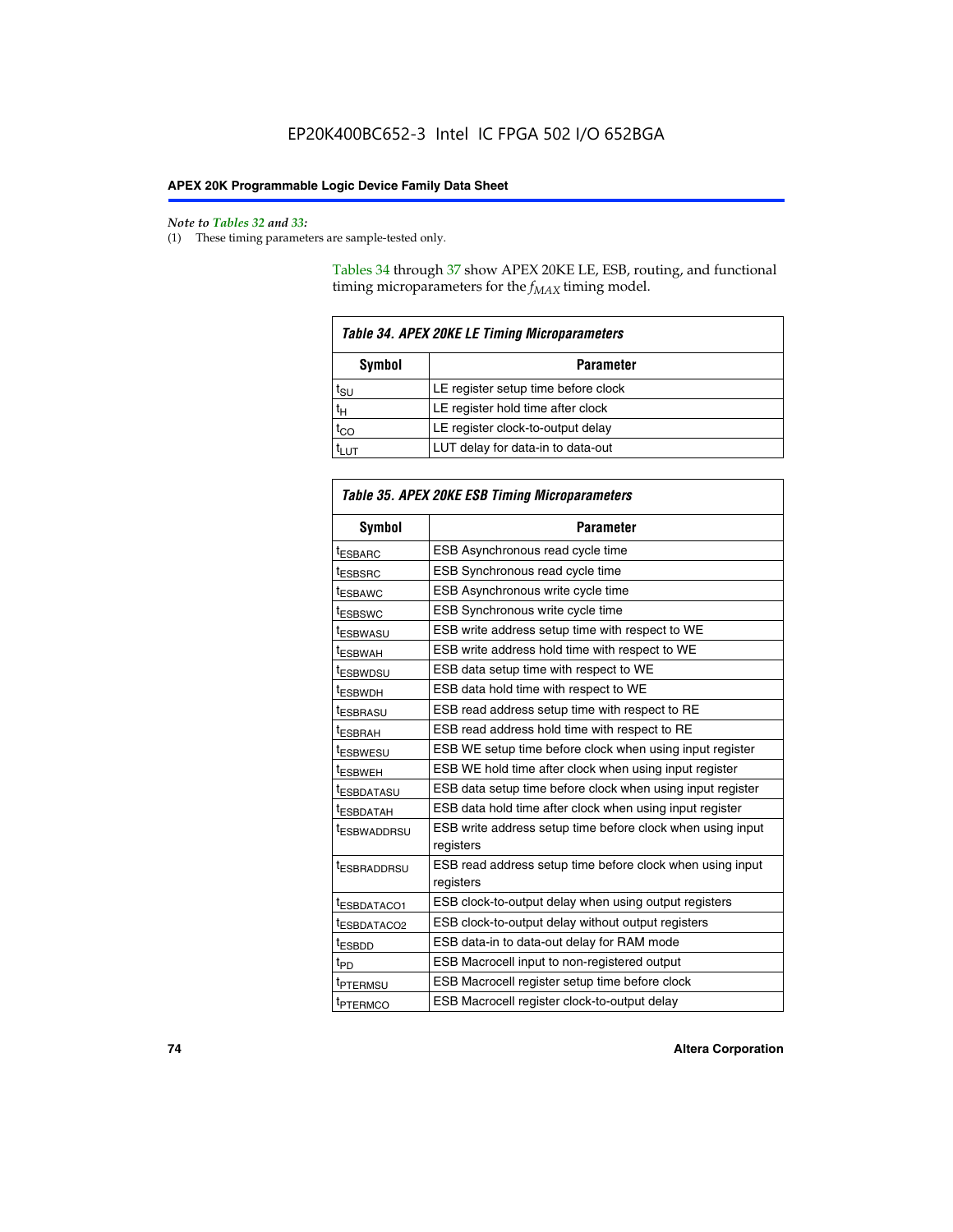| Table 36. APEX 20KE Routing Timing Microparameters<br>Note (1) |                                                    |  |  |  |  |
|----------------------------------------------------------------|----------------------------------------------------|--|--|--|--|
| Symbol<br><b>Parameter</b>                                     |                                                    |  |  |  |  |
| $t_{F1-4}$                                                     | Fanout delay using Local Interconnect              |  |  |  |  |
| $t_{F5-20}$                                                    | Fanout delay estimate using MegaLab Interconnect   |  |  |  |  |
| t <sub>F20+</sub>                                              | Fanout delay estimate using FastTrack Interconnect |  |  |  |  |

#### *Note to Table 36:*

(1) These parameters are worst-case values for typical applications. Post-compilation timing simulation and timing analysis are required to determine actual worst-case performance.

| Symbol        | <b>Parameter</b>                       |
|---------------|----------------------------------------|
| <b>TCH</b>    | Minimum clock high time from clock pin |
| <b>TCL</b>    | Minimum clock low time from clock pin  |
| <b>TCLRP</b>  | LE clear Pulse Width                   |
| <b>TPREP</b>  | LE preset pulse width                  |
| <b>TESBCH</b> | Clock high time for ESB                |
| <b>TESBCL</b> | Clock low time for ESB                 |
| <b>TESBWP</b> | Write pulse width                      |
| <b>TESBRP</b> | Read pulse width                       |

### *Table 37. APEX 20KE Functional Timing Microparameters*

Tables 38 and 39 describe the APEX 20KE external timing parameters.

| Table 38. APEX 20KE External Timing Parameters<br>Note (1) |                                                                |              |  |  |  |
|------------------------------------------------------------|----------------------------------------------------------------|--------------|--|--|--|
| <b>Clock Parameter</b><br>Symbol<br><b>Conditions</b>      |                                                                |              |  |  |  |
| <sup>t</sup> insu                                          | Setup time with global clock at IOE input register             |              |  |  |  |
| $t_{\text{INH}}$                                           | Hold time with global clock at IOE input register              |              |  |  |  |
| toutco                                                     | Clock-to-output delay with global clock at IOE output register | $C1 = 10 pF$ |  |  |  |
| <sup>t</sup> INSUPLL                                       | Setup time with PLL clock at IOE input register                |              |  |  |  |
| <sup>t</sup> INHPLL                                        | Hold time with PLL clock at IOE input register                 |              |  |  |  |
| <sup>I</sup> OUTCOPLL                                      | Clock-to-output delay with PLL clock at IOE output register    | $C1 = 10 pF$ |  |  |  |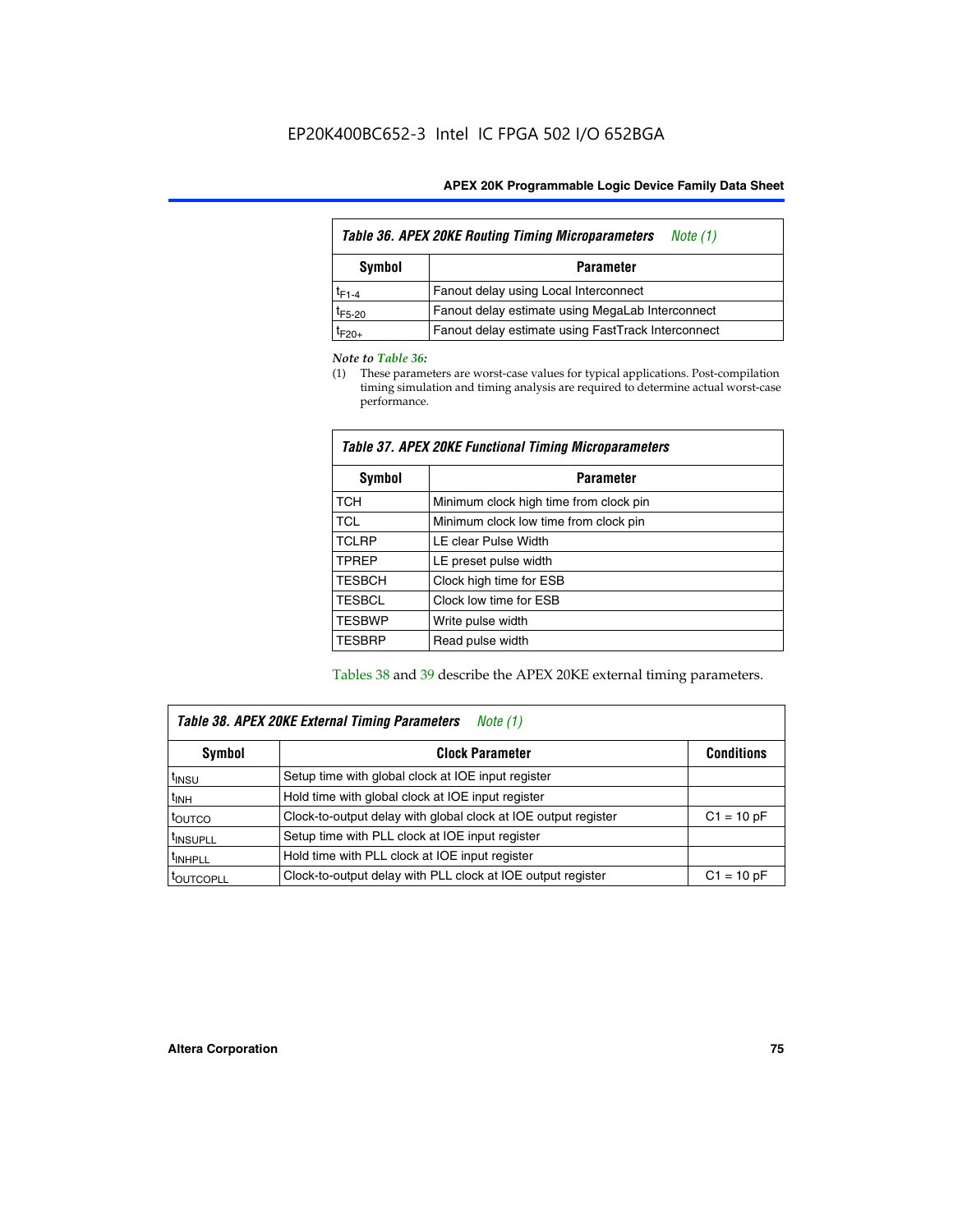| Table 39. APEX 20KE External Bidirectional Timing Parameters<br>Note $(1)$ |                                                                                                          |              |  |  |  |  |  |  |
|----------------------------------------------------------------------------|----------------------------------------------------------------------------------------------------------|--------------|--|--|--|--|--|--|
| Symbol                                                                     | <b>Conditions</b><br><b>Parameter</b>                                                                    |              |  |  |  |  |  |  |
| <sup>t</sup> INSUBIDIR                                                     | Setup time for bidirectional pins with global clock at LAB adjacent Input<br>Register                    |              |  |  |  |  |  |  |
| <sup>t</sup> INHBIDIR                                                      | Hold time for bidirectional pins with global clock at LAB adjacent Input<br>Register                     |              |  |  |  |  |  |  |
| <b><i>LOUTCOBIDIR</i></b>                                                  | $C1 = 10 pF$<br>Clock-to-output delay for bidirectional pins with global clock at IOE output<br>register |              |  |  |  |  |  |  |
| t <sub>XZBIDIR</sub>                                                       | $C1 = 10 pF$<br>Synchronous Output Enable Register to output buffer disable delay                        |              |  |  |  |  |  |  |
| <sup>t</sup> zxbidir                                                       | Synchronous Output Enable Register output buffer enable delay                                            | $C1 = 10 pF$ |  |  |  |  |  |  |
| <sup>I</sup> INSUBIDIRPLL                                                  | Setup time for bidirectional pins with PLL clock at LAB adjacent Input<br>Register                       |              |  |  |  |  |  |  |
| <sup>t</sup> INHBIDIRPLL                                                   | Hold time for bidirectional pins with PLL clock at LAB adjacent Input<br>Register                        |              |  |  |  |  |  |  |
| <sup>t</sup> OUTCOBIDIRPLL                                                 | Clock-to-output delay for bidirectional pins with PLL clock at IOE output<br>register                    | $C1 = 10 pF$ |  |  |  |  |  |  |
| <sup>t</sup> XZBIDIRPLL                                                    | Synchronous Output Enable Register to output buffer disable delay with<br><b>PLL</b>                     | $C1 = 10 pF$ |  |  |  |  |  |  |
| <sup>I</sup> ZXBIDIRPLL                                                    | Synchronous Output Enable Register output buffer enable delay with PLL                                   | $C1 = 10 pF$ |  |  |  |  |  |  |

*Note to Tables 38 and 39:*

(1) These timing parameters are sample-tested only.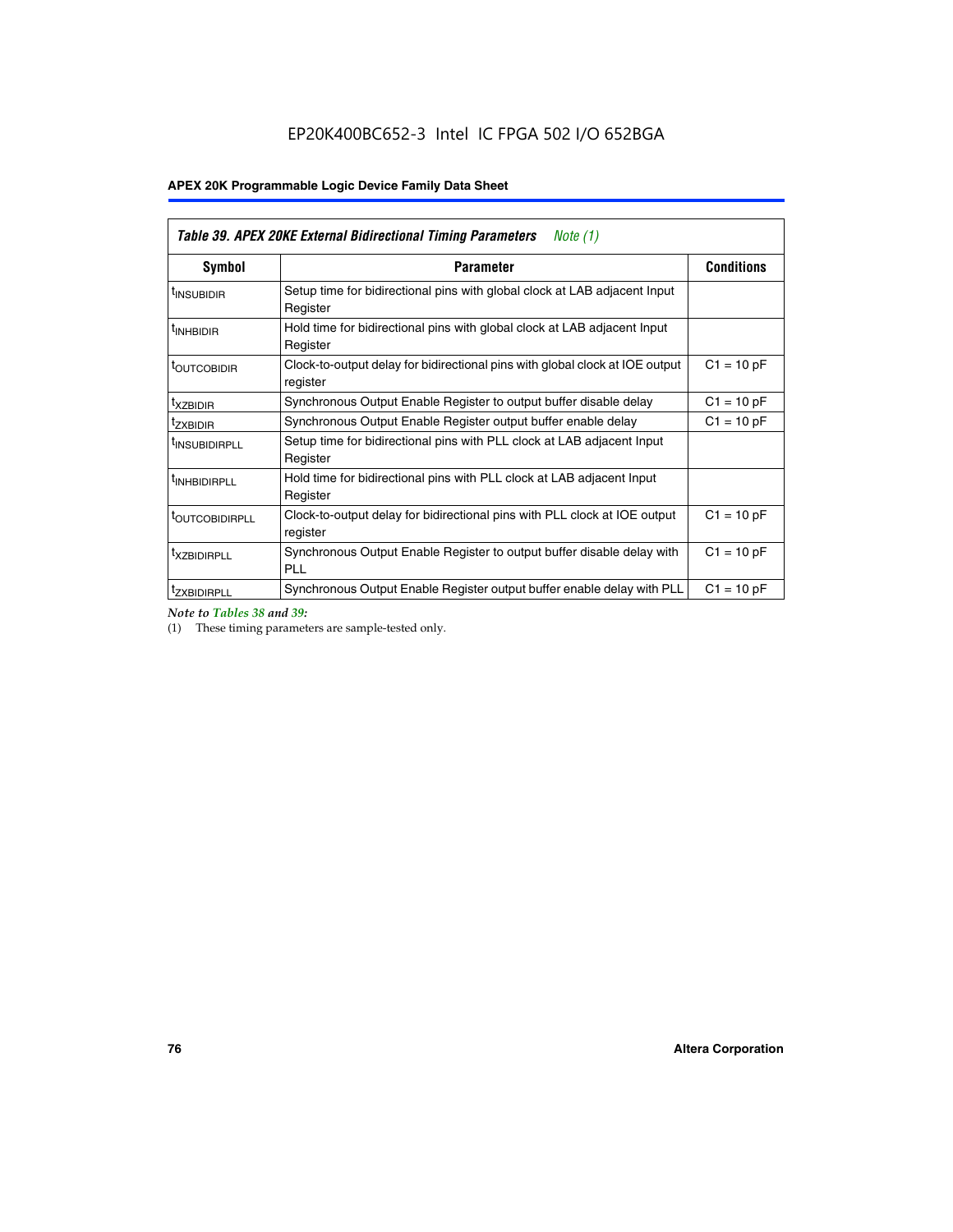Tables 40 through 42 show the **f<sub>MAX</sub>** timing parameters for EP20K100, EP20K200, and EP20K400 APEX 20K devices.

| Table 40. EP20K100 f <sub>MAX</sub> Timing Parameters |                |     |                |     |                |            |              |
|-------------------------------------------------------|----------------|-----|----------------|-----|----------------|------------|--------------|
| <b>Symbol</b>                                         | -1 Speed Grade |     | -2 Speed Grade |     | -3 Speed Grade |            | <b>Units</b> |
|                                                       | Min            | Max | Min            | Max | Min            | <b>Max</b> |              |
| $t_{\text{SU}}$                                       | 0.5            |     | 0.6            |     | 0.8            |            | ns           |
| $t_H$                                                 | 0.7            |     | 0.8            |     | 1.0            |            | ns           |
| $t_{CO}$                                              |                | 0.3 |                | 0.4 |                | 0.5        | ns           |
| $t_{LUT}$                                             |                | 0.8 |                | 1.0 |                | 1.3        | ns           |
| <sup>t</sup> ESBRC                                    |                | 1.7 |                | 2.1 |                | 2.4        | ns           |
| t <sub>ESBWC</sub>                                    |                | 5.7 |                | 6.9 |                | 8.1        | ns           |
| t <sub>ESBWESU</sub>                                  | 3.3            |     | 3.9            |     | 4.6            |            | ns           |
| <sup>t</sup> ESBDATASU                                | 2.2            |     | 2.7            |     | 3.1            |            | ns           |
| <sup>t</sup> ESBDATAH                                 | 0.6            |     | 0.8            |     | 0.9            |            | ns           |
| <sup>t</sup> ESBADDRSU                                | 2.4            |     | 2.9            |     | 3.3            |            | ns           |
| <sup>t</sup> ESBDATACO1                               |                | 1.3 |                | 1.6 |                | 1.8        | ns           |
| t <sub>ESBDATACO2</sub>                               |                | 2.6 |                | 3.1 |                | 3.6        | ns           |
| t <sub>ESBDD</sub>                                    |                | 2.5 |                | 3.3 |                | 3.6        | ns           |
| $t_{PD}$                                              |                | 2.5 |                | 3.0 |                | 3.6        | ns           |
| t <sub>PTERMSU</sub>                                  | 2.3            |     | 2.6            |     | 3.2            |            | ns           |
| t <sub>PTERMCO</sub>                                  |                | 1.5 |                | 1.8 |                | 2.1        | ns           |
| $t_{F1-4}$                                            |                | 0.5 |                | 0.6 |                | 0.7        | ns           |
| $t_{F5-20}$                                           |                | 1.6 |                | 1.7 |                | 1.8        | ns           |
| $t_{F20+}$                                            |                | 2.2 |                | 2.2 |                | 2.3        | ns           |
| $t_{\mathsf{CH}}$                                     | 2.0            |     | 2.5            |     | 3.0            |            | ns           |
| $t_{CL}$                                              | 2.0            |     | 2.5            |     | 3.0            |            | ns           |
| t <sub>CLRP</sub>                                     | 0.3            |     | 0.4            |     | 0.4            |            | ns           |
| t <sub>PREP</sub>                                     | 0.5            |     | 0.5            |     | 0.5            |            | ns           |
| <sup>t</sup> ESBCH                                    | 2.0            |     | 2.5            |     | 3.0            |            | ns           |
| <b>t</b> ESBCL                                        | 2.0            |     | 2.5            |     | 3.0            |            | ns           |
| t <sub>ESBWP</sub>                                    | 1.6            |     | 1.9            |     | 2.2            |            | ns           |
| $t_{ESBRP}$                                           | 1.0            |     | 1.3            |     | 1.4            |            | ns           |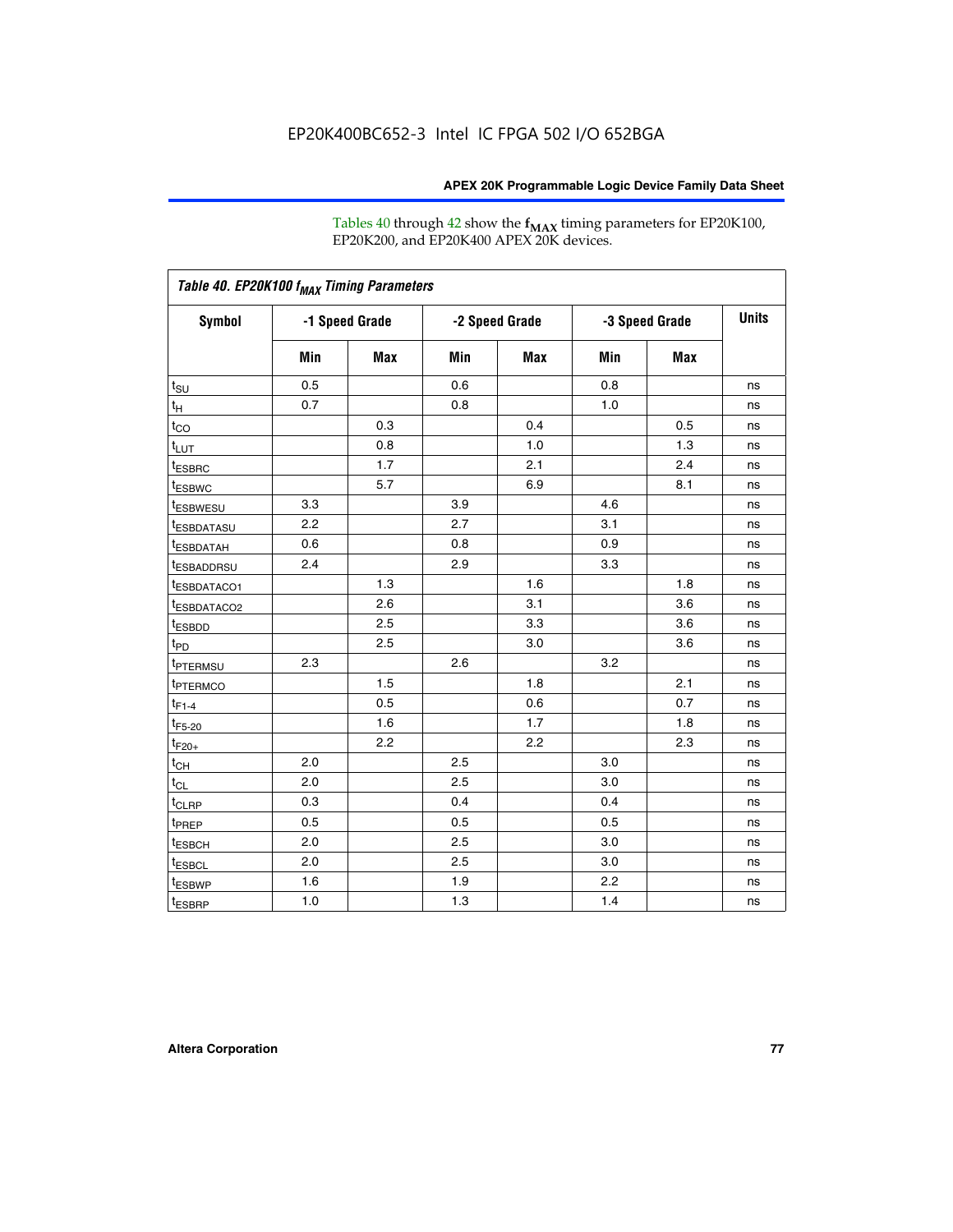| Table 41. EP20K200 f <sub>MAX</sub> Timing Parameters |                |     |     |                |     |                |    |
|-------------------------------------------------------|----------------|-----|-----|----------------|-----|----------------|----|
| Symbol                                                | -1 Speed Grade |     |     | -2 Speed Grade |     | -3 Speed Grade |    |
|                                                       | Min            | Max | Min | <b>Max</b>     | Min | Max            |    |
| $t_{\text{SU}}$                                       | 0.5            |     | 0.6 |                | 0.8 |                | ns |
| $t_H$                                                 | 0.7            |     | 0.8 |                | 1.0 |                | ns |
| $t_{CO}$                                              |                | 0.3 |     | 0.4            |     | 0.5            | ns |
| $t_{LUT}$                                             |                | 0.8 |     | 1.0            |     | 1.3            | ns |
| t <sub>ESBRC</sub>                                    |                | 1.7 |     | 2.1            |     | 2.4            | ns |
| t <sub>ESBWC</sub>                                    |                | 5.7 |     | 6.9            |     | 8.1            | ns |
| t <sub>ESBWESU</sub>                                  | 3.3            |     | 3.9 |                | 4.6 |                | ns |
| <sup>t</sup> ESBDATASU                                | 2.2            |     | 2.7 |                | 3.1 |                | ns |
| t <sub>ESBDATAH</sub>                                 | 0.6            |     | 0.8 |                | 0.9 |                | ns |
| t <sub>ESBADDRSU</sub>                                | 2.4            |     | 2.9 |                | 3.3 |                | ns |
| <u>t<sub>ESBDATACO1</sub></u>                         |                | 1.3 |     | 1.6            |     | 1.8            | ns |
| <sup>t</sup> ESBDATACO2                               |                | 2.6 |     | 3.1            |     | 3.6            | ns |
| t <sub>ESBDD</sub>                                    |                | 2.5 |     | 3.3            |     | 3.6            | ns |
| t <sub>PD</sub>                                       |                | 2.5 |     | 3.0            |     | 3.6            | ns |
| t <sub>PTERMSU</sub>                                  | 2.3            |     | 2.7 |                | 3.2 |                | ns |
| t <sub>PTERMCO</sub>                                  |                | 1.5 |     | 1.8            |     | 2.1            | ns |
| $t_{F1-4}$                                            |                | 0.5 |     | 0.6            |     | 0.7            | ns |
| $t_{F5-20}$                                           |                | 1.6 |     | 1.7            |     | 1.8            | ns |
| $t_{F20+}$                                            |                | 2.2 |     | 2.2            |     | 2.3            | ns |
| $\textnormal{t}_{\textnormal{CH}}$                    | 2.0            |     | 2.5 |                | 3.0 |                | ns |
| $t_{CL}$                                              | 2.0            |     | 2.5 |                | 3.0 |                | ns |
| t <sub>CLRP</sub>                                     | 0.3            |     | 0.4 |                | 0.4 |                | ns |
| t <sub>PREP</sub>                                     | 0.4            |     | 0.5 |                | 0.5 |                | ns |
| t <sub>ESBCH</sub>                                    | 2.0            |     | 2.5 |                | 3.0 |                | ns |
| t <sub>ESBCL</sub>                                    | 2.0            |     | 2.5 |                | 3.0 |                | ns |
| t <sub>ESBWP</sub>                                    | 1.6            |     | 1.9 |                | 2.2 |                | ns |
| t <sub>ESBRP</sub>                                    | 1.0            |     | 1.3 |                | 1.4 |                | ns |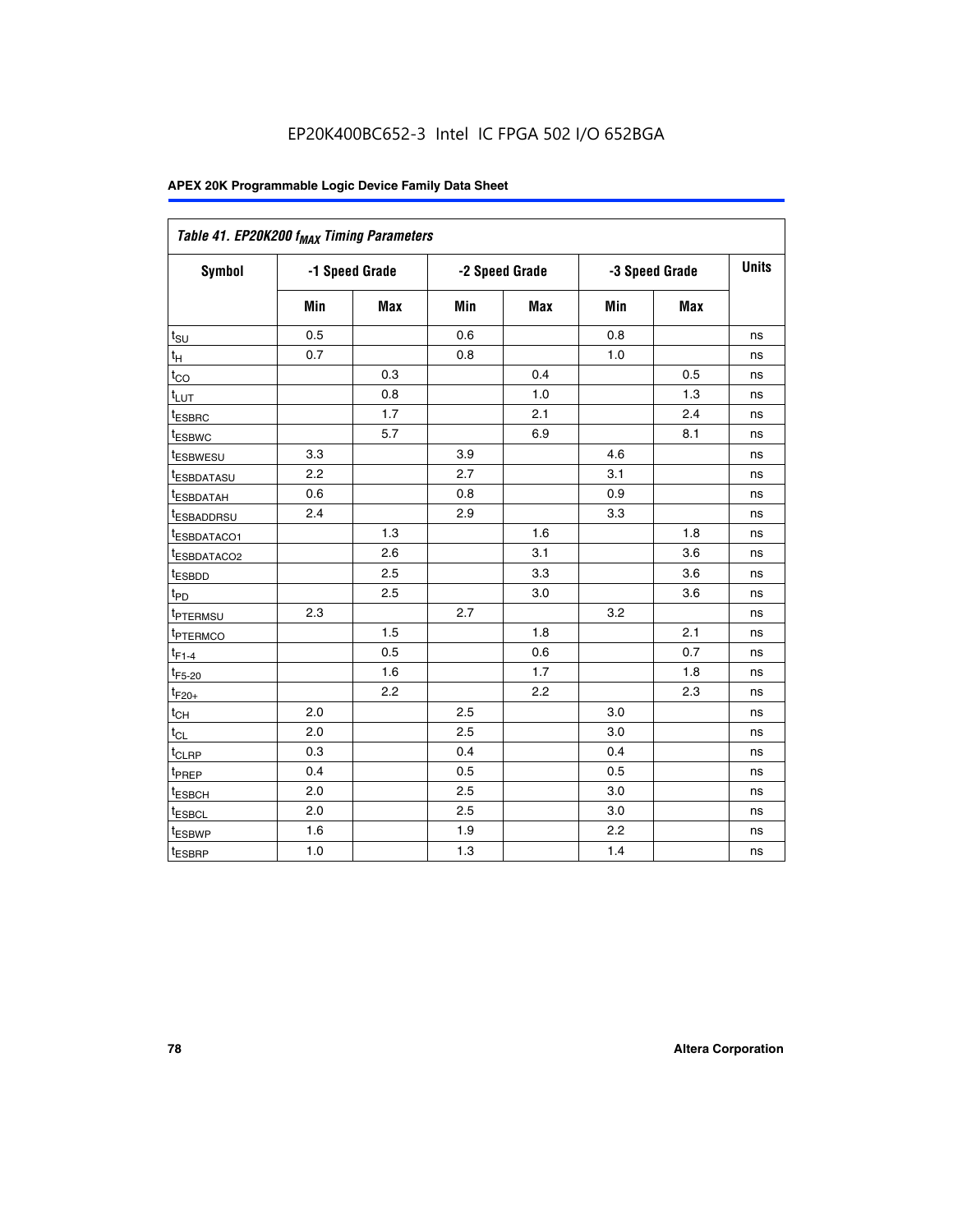| Table 42. EP20K400 f <sub>MAX</sub> Timing Parameters |     |                |                |            |     |                |              |  |
|-------------------------------------------------------|-----|----------------|----------------|------------|-----|----------------|--------------|--|
| <b>Symbol</b>                                         |     | -1 Speed Grade | -2 Speed Grade |            |     | -3 Speed Grade | <b>Units</b> |  |
|                                                       | Min | Max            | Min            | <b>Max</b> | Min | <b>Max</b>     |              |  |
| $t_{\text{SU}}$                                       | 0.1 |                | 0.3            |            | 0.6 |                | ns           |  |
| $t_H$                                                 | 0.5 |                | 0.8            |            | 0.9 |                | ns           |  |
| $t_{CO}$                                              |     | 0.1            |                | 0.4        |     | 0.6            | ns           |  |
| $t_{LUT}$                                             |     | 1.0            |                | 1.2        |     | 1.4            | ns           |  |
| t <sub>ESBRC</sub>                                    |     | 1.7            |                | 2.1        |     | 2.4            | ns           |  |
| t <sub>ESBWC</sub>                                    |     | 5.7            |                | 6.9        |     | 8.1            | ns           |  |
| <i>t</i> ESBWESU                                      | 3.3 |                | 3.9            |            | 4.6 |                | ns           |  |
| <i>t</i> ESBDATASU                                    | 2.2 |                | 2.7            |            | 3.1 |                | ns           |  |
| <sup>t</sup> ESBDATAH                                 | 0.6 |                | 0.8            |            | 0.9 |                | ns           |  |
| <sup>t</sup> ESBADDRSU                                | 2.4 |                | 2.9            |            | 3.3 |                | ns           |  |
| t <sub>ESBDATACO1</sub>                               |     | 1.3            |                | 1.6        |     | 1.8            | ns           |  |
| t <sub>ESBDATACO2</sub>                               |     | 2.5            |                | 3.1        |     | 3.6            | ns           |  |
| t <sub>ESBDD</sub>                                    |     | 2.5            |                | 3.3        |     | 3.6            | ns           |  |
| t <sub>PD</sub>                                       |     | 2.5            |                | 3.1        |     | 3.6            | ns           |  |
| t <sub>PTERMSU</sub>                                  | 1.7 |                | 2.1            |            | 2.4 |                | ns           |  |
| <sup>t</sup> PTERMCO                                  |     | 1.0            |                | 1.2        |     | 1.4            | ns           |  |
| $t_{F1-4}$                                            |     | 0.4            |                | 0.5        |     | 0.6            | ns           |  |
| $t_{F5-20}$                                           |     | 2.6            |                | 2.8        |     | 2.9            | ns           |  |
| $t_{F20+}$                                            |     | 3.7            |                | 3.8        |     | 3.9            | ns           |  |
| $t_{CH}$                                              | 2.0 |                | 2.5            |            | 3.0 |                | ns           |  |
| $t_{CL}$                                              | 2.0 |                | 2.5            |            | 3.0 |                | ns           |  |
| $t_{CLRP}$                                            | 0.5 |                | 0.6            |            | 0.8 |                | ns           |  |
| t <sub>PREP</sub>                                     | 0.5 |                | 0.5            |            | 0.5 |                | ns           |  |
| <sup>t</sup> ESBCH                                    | 2.0 |                | 2.5            |            | 3.0 |                | ns           |  |
| t <sub>ESBCL</sub>                                    | 2.0 |                | 2.5            |            | 3.0 |                | ns           |  |
| t <sub>ESBWP</sub>                                    | 1.5 |                | 1.9            |            | 2.2 |                | ns           |  |
| t <sub>ESBRP</sub>                                    | 1.0 |                | 1.2            |            | 1.4 |                | ns           |  |

Tables 43 through 48 show the I/O external and external bidirectional timing parameter values for EP20K100, EP20K200, and EP20K400 APEX 20K devices.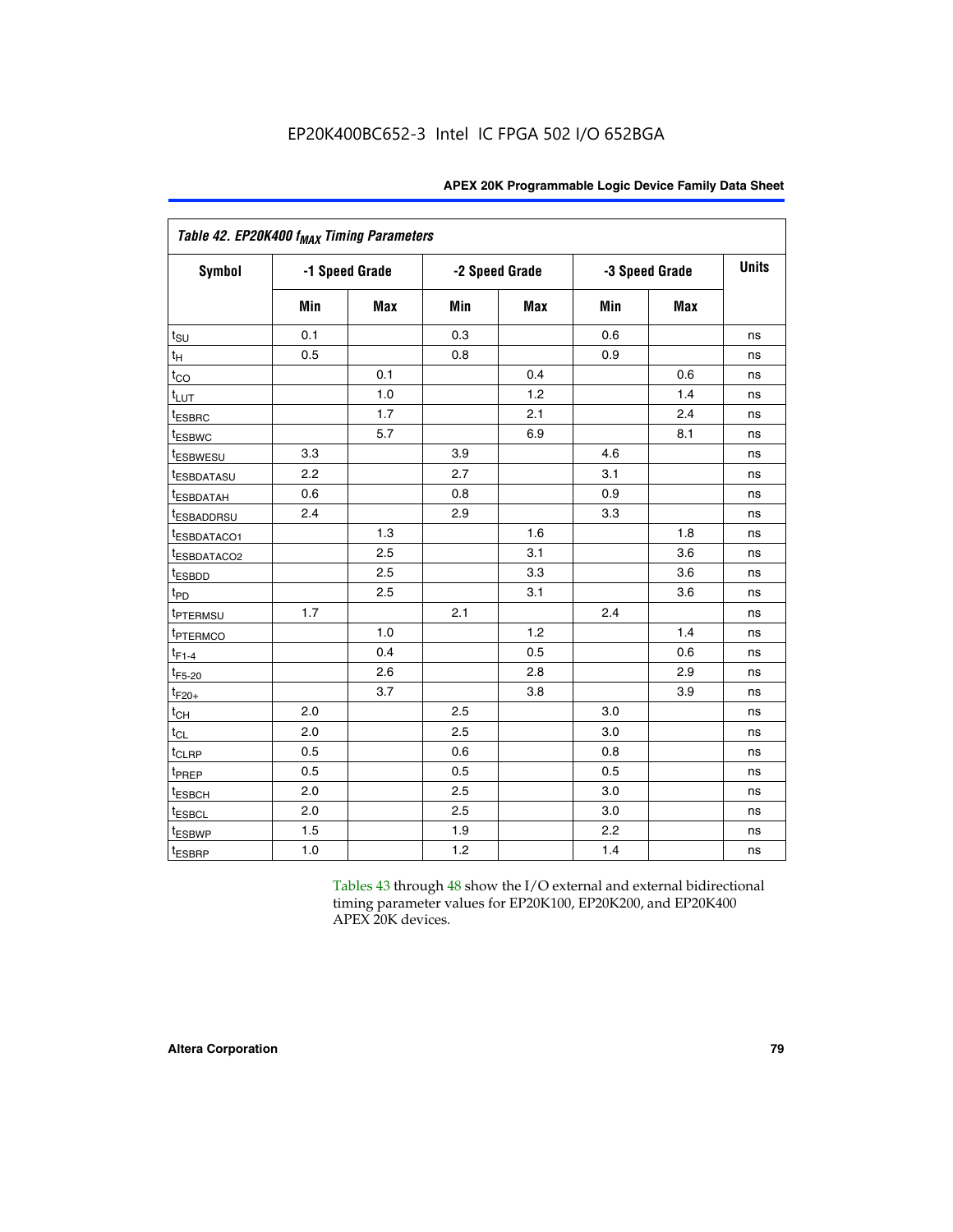| Table 43. EP20K100 External Timing Parameters |     |                |     |                |     |                |             |  |  |  |
|-----------------------------------------------|-----|----------------|-----|----------------|-----|----------------|-------------|--|--|--|
| Symbol                                        |     | -1 Speed Grade |     | -2 Speed Grade |     | -3 Speed Grade | <b>Unit</b> |  |  |  |
|                                               | Min | Max            | Min | <b>Max</b>     | Min | <b>Max</b>     |             |  |  |  |
| $t_{INSU}$ (1)                                | 2.3 |                | 2.8 |                | 3.2 |                | ns          |  |  |  |
| $t_{INH}$ (1)                                 | 0.0 |                | 0.0 |                | 0.0 |                | ns          |  |  |  |
| $t_{\text{OUTCO}}(1)$                         | 2.0 | 4.5            | 2.0 | 4.9            | 2.0 | 6.6            | ns          |  |  |  |
| $t_{INSU}(2)$                                 | 1.1 |                | 1.2 |                |     |                | ns          |  |  |  |
| $t_{INH}$ (2)                                 | 0.0 |                | 0.0 |                |     |                | ns          |  |  |  |
| $t_{\text{OUTCO}}$ (2)                        | 0.5 | 2.7            | 0.5 | 3.1            |     | 4.8            | ns          |  |  |  |

| <b>Table 44. EP20K100 External Bidirectional Timing Parameters</b> |     |                |     |                |     |                |    |
|--------------------------------------------------------------------|-----|----------------|-----|----------------|-----|----------------|----|
| Symbol                                                             |     | -1 Speed Grade |     | -2 Speed Grade |     | -3 Speed Grade |    |
|                                                                    | Min | Max            | Min | Max            | Min | Max            |    |
| $t_{\text{INSUBIDIR}}(1)$                                          | 2.3 |                | 2.8 |                | 3.2 |                | ns |
| $t_{INHBIDIR}$ (1)                                                 | 0.0 |                | 0.0 |                | 0.0 |                | ns |
| <sup>t</sup> OUTCOBIDIR<br>(1)                                     | 2.0 | 4.5            | 2.0 | 4.9            | 2.0 | 6.6            | ns |
| $t_{XZBIDIR}$ (1)                                                  |     | 5.0            |     | 5.9            |     | 6.9            | ns |
| $t_{ZXBIDIR}$ (1)                                                  |     | 5.0            |     | 5.9            |     | 6.9            | ns |
| $t_{INSUBIDIR}$ (2)                                                | 1.0 |                | 1.2 |                |     |                | ns |
| $t_{INHBIDIR}$ (2)                                                 | 0.0 |                | 0.0 |                |     |                | ns |
| <sup>t</sup> OUTCOBIDIR<br>(2)                                     | 0.5 | 2.7            | 0.5 | 3.1            |     |                | ns |
| $t_{XZBIDIR}$ (2)                                                  |     | 4.3            |     | 5.0            |     |                | ns |
| $t_{ZXBIDIR}$ (2)                                                  |     | 4.3            |     | 5.0            |     |                | ns |

| Table 45. EP20K200 External Timing Parameters |                |            |     |                |     |                |      |  |  |  |  |
|-----------------------------------------------|----------------|------------|-----|----------------|-----|----------------|------|--|--|--|--|
| Symbol                                        | -1 Speed Grade |            |     | -2 Speed Grade |     | -3 Speed Grade | Unit |  |  |  |  |
|                                               | Min            | <b>Max</b> | Min | <b>Max</b>     | Min | <b>Max</b>     |      |  |  |  |  |
| $t$ <sub>INSU</sub> $(1)$                     | 1.9            |            | 2.3 |                | 2.6 |                | ns   |  |  |  |  |
| $t_{INH}$ (1)                                 | 0.0            |            | 0.0 |                | 0.0 |                | ns   |  |  |  |  |
| $t_{\text{OUTCO}}(1)$                         | 2.0            | 4.6        | 2.0 | 5.6            | 2.0 | 6.8            | ns   |  |  |  |  |
| $t_{INSU}$ (2)                                | 1.1            |            | 1.2 |                |     |                | ns   |  |  |  |  |
| $t_{INH}$ (2)                                 | 0.0            |            | 0.0 |                |     |                | ns   |  |  |  |  |
| $t_{\text{OUTCO}}$ (2)                        | 0.5            | 2.7        | 0.5 | 3.1            |     |                | ns   |  |  |  |  |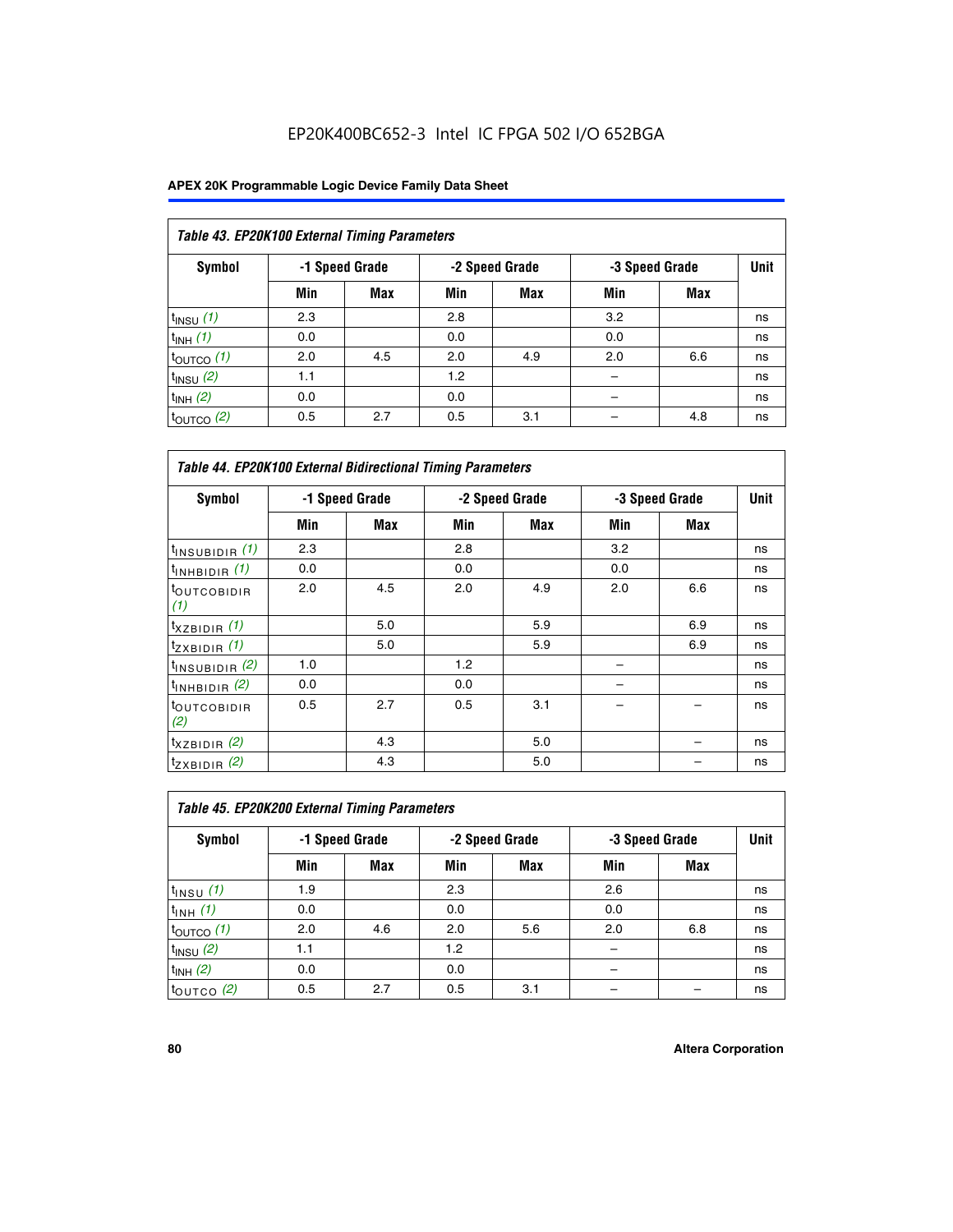| Table 46. EP20K200 External Bidirectional Timing Parameters |     |                |     |                |     |                |             |
|-------------------------------------------------------------|-----|----------------|-----|----------------|-----|----------------|-------------|
| Symbol                                                      |     | -1 Speed Grade |     | -2 Speed Grade |     | -3 Speed Grade | <b>Unit</b> |
|                                                             | Min | Max            | Min | Max            | Min | Max            |             |
| $t_{\text{INSUBIDIR}}(1)$                                   | 1.9 |                | 2.3 |                | 2.6 |                | ns          |
| $t_{INHBIDIR}$ (1)                                          | 0.0 |                | 0.0 |                | 0.0 |                | ns          |
| $t_{\text{OUTCOBIDIR}}(1)$                                  | 2.0 | 4.6            | 2.0 | 5.6            | 2.0 | 6.8            | ns          |
| $t_{XZBIDIR}$ (1)                                           |     | 5.0            |     | 5.9            |     | 6.9            | ns          |
| $t_{ZXBIDIR}$ (1)                                           |     | 5.0            |     | 5.9            |     | 6.9            | ns          |
| $t_{INSUBIDIR}$ (2)                                         | 1.1 |                | 1.2 |                |     |                | ns          |
| $t_{INHBIDIR}$ (2)                                          | 0.0 |                | 0.0 |                |     |                | ns          |
| $t_{\text{OUTCOBIDIR}}$ (2)                                 | 0.5 | 2.7            | 0.5 | 3.1            |     |                | ns          |
| $t_{XZBIDIR}$ (2)                                           |     | 4.3            |     | 5.0            |     |                | ns          |
| $t_{ZXBIDIR}$ (2)                                           |     | 4.3            |     | 5.0            |     |                | ns          |

## *Table 47. EP20K400 External Timing Parameters*

| Symbol                |     | -1 Speed Grade |     | -2 Speed Grade |     | -3 Speed Grade |    |
|-----------------------|-----|----------------|-----|----------------|-----|----------------|----|
|                       | Min | <b>Max</b>     | Min | <b>Max</b>     | Min | <b>Max</b>     |    |
| $t_{INSU}$ (1)        | 1.4 |                | 1.8 |                | 2.0 |                | ns |
| $t_{INH}$ (1)         | 0.0 |                | 0.0 |                | 0.0 |                | ns |
| $t_{\text{OUTCO}}(1)$ | 2.0 | 4.9            | 2.0 | 6.1            | 2.0 | 7.0            | ns |
| $t_{INSU}$ (2)        | 0.4 |                | 1.0 |                |     |                | ns |
| $t_{INH}$ (2)         | 0.0 |                | 0.0 |                |     |                | ns |
| $t_{\text{OUTCO}}(2)$ | 0.5 | 3.1            | 0.5 | 4.1            |     |                | ns |

*Table 48. EP20K400 External Bidirectional Timing Parameters*

| Symbol                      | -1 Speed Grade |     | -2 Speed Grade |     |     | -3 Speed Grade | <b>Unit</b> |
|-----------------------------|----------------|-----|----------------|-----|-----|----------------|-------------|
|                             | Min            | Max | Min            | Max | Min | <b>Max</b>     |             |
| $t_{\text{INSUBIDIR}}(1)$   | 1.4            |     | 1.8            |     | 2.0 |                | ns          |
| $t_{INHBIDIR}$ (1)          | 0.0            |     | 0.0            |     | 0.0 |                | ns          |
| $t_{\text{OUTCOBIDIR}}(1)$  | 2.0            | 4.9 | 2.0            | 6.1 | 2.0 | 7.0            | ns          |
| $t_{XZBIDIR}$ (1)           |                | 7.3 |                | 8.9 |     | 10.3           | ns          |
| $t_{ZXBIDIR}$ (1)           |                | 7.3 |                | 8.9 |     | 10.3           | ns          |
| $t_{\text{INSUBIDIR}}(2)$   | 0.5            |     | 1.0            |     |     |                | ns          |
| $t_{INHBIDIR}$ (2)          | 0.0            |     | 0.0            |     |     |                | ns          |
| $t_{\text{OUTCOBIDIR}}$ (2) | 0.5            | 3.1 | 0.5            | 4.1 |     |                | ns          |
| $t_{XZBIDIR}$ (2)           |                | 6.2 |                | 7.6 |     |                | ns          |
| $t_{ZXBIDIR}$ $(2)$         |                | 6.2 |                | 7.6 |     |                | ns          |

#### **Altera Corporation 81**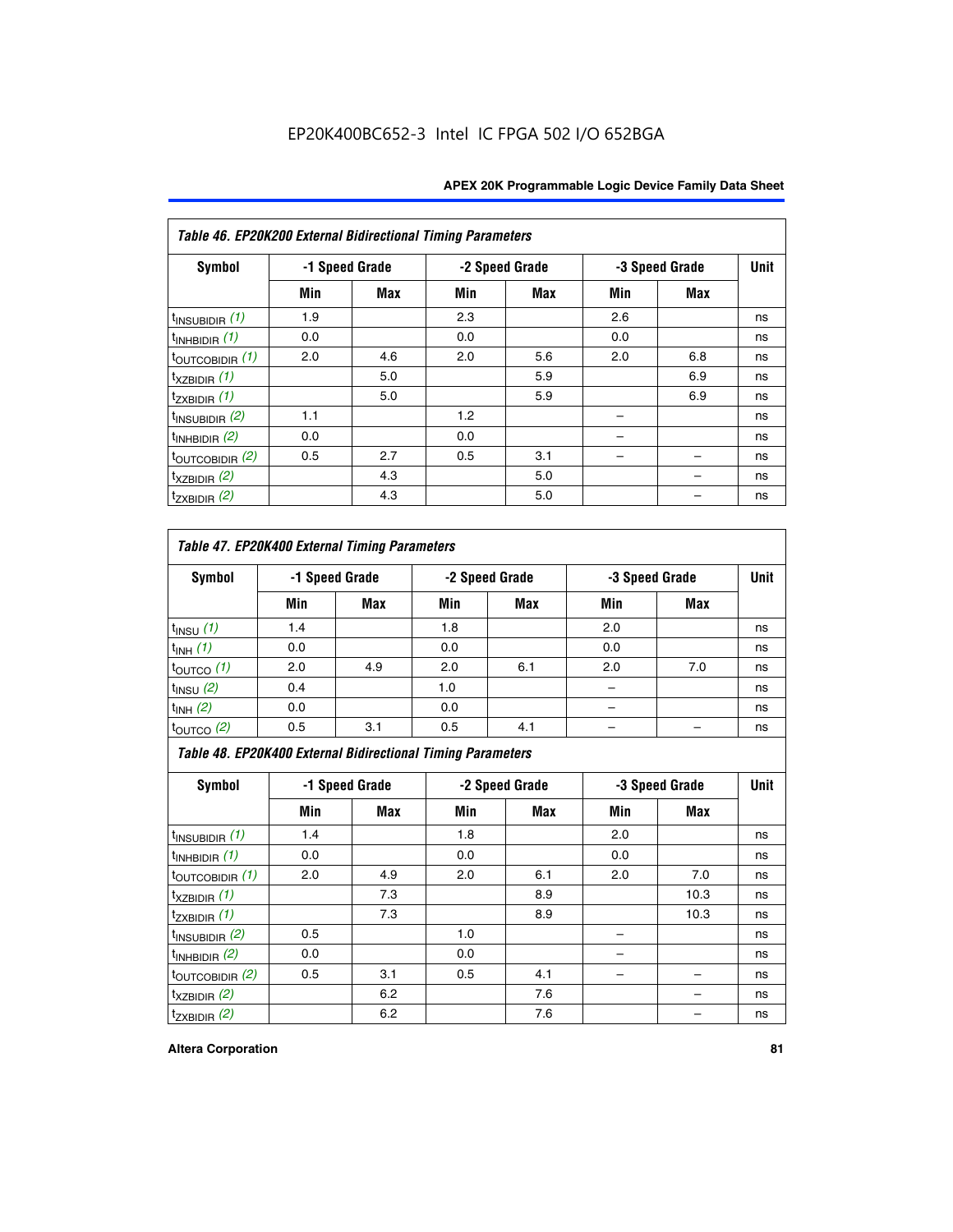#### *Notes to Tables 43 through 48:*

- (1) This parameter is measured without using ClockLock or ClockBoost circuits.
- (2) This parameter is measured using ClockLock or ClockBoost circuits.

Tables 49 through 54 describe  $f_{MAX}$  LE Timing Microparameters,  $f_{MAX}$ ESB Timing Microparameters, *f<sub>MAX</sub>* Routing Delays, Minimum Pulse Width Timing Parameters, External Timing Parameters, and External Bidirectional Timing Parameters for EP20K30E APEX 20KE devices.

| Table 49. EP20K30E f <sub>MAX</sub> LE Timing Microparameters |      |      |      |            |      |      |    |  |  |  |  |
|---------------------------------------------------------------|------|------|------|------------|------|------|----|--|--|--|--|
| <b>Symbol</b>                                                 |      | -1   |      | -2         |      | -3   |    |  |  |  |  |
|                                                               | Min  | Max  | Min  | <b>Max</b> | Min  | Max  |    |  |  |  |  |
| t <sub>SU</sub>                                               | 0.01 |      | 0.02 |            | 0.02 |      | ns |  |  |  |  |
| $t_H$                                                         | 0.11 |      | 0.16 |            | 0.23 |      | ns |  |  |  |  |
| $t_{CO}$                                                      |      | 0.32 |      | 0.45       |      | 0.67 | ns |  |  |  |  |
| t <sub>LUT</sub>                                              |      | 0.85 |      | 1.20       |      | 1.77 | ns |  |  |  |  |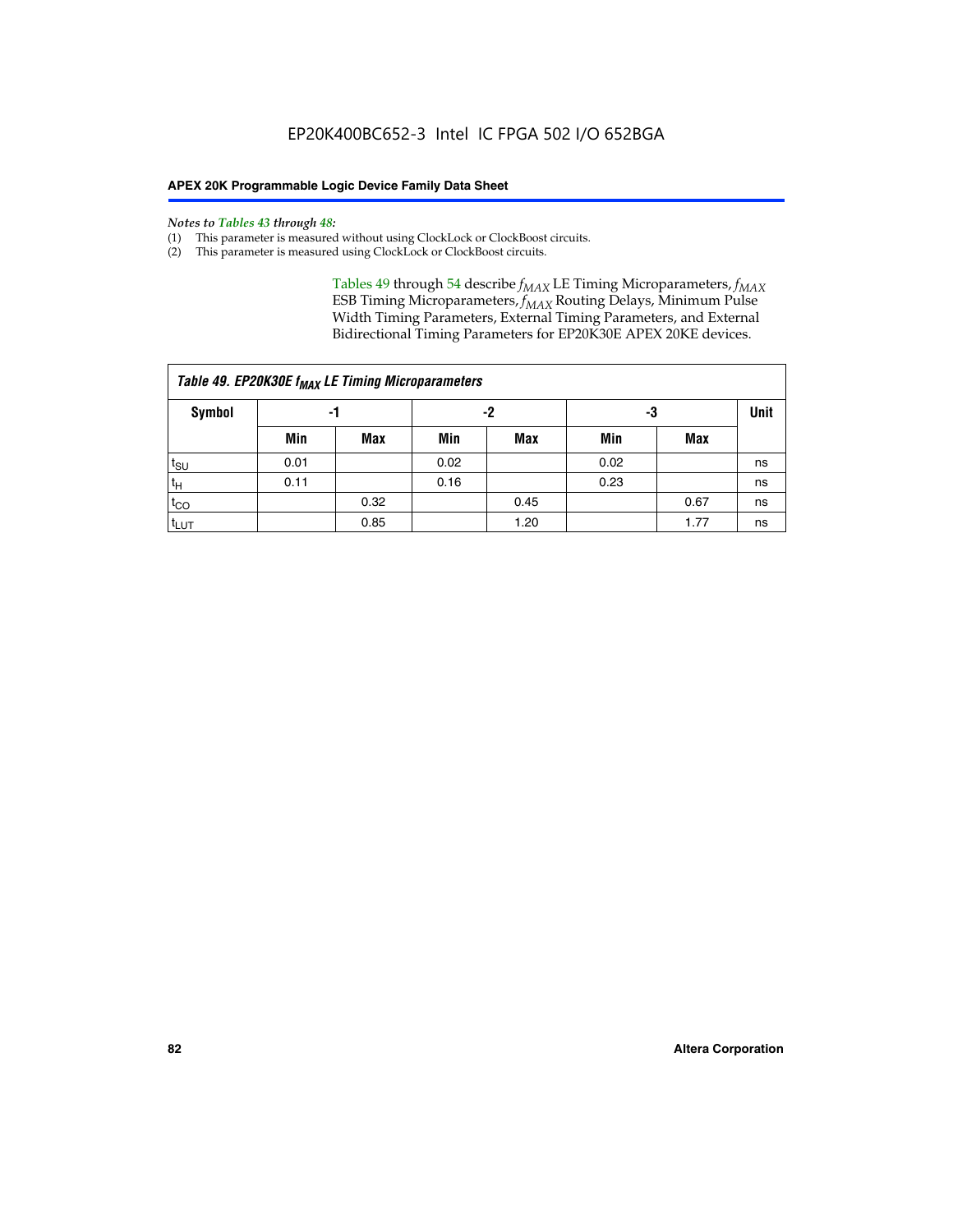| Table 50. EP20K30E f <sub>MAX</sub> ESB Timing Microparameters |      |      |      |            |      |            |             |
|----------------------------------------------------------------|------|------|------|------------|------|------------|-------------|
| Symbol                                                         |      | $-1$ |      | $-2$       | -3   |            | <b>Unit</b> |
|                                                                | Min  | Max  | Min  | <b>Max</b> | Min  | <b>Max</b> |             |
| <sup>t</sup> ESBARC                                            |      | 2.03 |      | 2.86       |      | 4.24       | ns          |
| <sup>t</sup> ESBSRC                                            |      | 2.58 |      | 3.49       |      | 5.02       | ns          |
| <sup>t</sup> ESBAWC                                            |      | 3.88 |      | 5.45       |      | 8.08       | ns          |
| <sup>t</sup> ESBSWC                                            |      | 4.08 |      | 5.35       |      | 7.48       | ns          |
| <b><i>ESBWASU</i></b>                                          | 1.77 |      | 2.49 |            | 3.68 |            | ns          |
| <sup>t</sup> ESBWAH                                            | 0.00 |      | 0.00 |            | 0.00 |            | ns          |
| <sup>t</sup> ESBWDSU                                           | 1.95 |      | 2.74 |            | 4.05 |            | ns          |
| t <sub>ESBWDH</sub>                                            | 0.00 |      | 0.00 |            | 0.00 |            | ns          |
| <b>ESBRASU</b>                                                 | 1.96 |      | 2.75 |            | 4.07 |            | ns          |
| <sup>t</sup> ESBRAH                                            | 0.00 |      | 0.00 |            | 0.00 |            | ns          |
| <i>t</i> ESBWESU                                               | 1.80 |      | 2.73 |            | 4.28 |            | ns          |
| <sup>t</sup> ESBWEH                                            | 0.00 |      | 0.00 |            | 0.00 |            | ns          |
| <sup>t</sup> ESBDATASU                                         | 0.07 |      | 0.48 |            | 1.17 |            | ns          |
| <sup>t</sup> ESBDATAH                                          | 0.13 |      | 0.13 |            | 0.13 |            | ns          |
| t <sub>ESBWADDRSU</sub>                                        | 0.30 |      | 0.80 |            | 1.64 |            | ns          |
| <sup>I</sup> ESBRADDRSU                                        | 0.37 |      | 0.90 |            | 1.78 |            | ns          |
| <sup>t</sup> ESBDATACO1                                        |      | 1.11 |      | 1.32       |      | 1.67       | ns          |
| <sup>t</sup> ESBDATACO2                                        |      | 2.65 |      | 3.73       |      | 5.53       | ns          |
| t <sub>ESBDD</sub>                                             |      | 3.88 |      | 5.45       |      | 8.08       | ns          |
| $t_{\text{PD}}$                                                |      | 1.91 |      | 2.69       |      | 3.98       | ns          |
| <sup>t</sup> PTERMSU                                           | 1.04 |      | 1.71 |            | 2.82 |            | ns          |
| t <sub>PTERMCO</sub>                                           |      | 1.13 |      | 1.34       |      | 1.69       | ns          |

## **Table 51. EP20K30E f<sub>MAX</sub> Routing Delays**

| Symbol      | - 1 |            | -2  |            | -3  |            | Unit |
|-------------|-----|------------|-----|------------|-----|------------|------|
|             | Min | <b>Max</b> | Min | <b>Max</b> | Min | <b>Max</b> |      |
| $t_{F1-4}$  |     | 0.24       |     | 0.27       |     | 0.31       | ns   |
| $t_{F5-20}$ |     | 1.03       |     | 1.14       |     | 1.30       | ns   |
| $t_{F20+}$  |     | 1.42       |     | 1.54       |     | 1.77       | ns   |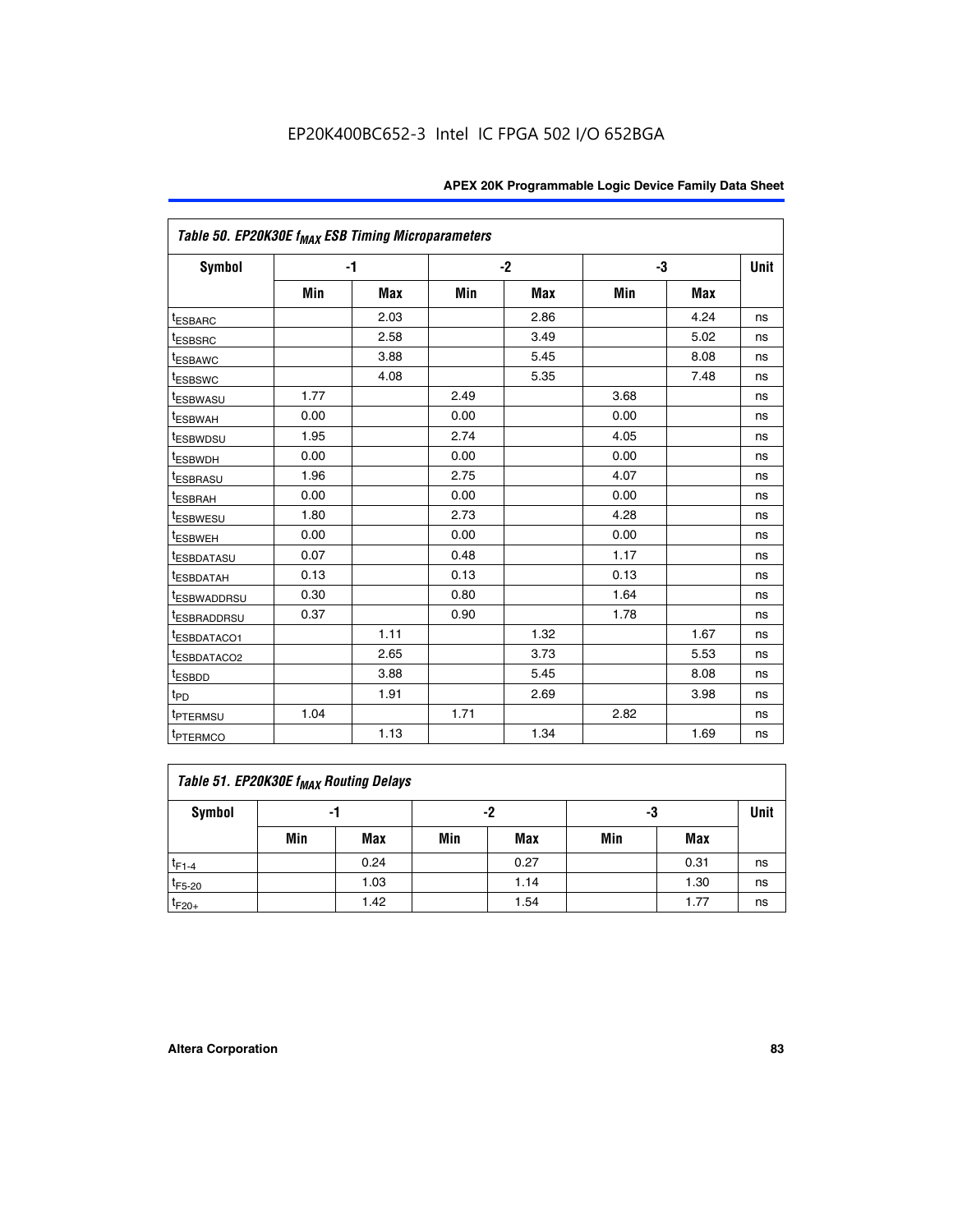### **APEX 20K Programmable Logic Device Family Data Sheet**

|                    | Table 52. EP20K30E Minimum Pulse Width Timing Parameters |            |      |            |      |            |    |  |  |  |  |  |
|--------------------|----------------------------------------------------------|------------|------|------------|------|------------|----|--|--|--|--|--|
| <b>Symbol</b>      | -1                                                       |            |      | $-2$       | -3   |            |    |  |  |  |  |  |
|                    | Min                                                      | <b>Max</b> | Min  | <b>Max</b> | Min  | <b>Max</b> |    |  |  |  |  |  |
| $t_{CH}$           | 0.55                                                     |            | 0.78 |            | 1.15 |            | ns |  |  |  |  |  |
| $t_{CL}$           | 0.55                                                     |            | 0.78 |            | 1.15 |            | ns |  |  |  |  |  |
| $t_{CLRP}$         | 0.22                                                     |            | 0.31 |            | 0.46 |            | ns |  |  |  |  |  |
| <sup>t</sup> PREP  | 0.22                                                     |            | 0.31 |            | 0.46 |            | ns |  |  |  |  |  |
| <sup>t</sup> ESBCH | 0.55                                                     |            | 0.78 |            | 1.15 |            | ns |  |  |  |  |  |
| <sup>t</sup> ESBCL | 0.55                                                     |            | 0.78 |            | 1.15 |            | ns |  |  |  |  |  |
| <sup>t</sup> ESBWP | 1.43                                                     |            | 2.01 |            | 2.97 |            | ns |  |  |  |  |  |
| <sup>t</sup> ESBRP | 1.15                                                     |            | 1.62 |            | 2.39 |            | ns |  |  |  |  |  |

|                      | Table 53. EP20K30E External Timing Parameters |            |      |            |                |            |             |  |  |  |  |  |
|----------------------|-----------------------------------------------|------------|------|------------|----------------|------------|-------------|--|--|--|--|--|
| <b>Symbol</b>        | -1                                            |            |      | -2         |                | -3         | <b>Unit</b> |  |  |  |  |  |
|                      | Min                                           | <b>Max</b> | Min  | <b>Max</b> | Min            | <b>Max</b> |             |  |  |  |  |  |
| t <sub>INSU</sub>    | 2.02                                          |            | 2.13 |            | 2.24           |            | ns          |  |  |  |  |  |
| $t_{\text{INH}}$     | 0.00                                          |            | 0.00 |            | 0.00           |            | ns          |  |  |  |  |  |
| toutco               | 2.00                                          | 4.88       | 2.00 | 5.36       | 2.00           | 5.88       | ns          |  |  |  |  |  |
| <sup>t</sup> INSUPLL | 2.11                                          |            | 2.23 |            |                |            | ns          |  |  |  |  |  |
| <sup>t</sup> INHPLL  | 0.00                                          |            | 0.00 |            | $\blacksquare$ |            | ns          |  |  |  |  |  |
| <b>LOUTCOPLL</b>     | 0.50                                          | 2.60       | 0.50 | 2.88       |                |            | ns          |  |  |  |  |  |

| Table 54. EP20K30E External Bidirectional Timing Parameters |      |      |      |      |                          |      |             |  |  |  |  |
|-------------------------------------------------------------|------|------|------|------|--------------------------|------|-------------|--|--|--|--|
| Symbol                                                      |      | -1   |      | $-2$ |                          | -3   | <b>Unit</b> |  |  |  |  |
|                                                             | Min  | Max  | Min  | Max  | Min                      | Max  |             |  |  |  |  |
| <sup>t</sup> INSUBIDIR                                      | 1.85 |      | 1.77 |      | 1.54                     |      | ns          |  |  |  |  |
| <b>INHBIDIR</b>                                             | 0.00 |      | 0.00 |      | 0.00                     |      | ns          |  |  |  |  |
| <b>LOUTCOBIDIR</b>                                          | 2.00 | 4.88 | 2.00 | 5.36 | 2.00                     | 5.88 | ns          |  |  |  |  |
| <sup>T</sup> XZBIDIR                                        |      | 7.48 |      | 8.46 |                          | 9.83 | ns          |  |  |  |  |
| <sup>t</sup> zxbidir                                        |      | 7.48 |      | 8.46 |                          | 9.83 | ns          |  |  |  |  |
| <sup>I</sup> INSUBIDIRPLL                                   | 4.12 |      | 4.24 |      | $\overline{\phantom{0}}$ |      | ns          |  |  |  |  |
| <b>INHBIDIRPLL</b>                                          | 0.00 |      | 0.00 |      |                          |      | ns          |  |  |  |  |
| <b><i>COUTCOBIDIRPLL</i></b>                                | 0.50 | 2.60 | 0.50 | 2.88 |                          |      | ns          |  |  |  |  |
| <sup>I</sup> XZBIDIRPLL                                     |      | 5.21 |      | 5.99 |                          |      | ns          |  |  |  |  |
| <sup>I</sup> ZXBIDIRPLL                                     |      | 5.21 |      | 5.99 |                          |      | ns          |  |  |  |  |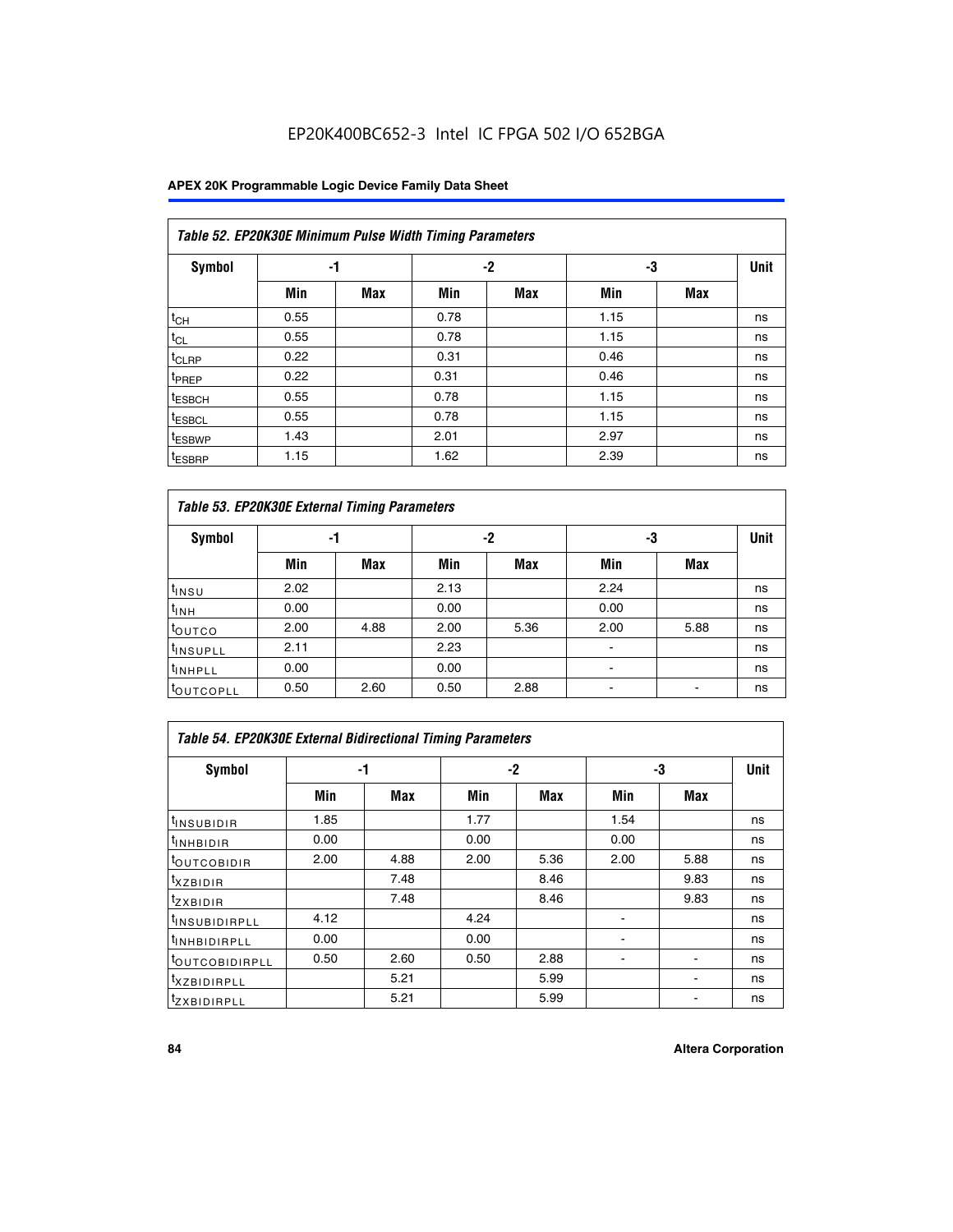Tables 55 through 60 describe *f<sub>MAX</sub>* LE Timing Microparameters, *f<sub>MAX</sub>* ESB Timing Microparameters, *f<sub>MAX</sub>* Routing Delays, Minimum Pulse Width Timing Parameters, External Timing Parameters, and External Bidirectional Timing Parameters for EP20K60E APEX 20KE devices.

| Table 55. EP20K60E f <sub>MAX</sub> LE Timing Microparameters |      |      |      |      |      |      |             |  |  |  |  |
|---------------------------------------------------------------|------|------|------|------|------|------|-------------|--|--|--|--|
| <b>Symbol</b>                                                 |      | -1   |      | -2   |      | -3   | <b>Unit</b> |  |  |  |  |
|                                                               | Min  | Max  | Min  | Max  | Min  | Max  |             |  |  |  |  |
| $t_{\text{SU}}$                                               | 0.17 |      | 0.15 |      | 0.16 |      | ns          |  |  |  |  |
| $t_H$                                                         | 0.32 |      | 0.33 |      | 0.39 |      | ns          |  |  |  |  |
| $t_{CO}$                                                      |      | 0.29 |      | 0.40 |      | 0.60 | ns          |  |  |  |  |
| t <sub>lut</sub>                                              |      | 0.77 |      | 1.07 |      | 1.59 | ns          |  |  |  |  |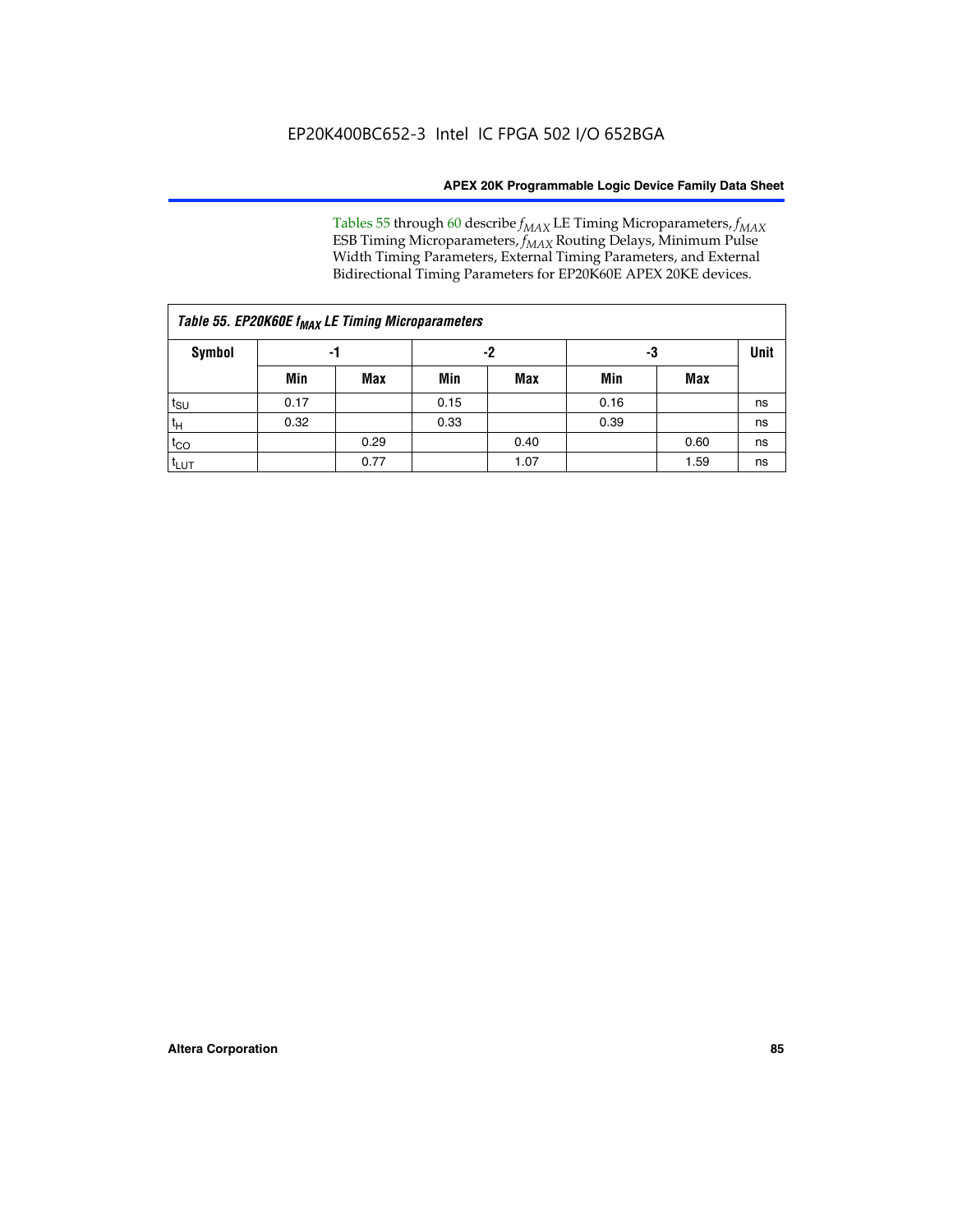| Table 56. EP20K60E f <sub>MAX</sub> ESB Timing Microparameters |      |            |      |            |      |            |             |
|----------------------------------------------------------------|------|------------|------|------------|------|------------|-------------|
| <b>Symbol</b>                                                  |      | $-1$       |      | $-2$       |      | -3         | <b>Unit</b> |
|                                                                | Min  | <b>Max</b> | Min  | <b>Max</b> | Min  | <b>Max</b> |             |
| <sup>t</sup> ESBARC                                            |      | 1.83       |      | 2.57       |      | 3.79       | ns          |
| t <sub>ESBSRC</sub>                                            |      | 2.46       |      | 3.26       |      | 4.61       | ns          |
| <sup>t</sup> ESBAWC                                            |      | 3.50       |      | 4.90       |      | 7.23       | ns          |
| <sup>t</sup> ESBSWC                                            |      | 3.77       |      | 4.90       |      | 6.79       | ns          |
| <sup>t</sup> ESBWASU                                           | 1.59 |            | 2.23 |            | 3.29 |            | ns          |
| <sup>t</sup> ESBWAH                                            | 0.00 |            | 0.00 |            | 0.00 |            | ns          |
| t <sub>ESBWDSU</sub>                                           | 1.75 |            | 2.46 |            | 3.62 |            | ns          |
| <sup>t</sup> ESBWDH                                            | 0.00 |            | 0.00 |            | 0.00 |            | ns          |
| t <sub>ESBRASU</sub>                                           | 1.76 |            | 2.47 |            | 3.64 |            | ns          |
| <sup>t</sup> ESBRAH                                            | 0.00 |            | 0.00 |            | 0.00 |            | ns          |
| t <sub>ESBWESU</sub>                                           | 1.68 |            | 2.49 |            | 3.87 |            | ns          |
| t <sub>ESBWEH</sub>                                            | 0.00 |            | 0.00 |            | 0.00 |            | ns          |
| <sup>t</sup> ESBDATASU                                         | 0.08 |            | 0.43 |            | 1.04 |            | ns          |
| t <sub>ESBDATAH</sub>                                          | 0.13 |            | 0.13 |            | 0.13 |            | ns          |
| <sup>t</sup> ESBWADDRSU                                        | 0.29 |            | 0.72 |            | 1.46 |            | ns          |
| <sup>t</sup> ESBRADDRSU                                        | 0.36 |            | 0.81 |            | 1.58 |            | ns          |
| <sup>I</sup> ESBDATACO1                                        |      | 1.06       |      | 1.24       |      | 1.55       | ns          |
| <sup>t</sup> ESBDATACO2                                        |      | 2.39       |      | 3.35       |      | 4.94       | ns          |
| <sup>t</sup> ESBDD                                             |      | 3.50       |      | 4.90       |      | 7.23       | ns          |
| t <sub>PD</sub>                                                |      | 1.72       |      | 2.41       |      | 3.56       | ns          |
| t <sub>PTERMSU</sub>                                           | 0.99 |            | 1.56 |            | 2.55 |            | ns          |
| t <sub>PTERMCO</sub>                                           |      | 1.07       |      | 1.26       |      | 1.08       | ns          |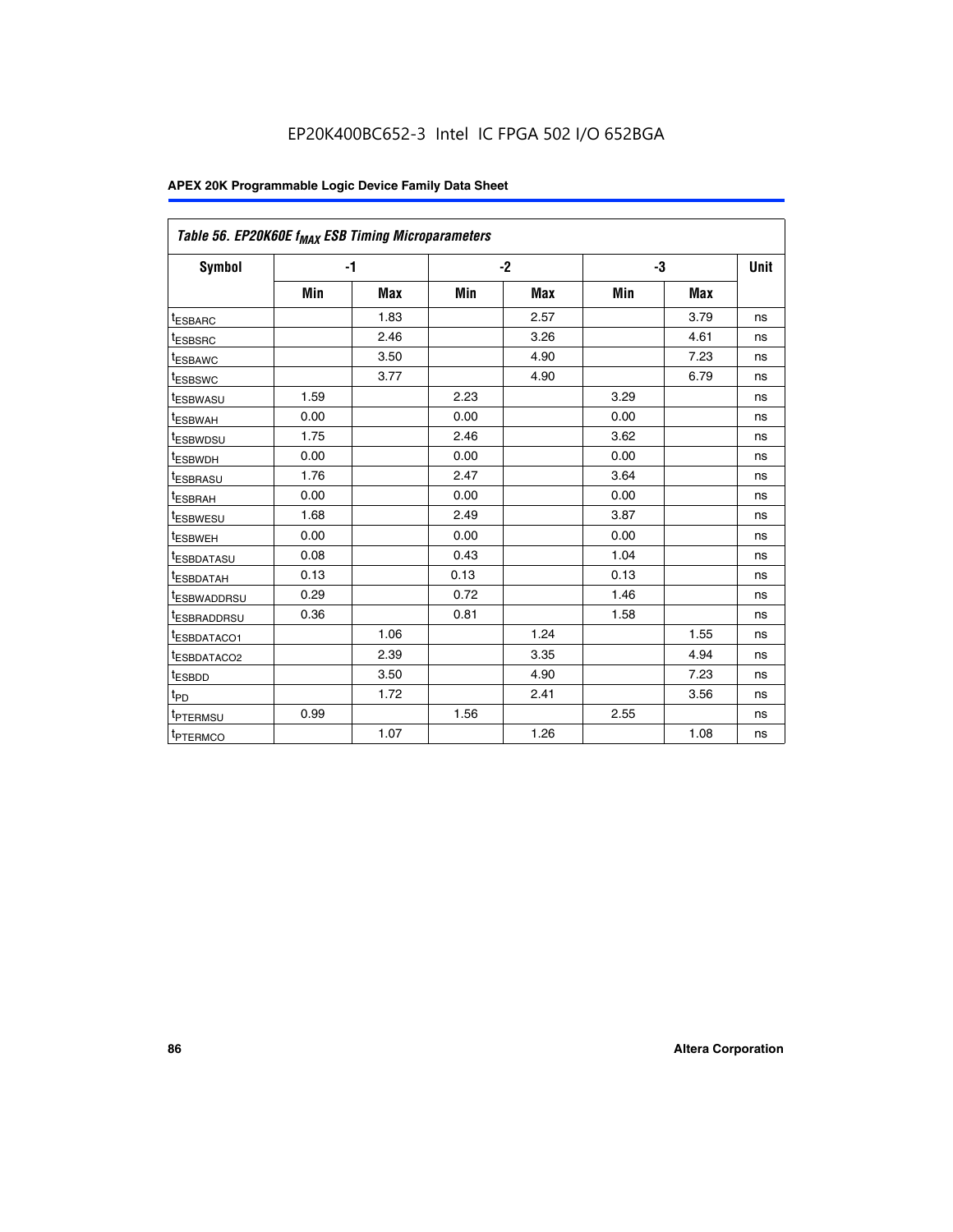| Table 57. EP20K60E f <sub>MAX</sub> Routing Delays |     |      |     |      |     |      |             |  |  |  |  |
|----------------------------------------------------|-----|------|-----|------|-----|------|-------------|--|--|--|--|
| Symbol                                             |     | -1   | -2  |      |     | -3   | <b>Unit</b> |  |  |  |  |
|                                                    | Min | Max  | Min | Max  | Min | Max  |             |  |  |  |  |
| $t_{F1-4}$                                         |     | 0.24 |     | 0.26 |     | 0.30 | ns          |  |  |  |  |
| $t_{F5-20}$                                        |     | 1.45 |     | 1.58 |     | 1.79 | ns          |  |  |  |  |
| $t_{F20+}$                                         |     | 1.96 |     | 2.14 |     | 2.45 | ns          |  |  |  |  |

|                    | Table 58. EP20K60E Minimum Pulse Width Timing Parameters |            |      |            |      |     |             |  |  |  |  |  |  |
|--------------------|----------------------------------------------------------|------------|------|------------|------|-----|-------------|--|--|--|--|--|--|
| Symbol             |                                                          | -1         |      | $-2$       |      | -3  | <b>Unit</b> |  |  |  |  |  |  |
|                    | Min                                                      | <b>Max</b> | Min  | <b>Max</b> | Min  | Max |             |  |  |  |  |  |  |
| $t_{CH}$           | 2.00                                                     |            | 2.50 |            | 2.75 |     | ns          |  |  |  |  |  |  |
| $t_{CL}$           | 2.00                                                     |            | 2.50 |            | 2.75 |     | ns          |  |  |  |  |  |  |
| t <sub>CLRP</sub>  | 0.20                                                     |            | 0.28 |            | 0.41 |     | ns          |  |  |  |  |  |  |
| t <sub>PREP</sub>  | 0.20                                                     |            | 0.28 |            | 0.41 |     | ns          |  |  |  |  |  |  |
| <sup>t</sup> ESBCH | 2.00                                                     |            | 2.50 |            | 2.75 |     | ns          |  |  |  |  |  |  |
| <sup>t</sup> ESBCL | 2.00                                                     |            | 2.50 |            | 2.75 |     | ns          |  |  |  |  |  |  |
| t <sub>ESBWP</sub> | 1.29                                                     |            | 1.80 |            | 2.66 |     | ns          |  |  |  |  |  |  |
| <sup>t</sup> ESBRP | 1.04                                                     |            | 1.45 |            | 2.14 |     | ns          |  |  |  |  |  |  |

| Table 59. EP20K60E External Timing Parameters |      |      |      |      |      |      |      |  |  |  |  |
|-----------------------------------------------|------|------|------|------|------|------|------|--|--|--|--|
| Symbol                                        | -1   |      |      | -2   | -3   |      | Unit |  |  |  |  |
|                                               | Min  | Max  | Min  | Max  | Min  | Max  |      |  |  |  |  |
| $t_{INSU}$                                    | 2.03 |      | 2.12 |      | 2.23 |      | ns   |  |  |  |  |
| t <sub>INH</sub>                              | 0.00 |      | 0.00 |      | 0.00 |      | ns   |  |  |  |  |
| toutco                                        | 2.00 | 4.84 | 2.00 | 5.31 | 2.00 | 5.81 | ns   |  |  |  |  |
| <sup>t</sup> INSUPLL                          | 1.12 |      | 1.15 |      |      |      | ns   |  |  |  |  |
| <sup>t</sup> INHPLL                           | 0.00 |      | 0.00 |      | ۰    |      | ns   |  |  |  |  |
| toutcopll                                     | 0.50 | 3.37 | 0.50 | 3.69 |      |      | ns   |  |  |  |  |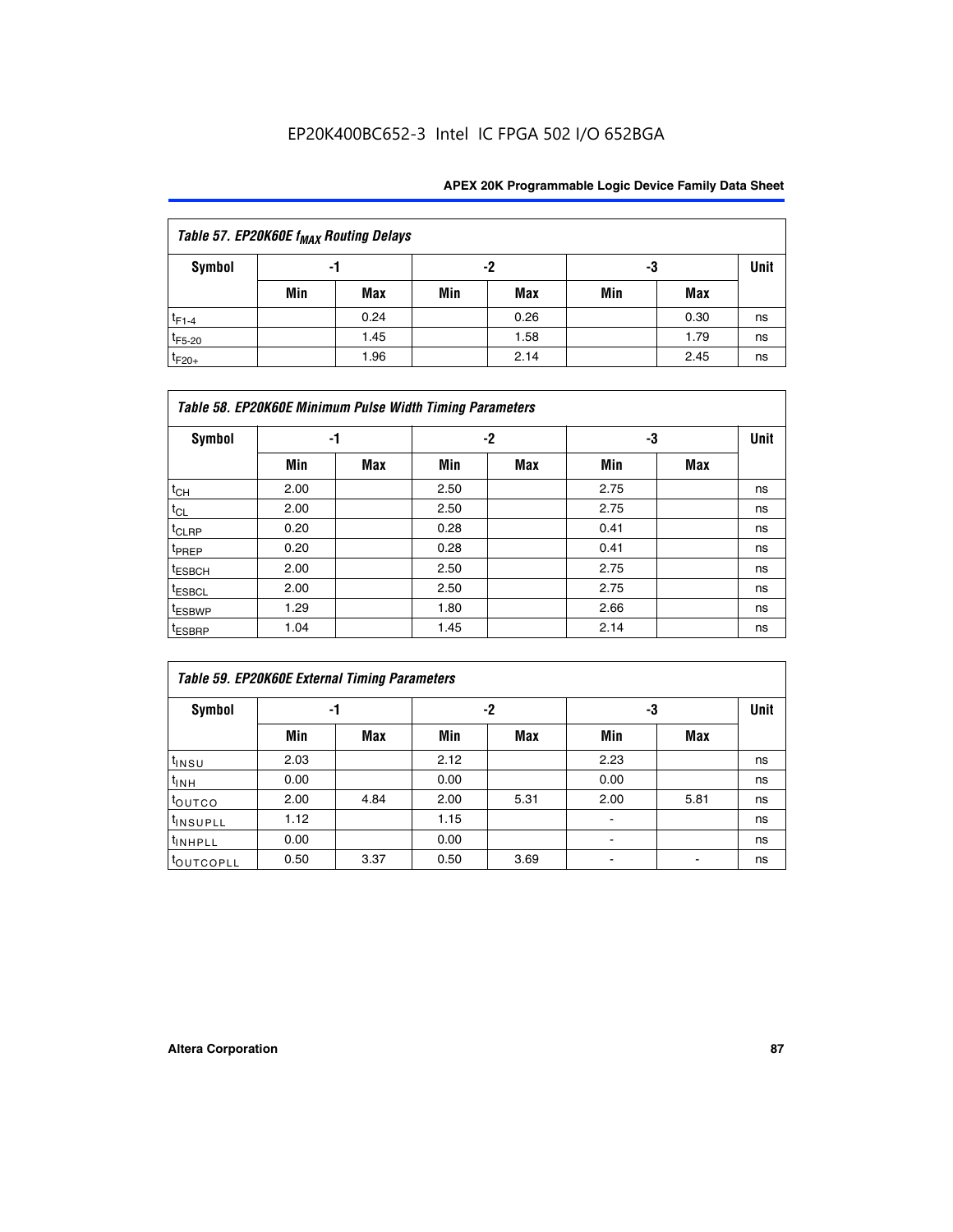| <b>Table 60. EP20K60E External Bidirectional Timing Parameters</b> |      |      |      |            |      |      |      |  |  |  |  |
|--------------------------------------------------------------------|------|------|------|------------|------|------|------|--|--|--|--|
| Symbol                                                             | -1   |      |      | $-2$       |      | -3   | Unit |  |  |  |  |
|                                                                    | Min  | Max  | Min  | <b>Max</b> | Min  | Max  |      |  |  |  |  |
| <sup>t</sup> insubidir                                             | 2.77 |      | 2.91 |            | 3.11 |      | ns   |  |  |  |  |
| <sup>t</sup> inhbidir                                              | 0.00 |      | 0.00 |            | 0.00 |      | ns   |  |  |  |  |
| <sup>t</sup> OUTCOBIDIR                                            | 2.00 | 4.84 | 2.00 | 5.31       | 2.00 | 5.81 | ns   |  |  |  |  |
| <sup>t</sup> xzbidir                                               |      | 6.47 |      | 7.44       |      | 8.65 | ns   |  |  |  |  |
| <sup>t</sup> zxbidir                                               |      | 6.47 |      | 7.44       |      | 8.65 | ns   |  |  |  |  |
| <sup>t</sup> insubidirpll                                          | 3.44 |      | 3.24 |            |      |      | ns   |  |  |  |  |
| <sup>t</sup> inhbidirpll                                           | 0.00 |      | 0.00 |            |      |      | ns   |  |  |  |  |
| t <sub>outcobidirpll</sub>                                         | 0.50 | 3.37 | 0.50 | 3.69       |      |      | ns   |  |  |  |  |
| <sup>t</sup> xzbidirpll                                            |      | 5.00 |      | 5.82       |      |      | ns   |  |  |  |  |
| <sup>t</sup> zxbidirpll                                            |      | 5.00 |      | 5.82       |      |      | ns   |  |  |  |  |

Tables 61 through 66 describe  $f_{MAX}$  LE Timing Microparameters, *fMAX* ESB Timing Microparameters, *fMAX* Routing Delays, Minimum Pulse Width Timing Parameters, External Timing Parameters, and External Bidirectional Timing Parameters for EP20K100E APEX 20KE devices.

| Table 61. EP20K100E f <sub>MAX</sub> LE Timing Microparameters |      |      |      |            |      |            |             |  |  |  |  |
|----------------------------------------------------------------|------|------|------|------------|------|------------|-------------|--|--|--|--|
| <b>Symbol</b>                                                  |      | -1   |      | -2         |      | -3         | <b>Unit</b> |  |  |  |  |
|                                                                | Min  | Max  | Min  | <b>Max</b> | Min  | <b>Max</b> |             |  |  |  |  |
| $t_{\text{SU}}$                                                | 0.25 |      | 0.25 |            | 0.25 |            | ns          |  |  |  |  |
| tμ                                                             | 0.25 |      | 0.25 |            | 0.25 |            | ns          |  |  |  |  |
| $t_{CO}$                                                       |      | 0.28 |      | 0.28       |      | 0.34       | ns          |  |  |  |  |
| t <sub>LUT</sub>                                               |      | 0.80 |      | 0.95       |      | 1.13       | ns          |  |  |  |  |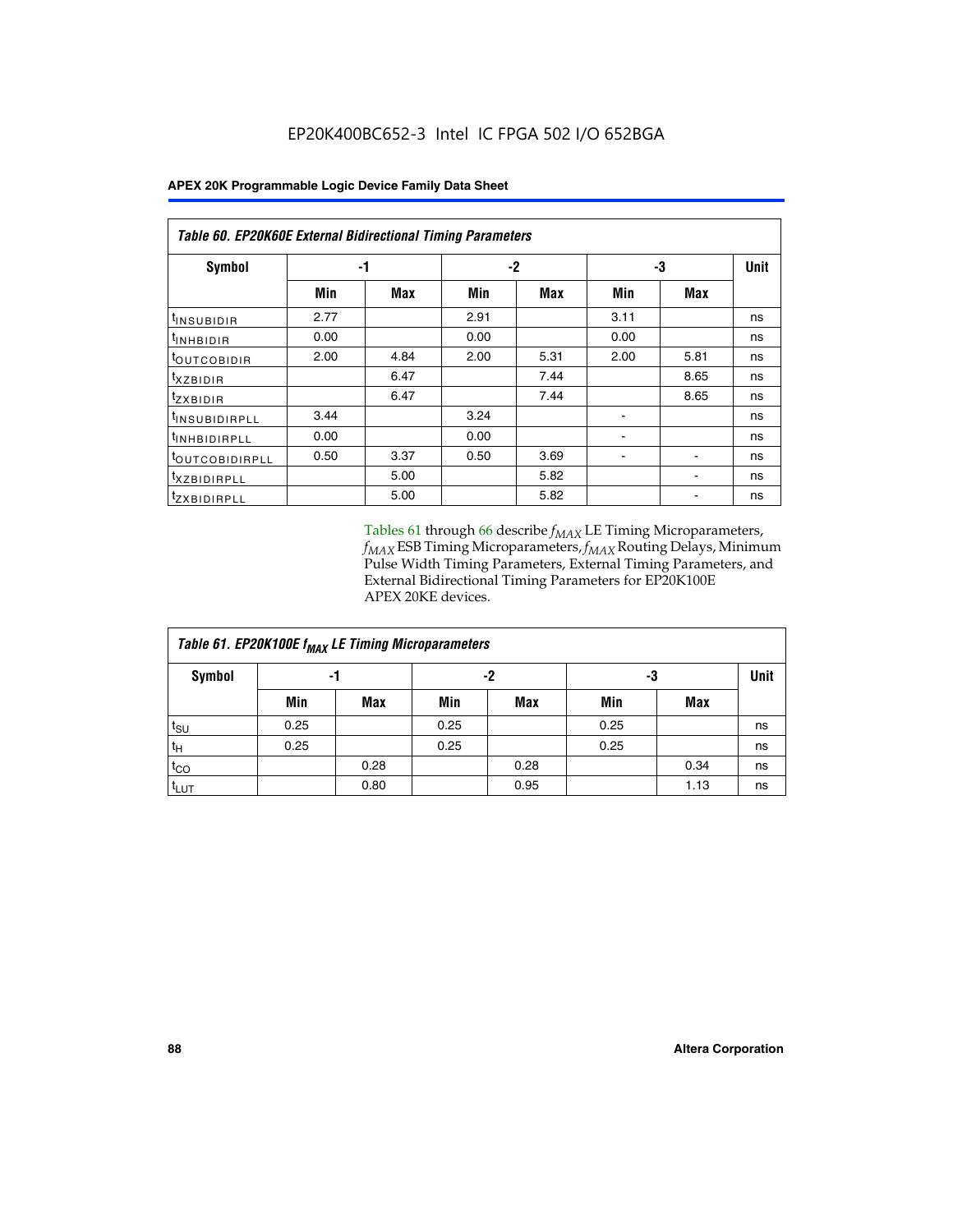|                         | Table 62. EP20K100E f <sub>MAX</sub> ESB Timing Microparameters |            |         |      |         |            |             |  |  |  |  |
|-------------------------|-----------------------------------------------------------------|------------|---------|------|---------|------------|-------------|--|--|--|--|
| <b>Symbol</b>           |                                                                 | $-1$       |         | $-2$ |         | -3         | <b>Unit</b> |  |  |  |  |
|                         | Min                                                             | <b>Max</b> | Min     | Max  | Min     | <b>Max</b> |             |  |  |  |  |
| <sup>t</sup> ESBARC     |                                                                 | 1.61       |         | 1.84 |         | 1.97       | ns          |  |  |  |  |
| <sup>t</sup> ESBSRC     |                                                                 | 2.57       |         | 2.97 |         | 3.20       | ns          |  |  |  |  |
| <sup>t</sup> ESBAWC     |                                                                 | 0.52       |         | 4.09 |         | 4.39       | ns          |  |  |  |  |
| <sup>t</sup> ESBSWC     |                                                                 | 3.17       |         | 3.78 |         | 4.09       | ns          |  |  |  |  |
| <sup>t</sup> ESBWASU    | 0.56                                                            |            | 6.41    |      | 0.63    |            | ns          |  |  |  |  |
| <sup>t</sup> ESBWAH     | 0.48                                                            |            | 0.54    |      | 0.55    |            | ns          |  |  |  |  |
| <sup>t</sup> ESBWDSU    | 0.71                                                            |            | 0.80    |      | 0.81    |            | ns          |  |  |  |  |
| t <sub>ESBWDH</sub>     | .048                                                            |            | 0.54    |      | 0.55    |            | ns          |  |  |  |  |
| <sup>t</sup> ESBRASU    | 1.57                                                            |            | 1.75    |      | 1.87    |            | ns          |  |  |  |  |
| t <sub>ESBRAH</sub>     | 0.00                                                            |            | 0.00    |      | 0.20    |            | ns          |  |  |  |  |
| <b>ESBWESU</b>          | 1.54                                                            |            | 1.72    |      | 1.80    |            | ns          |  |  |  |  |
| t <sub>ESBWEH</sub>     | 0.00                                                            |            | 0.00    |      | 0.00    |            | ns          |  |  |  |  |
| <sup>t</sup> ESBDATASU  | $-0.16$                                                         |            | $-0.20$ |      | $-0.20$ |            | ns          |  |  |  |  |
| <sup>t</sup> ESBDATAH   | 0.13                                                            |            | 0.13    |      | 0.13    |            | ns          |  |  |  |  |
| <sup>t</sup> ESBWADDRSU | 0.12                                                            |            | 0.08    |      | 0.13    |            | ns          |  |  |  |  |
| <sup>t</sup> ESBRADDRSU | 0.17                                                            |            | 0.15    |      | 0.19    |            | ns          |  |  |  |  |
| ESBDATACO1              |                                                                 | 1.20       |         | 1.39 |         | 1.52       | ns          |  |  |  |  |
| <sup>t</sup> ESBDATACO2 |                                                                 | 2.54       |         | 2.99 |         | 3.22       | ns          |  |  |  |  |
| <sup>t</sup> ESBDD      |                                                                 | 3.06       |         | 3.56 |         | 3.85       | ns          |  |  |  |  |
| t <sub>PD</sub>         |                                                                 | 1.73       |         | 2.02 |         | 2.20       | ns          |  |  |  |  |
| t <sub>PTERMSU</sub>    | 1.11                                                            |            | 1.26    |      | 1.38    |            | ns          |  |  |  |  |
| <sup>t</sup> PTERMCO    |                                                                 | 1.19       |         | 1.40 |         | 1.08       | ns          |  |  |  |  |

| Table 63. EP20K100E f <sub>MAX</sub> Routing Delays |                |      |     |            |     |      |             |  |  |  |
|-----------------------------------------------------|----------------|------|-----|------------|-----|------|-------------|--|--|--|
| Symbol                                              | -2<br>-3<br>-1 |      |     |            |     |      | <b>Unit</b> |  |  |  |
|                                                     | Min            | Max  | Min | <b>Max</b> | Min | Max  |             |  |  |  |
| $t_{F1-4}$                                          |                | 0.24 |     | 0.27       |     | 0.29 | ns          |  |  |  |
| $t_{F5-20}$                                         |                | 1.04 |     | 1.26       |     | 1.52 | ns          |  |  |  |
| $t_{F20+}$                                          |                | 1.12 |     | 1.36       |     | 1.86 | ns          |  |  |  |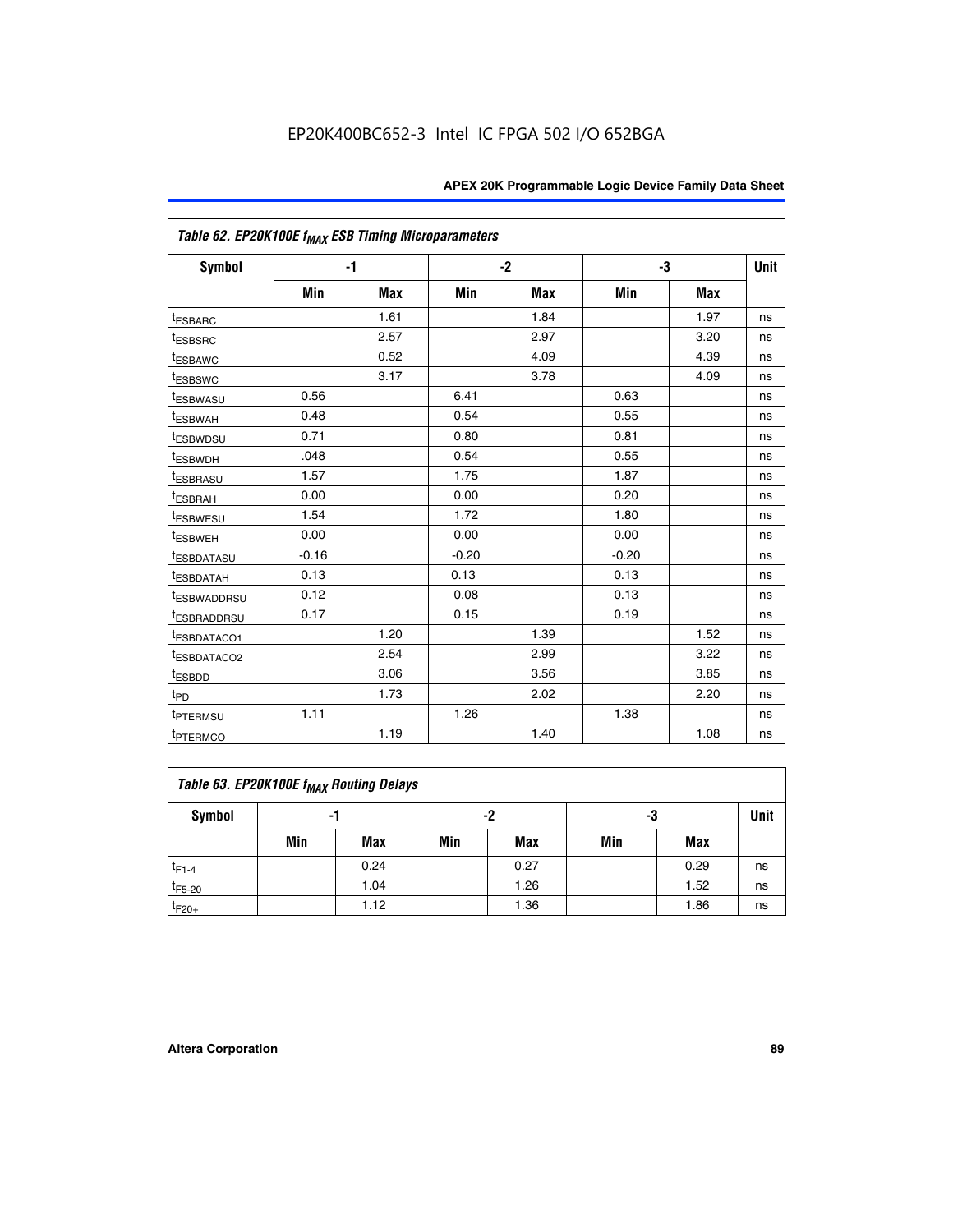|                    | Table 64. EP20K100E Minimum Pulse Width Timing Parameters |            |      |            |      |            |             |  |  |  |  |  |  |
|--------------------|-----------------------------------------------------------|------------|------|------------|------|------------|-------------|--|--|--|--|--|--|
| <b>Symbol</b>      | -1                                                        |            |      | $-2$       | -3   |            | <b>Unit</b> |  |  |  |  |  |  |
|                    | Min                                                       | <b>Max</b> | Min  | <b>Max</b> | Min  | <b>Max</b> |             |  |  |  |  |  |  |
| $t_{CH}$           | 2.00                                                      |            | 2.00 |            | 2.00 |            | ns          |  |  |  |  |  |  |
| $t_{CL}$           | 2.00                                                      |            | 2.00 |            | 2.00 |            | ns          |  |  |  |  |  |  |
| t <sub>CLRP</sub>  | 0.20                                                      |            | 0.20 |            | 0.20 |            | ns          |  |  |  |  |  |  |
| <sup>t</sup> PREP  | 0.20                                                      |            | 0.20 |            | 0.20 |            | ns          |  |  |  |  |  |  |
| <sup>t</sup> ESBCH | 2.00                                                      |            | 2.00 |            | 2.00 |            | ns          |  |  |  |  |  |  |
| <sup>t</sup> ESBCL | 2.00                                                      |            | 2.00 |            | 2.00 |            | ns          |  |  |  |  |  |  |
| <sup>t</sup> ESBWP | 1.29                                                      |            | 1.53 |            | 1.66 |            | ns          |  |  |  |  |  |  |
| <sup>t</sup> ESBRP | 1.11                                                      |            | 1.29 |            | 1.41 |            | ns          |  |  |  |  |  |  |

| Table 65. EP20K100E External Timing Parameters |      |            |      |            |                |            |    |  |  |  |  |
|------------------------------------------------|------|------------|------|------------|----------------|------------|----|--|--|--|--|
| <b>Symbol</b>                                  | -1   |            |      | -2         |                | -3         |    |  |  |  |  |
|                                                | Min  | <b>Max</b> | Min  | <b>Max</b> | Min            | <b>Max</b> |    |  |  |  |  |
| $t_{INSU}$                                     | 2.23 |            | 2.32 |            | 2.43           |            | ns |  |  |  |  |
| $t_{\rm INH}$                                  | 0.00 |            | 0.00 |            | 0.00           |            | ns |  |  |  |  |
| toutco                                         | 2.00 | 4.86       | 2.00 | 5.35       | 2.00           | 5.84       | ns |  |  |  |  |
| <sup>t</sup> INSUPLL                           | 1.58 |            | 1.66 |            |                |            | ns |  |  |  |  |
| <sup>t</sup> INHPLL                            | 0.00 |            | 0.00 |            | $\blacksquare$ |            | ns |  |  |  |  |
| <b>LOUTCOPLL</b>                               | 0.50 | 2.96       | 0.50 | 3.29       | -              |            | ns |  |  |  |  |

| <b>Table 66. EP20K100E External Bidirectional Timing Parameters</b> |      |      |      |      |      |                          |             |  |  |  |
|---------------------------------------------------------------------|------|------|------|------|------|--------------------------|-------------|--|--|--|
| Symbol                                                              | -1   |      | -2   |      | -3   |                          | <b>Unit</b> |  |  |  |
|                                                                     | Min  | Max  | Min  | Max  | Min  | Max                      |             |  |  |  |
| <sup>t</sup> INSUBIDIR                                              | 2.74 |      | 2.96 |      | 3.19 |                          | ns          |  |  |  |
| <sup>t</sup> INHBIDIR                                               | 0.00 |      | 0.00 |      | 0.00 |                          | ns          |  |  |  |
| <b>LOUTCOBIDIR</b>                                                  | 2.00 | 4.86 | 2.00 | 5.35 | 2.00 | 5.84                     | ns          |  |  |  |
| txzBIDIR                                                            |      | 5.00 |      | 5.48 |      | 5.89                     | ns          |  |  |  |
| <sup>t</sup> zxbidir                                                |      | 5.00 |      | 5.48 |      | 5.89                     | ns          |  |  |  |
| <sup>t</sup> INSUBIDIRPLL                                           | 4.64 |      | 5.03 |      |      |                          | ns          |  |  |  |
| <sup>t</sup> INHBIDIRPLL                                            | 0.00 |      | 0.00 |      |      |                          | ns          |  |  |  |
| <b><i>LOUTCOBIDIRPLL</i></b>                                        | 0.50 | 2.96 | 0.50 | 3.29 |      | $\overline{\phantom{a}}$ | ns          |  |  |  |
| <sup>t</sup> XZBIDIRPLL                                             |      | 3.10 |      | 3.42 |      |                          | ns          |  |  |  |
| <sup>I</sup> ZXBIDIRPLL                                             |      | 3.10 |      | 3.42 |      |                          | ns          |  |  |  |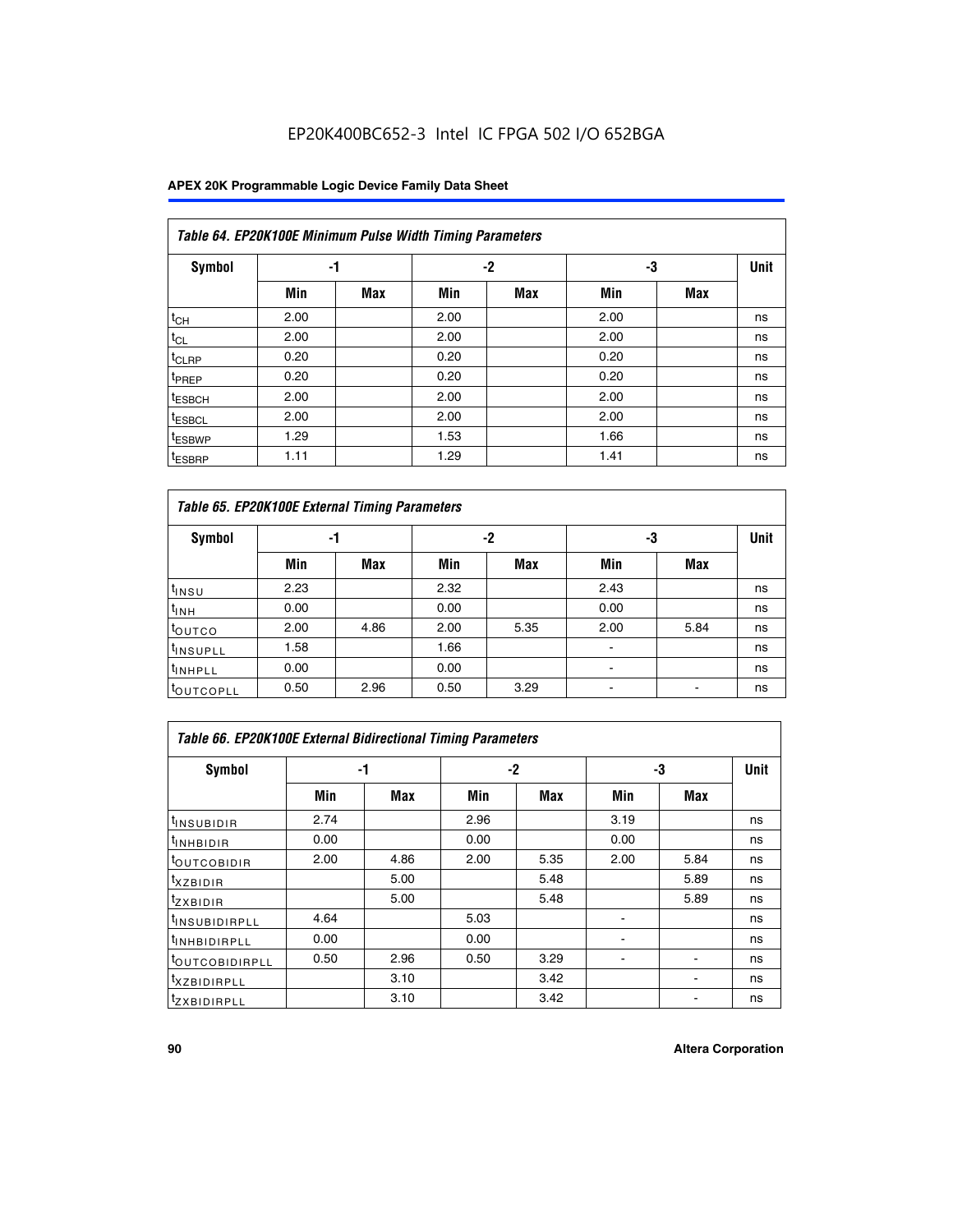Tables 67 through 72 describe *f<sub>MAX</sub>* LE Timing Microparameters, *f<sub>MAX</sub>* ESB Timing Microparameters, *f<sub>MAX</sub>* Routing Delays, Minimum Pulse Width Timing Parameters, External Timing Parameters, and External Bidirectional Timing Parameters for EP20K160E APEX 20KE devices.

|                  | Table 67. EP20K160E f <sub>MAX</sub> LE Timing Microparameters |            |      |            |      |      |             |  |  |  |  |  |
|------------------|----------------------------------------------------------------|------------|------|------------|------|------|-------------|--|--|--|--|--|
| Symbol           | -1                                                             |            |      | -2         | -3   |      | <b>Unit</b> |  |  |  |  |  |
|                  | Min                                                            | <b>Max</b> | Min  | <b>Max</b> | Min  | Max  |             |  |  |  |  |  |
| $t_{\text{SU}}$  | 0.22                                                           |            | 0.24 |            | 0.26 |      | ns          |  |  |  |  |  |
| $t_H$            | 0.22                                                           |            | 0.24 |            | 0.26 |      | ns          |  |  |  |  |  |
| $t_{CO}$         |                                                                | 0.25       |      | 0.31       |      | 0.35 | ns          |  |  |  |  |  |
| t <sub>lut</sub> |                                                                | 0.69       |      | 0.88       |      | 1.12 | ns          |  |  |  |  |  |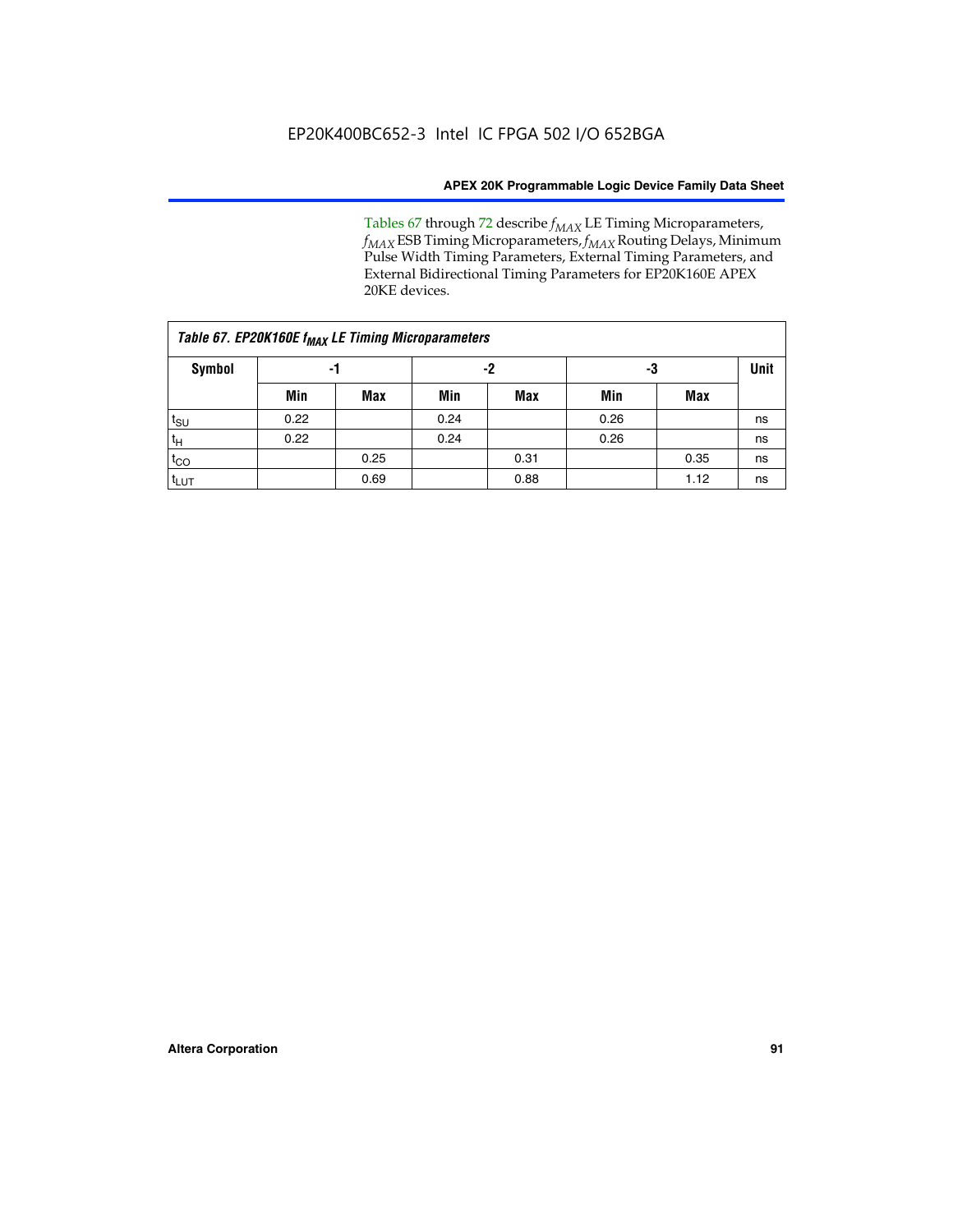| Table 68. EP20K160E f <sub>MAX</sub> ESB Timing Microparameters |         |            |         |            |      |      |      |
|-----------------------------------------------------------------|---------|------------|---------|------------|------|------|------|
| <b>Symbol</b>                                                   |         | $-1$       |         | $-2$       |      | -3   | Unit |
|                                                                 | Min     | <b>Max</b> | Min     | <b>Max</b> | Min  | Max  |      |
| <sup>t</sup> ESBARC                                             |         | 1.65       |         | 2.02       |      | 2.11 | ns   |
| t <sub>ESBSRC</sub>                                             |         | 2.21       |         | 2.70       |      | 3.11 | ns   |
| <sup>t</sup> ESBAWC                                             |         | 3.04       |         | 3.79       |      | 4.42 | ns   |
| t <sub>ESBSWC</sub>                                             |         | 2.81       |         | 3.56       |      | 4.10 | ns   |
| <sup>t</sup> ESBWASU                                            | 0.54    |            | 0.66    |            | 0.73 |      | ns   |
| <sup>t</sup> ESBWAH                                             | 0.36    |            | 0.45    |            | 0.47 |      | ns   |
| t <sub>ESBWDSU</sub>                                            | 0.68    |            | 0.81    |            | 0.94 |      | ns   |
| <sup>t</sup> ESBWDH                                             | 0.36    |            | 0.45    |            | 0.47 |      | ns   |
| t <sub>ESBRASU</sub>                                            | 1.58    |            | 1.87    |            | 2.06 |      | ns   |
| <sup>t</sup> ESBRAH                                             | 0.00    |            | 0.00    |            | 0.01 |      | ns   |
| <sup>t</sup> ESBWESU                                            | 1.41    |            | 1.71    |            | 2.00 |      | ns   |
| t <sub>ESBWEH</sub>                                             | 0.00    |            | 0.00    |            | 0.00 |      | ns   |
| t <sub>ESBDATASU</sub>                                          | $-0.02$ |            | $-0.03$ |            | 0.09 |      | ns   |
| t <sub>ESBDATAH</sub>                                           | 0.13    |            | 0.13    |            | 0.13 |      | ns   |
| t <sub>ESBWADDRSU</sub>                                         | 0.14    |            | 0.17    |            | 0.35 |      | ns   |
| <sup>t</sup> ESBRADDRSU                                         | 0.21    |            | 0.27    |            | 0.43 |      | ns   |
| <sup>I</sup> ESBDATACO1                                         |         | 1.04       |         | 1.30       |      | 1.46 | ns   |
| t <sub>ESBDATACO2</sub>                                         |         | 2.15       |         | 2.70       |      | 3.16 | ns   |
| <sup>t</sup> ESBDD                                              |         | 2.69       |         | 3.35       |      | 3.97 | ns   |
| $t_{\mathsf{PD}}$                                               |         | 1.55       |         | 1.93       |      | 2.29 | ns   |
| t <sub>PTERMSU</sub>                                            | 1.01    |            | 1.23    |            | 1.52 |      | ns   |
| t <sub>PTERMCO</sub>                                            |         | 1.06       |         | 1.32       |      | 1.04 | ns   |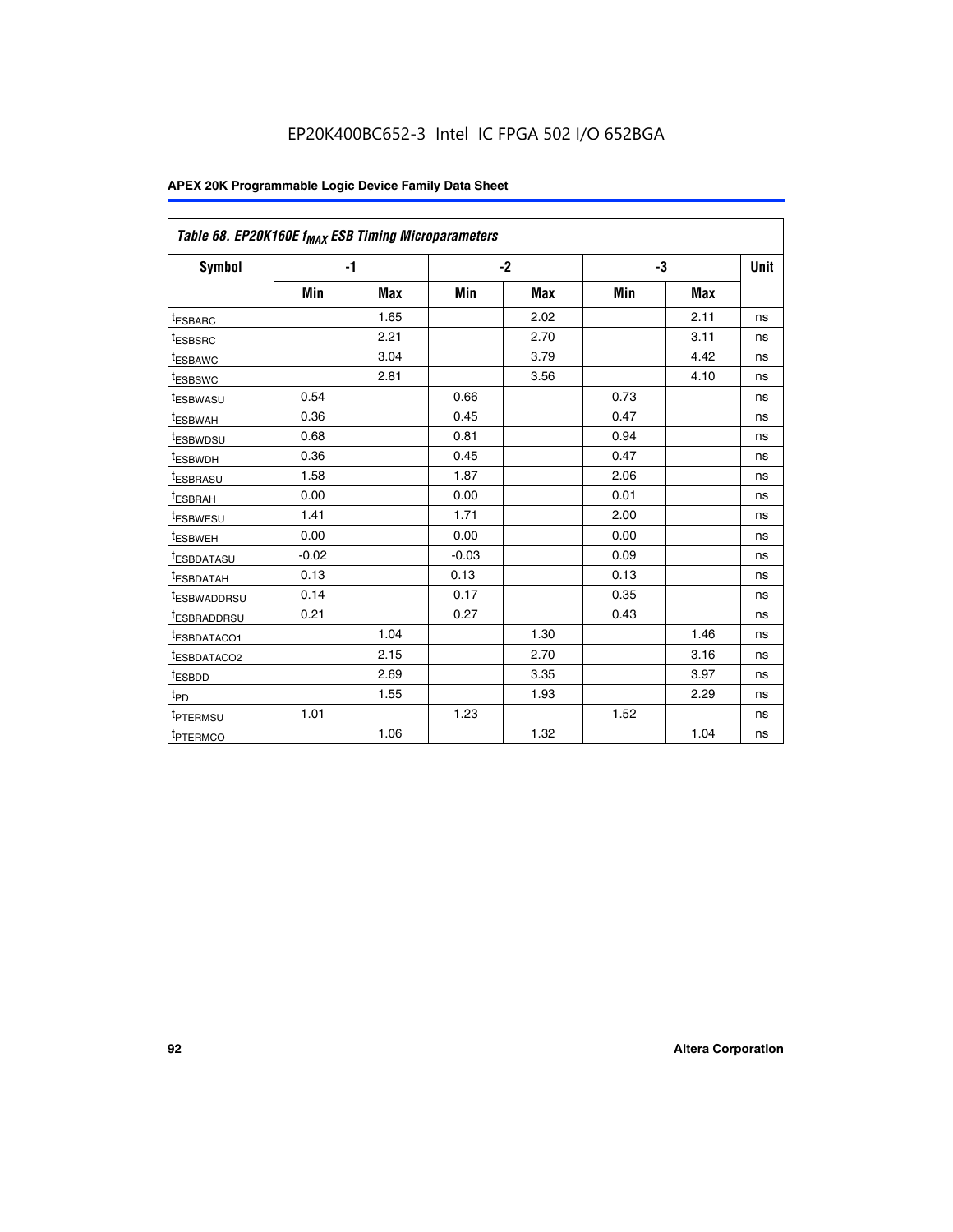| Table 69. EP20K160E f <sub>MAX</sub> Routing Delays |     |      |     |      |     |      |             |  |  |  |
|-----------------------------------------------------|-----|------|-----|------|-----|------|-------------|--|--|--|
| Symbol                                              |     | -1   |     | -2   | -3  |      | <b>Unit</b> |  |  |  |
|                                                     | Min | Max  | Min | Max  | Min | Max  |             |  |  |  |
| $t_{F1-4}$                                          |     | 0.25 |     | 0.26 |     | 0.28 | ns          |  |  |  |
| $t_{F5-20}$                                         |     | 1.00 |     | 1.18 |     | 1.35 | ns          |  |  |  |
| $t_{F20+}$                                          |     | 1.95 |     | 2.19 |     | 2.30 | ns          |  |  |  |

|                    | Table 70. EP20K160E Minimum Pulse Width Timing Parameters |            |      |            |      |     |             |  |  |  |  |
|--------------------|-----------------------------------------------------------|------------|------|------------|------|-----|-------------|--|--|--|--|
| <b>Symbol</b>      |                                                           | -1         |      | -2         |      | -3  | <b>Unit</b> |  |  |  |  |
|                    | Min                                                       | <b>Max</b> | Min  | <b>Max</b> | Min  | Max |             |  |  |  |  |
| $t_{CH}$           | 1.34                                                      |            | 1.43 |            | 1.55 |     | ns          |  |  |  |  |
| $t_{CL}$           | 1.34                                                      |            | 1.43 |            | 1.55 |     | ns          |  |  |  |  |
| $t_{CLRP}$         | 0.18                                                      |            | 0.19 |            | 0.21 |     | ns          |  |  |  |  |
| t <sub>PREP</sub>  | 0.18                                                      |            | 0.19 |            | 0.21 |     | ns          |  |  |  |  |
| <sup>t</sup> ESBCH | 1.34                                                      |            | 1.43 |            | 1.55 |     | ns          |  |  |  |  |
| <sup>t</sup> ESBCL | 1.34                                                      |            | 1.43 |            | 1.55 |     | ns          |  |  |  |  |
| <sup>t</sup> ESBWP | 1.15                                                      |            | 1.45 |            | 1.73 |     | ns          |  |  |  |  |
| <sup>t</sup> ESBRP | 0.93                                                      |            | 1.15 |            | 1.38 |     | ns          |  |  |  |  |

|                      | Table 71. EP20K160E External Timing Parameters |      |      |      |                          |      |    |  |  |  |  |  |
|----------------------|------------------------------------------------|------|------|------|--------------------------|------|----|--|--|--|--|--|
| Symbol               | -1                                             |      |      | -2   |                          | -3   |    |  |  |  |  |  |
|                      | Min                                            | Max  | Min  | Max  | Min                      | Max  |    |  |  |  |  |  |
| t <sub>INSU</sub>    | 2.23                                           |      | 2.34 |      | 2.47                     |      | ns |  |  |  |  |  |
| $t_{\text{INH}}$     | 0.00                                           |      | 0.00 |      | 0.00                     |      | ns |  |  |  |  |  |
| toutco               | 2.00                                           | 5.07 | 2.00 | 5.59 | 2.00                     | 6.13 | ns |  |  |  |  |  |
| t <sub>INSUPLL</sub> | 2.12                                           |      | 2.07 |      | $\overline{\phantom{a}}$ |      | ns |  |  |  |  |  |
| <sup>t</sup> INHPLL  | 0.00                                           |      | 0.00 |      | ۰                        |      | ns |  |  |  |  |  |
| <b>COUTCOPLL</b>     | 0.50                                           | 3.00 | 0.50 | 3.35 |                          |      | ns |  |  |  |  |  |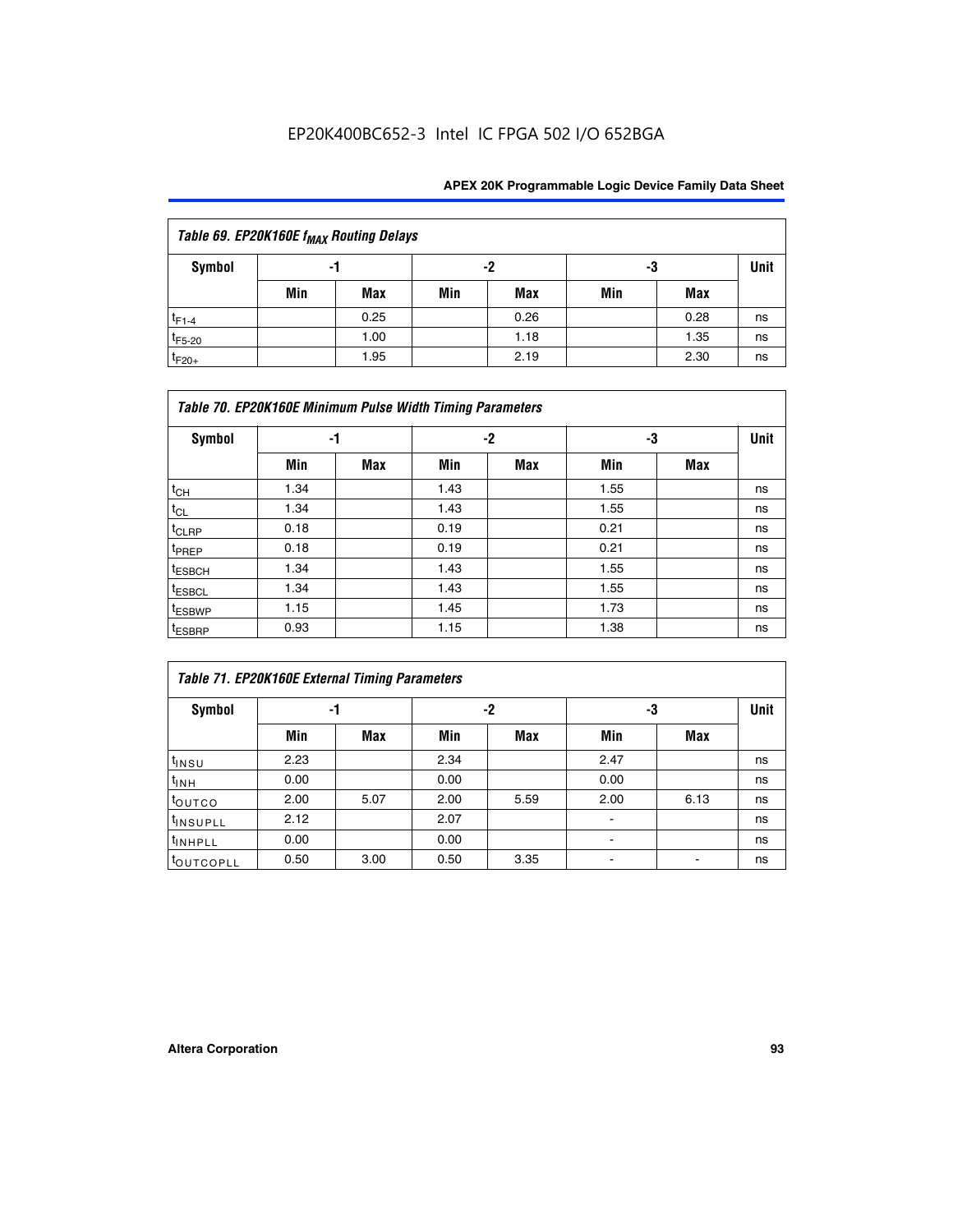|                                | Table 72. EP20K160E External Bidirectional Timing Parameters |      |      |      |      |      |             |  |  |  |  |
|--------------------------------|--------------------------------------------------------------|------|------|------|------|------|-------------|--|--|--|--|
| Symbol                         | -1                                                           |      |      | $-2$ |      | -3   | <b>Unit</b> |  |  |  |  |
|                                | Min                                                          | Max  | Min  | Max  | Min  | Max  |             |  |  |  |  |
| <sup>t</sup> INSUB <u>IDIR</u> | 2.86                                                         |      | 3.24 |      | 3.54 |      | ns          |  |  |  |  |
| <b>UNHBIDIR</b>                | 0.00                                                         |      | 0.00 |      | 0.00 |      | ns          |  |  |  |  |
| <b>LOUTCOBIDIR</b>             | 2.00                                                         | 5.07 | 2.00 | 5.59 | 2.00 | 6.13 | ns          |  |  |  |  |
| KZBIDIR                        |                                                              | 7.43 |      | 8.23 |      | 8.58 | ns          |  |  |  |  |
| <sup>t</sup> zxbidir           |                                                              | 7.43 |      | 8.23 |      | 8.58 | ns          |  |  |  |  |
| <sup>t</sup> INSUBIDIRPLL      | 4.93                                                         |      | 5.48 |      |      |      | ns          |  |  |  |  |
| <sup>I</sup> INHBIDIRPLL       | 0.00                                                         |      | 0.00 |      | ٠    |      | ns          |  |  |  |  |
| <b><i>LOUTCOBIDIRPLL</i></b>   | 0.50                                                         | 3.00 | 0.50 | 3.35 |      |      | ns          |  |  |  |  |
| <sup>T</sup> XZBIDIRPLL        |                                                              | 5.36 |      | 5.99 |      |      | ns          |  |  |  |  |
| <sup>t</sup> ZXBIDIRPLL        |                                                              | 5.36 |      | 5.99 |      |      | ns          |  |  |  |  |

Tables 73 through 78 describe  $f_{MAX}$  LE Timing Microparameters,  $f_{MAX}$ ESB Timing Microparameters, *f<sub>MAX</sub>* Routing Delays, Minimum Pulse Width Timing Parameters, External Timing Parameters, and External Bidirectional Timing Parameters for EP20K200E APEX 20KE devices.

| Table 73. EP20K200E f <sub>MAX</sub> LE Timing Microparameters |      |      |      |            |      |      |    |  |  |  |  |
|----------------------------------------------------------------|------|------|------|------------|------|------|----|--|--|--|--|
| <b>Symbol</b>                                                  |      | -1   |      | -2<br>-3   |      |      |    |  |  |  |  |
|                                                                | Min  | Max  | Min  | <b>Max</b> | Min  | Max  |    |  |  |  |  |
| t <sub>SU</sub>                                                | 0.23 |      | 0.24 |            | 0.26 |      | ns |  |  |  |  |
| tμ                                                             | 0.23 |      | 0.24 |            | 0.26 |      | ns |  |  |  |  |
| $t_{CO}$                                                       |      | 0.26 |      | 0.31       |      | 0.36 | ns |  |  |  |  |
| t <sub>LUT</sub>                                               |      | 0.70 |      | 0.90       |      | 1.14 | ns |  |  |  |  |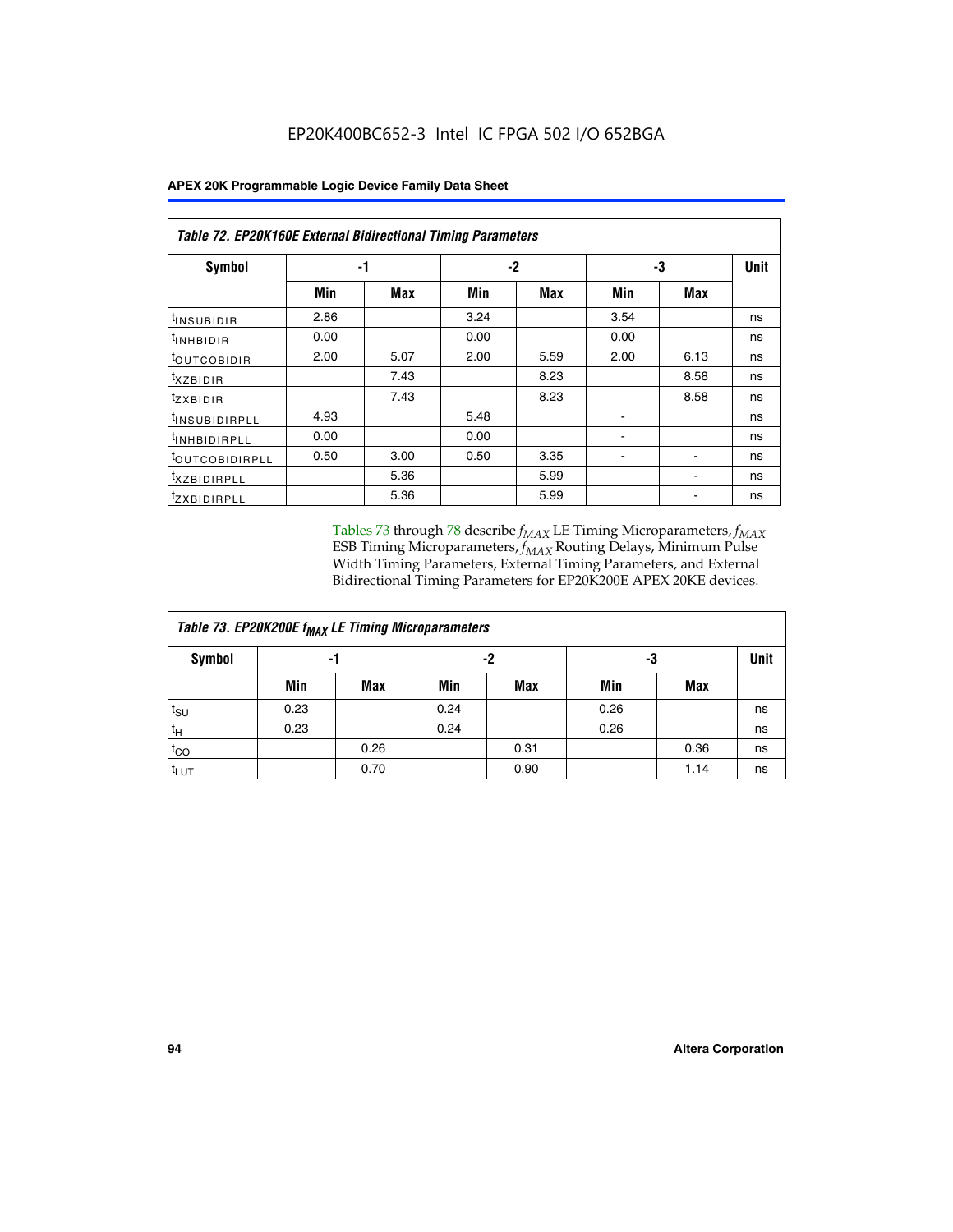|                                     | Table 74. EP20K200E f <sub>MAX</sub> ESB Timing Microparameters |            |         |            |      |            |      |  |  |  |  |
|-------------------------------------|-----------------------------------------------------------------|------------|---------|------------|------|------------|------|--|--|--|--|
| Symbol                              |                                                                 | $-1$       |         | $-2$       |      | -3         | Unit |  |  |  |  |
|                                     | Min                                                             | <b>Max</b> | Min     | <b>Max</b> | Min  | <b>Max</b> |      |  |  |  |  |
| <sup>t</sup> ESBARC                 |                                                                 | 1.68       |         | 2.06       |      | 2.24       | ns   |  |  |  |  |
| <sup>t</sup> ESBSRC                 |                                                                 | 2.27       |         | 2.77       |      | 3.18       | ns   |  |  |  |  |
| t <sub>ESBAWC</sub>                 |                                                                 | 3.10       |         | 3.86       |      | 4.50       | ns   |  |  |  |  |
| <sup>t</sup> ESBSWC                 |                                                                 | 2.90       |         | 3.67       |      | 4.21       | ns   |  |  |  |  |
| t <sub>ESBWASU</sub>                | 0.55                                                            |            | 0.67    |            | 0.74 |            | ns   |  |  |  |  |
| <sup>t</sup> ESBWAH                 | 0.36                                                            |            | 0.46    |            | 0.48 |            | ns   |  |  |  |  |
| <sup>t</sup> ESBWDSU                | 0.69                                                            |            | 0.83    |            | 0.95 |            | ns   |  |  |  |  |
| t <sub>ESBWDH</sub>                 | 0.36                                                            |            | 0.46    |            | 0.48 |            | ns   |  |  |  |  |
| <sup>t</sup> ESBRASU                | 1.61                                                            |            | 1.90    |            | 2.09 |            | ns   |  |  |  |  |
| <sup>t</sup> ESBRAH                 | 0.00                                                            |            | 0.00    |            | 0.01 |            | ns   |  |  |  |  |
| <i>t</i> ESBWESU                    | 1.42                                                            |            | 1.71    |            | 2.01 |            | ns   |  |  |  |  |
| <sup>t</sup> ESBWEH                 | 0.00                                                            |            | 0.00    |            | 0.00 |            | ns   |  |  |  |  |
| <sup>t</sup> ESBDATASU              | $-0.06$                                                         |            | $-0.07$ |            | 0.05 |            | ns   |  |  |  |  |
| <sup>I</sup> ESBDATAH               | 0.13                                                            |            | 0.13    |            | 0.13 |            | ns   |  |  |  |  |
| <sup>t</sup> ESBWADDRSU             | 0.11                                                            |            | 0.13    |            | 0.31 |            | ns   |  |  |  |  |
| <sup>t</sup> ESBRADDRSU             | 0.18                                                            |            | 0.23    |            | 0.39 |            | ns   |  |  |  |  |
| <sup>t</sup> ESBDATACO1             |                                                                 | 1.09       |         | 1.35       |      | 1.51       | ns   |  |  |  |  |
| <sup>t</sup> ESBDATACO <sub>2</sub> |                                                                 | 2.19       |         | 2.75       |      | 3.22       | ns   |  |  |  |  |
| t <sub>ESBDD</sub>                  |                                                                 | 2.75       |         | 3.41       |      | 4.03       | ns   |  |  |  |  |
| $t_{\text{PD}}$                     |                                                                 | 1.58       |         | 1.97       |      | 2.33       | ns   |  |  |  |  |
| <sup>t</sup> PTERMSU                | 1.00                                                            |            | 1.22    |            | 1.51 |            | ns   |  |  |  |  |
| t <sub>PTERMCO</sub>                |                                                                 | 1.10       |         | 1.37       |      | 1.09       | ns   |  |  |  |  |

| Table 75. EP20K200E f <sub>MAX</sub> Routing Delays |     |      |     |            |     |      |             |  |  |  |
|-----------------------------------------------------|-----|------|-----|------------|-----|------|-------------|--|--|--|
| Symbol                                              |     | -1   |     | -2         | -3  |      | <b>Unit</b> |  |  |  |
|                                                     | Min | Max  | Min | <b>Max</b> | Min | Max  |             |  |  |  |
| $t_{F1-4}$                                          |     | 0.25 |     | 0.27       |     | 0.29 | ns          |  |  |  |
| $t_{F5-20}$                                         |     | 1.02 |     | 1.20       |     | 1.41 | ns          |  |  |  |
| $t_{F20+}$                                          |     | 1.99 |     | 2.23       |     | 2.53 | ns          |  |  |  |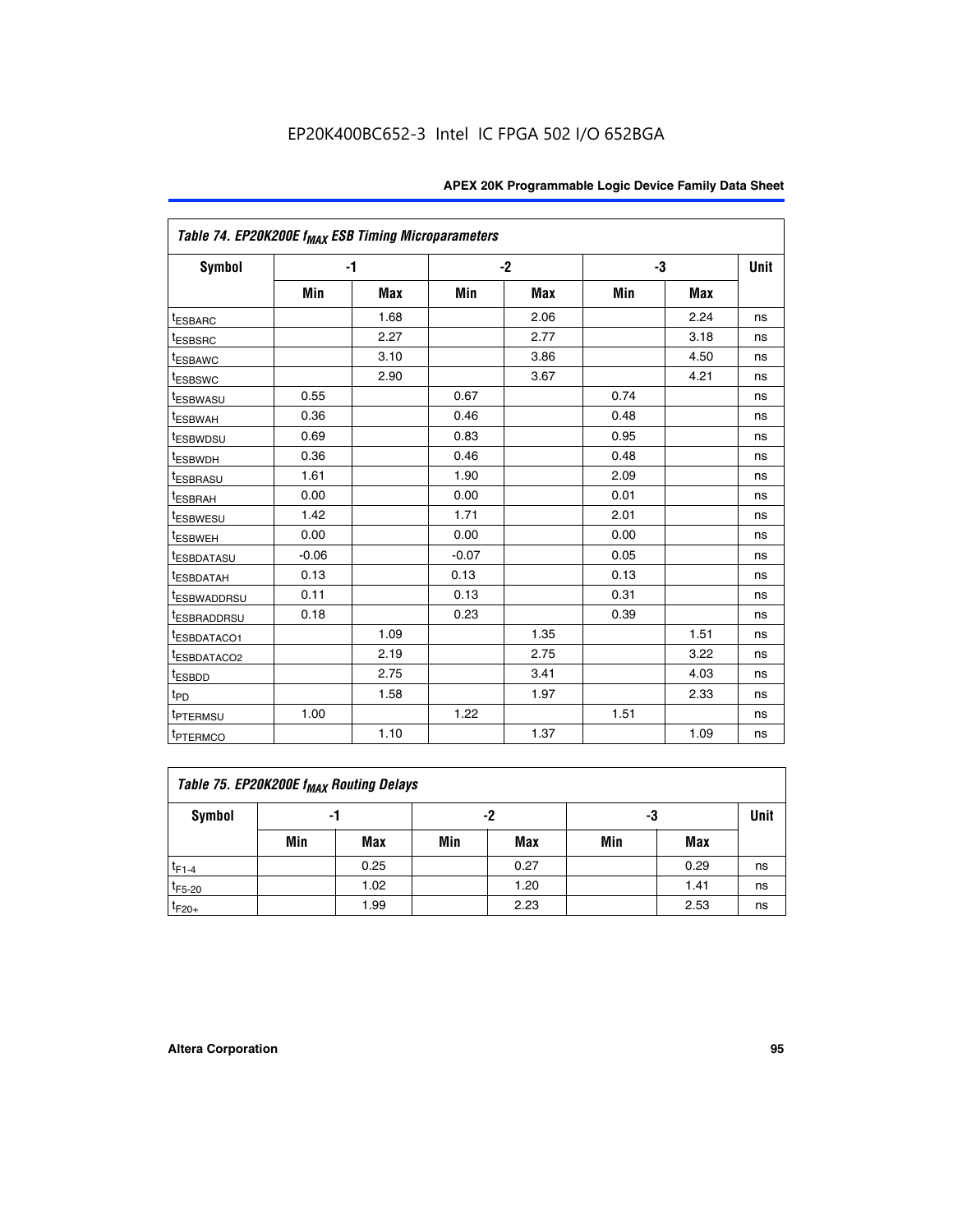|                    | Table 76. EP20K200E Minimum Pulse Width Timing Parameters |            |      |            |      |            |             |  |  |  |  |  |
|--------------------|-----------------------------------------------------------|------------|------|------------|------|------------|-------------|--|--|--|--|--|
| <b>Symbol</b>      | -1                                                        |            |      | $-2$       | -3   |            | <b>Unit</b> |  |  |  |  |  |
|                    | Min                                                       | <b>Max</b> | Min  | <b>Max</b> | Min  | <b>Max</b> |             |  |  |  |  |  |
| $t_{CH}$           | 1.36                                                      |            | 2.44 |            | 2.65 |            | ns          |  |  |  |  |  |
| $t_{CL}$           | 1.36                                                      |            | 2.44 |            | 2.65 |            | ns          |  |  |  |  |  |
| $t_{CLRP}$         | 0.18                                                      |            | 0.19 |            | 0.21 |            | ns          |  |  |  |  |  |
| t <sub>PREP</sub>  | 0.18                                                      |            | 0.19 |            | 0.21 |            | ns          |  |  |  |  |  |
| <sup>t</sup> ESBCH | 1.36                                                      |            | 2.44 |            | 2.65 |            | ns          |  |  |  |  |  |
| t <sub>ESBCL</sub> | 1.36                                                      |            | 2.44 |            | 2.65 |            | ns          |  |  |  |  |  |
| <sup>t</sup> ESBWP | 1.18                                                      |            | 1.48 |            | 1.76 |            | ns          |  |  |  |  |  |
| <sup>t</sup> ESBRP | 0.95                                                      |            | 1.17 |            | 1.41 |            | ns          |  |  |  |  |  |

|                       | Table 77. EP20K200E External Timing Parameters |            |      |            |      |      |    |  |  |  |  |  |
|-----------------------|------------------------------------------------|------------|------|------------|------|------|----|--|--|--|--|--|
| <b>Symbol</b>         |                                                | -1         |      | -2         |      | -3   |    |  |  |  |  |  |
|                       | Min                                            | <b>Max</b> | Min  | <b>Max</b> | Min  | Max  |    |  |  |  |  |  |
| t <sub>INSU</sub>     | 2.24                                           |            | 2.35 |            | 2.47 |      | ns |  |  |  |  |  |
| $t_{\text{INH}}$      | 0.00                                           |            | 0.00 |            | 0.00 |      | ns |  |  |  |  |  |
| toutco                | 2.00                                           | 5.12       | 2.00 | 5.62       | 2.00 | 6.11 | ns |  |  |  |  |  |
| <sup>t</sup> INSUPLL  | 2.13                                           |            | 2.07 |            |      |      | ns |  |  |  |  |  |
| <sup>t</sup> INHPLL   | 0.00                                           |            | 0.00 |            | -    |      | ns |  |  |  |  |  |
| <sup>I</sup> OUTCOPLL | 0.50                                           | 3.01       | 0.50 | 3.36       |      |      | ns |  |  |  |  |  |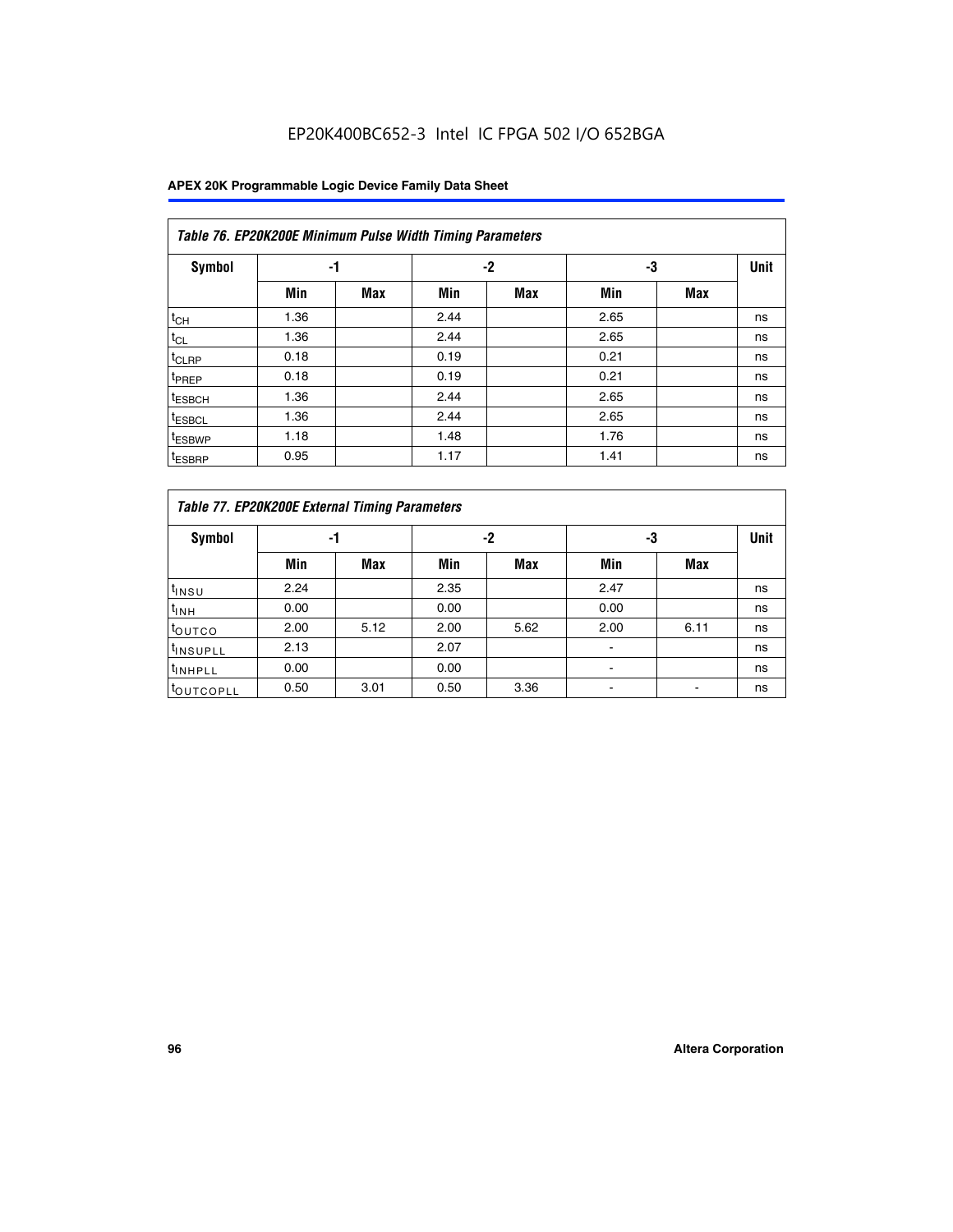| <b>Table 78. EP20K200E External Bidirectional Timing Parameters</b> |      |      |      |      |      |             |    |  |  |  |  |
|---------------------------------------------------------------------|------|------|------|------|------|-------------|----|--|--|--|--|
| Symbol                                                              | -1   |      | $-2$ |      | -3   | <b>Unit</b> |    |  |  |  |  |
|                                                                     | Min  | Max  | Min  | Max  | Min  | <b>Max</b>  |    |  |  |  |  |
| $t_{INSUBIDIR}$                                                     | 2.81 |      | 3.19 |      | 3.54 |             | ns |  |  |  |  |
| t <sub>INHBIDIR</sub>                                               | 0.00 |      | 0.00 |      | 0.00 |             | ns |  |  |  |  |
| t <sub>outcobidir</sub>                                             | 2.00 | 5.12 | 2.00 | 5.62 | 2.00 | 6.11        | ns |  |  |  |  |
| <i>txzbidir</i>                                                     |      | 7.51 |      | 8.32 |      | 8.67        | ns |  |  |  |  |
| tzxbidir                                                            |      | 7.51 |      | 8.32 |      | 8.67        | ns |  |  |  |  |
| t <sub>INSUBIDIRPLL</sub>                                           | 3.30 |      | 3.64 |      |      |             | ns |  |  |  |  |
| <sup>t</sup> INHBIDIRPLL                                            | 0.00 |      | 0.00 |      |      |             | ns |  |  |  |  |
| tout COBIDIRPLL                                                     | 0.50 | 3.01 | 0.50 | 3.36 |      |             | ns |  |  |  |  |
| <i>txzBIDIRPLL</i>                                                  |      | 5.40 |      | 6.05 |      |             | ns |  |  |  |  |
| tzxBIDIRPLL                                                         |      | 5.40 |      | 6.05 |      |             | ns |  |  |  |  |

Tables 79 through 84 describe  $f_{MAX}$  LE Timing Microparameters,  $f_{MAX}$ ESB Timing Microparameters, *f<sub>MAX</sub>* Routing Delays, Minimum Pulse Width Timing Parameters, External Timing Parameters, and External Bidirectional Timing Parameters for EP20K300E APEX 20KE devices.

| Table 79. EP20K300E f <sub>MAX</sub> LE Timing Microparameters |      |            |      |            |      |            |             |  |  |  |
|----------------------------------------------------------------|------|------------|------|------------|------|------------|-------------|--|--|--|
| <b>Symbol</b>                                                  |      | -1         |      | -2         |      | -3         | <b>Unit</b> |  |  |  |
|                                                                | Min  | <b>Max</b> | Min  | <b>Max</b> | Min  | <b>Max</b> |             |  |  |  |
| $t_{\text{SU}}$                                                | 0.16 |            | 0.17 |            | 0.18 |            | ns          |  |  |  |
| $t_H$                                                          | 0.31 |            | 0.33 |            | 0.38 |            | ns          |  |  |  |
| $t_{CO}$                                                       |      | 0.28       |      | 0.38       |      | 0.51       | ns          |  |  |  |
| $t_{LUT}$                                                      |      | 0.79       |      | 1.07       |      | 1.43       | ns          |  |  |  |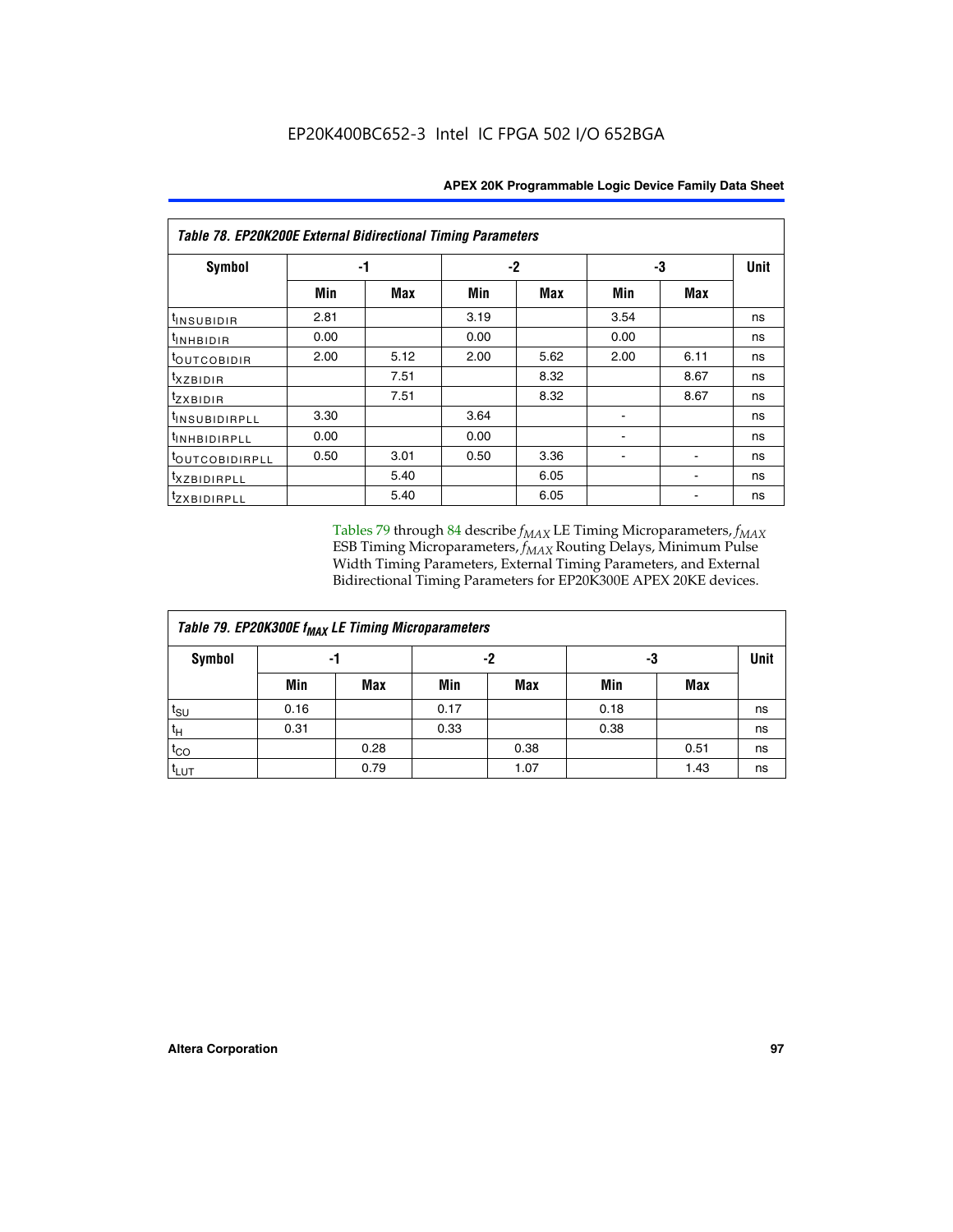| Table 80. EP20K300E f <sub>MAX</sub> ESB Timing Microparameters |      |      |      |      |      |      |      |
|-----------------------------------------------------------------|------|------|------|------|------|------|------|
| <b>Symbol</b>                                                   |      | $-1$ |      | $-2$ |      | -3   | Unit |
|                                                                 | Min  | Max  | Min  | Max  | Min  | Max  |      |
| <sup>t</sup> ESBARC                                             |      | 1.79 |      | 2.44 |      | 3.25 | ns   |
| t <sub>ESBSRC</sub>                                             |      | 2.40 |      | 3.12 |      | 4.01 | ns   |
| t <sub>ESBAWC</sub>                                             |      | 3.41 |      | 4.65 |      | 6.20 | ns   |
| <sup>t</sup> ESBSWC                                             |      | 3.68 |      | 4.68 |      | 5.93 | ns   |
| t <sub>ESBWASU</sub>                                            | 1.55 |      | 2.12 |      | 2.83 |      | ns   |
| t <sub>ESBWAH</sub>                                             | 0.00 |      | 0.00 |      | 0.00 |      | ns   |
| <sup>t</sup> ESBWDSU                                            | 1.71 |      | 2.33 |      | 3.11 |      | ns   |
| <sup>t</sup> ESBWDH                                             | 0.00 |      | 0.00 |      | 0.00 |      | ns   |
| t <sub>ESBRASU</sub>                                            | 1.72 |      | 2.34 |      | 3.13 |      | ns   |
| <sup>t</sup> ESBRAH                                             | 0.00 |      | 0.00 |      | 0.00 |      | ns   |
| t <sub>ESBWESU</sub>                                            | 1.63 |      | 2.36 |      | 3.28 |      | ns   |
| <sup>t</sup> ESBWEH                                             | 0.00 |      | 0.00 |      | 0.00 |      | ns   |
| <sup>t</sup> ESBDATASU                                          | 0.07 |      | 0.39 |      | 0.80 |      | ns   |
| <sup>t</sup> ESBDATAH                                           | 0.13 |      | 0.13 |      | 0.13 |      | ns   |
| <sup>t</sup> ESBWADDRSU                                         | 0.27 |      | 0.67 |      | 1.17 |      | ns   |
| tESBRADDRSU                                                     | 0.34 |      | 0.75 |      | 1.28 |      | ns   |
| <sup>I</sup> ESBDATACO1                                         |      | 1.03 |      | 1.20 |      | 1.40 | ns   |
| <sup>t</sup> ESBDATACO2                                         |      | 2.33 |      | 3.18 |      | 4.24 | ns   |
| <sup>t</sup> ESBDD                                              |      | 3.41 |      | 4.65 |      | 6.20 | ns   |
| t <sub>PD</sub>                                                 |      | 1.68 |      | 2.29 |      | 3.06 | ns   |
| t <sub>PTERMSU</sub>                                            | 0.96 |      | 1.48 |      | 2.14 |      | ns   |
| t <sub>PTERMCO</sub>                                            |      | 1.05 |      | 1.22 |      | 1.42 | ns   |

| Table 81. EP20K300E f <sub>MAX</sub> Routing Delays |                |      |     |      |     |      |      |  |  |  |
|-----------------------------------------------------|----------------|------|-----|------|-----|------|------|--|--|--|
| Symbol                                              | -2<br>-3<br>-1 |      |     |      |     |      | Unit |  |  |  |
|                                                     | Min            | Max  | Min | Max  | Min | Max  |      |  |  |  |
| $t_{F1-4}$                                          |                | 0.22 |     | 0.24 |     | 0.26 | ns   |  |  |  |
| $t_{F5-20}$                                         |                | 1.33 |     | 1.43 |     | 1.58 | ns   |  |  |  |
| $t_{F20+}$                                          |                | 3.63 |     | 3.93 |     | 4.35 | ns   |  |  |  |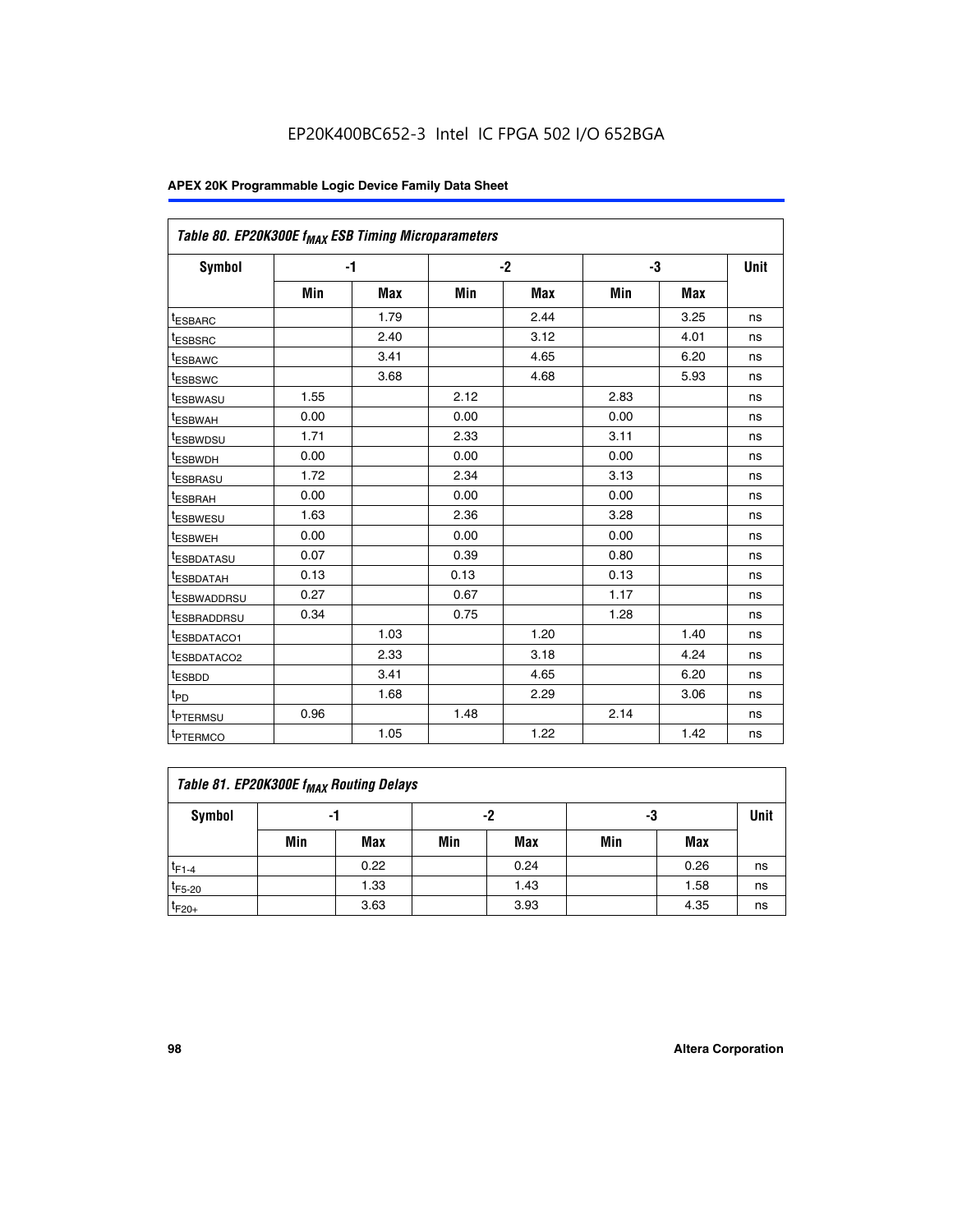|                    | Table 82. EP20K300E Minimum Pulse Width Timing Parameters |            |      |     |      |     |      |  |  |  |  |
|--------------------|-----------------------------------------------------------|------------|------|-----|------|-----|------|--|--|--|--|
| <b>Symbol</b>      | -1                                                        |            |      | -2  |      | -3  | Unit |  |  |  |  |
|                    | Min                                                       | <b>Max</b> | Min  | Max | Min  | Max |      |  |  |  |  |
| $t_{CH}$           | 1.25                                                      |            | 1.43 |     | 1.67 |     | ns   |  |  |  |  |
| $t_{CL}$           | 1.25                                                      |            | 1.43 |     | 1.67 |     | ns   |  |  |  |  |
| t <sub>CLRP</sub>  | 0.19                                                      |            | 0.26 |     | 0.35 |     | ns   |  |  |  |  |
| t <sub>PREP</sub>  | 0.19                                                      |            | 0.26 |     | 0.35 |     | ns   |  |  |  |  |
| t <sub>ESBCH</sub> | 1.25                                                      |            | 1.43 |     | 1.67 |     | ns   |  |  |  |  |
| <sup>t</sup> ESBCL | 1.25                                                      |            | 1.43 |     | 1.67 |     | ns   |  |  |  |  |
| <sup>t</sup> ESBWP | 1.25                                                      |            | 1.71 |     | 2.28 |     | ns   |  |  |  |  |
| <sup>t</sup> ESBRP | 1.01                                                      |            | 1.38 |     | 1.84 |     | ns   |  |  |  |  |

|                       | Table 83. EP20K300E External Timing Parameters |      |      |      |      |            |             |  |  |  |  |  |  |
|-----------------------|------------------------------------------------|------|------|------|------|------------|-------------|--|--|--|--|--|--|
| Symbol                |                                                | -1   |      | -2   |      | -3         | <b>Unit</b> |  |  |  |  |  |  |
|                       | Min                                            | Max  | Min  | Max  | Min  | <b>Max</b> |             |  |  |  |  |  |  |
| t <sub>INSU</sub>     | 2.31                                           |      | 2.44 |      | 2.57 |            | ns          |  |  |  |  |  |  |
| $t_{INH}$             | 0.00                                           |      | 0.00 |      | 0.00 |            | ns          |  |  |  |  |  |  |
| toutco                | 2.00                                           | 5.29 | 2.00 | 5.82 | 2.00 | 6.24       | ns          |  |  |  |  |  |  |
| <sup>t</sup> INSUPLL  | 1.76                                           |      | 1.85 |      |      |            | ns          |  |  |  |  |  |  |
| <sup>t</sup> INHPLL   | 0.00                                           |      | 0.00 |      | -    |            | ns          |  |  |  |  |  |  |
| <sup>t</sup> OUTCOPLL | 0.50                                           | 2.65 | 0.50 | 2.95 |      |            | ns          |  |  |  |  |  |  |

| Table 84. EP20K300E External Bidirectional Timing Parameters |      |      |      |      |      |             |    |  |  |  |  |
|--------------------------------------------------------------|------|------|------|------|------|-------------|----|--|--|--|--|
| Symbol                                                       |      | -1   | $-2$ |      | -3   | <b>Unit</b> |    |  |  |  |  |
|                                                              | Min  | Max  | Min  | Max  | Min  | <b>Max</b>  |    |  |  |  |  |
| <sup>t</sup> INSUBIDIR                                       | 2.77 |      | 2.85 |      | 3.11 |             | ns |  |  |  |  |
| <b>TINHBIDIR</b>                                             | 0.00 |      | 0.00 |      | 0.00 |             | ns |  |  |  |  |
| <sup>t</sup> OUTCOBIDIR                                      | 2.00 | 5.29 | 2.00 | 5.82 | 2.00 | 6.24        | ns |  |  |  |  |
| KZBIDIR                                                      |      | 7.59 |      | 8.30 |      | 9.09        | ns |  |  |  |  |
| $t_{Z}$ <i>x</i> BIDIR                                       |      | 7.59 |      | 8.30 |      | 9.09        | ns |  |  |  |  |
| <b>INSUBIDIRPLL</b>                                          | 2.50 |      | 2.76 |      |      |             | ns |  |  |  |  |
| <sup>t</sup> INHBIDIRPLL                                     | 0.00 |      | 0.00 |      |      |             | ns |  |  |  |  |
| <sup>t</sup> OUTCOBIDIRPLL                                   | 0.50 | 2.65 | 0.50 | 2.95 |      |             | ns |  |  |  |  |
| <sup>t</sup> XZBIDIRPLL                                      |      | 5.00 |      | 5.43 |      |             | ns |  |  |  |  |
| <sup>t</sup> ZXBIDIRPLL                                      |      | 5.00 |      | 5.43 |      |             | ns |  |  |  |  |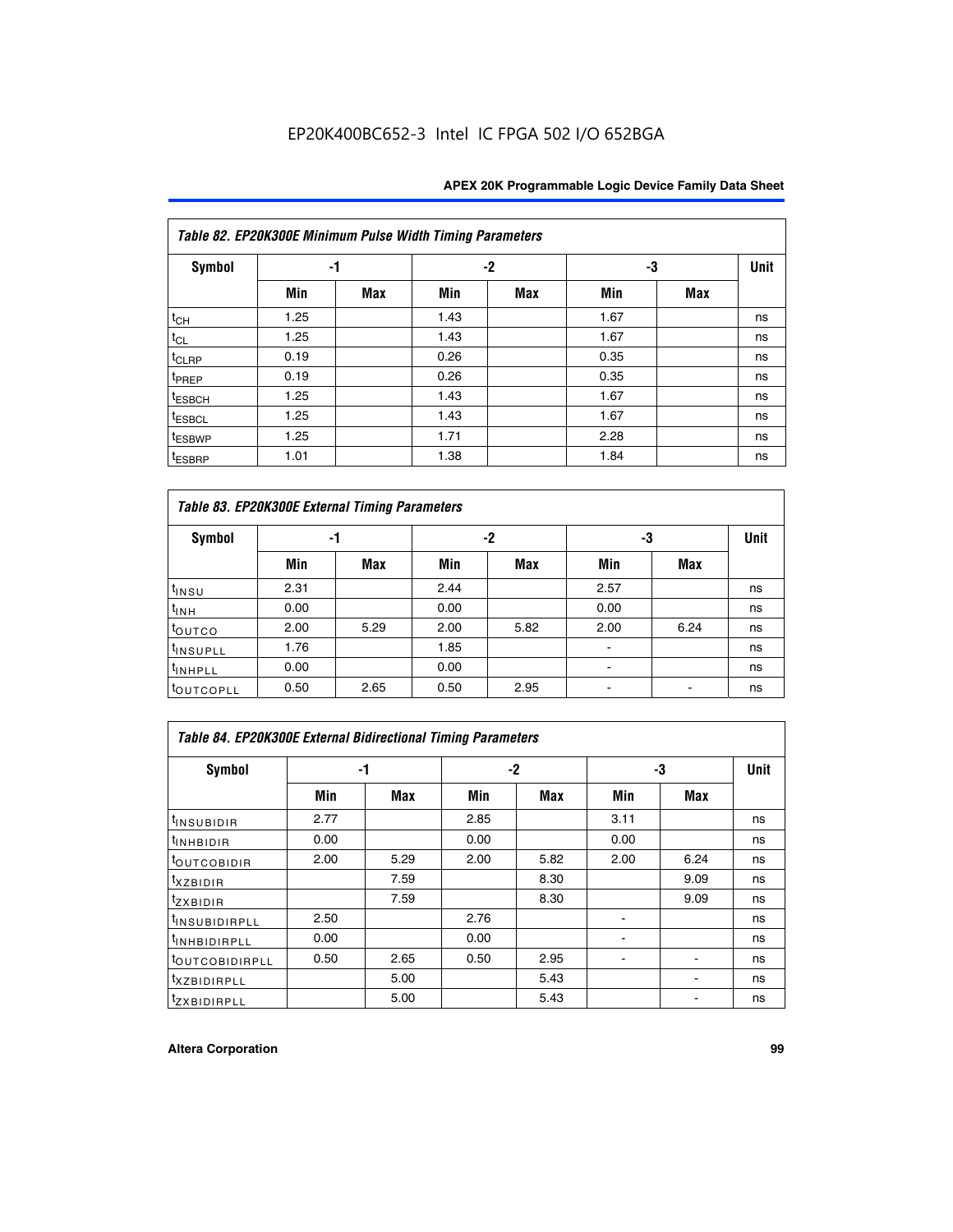Tables 85 through 90 describe  $f_{MAX}$  LE Timing Microparameters,  $f_{MAX}$ ESB Timing Microparameters, *f<sub>MAX</sub>* Routing Delays, Minimum Pulse Width Timing Parameters, External Timing Parameters, and External Bidirectional Timing Parameters for EP20K400E APEX 20KE devices.

| Table 85. EP20K400E f <sub>MAX</sub> LE Timing Microparameters |                |            |                |            |                |      |             |  |  |  |  |
|----------------------------------------------------------------|----------------|------------|----------------|------------|----------------|------|-------------|--|--|--|--|
| Symbol                                                         | -1 Speed Grade |            | -2 Speed Grade |            | -3 Speed Grade |      | <b>Unit</b> |  |  |  |  |
|                                                                | Min            | <b>Max</b> | Min            | <b>Max</b> | Min            | Max  |             |  |  |  |  |
| $t_{\text{SU}}$                                                | 0.23           |            | 0.23           |            | 0.23           |      | ns          |  |  |  |  |
| $t_H$                                                          | 0.23           |            | 0.23           |            | 0.23           |      | ns          |  |  |  |  |
| $t_{CO}$                                                       |                | 0.25       |                | 0.29       |                | 0.32 | ns          |  |  |  |  |
| ι <sup>t</sup> ιυτ                                             |                | 0.70       |                | 0.83       |                | 1.01 | ns          |  |  |  |  |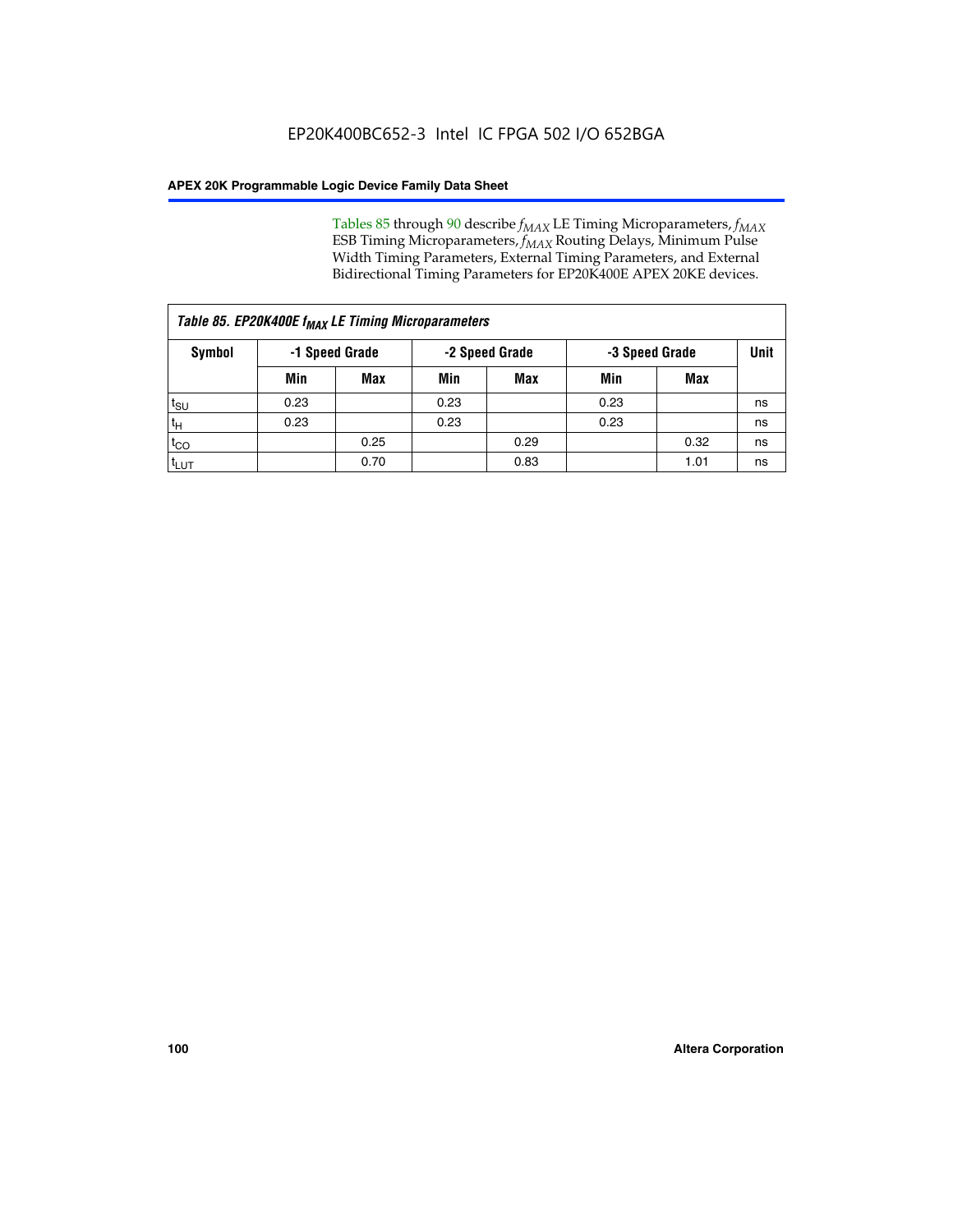| Table 86. EP20K400E f <sub>MAX</sub> ESB Timing Microparameters |         |                |         |                |         |                |             |
|-----------------------------------------------------------------|---------|----------------|---------|----------------|---------|----------------|-------------|
| Symbol                                                          |         | -1 Speed Grade |         | -2 Speed Grade |         | -3 Speed Grade | <b>Unit</b> |
|                                                                 | Min     | <b>Max</b>     | Min     | <b>Max</b>     | Min     | <b>Max</b>     |             |
| <sup>t</sup> ESBARC                                             |         | 1.67           |         | 1.91           |         | 1.99           | ns          |
| <sup>t</sup> ESBSRC                                             |         | 2.30           |         | 2.66           |         | 2.93           | ns          |
| <sup>t</sup> ESBAWC                                             |         | 3.09           |         | 3.58           |         | 3.99           | ns          |
| <sup>t</sup> ESBSWC                                             |         | 3.01           |         | 3.65           |         | 4.05           | ns          |
| <sup>t</sup> ESBWASU                                            | 0.54    |                | 0.63    |                | 0.65    |                | ns          |
| t <sub>ESBWAH</sub>                                             | 0.36    |                | 0.43    |                | 0.42    |                | ns          |
| <sup>t</sup> ESBWDSU                                            | 0.69    |                | 0.77    |                | 0.84    |                | ns          |
| <sup>t</sup> ESBWDH                                             | 0.36    |                | 0.43    |                | 0.42    |                | ns          |
| <sup>t</sup> ESBRASU                                            | 1.61    |                | 1.77    |                | 1.86    |                | ns          |
| <sup>t</sup> ESBRAH                                             | 0.00    |                | 0.00    |                | 0.01    |                | ns          |
| t <sub>ESBWESU</sub>                                            | 1.35    |                | 1.47    |                | 1.61    |                | ns          |
| t <sub>ESBWEH</sub>                                             | 0.00    |                | 0.00    |                | 0.00    |                | ns          |
| <sup>I</sup> ESBDATASU                                          | $-0.18$ |                | $-0.30$ |                | $-0.27$ |                | ns          |
| <b>ESBDATAH</b>                                                 | 0.13    |                | 0.13    |                | 0.13    |                | ns          |
| <sup>t</sup> ESBWADDRSU                                         | $-0.02$ |                | $-0.11$ |                | $-0.03$ |                | ns          |
| t <sub>ESBRADDRSU</sub>                                         | 0.06    |                | $-0.01$ |                | $-0.05$ |                | ns          |
| <sup>t</sup> ESBDATACO1                                         |         | 1.16           |         | 1.40           |         | 1.54           | ns          |
| <sup>I</sup> ESBDATACO2                                         |         | 2.18           |         | 2.55           |         | 2.85           | ns          |
| <sup>t</sup> ESBDD                                              |         | 2.73           |         | 3.17           |         | 3.58           | ns          |
| $t_{\mathsf{PD}}$                                               |         | 1.57           |         | 1.83           |         | 2.07           | ns          |
| t <sub>PTERMSU</sub>                                            | 0.92    |                | 0.99    |                | 1.18    |                | ns          |
| <sup>t</sup> PTERMCO                                            |         | 1.18           |         | 1.43           |         | 1.17           | ns          |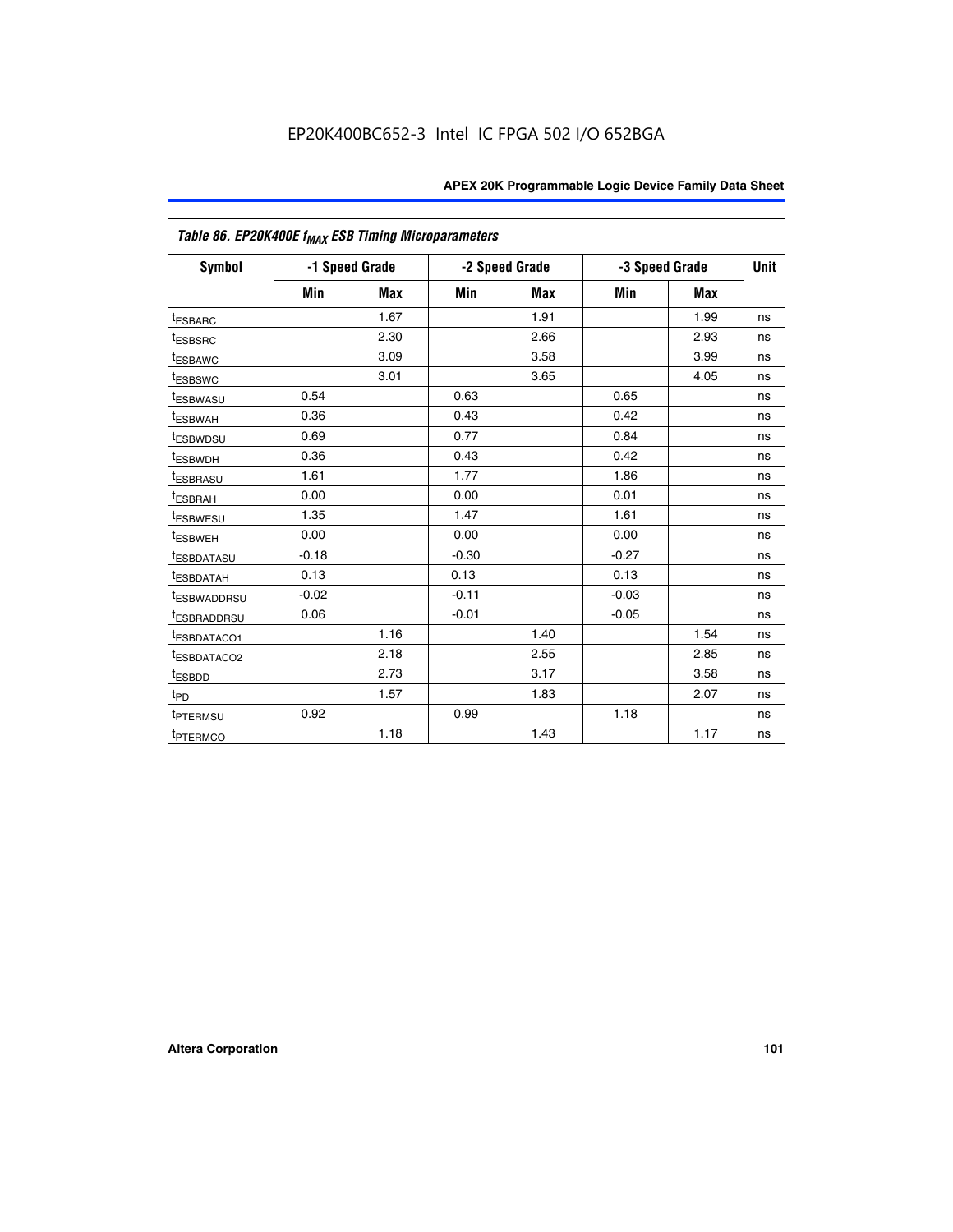| Table 87. EP20K400E f <sub>MAX</sub> Routing Delays |                                                    |            |     |      |     |      |             |  |  |  |
|-----------------------------------------------------|----------------------------------------------------|------------|-----|------|-----|------|-------------|--|--|--|
| Symbol                                              | -2 Speed Grade<br>-1 Speed Grade<br>-3 Speed Grade |            |     |      |     |      | <b>Unit</b> |  |  |  |
|                                                     | Min                                                | <b>Max</b> | Min | Max  | Min | Max  |             |  |  |  |
| $t_{F1-4}$                                          |                                                    | 0.25       |     | 0.25 |     | 0.26 | ns          |  |  |  |
| $t_{F5-20}$                                         |                                                    | 1.01       |     | 1.12 |     | 1.25 | ns          |  |  |  |
| $t_{F20+}$                                          |                                                    | 3.71       |     | 3.92 |     | 4.17 | ns          |  |  |  |

|                    | Table 88. EP20K400E Minimum Pulse Width Timing Parameters |                |      |                |      |                |             |  |  |  |  |
|--------------------|-----------------------------------------------------------|----------------|------|----------------|------|----------------|-------------|--|--|--|--|
| Symbol             |                                                           | -1 Speed Grade |      | -2 Speed Grade |      | -3 Speed Grade | <b>Unit</b> |  |  |  |  |
|                    | Min                                                       | <b>Max</b>     | Min  | <b>Max</b>     | Min  | Max            |             |  |  |  |  |
| $t_{CH}$           | 1.36                                                      |                | 2.22 |                | 2.35 |                | ns          |  |  |  |  |
| $t_{\rm CL}$       | 1.36                                                      |                | 2.26 |                | 2.35 |                | ns          |  |  |  |  |
| $t_{CLRP}$         | 0.18                                                      |                | 0.18 |                | 0.19 |                | ns          |  |  |  |  |
| t <sub>PREP</sub>  | 0.18                                                      |                | 0.18 |                | 0.19 |                | ns          |  |  |  |  |
| <sup>t</sup> ESBCH | 1.36                                                      |                | 2.26 |                | 2.35 |                | ns          |  |  |  |  |
| <sup>t</sup> ESBCL | 1.36                                                      |                | 2.26 |                | 2.35 |                | ns          |  |  |  |  |
| <sup>t</sup> ESBWP | 1.17                                                      |                | 1.38 |                | 1.56 |                | ns          |  |  |  |  |
| <sup>t</sup> ESBRP | 0.94                                                      |                | 1.09 |                | 1.25 |                | ns          |  |  |  |  |

| Table 89. EP20K400E External Timing Parameters |                |      |      |                |                |             |    |  |  |
|------------------------------------------------|----------------|------|------|----------------|----------------|-------------|----|--|--|
| Symbol                                         | -1 Speed Grade |      |      | -2 Speed Grade | -3 Speed Grade | <b>Unit</b> |    |  |  |
|                                                | Min            | Max  | Min  | <b>Max</b>     | Min            | Max         |    |  |  |
| $t_{INSU}$                                     | 2.51           |      | 2.64 |                | 2.77           |             | ns |  |  |
| $t_{INH}$                                      | 0.00           |      | 0.00 |                | 0.00           |             | ns |  |  |
| t <sub>outco</sub>                             | 2.00           | 5.25 | 2.00 | 5.79           | 2.00           | 6.32        | ns |  |  |
| t <sub>insupLL</sub>                           | 3.221          |      | 3.38 |                |                |             | ns |  |  |
| I <sup>t</sup> INHPLL                          | 0.00           |      | 0.00 |                |                |             | ns |  |  |
| t <sub>outcopll</sub>                          | 0.50           | 2.25 | 0.50 | 2.45           |                |             | ns |  |  |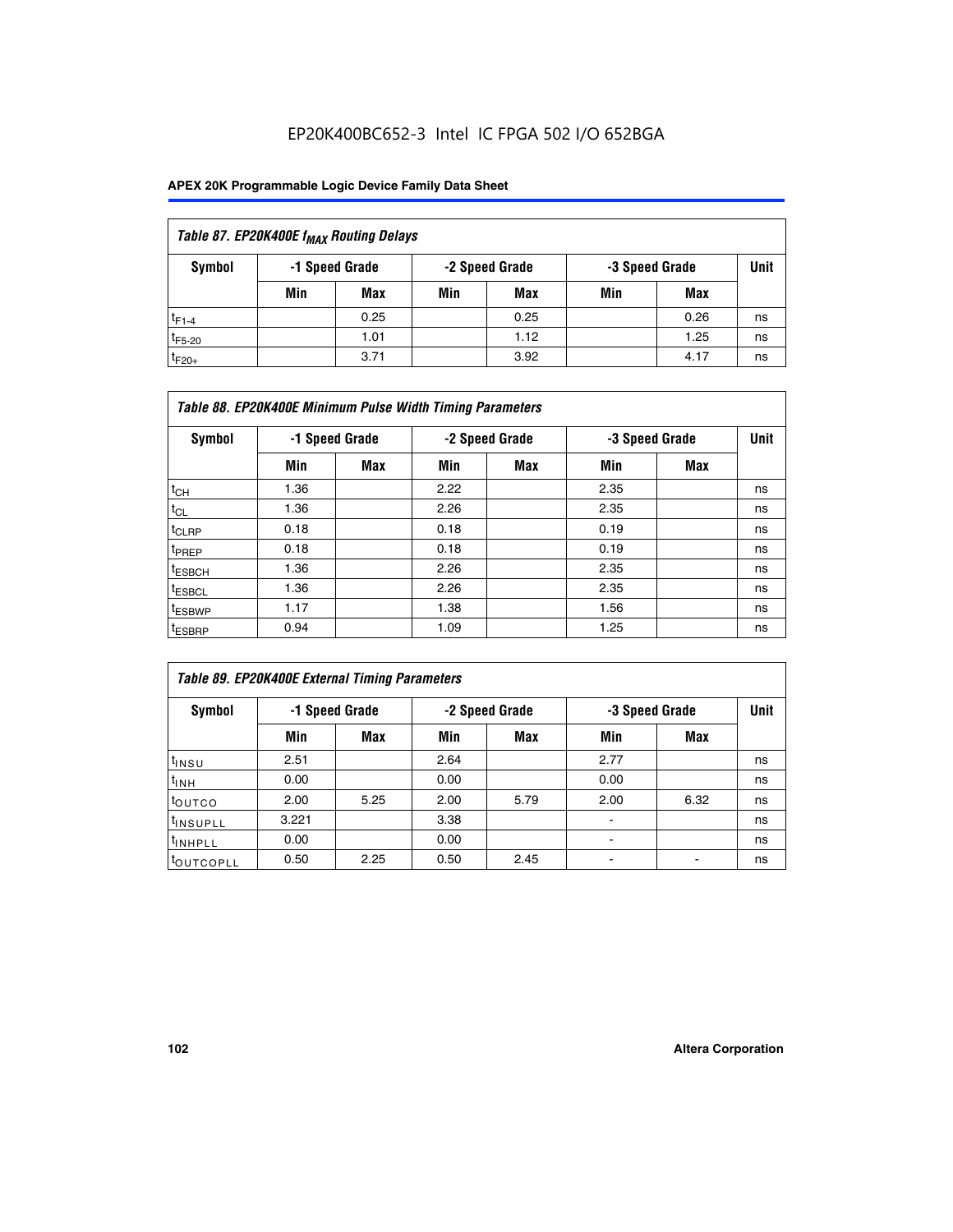| <b>Table 90. EP20K400E External Bidirectional Timing Parameters</b> |      |                |                |      |      |                |             |  |  |
|---------------------------------------------------------------------|------|----------------|----------------|------|------|----------------|-------------|--|--|
| Symbol                                                              |      | -1 Speed Grade | -2 Speed Grade |      |      | -3 Speed Grade | <b>Unit</b> |  |  |
|                                                                     | Min  | Max            | Min            | Max  | Min  | Max            |             |  |  |
| t <sub>INSUBIDIR</sub>                                              | 2.93 |                | 3.23           |      | 3.44 |                | ns          |  |  |
| t <sub>INHBIDIR</sub>                                               | 0.00 |                | 0.00           |      | 0.00 |                | ns          |  |  |
| t <sub>OUTCOBIDIR</sub>                                             | 2.00 | 5.25           | 2.00           | 5.79 | 2.00 | 6.32           | ns          |  |  |
| <i>txzbidir</i>                                                     |      | 5.95           |                | 6.77 |      | 7.12           | ns          |  |  |
| tzxbidir                                                            |      | 5.95           |                | 6.77 |      | 7.12           | ns          |  |  |
| <sup>t</sup> INSUBIDIRPLL                                           | 4.31 |                | 4.76           |      |      |                | ns          |  |  |
| t <sub>INHBIDIRPLL</sub>                                            | 0.00 |                | 0.00           |      |      |                | ns          |  |  |
| toutco <u>bidirpll</u>                                              | 0.50 | 2.25           | 0.50           | 2.45 |      |                | ns          |  |  |
| <sup>t</sup> xzbidirpll                                             |      | 2.94           |                | 3.43 |      |                | ns          |  |  |
| tzxBIDIRPLL                                                         |      | 2.94           |                | 3.43 |      |                | ns          |  |  |

Tables 91 through 96 describe  $f_{MAX}$  LE Timing Microparameters,  $f_{MAX}$ ESB Timing Microparameters, *f<sub>MAX</sub>* Routing Delays, Minimum Pulse Width Timing Parameters, External Timing Parameters, and External Bidirectional Timing Parameters for EP20K600E APEX 20KE devices.

| Table 91. EP20K600E f <sub>MAX</sub> LE Timing Microparameters |                |      |      |                |      |                |    |  |  |
|----------------------------------------------------------------|----------------|------|------|----------------|------|----------------|----|--|--|
| Symbol                                                         | -1 Speed Grade |      |      | -2 Speed Grade |      | -3 Speed Grade |    |  |  |
|                                                                | Min            | Max  | Min  | Max            | Min  | Max            |    |  |  |
| $t_{\text{SU}}$                                                | 0.16           |      | 0.16 |                | 0.17 |                | ns |  |  |
| $t_H$                                                          | 0.29           |      | 0.33 |                | 0.37 |                | ns |  |  |
| $t_{CO}$                                                       |                | 0.65 |      | 0.38           |      | 0.49           | ns |  |  |
| t <sub>LUT</sub>                                               |                | 0.70 |      | 1.00           |      | 1.30           | ns |  |  |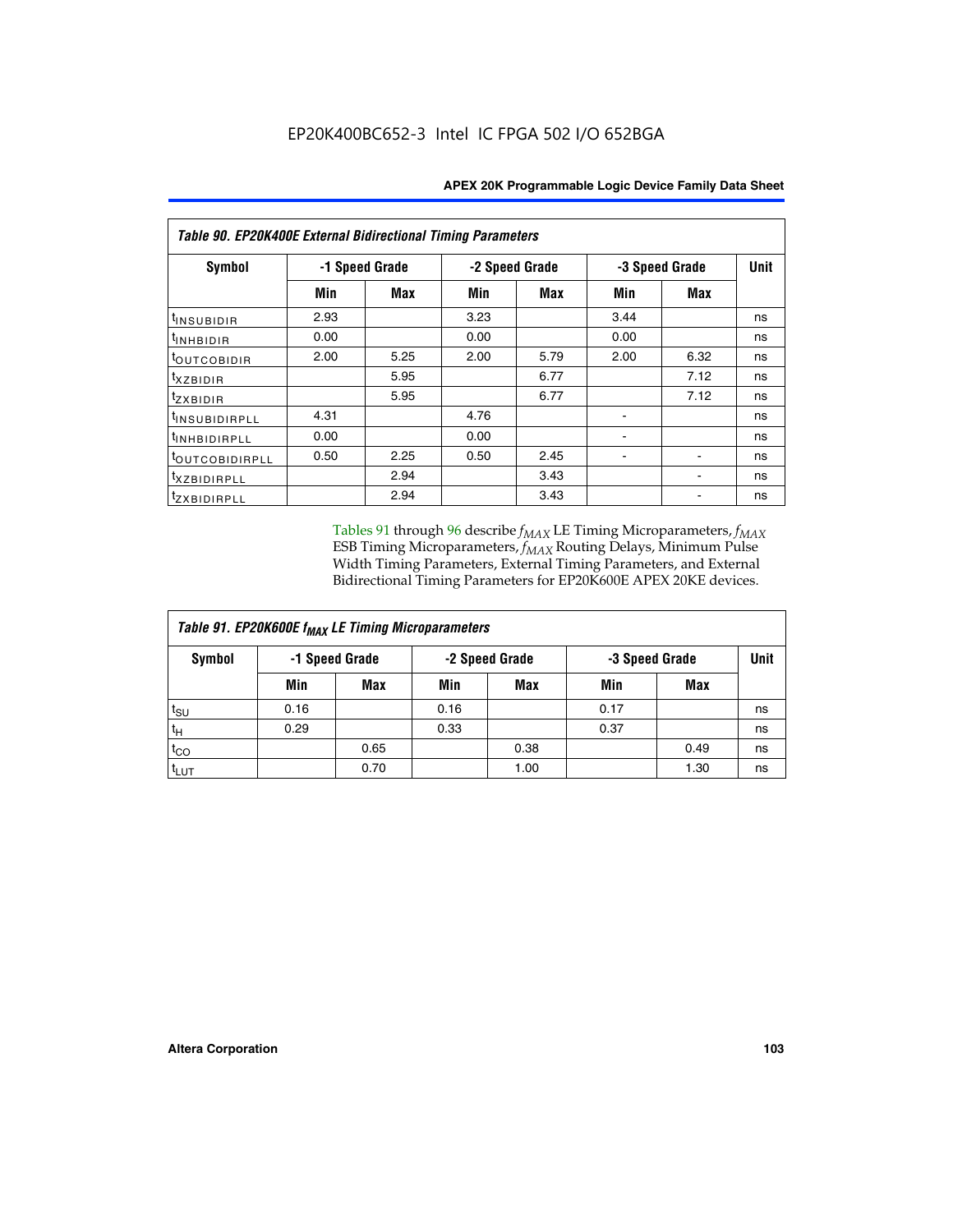| Table 92. EP20K600E f <sub>MAX</sub> ESB Timing Microparameters |         |                |      |                |      |                |    |
|-----------------------------------------------------------------|---------|----------------|------|----------------|------|----------------|----|
| <b>Symbol</b>                                                   |         | -1 Speed Grade |      | -2 Speed Grade |      | -3 Speed Grade |    |
|                                                                 | Min     | Max            | Min  | Max            | Min  | Max            |    |
| <sup>t</sup> ESBARC                                             |         | 1.67           |      | 2.39           |      | 3.11           | ns |
| t <sub>ESBSRC</sub>                                             |         | 2.27           |      | 3.07           |      | 3.86           | ns |
| <sup>t</sup> ESBAWC                                             |         | 3.19           |      | 4.56           |      | 5.93           | ns |
| <sup>t</sup> ESBSWC                                             |         | 3.51           |      | 4.62           |      | 5.72           | ns |
| <sup>t</sup> ESBWASU                                            | 1.46    |                | 2.08 |                | 2.70 |                | ns |
| t <sub>ESBWAH</sub>                                             | 0.00    |                | 0.00 |                | 0.00 |                | ns |
| t <sub>ESBWDSU</sub>                                            | 1.60    |                | 2.29 |                | 2.97 |                | ns |
| t <sub>ESBWDH</sub>                                             | 0.00    |                | 0.00 |                | 0.00 |                | ns |
| <sup>t</sup> ESBRASU                                            | 1.61    |                | 2.30 |                | 2.99 |                | ns |
| <sup>t</sup> ESBRAH                                             | 0.00    |                | 0.00 |                | 0.00 |                | ns |
| <sup>t</sup> ESBWESU                                            | 1.49    |                | 2.30 |                | 3.11 |                | ns |
| t <sub>ESBWEH</sub>                                             | 0.00    |                | 0.00 |                | 0.00 |                | ns |
| t <sub>ESBDATASU</sub>                                          | $-0.01$ |                | 0.35 |                | 0.71 |                | ns |
| <sup>t</sup> ESBDATAH                                           | 0.13    |                | 0.13 |                | 0.13 |                | ns |
| <sup>t</sup> ESBWADDRSU                                         | 0.19    |                | 0.62 |                | 1.06 |                | ns |
| <sup>t</sup> ESBRADDRSU                                         | 0.25    |                | 0.71 |                | 1.17 |                | ns |
| <sup>t</sup> ESBDATACO1                                         |         | 1.01           |      | 1.19           |      | 1.37           | ns |
| <sup>t</sup> ESBDATACO2                                         |         | 2.18           |      | 3.12           |      | 4.05           | ns |
| <sup>t</sup> ESBDD                                              |         | 3.19           |      | 4.56           |      | 5.93           | ns |
| t <sub>PD</sub>                                                 |         | 1.57           |      | 2.25           |      | 2.92           | ns |
| t <sub>PTERMSU</sub>                                            | 0.85    |                | 1.43 |                | 2.01 |                | ns |
| t <sub>PTERMCO</sub>                                            |         | 1.03           |      | 1.21           |      | 1.39           | ns |

| Table 93. EP20K600E f <sub>MAX</sub> Routing Delays |     |                |     |                |     |                |    |  |  |  |
|-----------------------------------------------------|-----|----------------|-----|----------------|-----|----------------|----|--|--|--|
| Symbol                                              |     | -1 Speed Grade |     | -2 Speed Grade |     | -3 Speed Grade |    |  |  |  |
|                                                     | Min | Max            | Min | <b>Max</b>     | Min | Max            |    |  |  |  |
| $t_{F1-4}$                                          |     | 0.22           |     | 0.25           |     | 0.26           | ns |  |  |  |
| $t_{F5-20}$                                         |     | 1.26           |     | 1.39           |     | 1.52           | ns |  |  |  |
| $t_{F20+}$                                          |     | 3.51           |     | 3.88           |     | 4.26           | ns |  |  |  |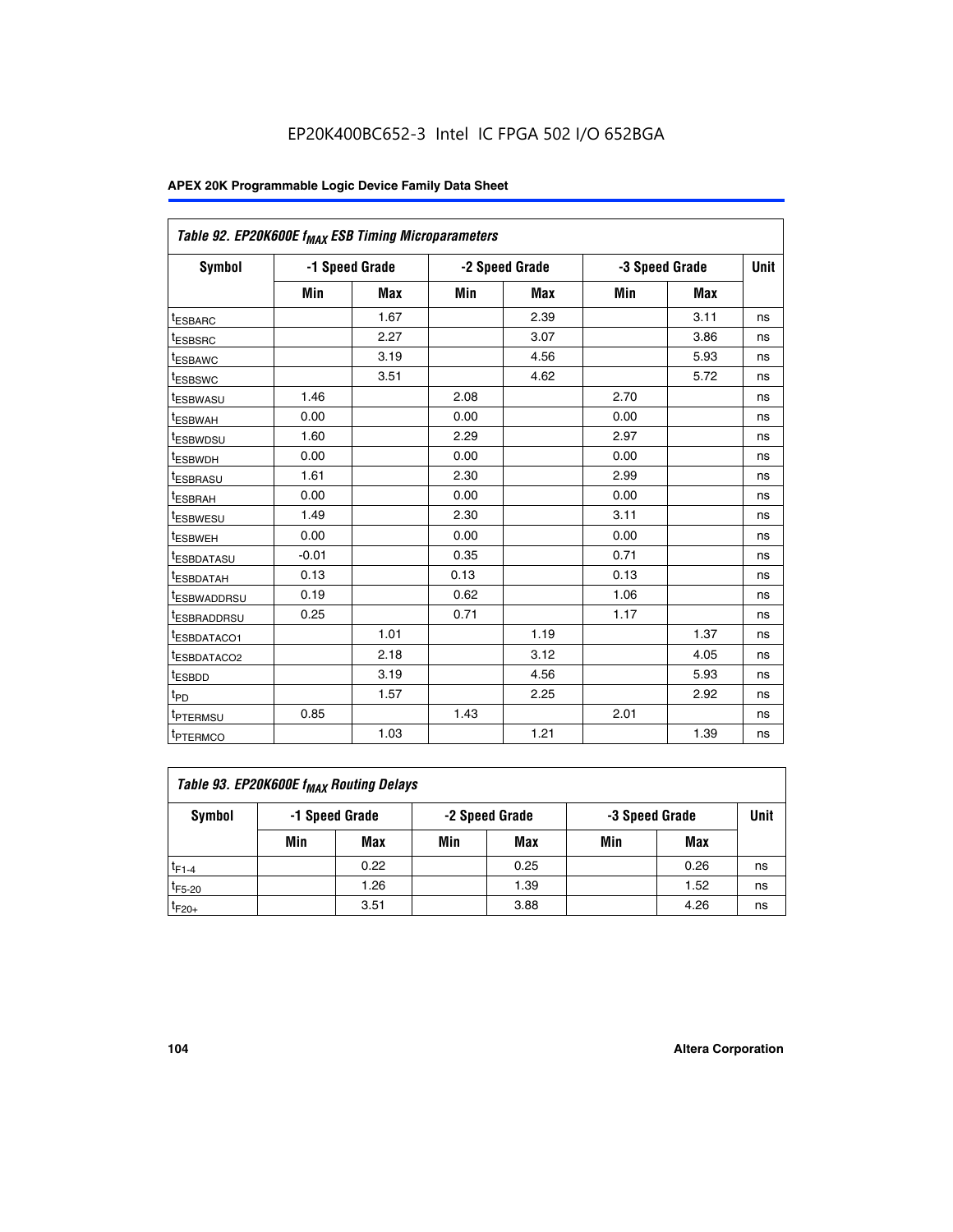| Table 94. EP20K600E Minimum Pulse Width Timing Parameters |      |                |      |                |      |                |    |  |  |  |
|-----------------------------------------------------------|------|----------------|------|----------------|------|----------------|----|--|--|--|
| Symbol                                                    |      | -1 Speed Grade |      | -2 Speed Grade |      | -3 Speed Grade |    |  |  |  |
|                                                           | Min  | <b>Max</b>     | Min  | Max            | Min  | Max            |    |  |  |  |
| $t_{CH}$                                                  | 2.00 |                | 2.50 |                | 2.75 |                | ns |  |  |  |
| $t_{CL}$                                                  | 2.00 |                | 2.50 |                | 2.75 |                | ns |  |  |  |
| t <sub>CLRP</sub>                                         | 0.18 |                | 0.26 |                | 0.34 |                | ns |  |  |  |
| t <sub>PREP</sub>                                         | 0.18 |                | 0.26 |                | 0.34 |                | ns |  |  |  |
| <sup>t</sup> ESBCH                                        | 2.00 |                | 2.50 |                | 2.75 |                | ns |  |  |  |
| <sup>t</sup> ESBCL                                        | 2.00 |                | 2.50 |                | 2.75 |                | ns |  |  |  |
| <sup>t</sup> ESBWP                                        | 1.17 |                | 1.68 |                | 2.18 |                | ns |  |  |  |
| <sup>t</sup> ESBRP                                        | 0.95 |                | 1.35 |                | 1.76 |                | ns |  |  |  |

| Table 95. EP20K600E External Timing Parameters |                |      |      |                |                          |                        |    |  |  |
|------------------------------------------------|----------------|------|------|----------------|--------------------------|------------------------|----|--|--|
| Symbol                                         | -1 Speed Grade |      |      | -2 Speed Grade |                          | Unit<br>-3 Speed Grade |    |  |  |
|                                                | Min            | Max  | Min  | <b>Max</b>     | Min                      | Max                    |    |  |  |
| t <sub>insu</sub>                              | 2.74           |      | 2.74 |                | 2.87                     |                        | ns |  |  |
| $t_{INH}$                                      | 0.00           |      | 0.00 |                | 0.00                     |                        | ns |  |  |
| toutco                                         | 2.00           | 5.51 | 2.00 | 6.06           | 2.00                     | 6.61                   | ns |  |  |
| <sup>t</sup> INSUPLL                           | 1.86           |      | 1.96 |                |                          |                        | ns |  |  |
| <sup>t</sup> INHPLL                            | 0.00           |      | 0.00 |                | $\overline{\phantom{a}}$ |                        | ns |  |  |
| <b>LOUTCOPLL</b>                               | 0.50           | 2.62 | 0.50 | 2.91           |                          |                        | ns |  |  |

| Table 96. EP20K600E External Bidirectional Timing Parameters |                |      |      |                |      |                |             |  |  |
|--------------------------------------------------------------|----------------|------|------|----------------|------|----------------|-------------|--|--|
| Symbol                                                       | -1 Speed Grade |      |      | -2 Speed Grade |      | -3 Speed Grade | <b>Unit</b> |  |  |
|                                                              | Min            | Max  | Min  | Max            | Min  | Max            |             |  |  |
| <sup>t</sup> INSUBIDIR                                       | 0.64           |      | 0.98 |                | 1.08 |                | ns          |  |  |
| <sup>t</sup> INHBIDIR                                        | 0.00           |      | 0.00 |                | 0.00 |                | ns          |  |  |
| <sup>t</sup> OUTCOBIDIR                                      | 2.00           | 5.51 | 2.00 | 6.06           | 2.00 | 6.61           | ns          |  |  |
| $txz$ BIDIR                                                  |                | 6.10 |      | 6.74           |      | 7.10           | ns          |  |  |
| $t_{ZXBIDIR}$                                                |                | 6.10 |      | 6.74           |      | 7.10           | ns          |  |  |
| <sup>t</sup> INSUBIDIRPLL                                    | 2.26           |      | 2.68 |                |      |                | ns          |  |  |
| <sup>t</sup> INHBIDIRPLL                                     | 0.00           |      | 0.00 |                |      |                | ns          |  |  |
| <b><i>LOUTCOBIDIRPLL</i></b>                                 | 0.50           | 2.62 | 0.50 | 2.91           |      |                | ns          |  |  |
| <sup>t</sup> XZBIDIRPLL                                      |                | 3.21 |      | 3.59           |      |                | ns          |  |  |
| <sup>t</sup> zxbidirpll                                      |                | 3.21 |      | 3.59           |      |                | ns          |  |  |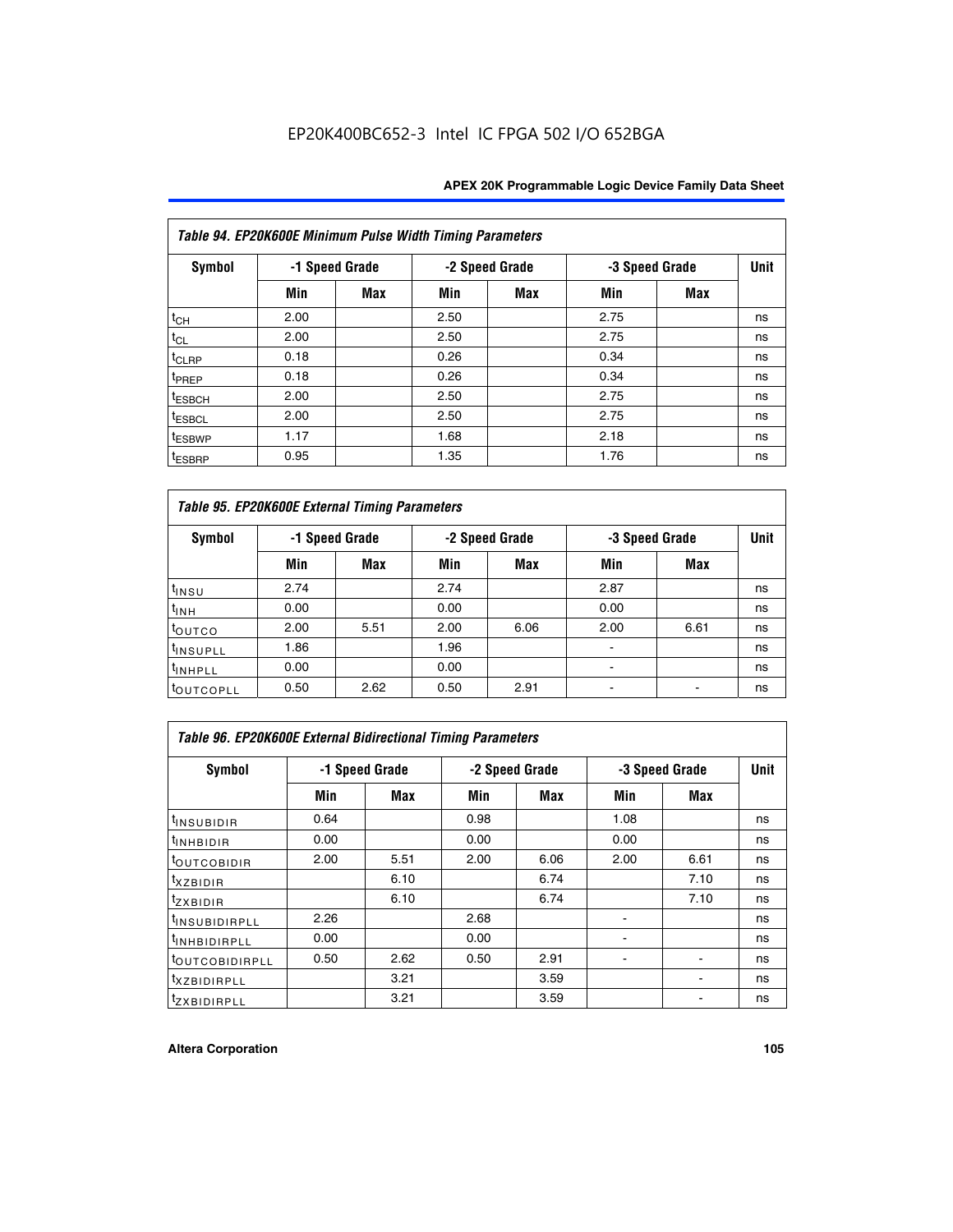Tables 97 through 102 describe  $f_{MAX}$  LE Timing Microparameters,  $f_{MAX}$ ESB Timing Microparameters, *f<sub>MAX</sub>* Routing Delays, Minimum Pulse Width Timing Parameters, External Timing Parameters, and External Bidirectional Timing Parameters for EP20K1000E APEX 20KE devices.

| Table 97. EP20K1000E f <sub>MAX</sub> LE Timing Microparameters |      |                |      |                |                |      |      |  |  |
|-----------------------------------------------------------------|------|----------------|------|----------------|----------------|------|------|--|--|
| Symbol                                                          |      | -1 Speed Grade |      | -2 Speed Grade | -3 Speed Grade |      | Unit |  |  |
|                                                                 | Min  | <b>Max</b>     | Min  | <b>Max</b>     | Min            | Max  |      |  |  |
| $t_{\text{SU}}$                                                 | 0.25 |                | 0.25 |                | 0.25           |      | ns   |  |  |
| $t_H$                                                           | 0.25 |                | 0.25 |                | 0.25           |      | ns   |  |  |
| $t_{CO}$                                                        |      | 0.28           |      | 0.32           |                | 0.33 | ns   |  |  |
| t <sub>LUT</sub>                                                |      | 0.80           |      | 0.95           |                | 1.13 | ns   |  |  |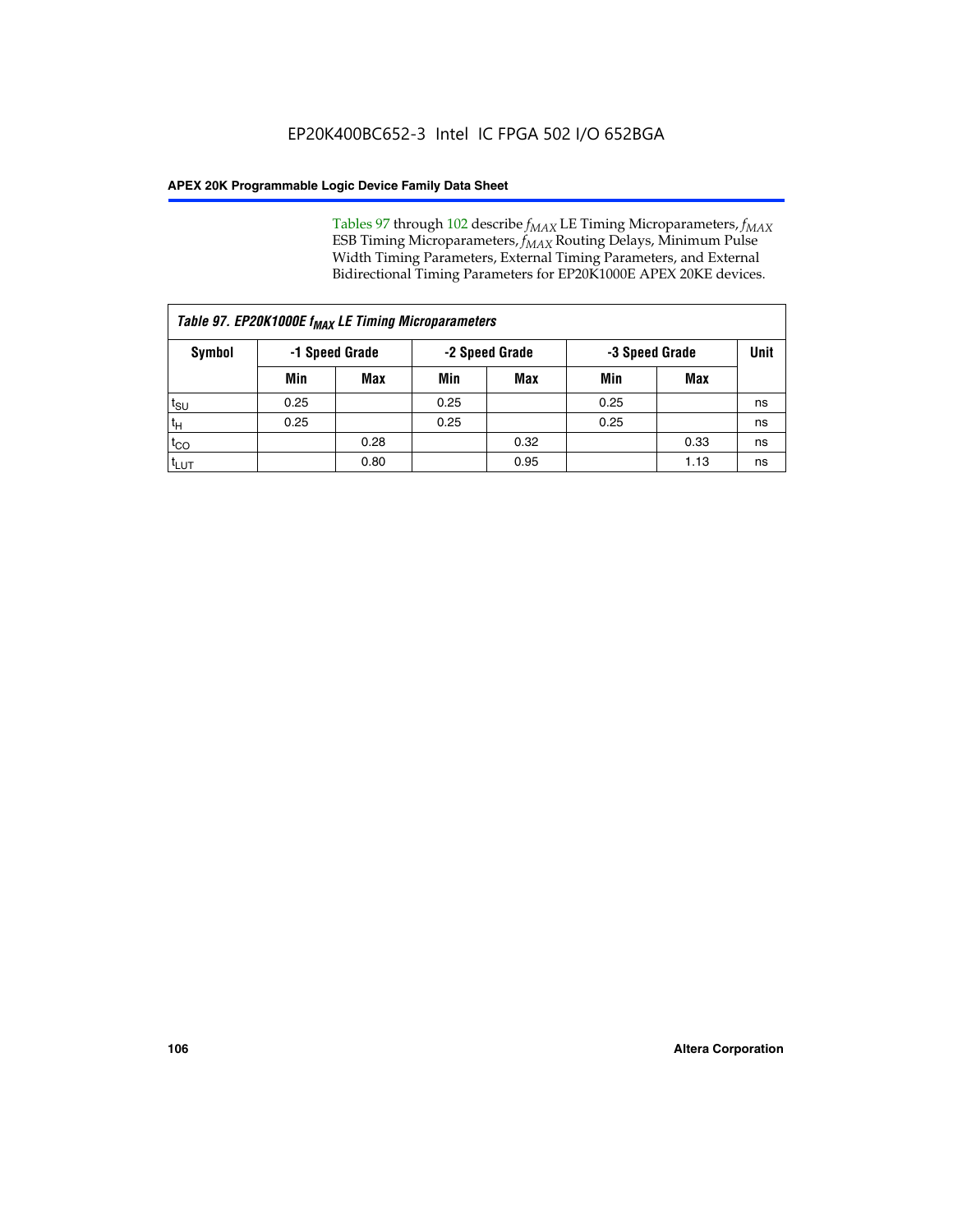| Table 98. EP20K1000E f <sub>MAX</sub> ESB Timing Microparameters |      |                |      |                |      |                |    |
|------------------------------------------------------------------|------|----------------|------|----------------|------|----------------|----|
| Symbol                                                           |      | -1 Speed Grade |      | -2 Speed Grade |      | -3 Speed Grade |    |
|                                                                  | Min  | <b>Max</b>     | Min  | <b>Max</b>     | Min  | <b>Max</b>     |    |
| <sup>t</sup> ESBARC                                              |      | 1.78           |      | 2.02           |      | 1.95           | ns |
| <sup>t</sup> ESBSRC                                              |      | 2.52           |      | 2.91           |      | 3.14           | ns |
| <sup>t</sup> ESBAWC                                              |      | 3.52           |      | 4.11           |      | 4.40           | ns |
| <sup>t</sup> ESBSWC                                              |      | 3.23           |      | 3.84           |      | 4.16           | ns |
| t <sub>ESBWASU</sub>                                             | 0.62 |                | 0.67 |                | 0.61 |                | ns |
| <sup>t</sup> ESBWAH                                              | 0.41 |                | 0.55 |                | 0.55 |                | ns |
| <sup>t</sup> ESBWDSU                                             | 0.77 |                | 0.79 |                | 0.81 |                | ns |
| <sup>t</sup> ESBWDH                                              | 0.41 |                | 0.55 |                | 0.55 |                | ns |
| <sup>t</sup> ESBRASU                                             | 1.74 |                | 1.92 |                | 1.85 |                | ns |
| <sup>t</sup> ESBRAH                                              | 0.00 |                | 0.01 |                | 0.23 |                | ns |
| <sup>t</sup> ESBWESU                                             | 2.07 |                | 2.28 |                | 2.41 |                | ns |
| t <sub>ESBWEH</sub>                                              | 0.00 |                | 0.00 |                | 0.00 |                | ns |
| <sup>t</sup> ESBDATASU                                           | 0.25 |                | 0.27 |                | 0.29 |                | ns |
| <sup>t</sup> ESBDATAH                                            | 0.13 |                | 0.13 |                | 0.13 |                | ns |
| <sup>t</sup> ESBWADDRSU                                          | 0.11 |                | 0.04 |                | 0.11 |                | ns |
| <sup>t</sup> ESBRADDRSU                                          | 0.14 |                | 0.11 |                | 0.16 |                | ns |
| <sup>t</sup> ESBDATACO1                                          |      | 1.29           |      | 1.50           |      | 1.63           | ns |
| <sup>I</sup> ESBDATACO2                                          |      | 2.55           |      | 2.99           |      | 3.22           | ns |
| <sup>t</sup> ESBDD                                               |      | 3.12           |      | 3.57           |      | 3.85           | ns |
| $t_{\mathsf{PD}}$                                                |      | 1.84           |      | 2.13           |      | 2.32           | ns |
| t <sub>PTERMSU</sub>                                             | 1.08 |                | 1.19 |                | 1.32 |                | ns |
| <sup>t</sup> PTERMCO                                             |      | 1.31           |      | 1.53           |      | 1.66           | ns |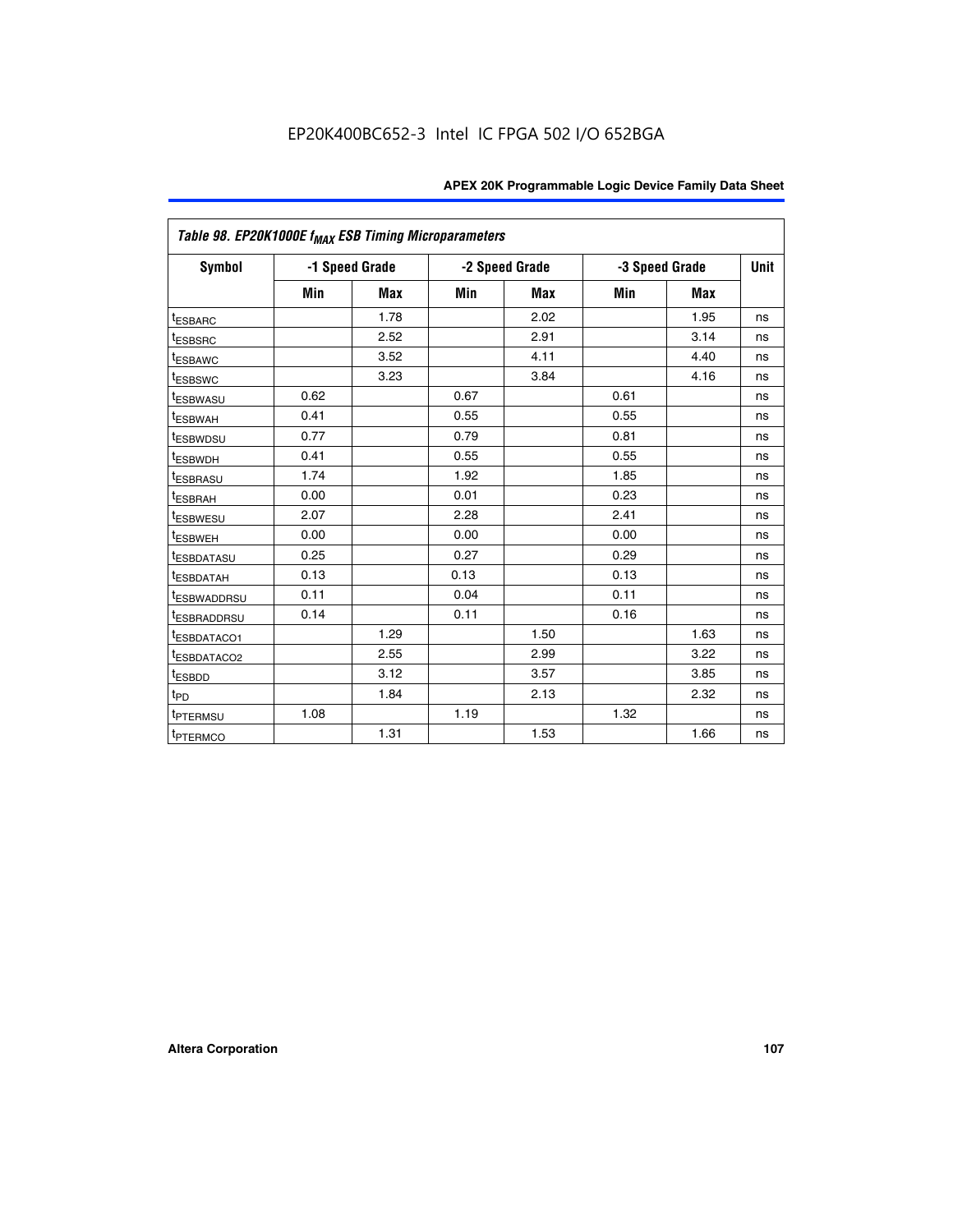## EP20K400BC652-3 Intel IC FPGA 502 I/O 652BGA

### **APEX 20K Programmable Logic Device Family Data Sheet**

| Table 99. EP20K1000E f <sub>MAX</sub> Routing Delays |                |      |     |                |                |      |             |  |  |  |
|------------------------------------------------------|----------------|------|-----|----------------|----------------|------|-------------|--|--|--|
| Symbol                                               | -1 Speed Grade |      |     | -2 Speed Grade | -3 Speed Grade |      | <b>Unit</b> |  |  |  |
|                                                      | Min            | Max  | Min | Max            | Min            | Max  |             |  |  |  |
| $t_{F1-4}$                                           |                | 0.27 |     | 0.27           |                | 0.27 | ns          |  |  |  |
| $t_{F5-20}$                                          |                | 1.45 |     | 1.63           |                | 1.75 | ns          |  |  |  |
| $t_{F20+}$                                           |                | 4.15 |     | 4.33           |                | 4.97 | ns          |  |  |  |

| Table 100. EP20K1000E Minimum Pulse Width Timing Parameters |      |                |      |                |      |                |             |  |  |  |
|-------------------------------------------------------------|------|----------------|------|----------------|------|----------------|-------------|--|--|--|
| Symbol                                                      |      | -1 Speed Grade |      | -2 Speed Grade |      | -3 Speed Grade | <b>Unit</b> |  |  |  |
|                                                             | Min  | Max            | Min  | Max            | Min  | Max            |             |  |  |  |
| $t_{CH}$                                                    | 1.25 |                | 1.43 |                | 1.67 |                | ns          |  |  |  |
| $t_{CL}$                                                    | 1.25 |                | 1.43 |                | 1.67 |                | ns          |  |  |  |
| $t_{CLRP}$                                                  | 0.20 |                | 0.20 |                | 0.20 |                | ns          |  |  |  |
| <sup>t</sup> PREP                                           | 0.20 |                | 0.20 |                | 0.20 |                | ns          |  |  |  |
| <sup>t</sup> ESBCH                                          | 1.25 |                | 1.43 |                | 1.67 |                | ns          |  |  |  |
| <sup>t</sup> ESBCL                                          | 1.25 |                | 1.43 |                | 1.67 |                | ns          |  |  |  |
| <sup>t</sup> ESBWP                                          | 1.28 |                | 1.51 |                | 1.65 |                | ns          |  |  |  |
| <sup>t</sup> ESBRP                                          | 1.11 |                | 1.29 |                | 1.41 |                | ns          |  |  |  |

| Table 101. EP20K1000E External Timing Parameters |      |                |      |                |      |                |    |  |  |  |
|--------------------------------------------------|------|----------------|------|----------------|------|----------------|----|--|--|--|
| Symbol                                           |      | -1 Speed Grade |      | -2 Speed Grade |      | -3 Speed Grade |    |  |  |  |
|                                                  | Min  | <b>Max</b>     | Min  | <b>Max</b>     | Min  | Max            |    |  |  |  |
| t <sub>INSU</sub>                                | 2.70 |                | 2.84 |                | 2.97 |                | ns |  |  |  |
| $t_{INH}$                                        | 0.00 |                | 0.00 |                | 0.00 |                | ns |  |  |  |
| toutco                                           | 2.00 | 5.75           | 2.00 | 6.33           | 2.00 | 6.90           | ns |  |  |  |
| tinsupll                                         | 1.64 |                | 2.09 |                |      |                | ns |  |  |  |
| <sup>t</sup> INHPLL                              | 0.00 |                | 0.00 |                | -    |                | ns |  |  |  |
| toutcopll                                        | 0.50 | 2.25           | 0.50 | 2.99           | -    |                | ns |  |  |  |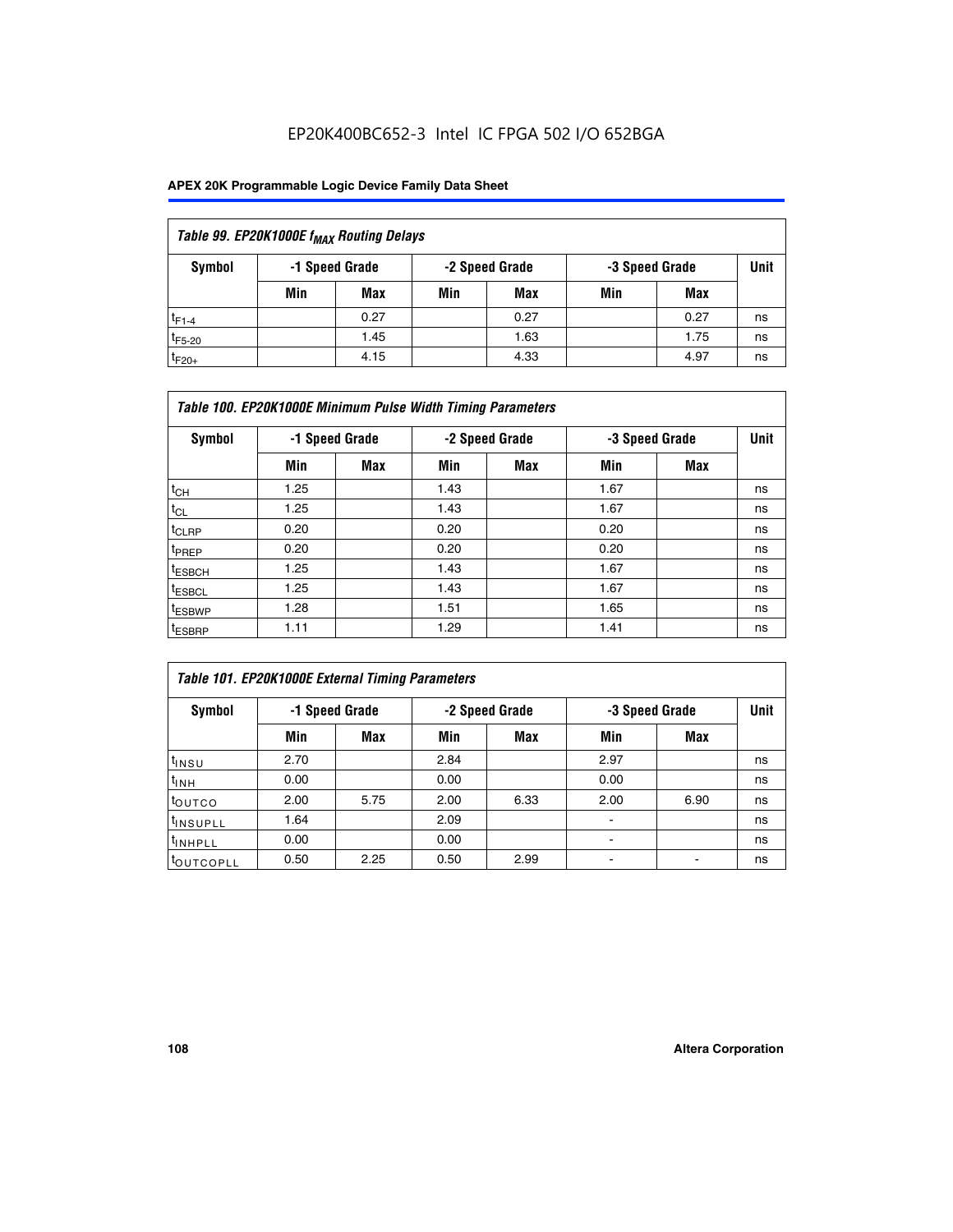| Table 102. EP20K1000E External Bidirectional Timing Parameters |      |                |                |      |                |             |    |  |  |  |
|----------------------------------------------------------------|------|----------------|----------------|------|----------------|-------------|----|--|--|--|
| Symbol                                                         |      | -1 Speed Grade | -2 Speed Grade |      | -3 Speed Grade | <b>Unit</b> |    |  |  |  |
|                                                                | Min  | Max            | Min            | Max  | Min            | <b>Max</b>  |    |  |  |  |
| t <sub>INSUBIDIR</sub>                                         | 3.22 |                | 3.33           |      | 3.51           |             | ns |  |  |  |
| <sup>t</sup> INHBIDIR                                          | 0.00 |                | 0.00           |      | 0.00           |             | ns |  |  |  |
| t <sub>outcobidir</sub>                                        | 2.00 | 5.75           | 2.00           | 6.33 | 2.00           | 6.90        | ns |  |  |  |
| <i>txzbidir</i>                                                |      | 6.31           |                | 7.09 |                | 7.76        | ns |  |  |  |
| tzxbidir                                                       |      | 6.31           |                | 7.09 |                | 7.76        | ns |  |  |  |
| tINSUBIDIRPLL                                                  | 3.25 |                | 3.26           |      |                |             | ns |  |  |  |
| t <sub>INHBIDIRPLL</sub>                                       | 0.00 |                | 0.00           |      |                |             | ns |  |  |  |
| toutco <u>bidirpll</u>                                         | 0.50 | 2.25           | 0.50           | 2.99 |                |             | ns |  |  |  |
| <i>txzBIDIRPLL</i>                                             |      | 2.81           |                | 3.80 |                |             | ns |  |  |  |
| tzxBIDIRPLL                                                    |      | 2.81           |                | 3.80 |                |             | ns |  |  |  |

Tables 103 through 108 describe  $f_{MAX}$  LE Timing Microparameters,  $f_{MAX}$ ESB Timing Microparameters, *f<sub>MAX</sub>* Routing Delays, Minimum Pulse Width Timing Parameters, External Timing Parameters, and External Bidirectional Timing Parameters for EP20K1500E APEX 20KE devices.

| Table 103. EP20K1500E f <sub>MAX</sub> LE Timing Microparameters |                |            |                |            |                |      |             |  |  |  |
|------------------------------------------------------------------|----------------|------------|----------------|------------|----------------|------|-------------|--|--|--|
| Symbol                                                           | -1 Speed Grade |            | -2 Speed Grade |            | -3 Speed Grade |      | <b>Unit</b> |  |  |  |
|                                                                  | Min            | <b>Max</b> | Min            | <b>Max</b> | Min            | Max  |             |  |  |  |
| $t_{\text{SU}}$                                                  | 0.25           |            | 0.25           |            | 0.25           |      | ns          |  |  |  |
| $t_H$                                                            | 0.25           |            | 0.25           |            | 0.25           |      | ns          |  |  |  |
| $t_{CO}$                                                         |                | 0.28       |                | 0.32       |                | 0.33 | ns          |  |  |  |
| t <sub>lut</sub>                                                 |                | 0.80       |                | 0.95       |                | 1.13 | ns          |  |  |  |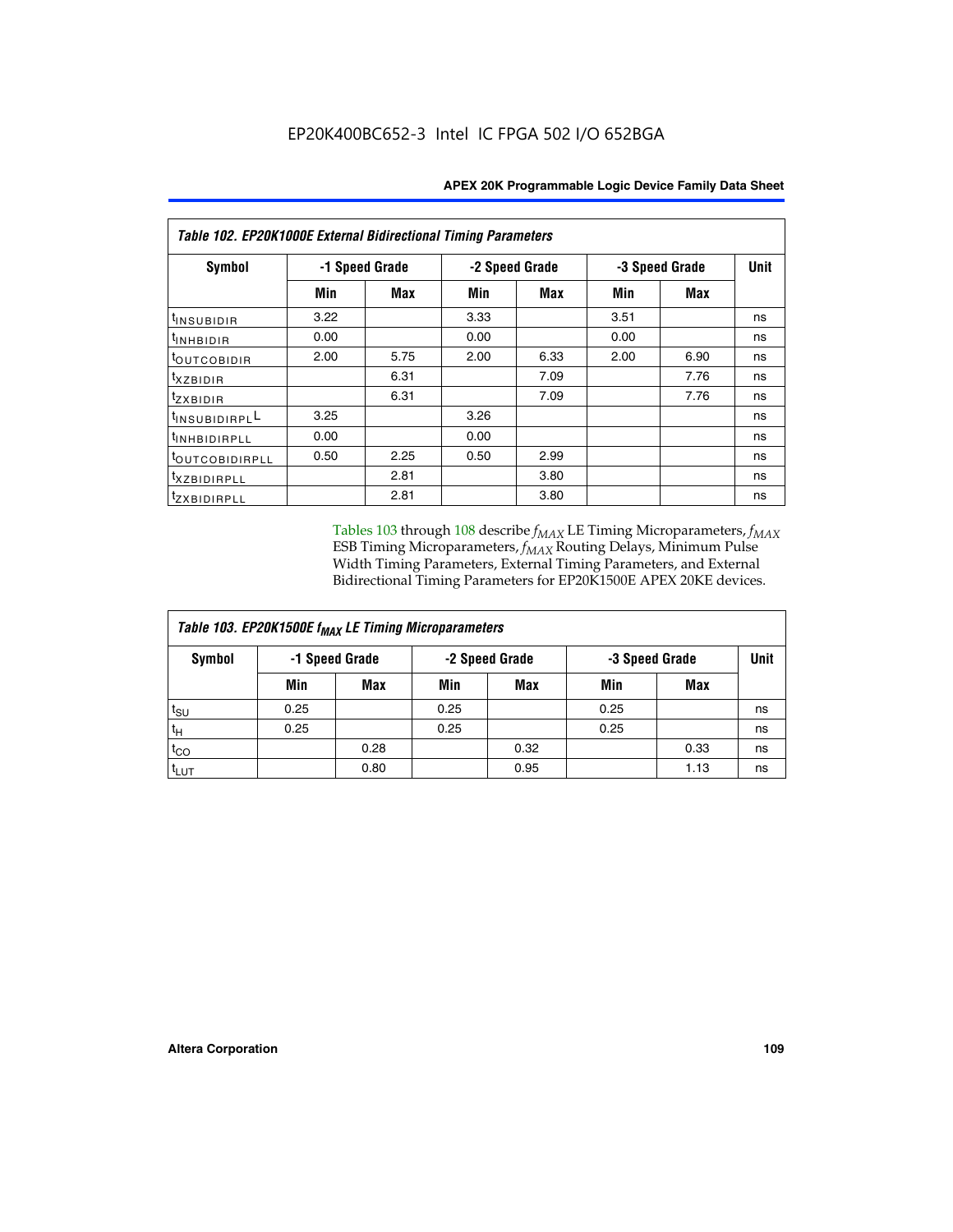| Table 104. EP20K1500E f <sub>MAX</sub> ESB Timing Microparameters |      |                |      |                |            |                |    |
|-------------------------------------------------------------------|------|----------------|------|----------------|------------|----------------|----|
| <b>Symbol</b>                                                     |      | -1 Speed Grade |      | -2 Speed Grade |            | -3 Speed Grade |    |
|                                                                   | Min  | <b>Max</b>     | Min  | <b>Max</b>     | <b>Min</b> | <b>Max</b>     |    |
| t <sub>ESBARC</sub>                                               |      | 1.78           |      | 2.02           |            | 1.95           | ns |
| t <sub>ESBSRC</sub>                                               |      | 2.52           |      | 2.91           |            | 3.14           | ns |
| <sup>t</sup> ESBAWC                                               |      | 3.52           |      | 4.11           |            | 4.40           | ns |
| t <sub>ESBSWC</sub>                                               |      | 3.23           |      | 3.84           |            | 4.16           | ns |
| <sup>t</sup> ESBWASU                                              | 0.62 |                | 0.67 |                | 0.61       |                | ns |
| <sup>t</sup> ESBWAH                                               | 0.41 |                | 0.55 |                | 0.55       |                | ns |
| t <sub>ESBWDSU</sub>                                              | 0.77 |                | 0.79 |                | 0.81       |                | ns |
| <sup>t</sup> ESBWDH                                               | 0.41 |                | 0.55 |                | 0.55       |                | ns |
| <sup>t</sup> ESBRASU                                              | 1.74 |                | 1.92 |                | 1.85       |                | ns |
| <sup>t</sup> ESBRAH                                               | 0.00 |                | 0.01 |                | 0.23       |                | ns |
| <sup>t</sup> ESBWESU                                              | 2.07 |                | 2.28 |                | 2.41       |                | ns |
| t <sub>ESBWEH</sub>                                               | 0.00 |                | 0.00 |                | 0.00       |                | ns |
| <sup>t</sup> ESBDATASU                                            | 0.25 |                | 0.27 |                | 0.29       |                | ns |
| <sup>t</sup> ESBDATAH                                             | 0.13 |                | 0.13 |                | 0.13       |                | ns |
| <sup>t</sup> ESBWADDRSU                                           | 0.11 |                | 0.04 |                | 0.11       |                | ns |
| <sup>t</sup> ESBRADDRSU                                           | 0.14 |                | 0.11 |                | 0.16       |                | ns |
| <sup>t</sup> ESBDATACO1                                           |      | 1.29           |      | 1.50           |            | 1.63           | ns |
| t <sub>ESBDATACO2</sub>                                           |      | 2.55           |      | 2.99           |            | 3.22           | ns |
| <sup>t</sup> ESBDD                                                |      | 3.12           |      | 3.57           |            | 3.85           | ns |
| t <sub>PD</sub>                                                   |      | 1.84           |      | 2.13           |            | 2.32           | ns |
| t <sub>PTERMSU</sub>                                              | 1.08 |                | 1.19 |                | 1.32       |                | ns |
| t <sub>PTERMCO</sub>                                              |      | 1.31           |      | 1.53           |            | 1.66           | ns |

| Table 105. EP20K1500E f <sub>MAX</sub> Routing Delays |     |                |     |                |     |                |             |  |  |  |
|-------------------------------------------------------|-----|----------------|-----|----------------|-----|----------------|-------------|--|--|--|
| Symbol                                                |     | -1 Speed Grade |     | -2 Speed Grade |     | -3 Speed Grade | <b>Unit</b> |  |  |  |
|                                                       | Min | Max            | Min | Max            | Min | Max            |             |  |  |  |
| $t_{F1-4}$                                            |     | 0.28           |     | 0.28           |     | 0.28           | ns          |  |  |  |
| $t_{F5-20}$                                           |     | 1.36           |     | 1.50           |     | 1.62           | ns          |  |  |  |
| $t_{F20+}$                                            |     | 4.43           |     | 4.48           |     | 5.07           | ns          |  |  |  |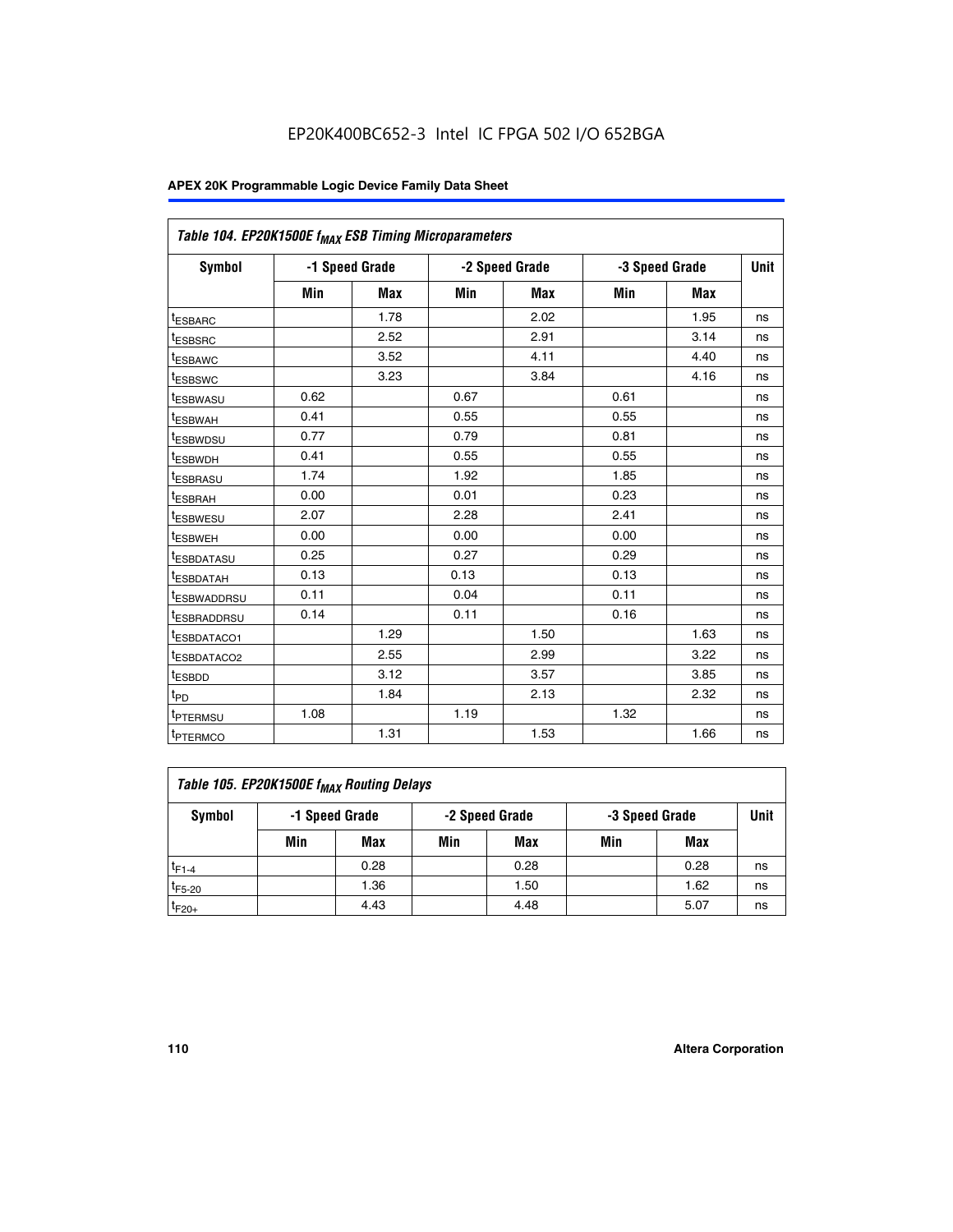|                    | Table 106. EP20K1500E Minimum Pulse Width Timing Parameters |                |      |                |                |            |             |  |  |  |  |
|--------------------|-------------------------------------------------------------|----------------|------|----------------|----------------|------------|-------------|--|--|--|--|
| Symbol             |                                                             | -1 Speed Grade |      | -2 Speed Grade | -3 Speed Grade |            | <b>Unit</b> |  |  |  |  |
|                    | Min                                                         | <b>Max</b>     | Min  | Max            | Min            | <b>Max</b> |             |  |  |  |  |
| $t_{CH}$           | 1.25                                                        |                | 1.43 |                | 1.67           |            | ns          |  |  |  |  |
| $t_{CL}$           | 1.25                                                        |                | 1.43 |                | 1.67           |            | ns          |  |  |  |  |
| t <sub>CLRP</sub>  | 0.20                                                        |                | 0.20 |                | 0.20           |            | ns          |  |  |  |  |
| <sup>t</sup> PREP  | 0.20                                                        |                | 0.20 |                | 0.20           |            | ns          |  |  |  |  |
| <sup>t</sup> ESBCH | 1.25                                                        |                | 1.43 |                | 1.67           |            | ns          |  |  |  |  |
| <sup>t</sup> ESBCL | 1.25                                                        |                | 1.43 |                | 1.67           |            | ns          |  |  |  |  |
| <sup>t</sup> ESBWP | 1.28                                                        |                | 1.51 |                | 1.65           |            | ns          |  |  |  |  |
| <sup>t</sup> ESBRP | 1.11                                                        |                | 1.29 |                | 1.41           |            | ns          |  |  |  |  |

|                       | Table 107. EP20K1500E External Timing Parameters |                |      |                |      |                |    |  |  |  |  |
|-----------------------|--------------------------------------------------|----------------|------|----------------|------|----------------|----|--|--|--|--|
| Symbol                |                                                  | -1 Speed Grade |      | -2 Speed Grade |      | -3 Speed Grade |    |  |  |  |  |
|                       | Min                                              | <b>Max</b>     | Min  | <b>Max</b>     | Min  | Max            |    |  |  |  |  |
| t <sub>insu</sub>     | 3.09                                             |                | 3.30 |                | 3.58 |                | ns |  |  |  |  |
| $t_{INH}$             | 0.00                                             |                | 0.00 |                | 0.00 |                | ns |  |  |  |  |
| toutco                | 2.00                                             | 6.18           | 2.00 | 6.81           | 2.00 | 7.36           | ns |  |  |  |  |
| <sup>t</sup> INSUPLL  | 1.94                                             |                | 2.08 |                |      |                | ns |  |  |  |  |
| <sup>t</sup> INHPLL   | 0.00                                             |                | 0.00 |                |      |                | ns |  |  |  |  |
| <sup>t</sup> OUTCOPLL | 0.50                                             | 2.67           | 0.50 | 2.99           |      |                | ns |  |  |  |  |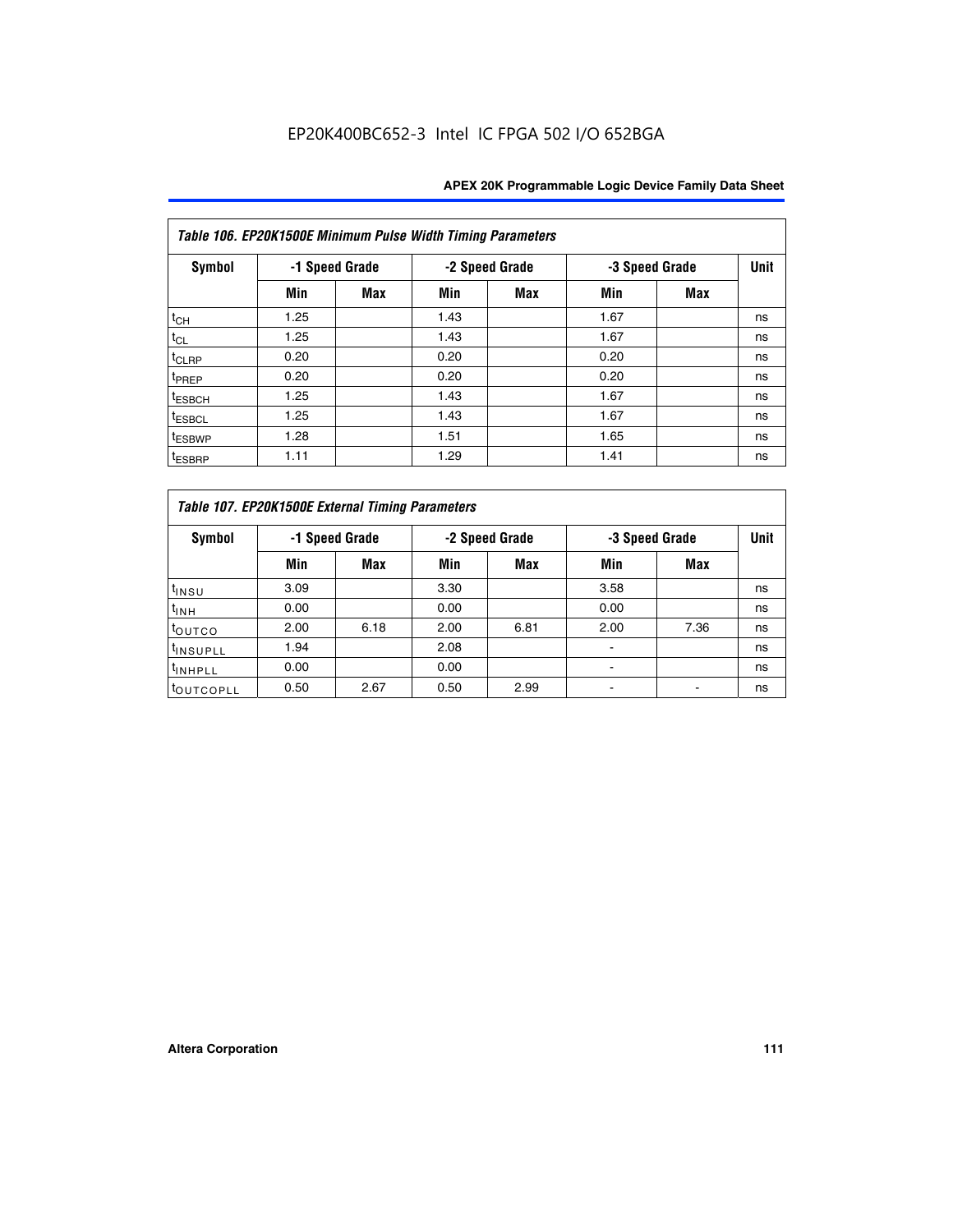|                            | Table 108. EP20K1500E External Bidirectional Timing Parameters |                |                |      |                |            |    |  |  |  |  |
|----------------------------|----------------------------------------------------------------|----------------|----------------|------|----------------|------------|----|--|--|--|--|
| Symbol                     |                                                                | -1 Speed Grade | -2 Speed Grade |      | -3 Speed Grade | Unit       |    |  |  |  |  |
|                            | Min                                                            | <b>Max</b>     | Min            | Max  | Min            | <b>Max</b> |    |  |  |  |  |
| <sup>t</sup> INSUBIDIR     | 3.47                                                           |                | 3.68           |      | 3.99           |            | ns |  |  |  |  |
| <sup>t</sup> INHBIDIR      | 0.00                                                           |                | 0.00           |      | 0.00           |            | ns |  |  |  |  |
| <sup>t</sup> OUTCOBIDIR    | 2.00                                                           | 6.18           | 2.00           | 6.81 | 2.00           | 7.36       | ns |  |  |  |  |
| $t_{XZBIDIR}$              |                                                                | 6.91           |                | 7.62 |                | 8.38       | ns |  |  |  |  |
| $t_{ZXBIDIR}$              |                                                                | 6.91           |                | 7.62 |                | 8.38       | ns |  |  |  |  |
| <sup>t</sup> INSUBIDIRPLL  | 3.05                                                           |                | 3.26           |      |                |            | ns |  |  |  |  |
| <sup>t</sup> INHBIDIRPLL   | 0.00                                                           |                | 0.00           |      |                |            | ns |  |  |  |  |
| <sup>t</sup> OUTCOBIDIRPLL | 0.50                                                           | 2.67           | 0.50           | 2.99 |                |            | ns |  |  |  |  |
| <sup>t</sup> XZBIDIRPLL    |                                                                | 3.41           |                | 3.80 |                |            | ns |  |  |  |  |
| <sup>t</sup> zxbidirpll    |                                                                | 3.41           |                | 3.80 |                |            | ns |  |  |  |  |

Tables 109 and 110 show selectable I/O standard input and output delays for APEX 20KE devices. If you select an I/O standard input or output delay other than LVCMOS, add or subtract the selected speed grade to or from the LVCMOS value.

| Table 109. Selectable I/O Standard Input Delays |     |                |                |         |                |         |             |  |  |  |
|-------------------------------------------------|-----|----------------|----------------|---------|----------------|---------|-------------|--|--|--|
| <b>Symbol</b>                                   |     | -1 Speed Grade | -2 Speed Grade |         | -3 Speed Grade |         | <b>Unit</b> |  |  |  |
|                                                 | Min | Max            | Min            | Max     | Min            | Max     | Min         |  |  |  |
| <b>LVCMOS</b>                                   |     | 0.00           |                | 0.00    |                | 0.00    | ns          |  |  |  |
| <b>LVTTL</b>                                    |     | 0.00           |                | 0.00    |                | 0.00    | ns          |  |  |  |
| 2.5V                                            |     | 0.00           |                | 0.04    |                | 0.05    | ns          |  |  |  |
| 1.8V                                            |     | $-0.11$        |                | 0.03    |                | 0.04    | ns          |  |  |  |
| PCI                                             |     | 0.01           |                | 0.09    |                | 0.10    | ns          |  |  |  |
| $GTL+$                                          |     | $-0.24$        |                | $-0.23$ |                | $-0.19$ | ns          |  |  |  |
| SSTL-3 Class I                                  |     | $-0.32$        |                | $-0.21$ |                | $-0.47$ | ns          |  |  |  |
| SSTL-3 Class II                                 |     | $-0.08$        |                | 0.03    |                | $-0.23$ | ns          |  |  |  |
| SSTL-2 Class I                                  |     | $-0.17$        |                | $-0.06$ |                | $-0.32$ | ns          |  |  |  |
| SSTL-2 Class II                                 |     | $-0.16$        |                | $-0.05$ |                | $-0.31$ | ns          |  |  |  |
| <b>LVDS</b>                                     |     | $-0.12$        |                | $-0.12$ |                | $-0.12$ | ns          |  |  |  |
| <b>CTT</b>                                      |     | 0.00           |                | 0.00    |                | 0.00    | ns          |  |  |  |
| <b>AGP</b>                                      |     | 0.00           |                | 0.00    |                | 0.00    | ns          |  |  |  |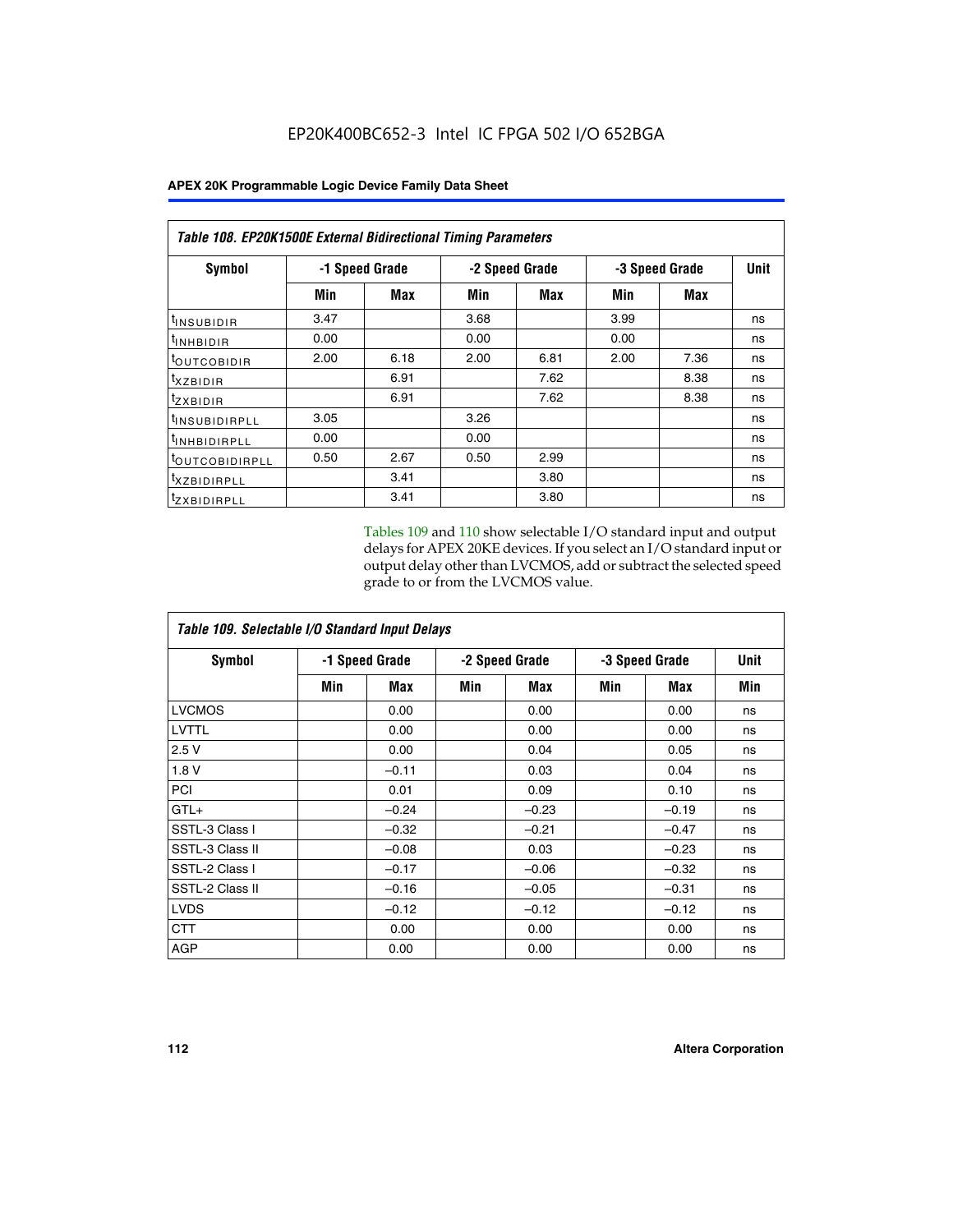| APEX 20K Programmable Logic Device Family Data Sheet |  |  |  |
|------------------------------------------------------|--|--|--|
|------------------------------------------------------|--|--|--|

| Table 110. Selectable I/O Standard Output Delays |                |         |                |         |                |         |             |  |
|--------------------------------------------------|----------------|---------|----------------|---------|----------------|---------|-------------|--|
| <b>Symbol</b>                                    | -1 Speed Grade |         | -2 Speed Grade |         | -3 Speed Grade |         | <b>Unit</b> |  |
|                                                  | Min            | Max     | Min            | Max     | Min            | Max     | Min         |  |
| <b>LVCMOS</b>                                    |                | 0.00    |                | 0.00    |                | 0.00    | ns          |  |
| LVTTL                                            |                | 0.00    |                | 0.00    |                | 0.00    | ns          |  |
| 2.5V                                             |                | 0.00    |                | 0.09    |                | 0.10    | ns          |  |
| 1.8V                                             |                | 2.49    |                | 2.98    |                | 3.03    | ns          |  |
| PCI                                              |                | $-0.03$ |                | 0.17    |                | 0.16    | ns          |  |
| $GTL+$                                           |                | 0.75    |                | 0.75    |                | 0.76    | ns          |  |
| SSTL-3 Class I                                   |                | 1.39    |                | 1.51    |                | 1.50    | ns          |  |
| SSTL-3 Class II                                  |                | 1.11    |                | 1.23    |                | 1.23    | ns          |  |
| SSTL-2 Class I                                   |                | 1.35    |                | 1.48    |                | 1.47    | ns          |  |
| SSTL-2 Class II                                  |                | 1.00    |                | 1.12    |                | 1.12    | ns          |  |
| <b>LVDS</b>                                      |                | $-0.48$ |                | $-0.48$ |                | $-0.48$ | ns          |  |
| <b>CTT</b>                                       |                | 0.00    |                | 0.00    |                | 0.00    | ns          |  |
| <b>AGP</b>                                       |                | 0.00    |                | 0.00    |                | 0.00    | ns          |  |

# **Power Consumption**

To estimate device power consumption, use the interactive power calculator on the Altera web site at **http://www.altera.com**.

# **Configuration & Operation**

The APEX 20K architecture supports several configuration schemes. This section summarizes the device operating modes and available device configuration schemes.

## **Operating Modes**

The APEX architecture uses SRAM configuration elements that require configuration data to be loaded each time the circuit powers up. The process of physically loading the SRAM data into the device is called configuration. During initialization, which occurs immediately after configuration, the device resets registers, enables I/O pins, and begins to operate as a logic device. The I/O pins are tri-stated during power-up, and before and during configuration. Together, the configuration and initialization processes are called *command mode*; normal device operation is called *user mode*.

Before and during device configuration, all I/O pins are pulled to  $V<sub>CCIO</sub>$ by a built-in weak pull-up resistor.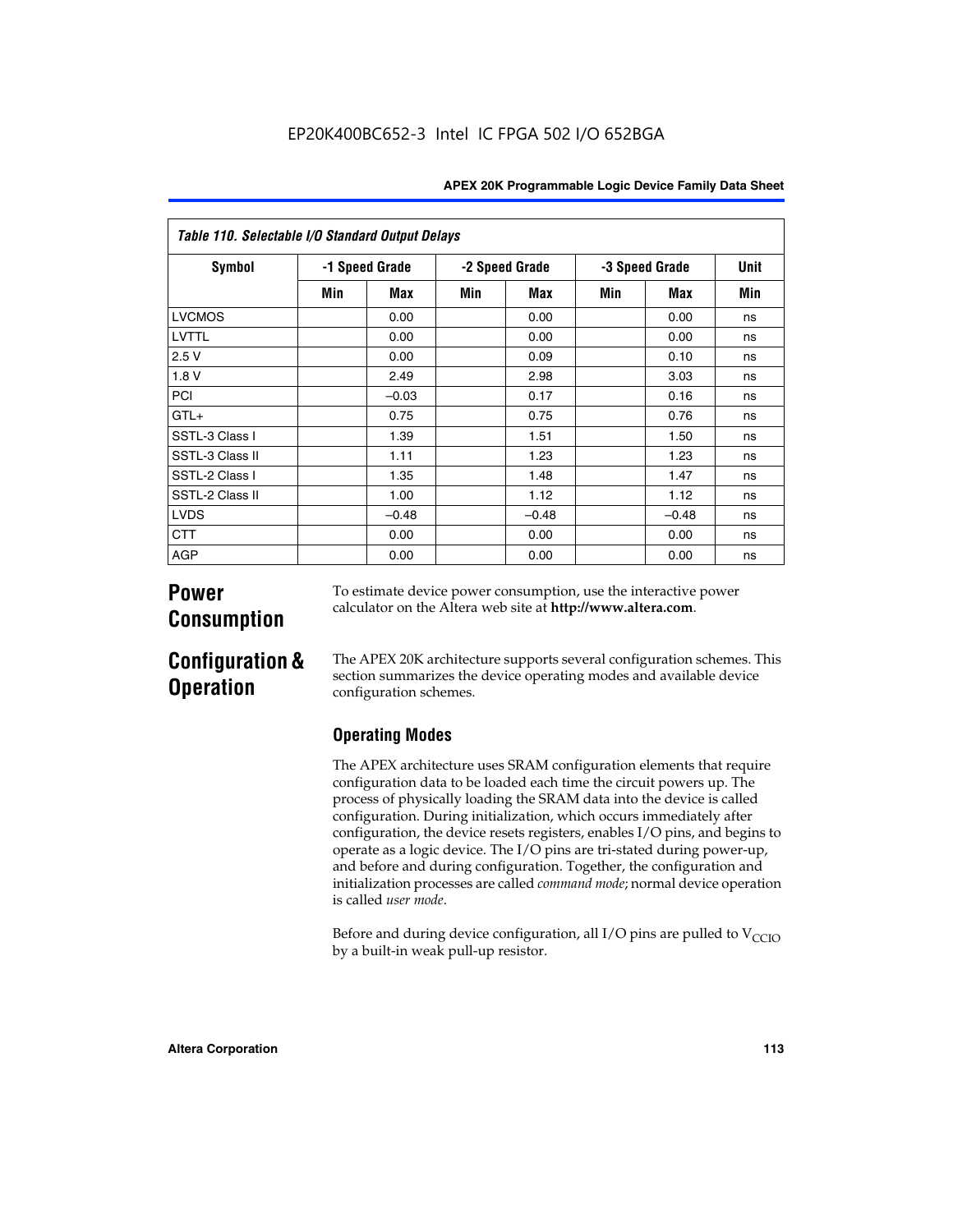SRAM configuration elements allow APEX 20K devices to be reconfigured in-circuit by loading new configuration data into the device. Real-time reconfiguration is performed by forcing the device into command mode with a device pin, loading different configuration data, reinitializing the device, and resuming usermode operation. In-field upgrades can be performed by distributing new configuration files.

## **Configuration Schemes**

The configuration data for an APEX 20K device can be loaded with one of five configuration schemes (see Table 111), chosen on the basis of the target application. An EPC2 or EPC16 configuration device, intelligent controller, or the JTAG port can be used to control the configuration of an APEX 20K device. When a configuration device is used, the system can configure automatically at system power-up.

Multiple APEX 20K devices can be configured in any of five configuration schemes by connecting the configuration enable (nCE) and configuration enable output (nCEO) pins on each device.

| <b>Table 111. Data Sources for Configuration</b> |                                                                                             |  |  |  |  |
|--------------------------------------------------|---------------------------------------------------------------------------------------------|--|--|--|--|
| <b>Configuration Scheme</b>                      | Data Source                                                                                 |  |  |  |  |
| Configuration device                             | EPC1, EPC2, EPC16 configuration devices                                                     |  |  |  |  |
| Passive serial (PS)                              | MasterBlaster or ByteBlasterMV download cable or serial data source                         |  |  |  |  |
| Passive parallel asynchronous (PPA)              | Parallel data source                                                                        |  |  |  |  |
| Passive parallel synchronous (PPS)               | Parallel data source                                                                        |  |  |  |  |
| <b>JTAG</b>                                      | MasterBlaster or ByteBlasterMV download cable or a microprocessor<br>with a Jam or JBC File |  |  |  |  |



**For more information on configuration, see Application Note 116** *(Configuring APEX 20K, FLEX 10K, & FLEX 6000 Devices.)*

**Device Pin-Outs** See the Altera web site **(http://www.altera.com)** or the *Altera Digital Library* for pin-out information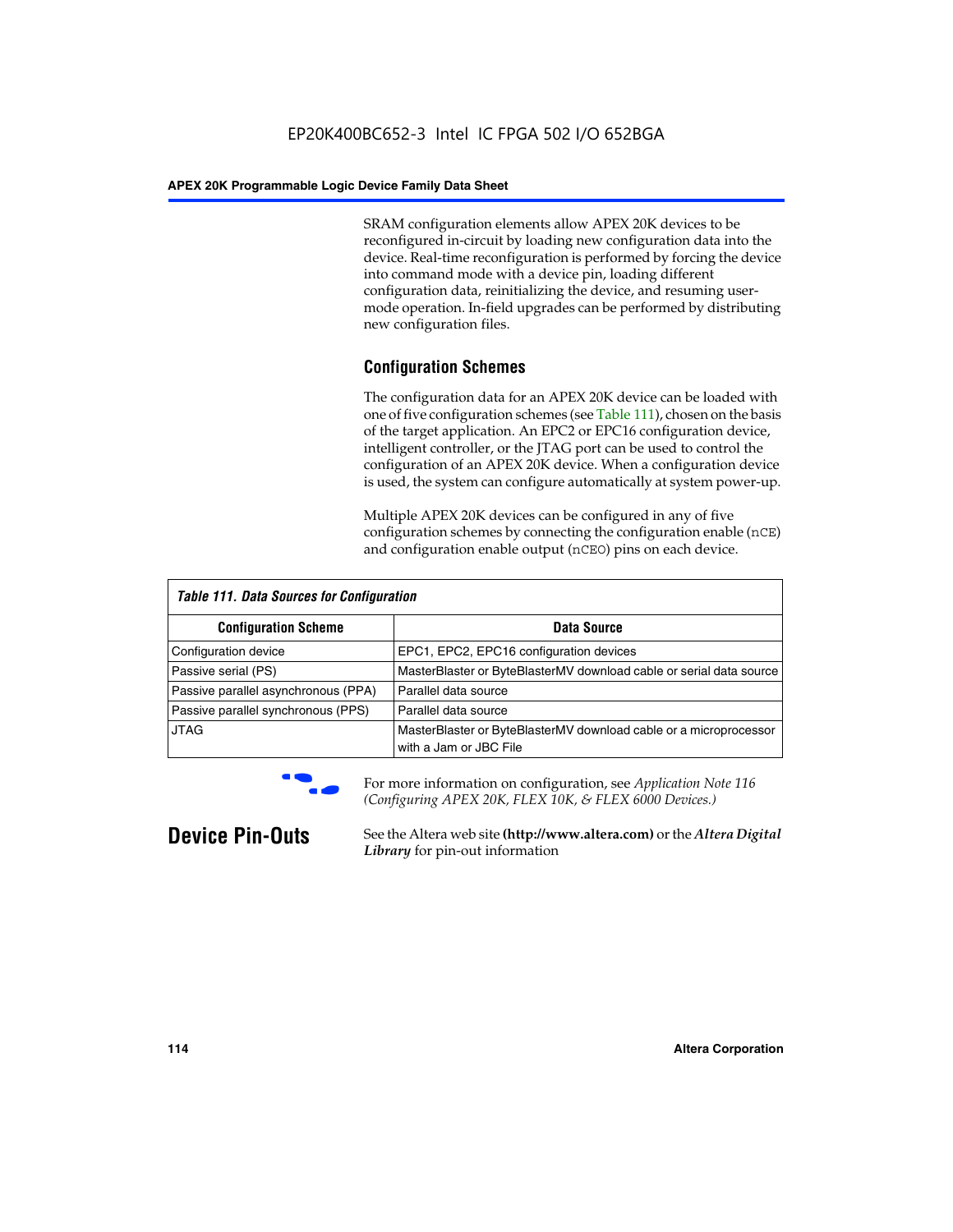### **Revision History** The information contained in the *APEX 20K Programmable Logic Device Family Data Sheet* version 5.1 supersedes information published in previous versions.

## **Version 5.1**

*APEX 20K Programmable Logic Device Family Data Sheet* version 5.1 contains the following changes:

- In version 5.0, the VI input voltage spec was updated in Table 28 on page 63.
- In version 5.0, *Note* (5) to Tables 27 through 30 was revised.
- Added *Note* (2) to Figure 21 on page 33.

## **Version 5.0**

*APEX 20K Programmable Logic Device Family Data Sheet* version 5.0 contains the following changes:

- Updated Tables 23 through 26. Removed 2.5-V operating condition tables because all APEX 20K devices are now 5.0-V tolerant.
- Updated conditions in Tables 33, 38 and 39.
- Updated data for t<sub>ESBDATAH</sub> parameter.

## **Version 4.3**

*APEX 20K Programmable Logic Device Family Data Sheet* version 4.3 contains the following changes:

- Updated Figure 20.
- Updated *Note (2)* to Table 13.
- Updated notes to Tables 27 through 30.

### **Version 4.2**

*APEX 20K Programmable Logic Device Family Data Sheet* version 4.2 contains the following changes:

- Updated Figure 29.
- Updated *Note (1)* to Figure 29.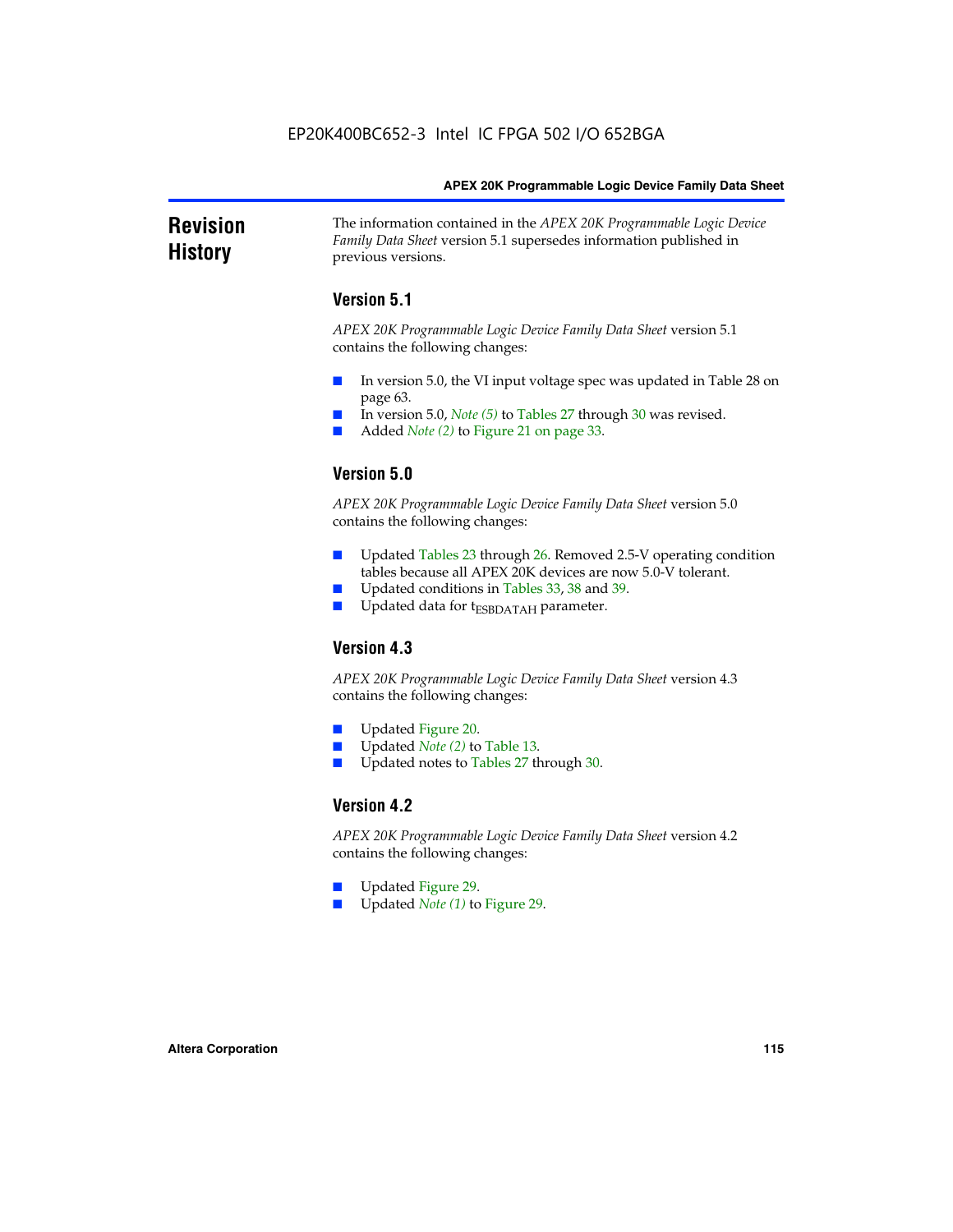## **Version 4.1**

*APEX 20K Programmable Logic Device Family Data Sheet* version 4.1 contains the following changes:

- *t<sub>ESBWEH</sub>* added to Figure 37 and Tables 35, 50, 56, 62, 68, 74, 86, 92, 97, and 104.
- Updated EP20K300E device internal and external timing numbers in Tables 79 through 84.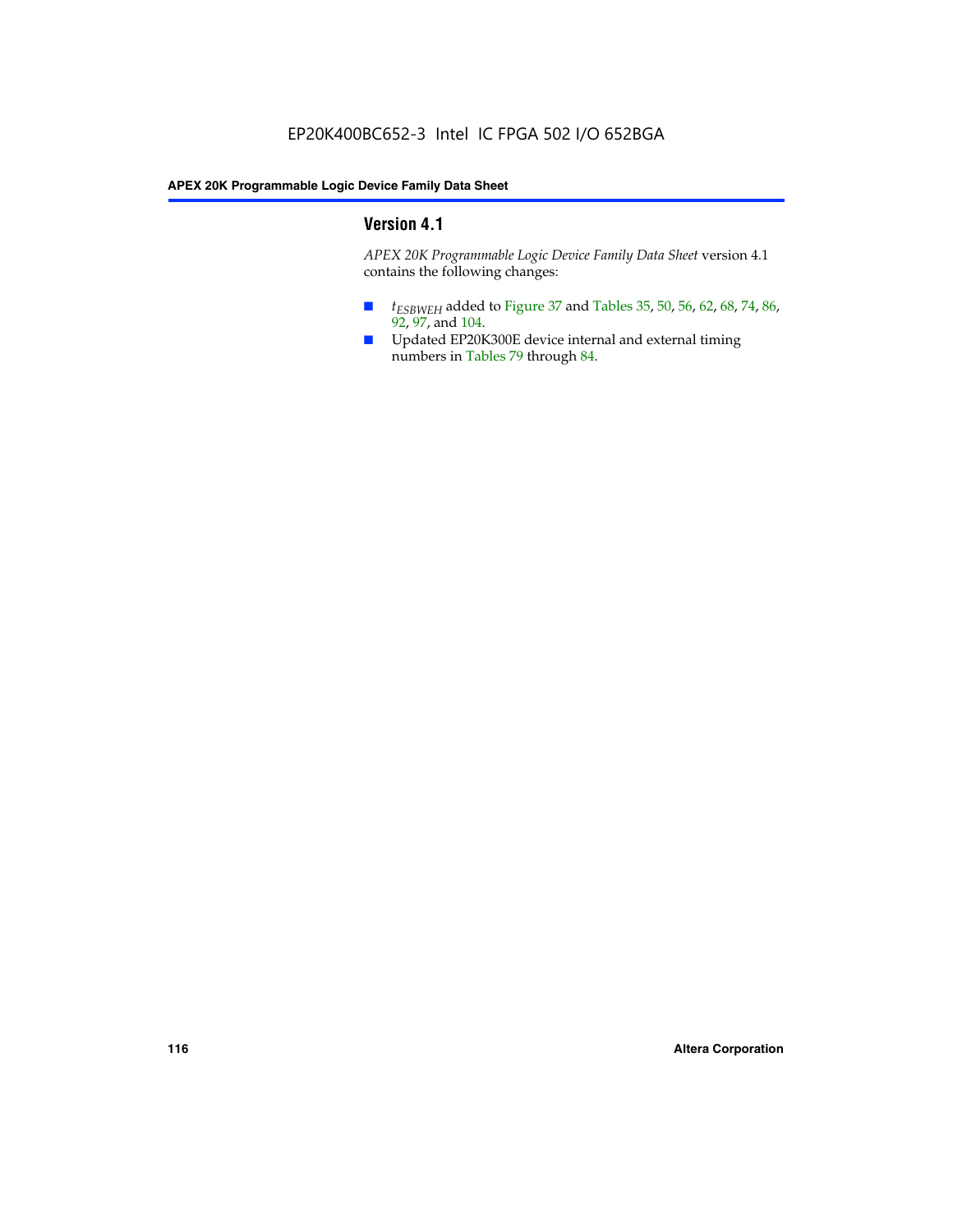

101 Innovation Drive San Jose, CA 95134 (408) 544-7000 http://www.altera.com Applications Hotline: (800) 800-EPLD Customer Marketing: (408) 544-7104 Literature Services: lit\_req@altera.com

Copyright © 2004 Altera Corporation. All rights reserved. Altera, The Programmable Solutions Company, the stylized Altera logo, specific device designations, and all other words and logos that are identified as trademarks and/or service marks are, unless noted otherwise, the trademarks and service marks of Altera Corporation in the U.S. and other countries. All other product or service names are the property of their respective holders. Altera products are protected under numerous U.S. and foreign patents and pending applications, mask work rights, and copyrights. Altera warrants performance of its semiconductor products to current specifications in accordance with Altera's standard warranty, but reserves the right to make changes

to any products and services at any time without notice. Altera assumes no responsibility or liability arising out of the application or use of any information, product, or service described herein except as expressly agreed to in writing by Altera Corporation. Altera customers are advised to obtain the latest version of device specifications before relying on any published information and before placing orders for products or services.



**117 Altera Corporation**